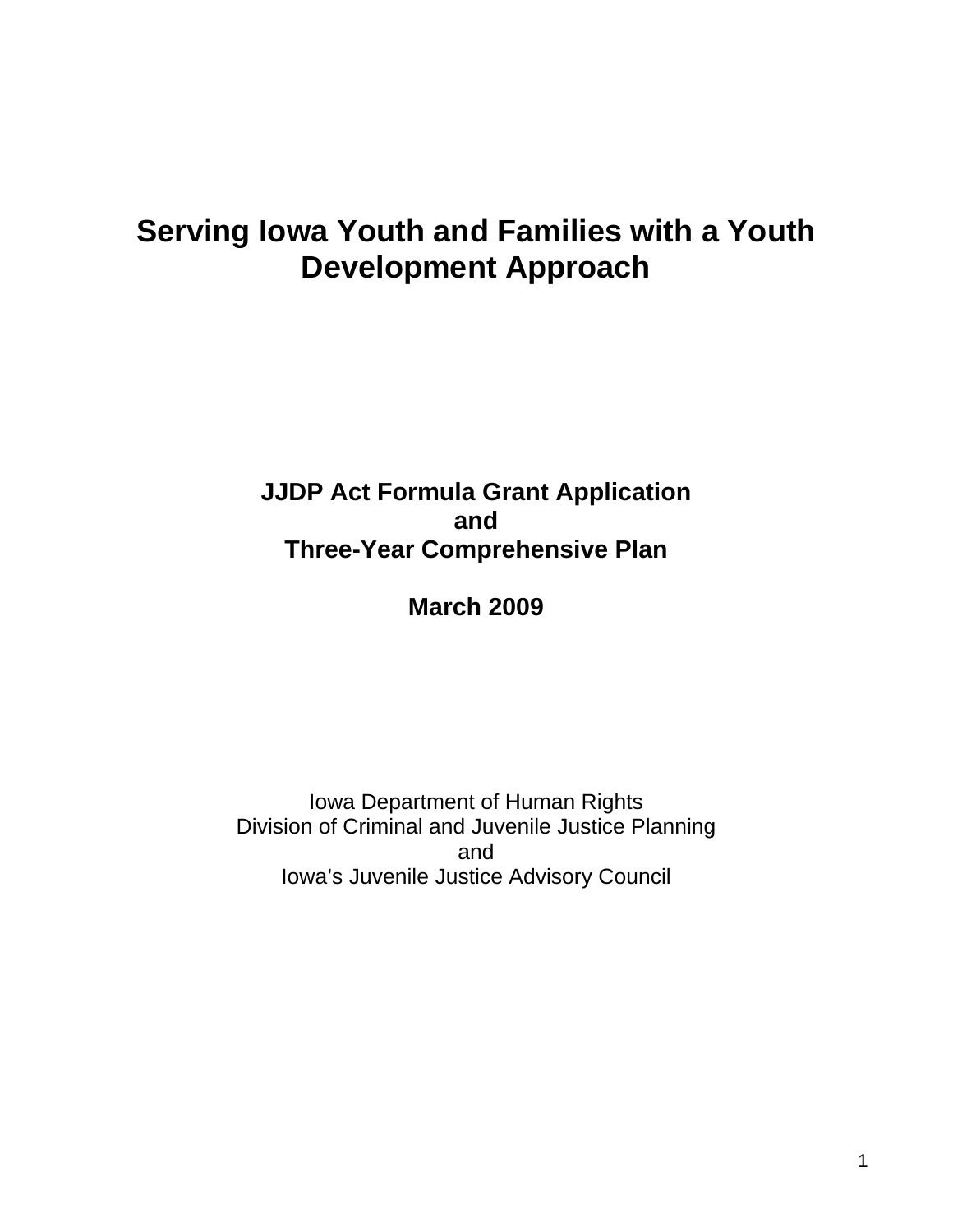# **Table of Contents**

| b.                                                                                   |   |
|--------------------------------------------------------------------------------------|---|
|                                                                                      |   |
|                                                                                      |   |
|                                                                                      |   |
|                                                                                      |   |
|                                                                                      |   |
| a. Programming to Connect Youth to Caring Adults - Youth Leadership Opportunities 30 |   |
|                                                                                      |   |
|                                                                                      |   |
|                                                                                      |   |
|                                                                                      |   |
|                                                                                      |   |
|                                                                                      |   |
|                                                                                      |   |
|                                                                                      |   |
|                                                                                      |   |
|                                                                                      |   |
|                                                                                      |   |
|                                                                                      |   |
|                                                                                      |   |
|                                                                                      |   |
|                                                                                      |   |
|                                                                                      |   |
|                                                                                      |   |
|                                                                                      |   |
|                                                                                      |   |
|                                                                                      |   |
|                                                                                      |   |
|                                                                                      |   |
| B. LIST OF STATE'S PRIORITY JUVENILE JUSTICE NEEDS/PROBLEM STATEMENTS  65            |   |
|                                                                                      |   |
|                                                                                      |   |
|                                                                                      | 2 |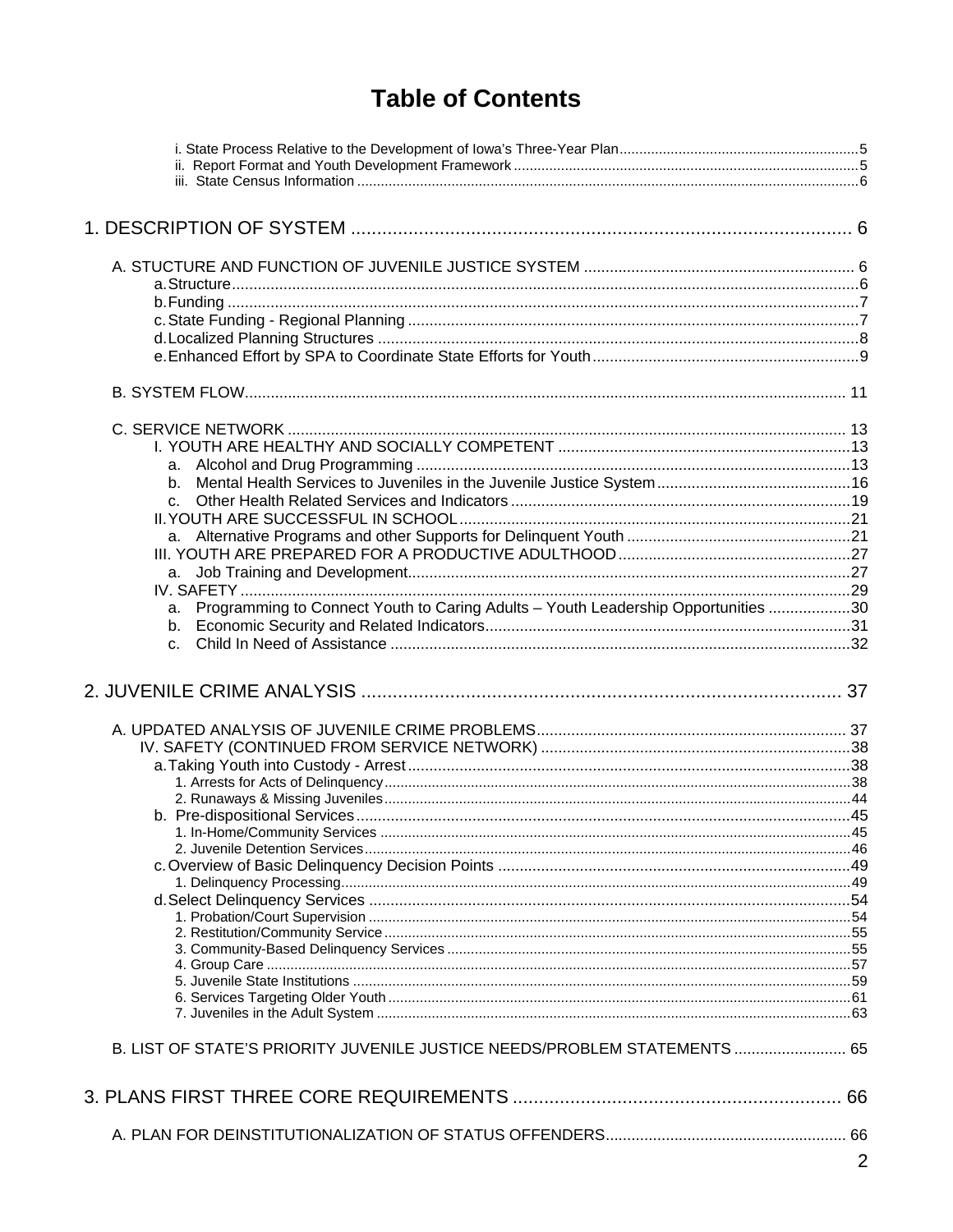| (1) PROGRESS MADE IN FY 2008: ACTIVITIES IMPLEMENTED AND PROGRESS MADE  91 |  |
|----------------------------------------------------------------------------|--|
|                                                                            |  |
|                                                                            |  |
|                                                                            |  |
|                                                                            |  |
|                                                                            |  |
|                                                                            |  |
|                                                                            |  |
|                                                                            |  |
|                                                                            |  |
|                                                                            |  |
|                                                                            |  |
|                                                                            |  |
|                                                                            |  |
|                                                                            |  |
|                                                                            |  |
| B. SHARING CHILD WELFARE RECORDS WITH THE JUVENILE JUSTICE SYSTEM  101     |  |
| C. CHILD PROTECTIVE SERVICES RECORDS INTO JUVENILE JUSTICE RECORDS 101     |  |
|                                                                            |  |
|                                                                            |  |
|                                                                            |  |
|                                                                            |  |
|                                                                            |  |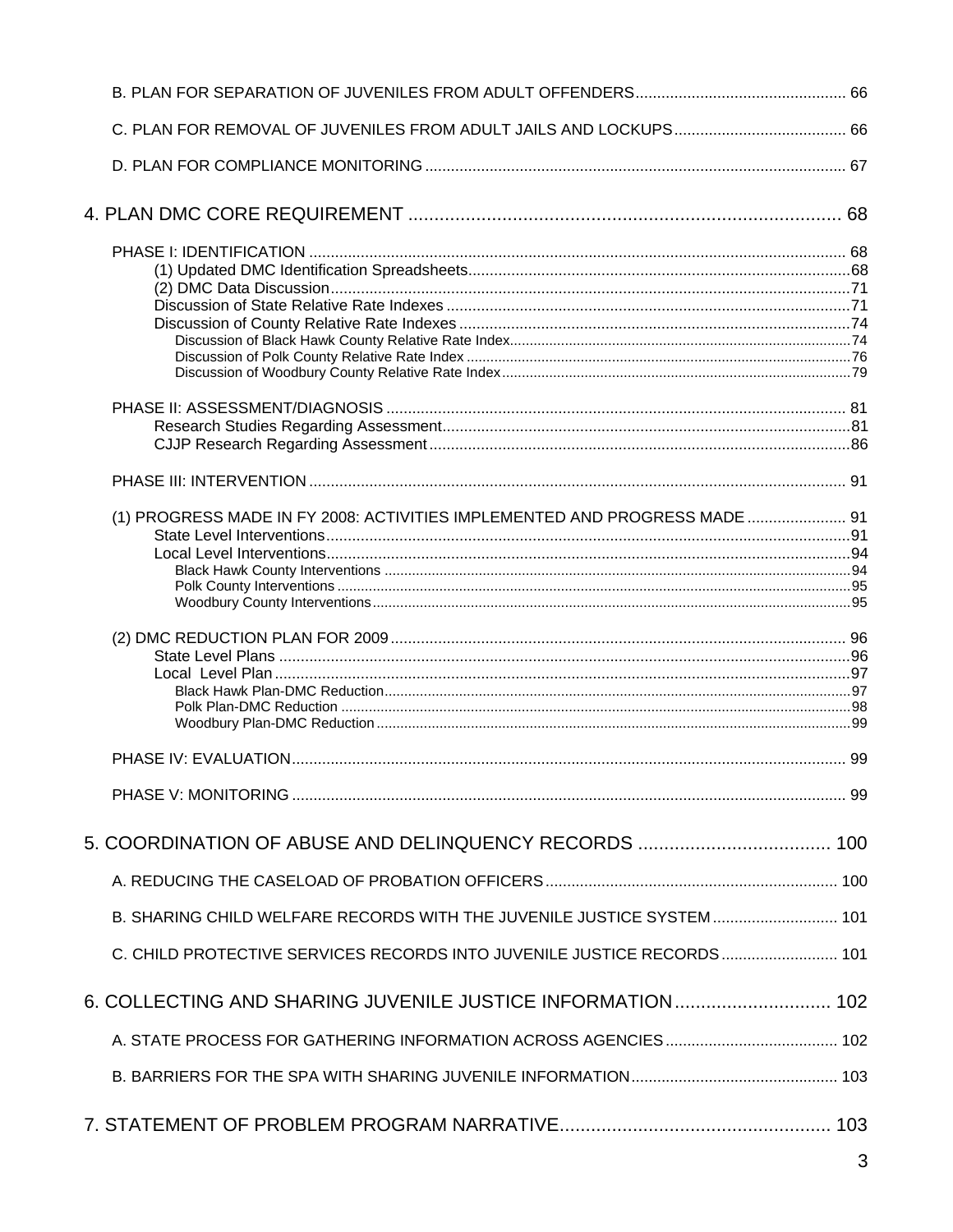| ISSUE ONE: YOUTH DEVELOPMENT & DISTRICT AND COMMUNITY PLANNING 103 |  |
|--------------------------------------------------------------------|--|
|                                                                    |  |
|                                                                    |  |
|                                                                    |  |
|                                                                    |  |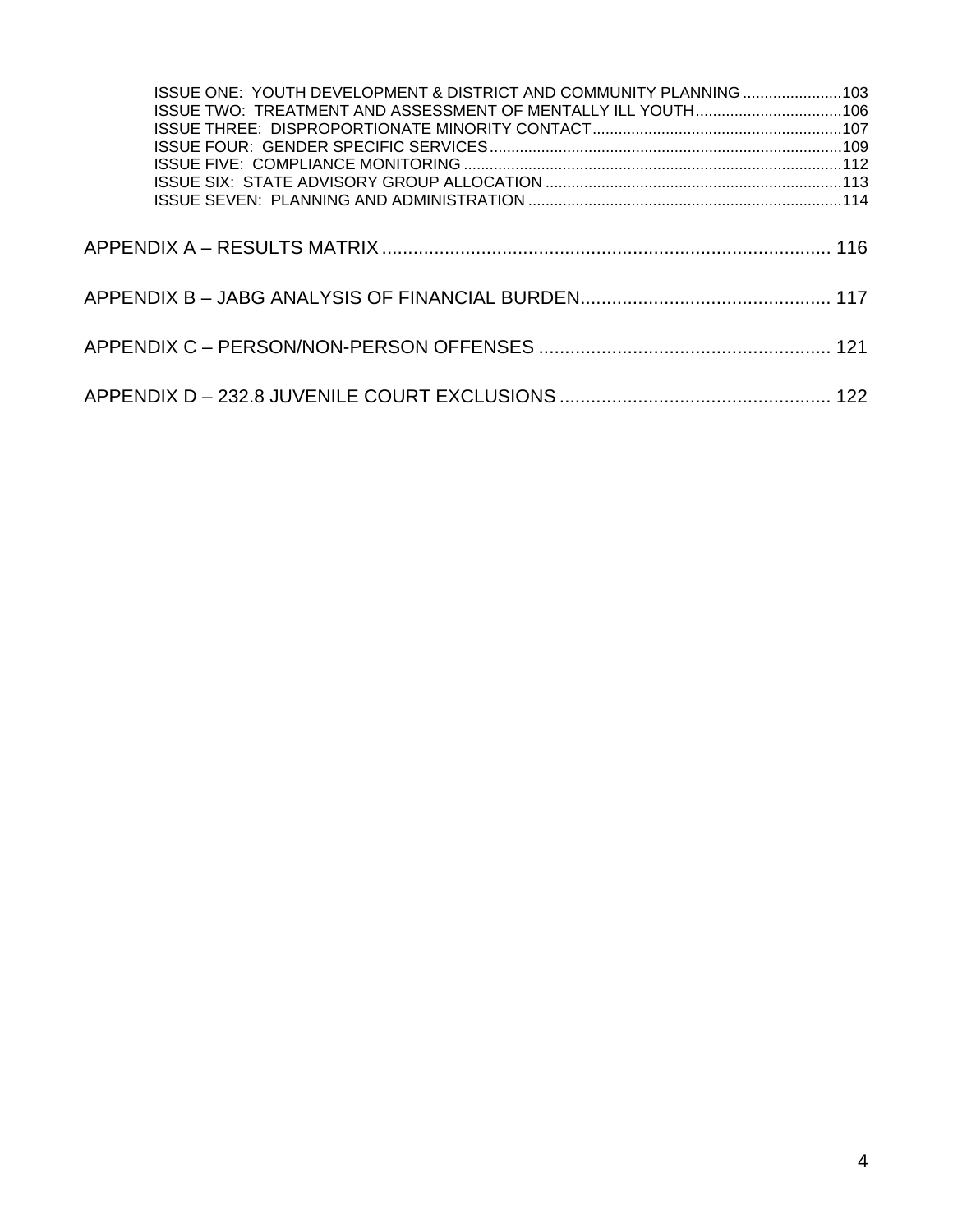#### **i. State Process Relative to the Development of Iowa's Three-Year Plan**

This report is Iowa's Three-Year Plan, which serves as the application for federal Juvenile Justice and Delinquency Prevention Act formula grant funding (JJDP Act). The Division of Criminal and Juvenile Justice Planning (CJJP), the state agency responsible for administering the JJDP Act in Iowa, wrote Iowa's Three-Year Plan. Federal officials refer to state administering agencies as the state planning agency (SPA). The Plan was developed and approved by Iowa's Juvenile Justice Advisory Council. That Council assists with administration of the JJDP Act, and also provides guidance and direction to the SPA, the Governor, and the legislature regarding juvenile justice issues in Iowa. Federal officials refer to such state level groups as state advisory groups (SAG's). The acronyms SPA and SAG are used throughout this report.

Much of the actual development and design of this report took place at a SAG retreat on November 5 & 6, 2008. An overview document with a variety of data regarding juvenile arrests, juvenile detention, child abuse rates, health and education indicators, etc., was provided at the retreat to stimulate and guide discussion regarding the various juvenile justice related issues affecting Iowa's youth. That overview document has been expanded by the SPA and represents the "Service Network" and "Crime Analysis" sections of the plan. Officials from the Iowa Departments of Education, Human Services, Public Health, Workforce Development, Public Safety and also Iowa's Youth Policy Institute provided feedback and input as the SPA developed the "Service Network" and "Updated Analysis of Juvenile Crime Problems and Juvenile Justice Needs" (Crime Analysis) sections of this report.

As part of the November 2008 retreat the SAG participated in a brainstorming discussion focused on identifying efforts necessary to improve the juvenile justice system. Through a selection process, individual SAG members were able to choose the various topics that they ranked as most important to be a part of the plan. Eventually, the process of compiling individual rankings led to a final ranking that the group identified as the most important for inclusion in the plan. The group ranking of topics served as the basis for completion of the program description section of the plan. The program description section was approved by the SAG at its March 5, 2009 meeting. With SAG approval, some final editing of the program description section was completed by the SPA thereafter.

#### **ii. Report Format and Youth Development Framework**

As the table of contents reflects, the components that the federal Office of Juvenile Justice and Delinquency Prevention require for states' "Three Year Plans" are included accordingly. The "Service Network" and "Crime Analysis" sections of this report are organized according to the Results Framework (see Appendix A) developed by the Iowa Collaboration for Youth Development (ICYD). ICYD is a body of state and local officials that exists to further goals related to youth development and cross agency collaboration at the state and local levels.

The Results Framework is designed so that various state departments and agencies can identify youth issues and monitor youth development outcomes. The Framework organizes causes and conditions related to youth development into four broad result areas (see attachment A). *The four result areas include: 1) Youth are Healthy and Socially Competent, 2) Youth are successful in School, 3) Youth are Prepared for Productive Adulthood, and 4) Youth have Benefit of Safe and Supportive Families, Schools, and Communities***.** Brief overviews of the four areas are provided at the relevant sections in this report. The result areas are reflected as well in the Table of Contents.

In developing the results framework, ICYD used several prominent youth development models and research, most notably the Social Development Strategy and Risk and Protective Factors identified by Developmental Research and Programs (Hawkins and Catalano) and the Developmental Assets framework used by the Search Institute, to analyze the causes and conditions related to youth development in Iowa. Risk and protective factors and assets related to family and community conditions, as well as youth specific characteristics and conditions were identified. These factors became the basis for Iowa's Youth Development Results Framework.

The report contains information regarding a variety of court processing decisions and/or services for youth (i.e. processing for child welfare/juvenile justice system youth, substance abuse prevention services, school based and/or educational services, services for court-involved youth, career preparation or employment services). The report organizes these court decision-making points and services according to the single area of the Results Framework upon which they may have the most direct connection. It should be noted, however, that many of the services in this report have impact in more than one of the four different result areas. For example, group care services (and the other major delinquency services of the juvenile court) are discussed in the Crime Analysis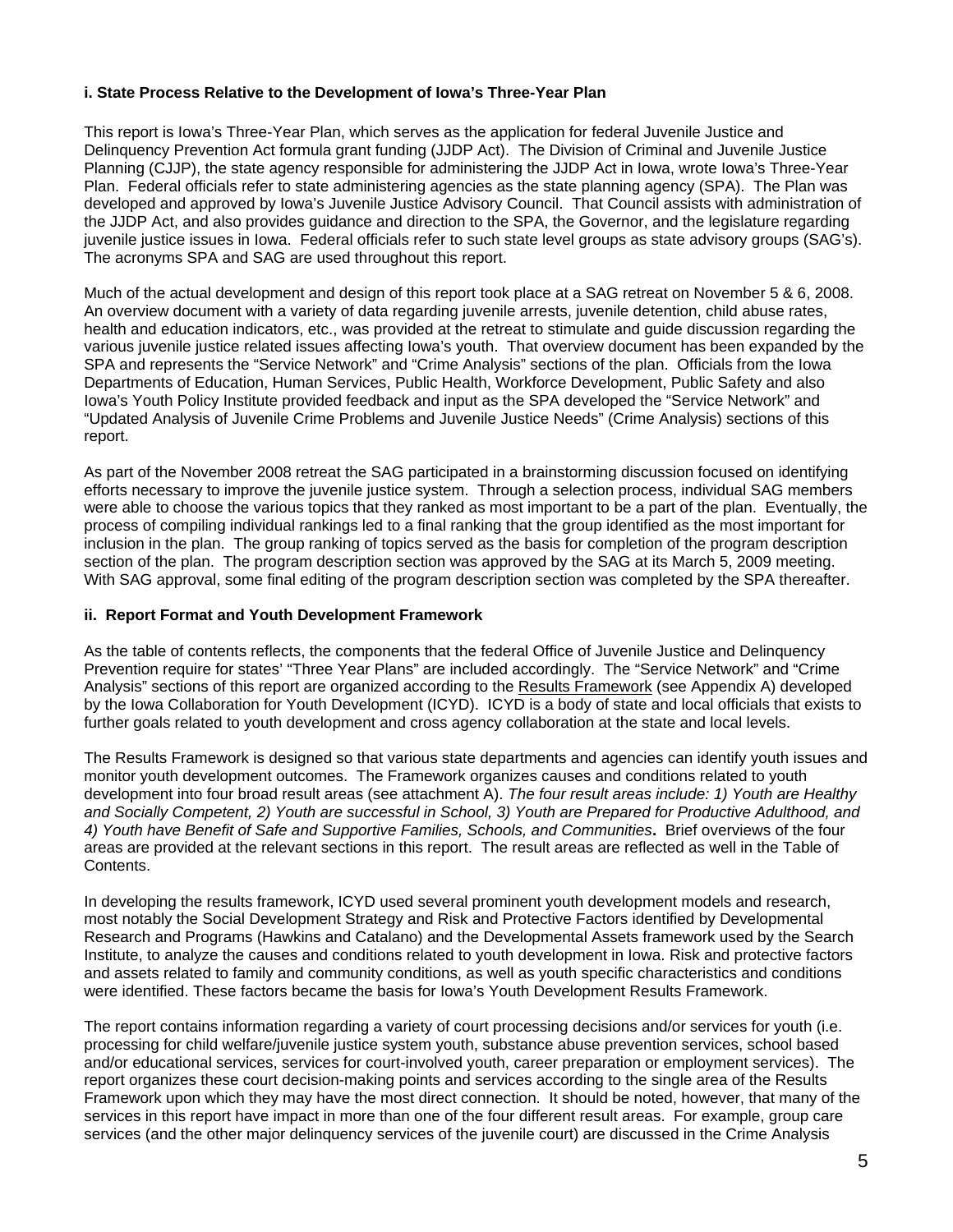section of this report, under the result indicator of "Youth have the Benefit of Safe and Supportive Families, Schools, and Communities". As a practical matter, group care services would additionally affect the other three result areas. The listing of the various court decision points and services under a single result area is done for organizational purposes only, and in no way reflects on the potential that a given service can and may influence other areas.

### **iii. State Census Information**

Many of the data elements discussed in this report are broken down by race and gender. Below are census data from the Federal Office of Juvenile Justice and Delinquency Prevention (OJJDP), included to provide an overall perspective of the youth population in Iowa. The OJJDP census data are for juvenile population (age 0 through 17) in the State of Iowa for the period 2003 through 2007.

| <u>Report in the production</u> |         |       |         |       |         |       |                      |         |  |
|---------------------------------|---------|-------|---------|-------|---------|-------|----------------------|---------|--|
|                                 | 2003    |       | 2005    |       | 2007    |       | Change from 03 to 07 |         |  |
|                                 | Number  | %     | Number  | %     | Number  | %     | Number               | %       |  |
| Total                           | 715,453 |       | 710,722 |       | 711,403 |       | $-4,050$             | $-0.6%$ |  |
|                                 |         |       |         |       |         |       |                      |         |  |
| Caucasian                       | 667,469 | 93.3% | 659,765 | 92.8% | 656,994 | 92.4% | $-10,475$            | $-1.6%$ |  |
| African American                | 31,388  | 4.4%  | 33,513  | 4.7%  | 36,160  | 5.1%  | 4,772                | 15.2%   |  |
| Native American                 | 3.940   | 0.6%  | 4,132   | 0.6%  | 4,104   | 0.6%  | 164                  | 4.2%    |  |
| Asian / Pacific Islander        | 12,656  | 1.8%  | 13,312  | 1.9%  | 14,145  | 2.0%  | 1,489                | 11.8%   |  |
| Hispanic / Latino $\ddagger$    | 38,510  | 5.4%  | 42,636  | 6.0%  | 47,404  | 6.7%  | 8,894                | 23.1%   |  |
| <b>Male</b>                     | 366,887 | 51.3% | 364,171 | 51.2% | 364,339 | 51.2% | $-2,548$             | $-0.7%$ |  |
| Female                          | 348,566 | 48.7% | 346,551 | 48.8% | 347,064 | 48.8% | $-1,502$             | $-0.4%$ |  |

Source: OJJDP – National Center for Juvenile Justice

‡ All of the youth in the ethnic classification of Hispanic / Latino are included in the previous racial categories.

Remarks regarding figure:

- Iowa's overall youth population has remained stable since 2003.
- There are significant increases in Iowa's minority populations, particularly for Hispanic/Latino youth (23% since 2003), African-American (15.2% increase)), Asian/Pacific Islanders (11.8% increase).

# **1. DESCRIPTION OF SYSTEM**

## **A. STUCTURE AND FUNCTION OF JUVENILE JUSTICE SYSTEM**

## **a. Structure**

Juvenile court proceedings are designed by statute to protect the rights of children and families and to result in decisions that are in the child's best interests (in delinquency proceedings, the best interests of the public are also considered). Iowa laws also describe the framework within which the court monitors the case following its disposition decisions. In delinquency cases typically a juvenile court officer – an employee of the court – is responsible for developing sanction and service recommendations for the court, providing services and maintaining case management responsibilities (providing supervision and counseling, overseeing restitution and community service activities, arranging for services and monitoring the services as they are delivered by providers). In child in need of assistance (CINA) proceedings, it is a Department of Human Services (DHS) worker who fulfills similar duties.

The handling of case management responsibilities in both CINA and delinquency cases continues to vary from one part of the state to another and among cases in any given part of the state. Such variations continue as a result of long-standing traditions, and through the implementation of combined local, state and federal policies that regulate services, and the responsibilities of the state when custody or guardianship of a child has been transferred by the courts from a parent to DHS or some other party. Despite the variations, the trend has been to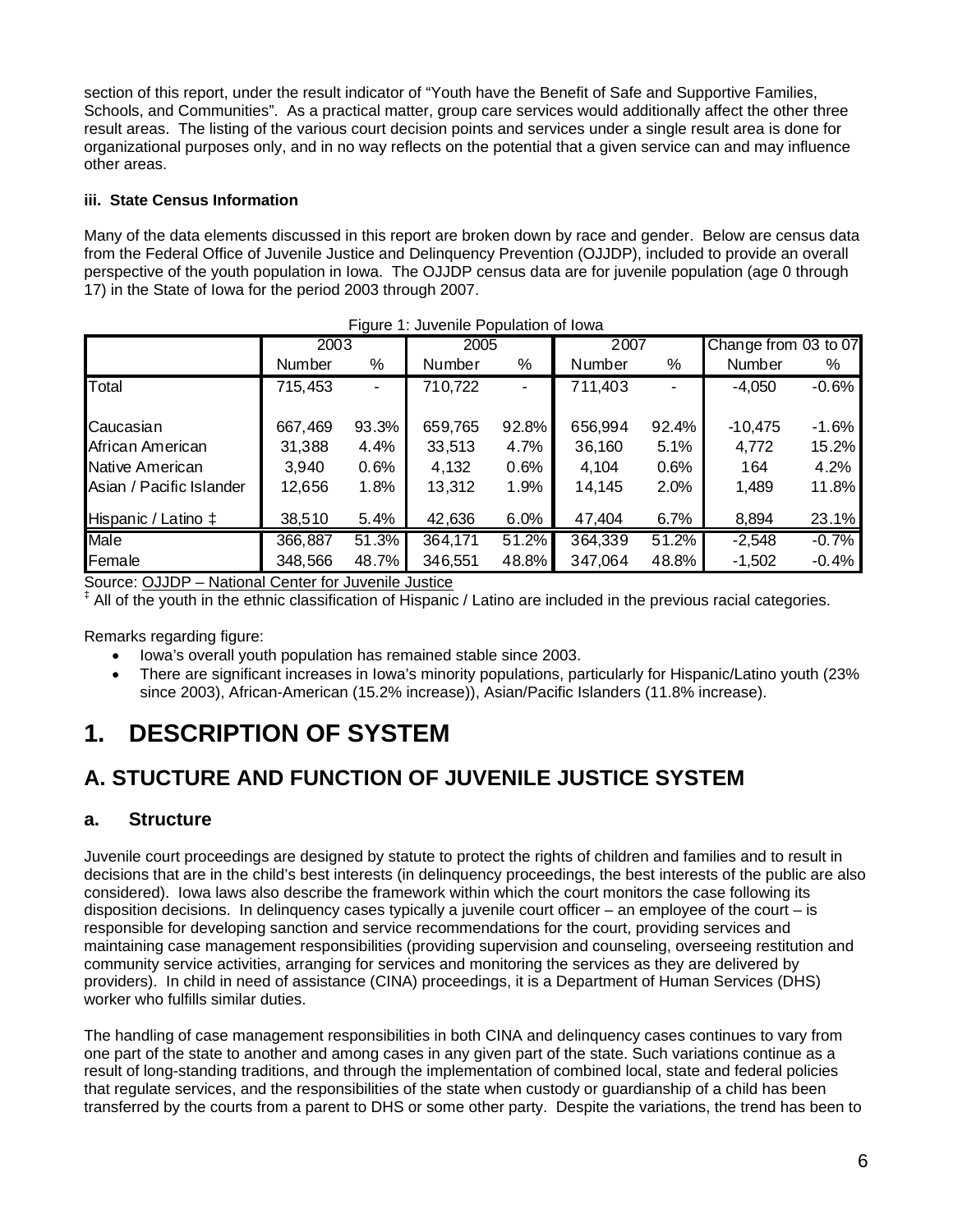provide supervision for delinquency cases through the juvenile court and CINA cases through DHS. However, the uniqueness of local jurisdiction makes it difficult to superimpose a state-wide solution to "fix" what are varying local problems to case management.

In 2008 portions of the Iowa court system began implementing the one judge/one family model. This model provides consistency and continuity in decisions by having a single judge responsible for all decisions for a youth and family during the foster care process. This model allows a judge to have a greater opportunity to become thoroughly familiar with a youth and family's unique situation and to observe their behavior over time, and use this familiarity to make the most educated and best serving decisions for the youth and family. Ultimately the plan would be that all youth and family cases in the state be handled under this model and that the model would eventually expand to serve the youth and family regardless of the nature of the contact with the court; either CINA or delinquency proceedings.

## **b. Funding**

The child welfare/juvenile justice system includes agencies and policies that implement and regulate formal government-sanctioned interventions into the lives of system youth. Iowa's approach to service system funding is complex. Although the bulk of system services are funded through the state, county officials and other local funding sources can have a major impact on their communities' service array and delivery. Juvenile court judges and officers determine eligibility and the type of service to be provided for many clients, while DHS policies and work decisions determine eligibility and service plans for others. Appendix B provides detail regarding funding for a variety juvenile justice system sanctions/services.

Iowa has a unified court system, under the Judicial Branch, and all clerks of court and juvenile court services personnel, including probation services, are funded by the state. Judges are state employees. The cost of public defense for juvenile offenders is state funded. County attorneys (prosecutors) are elected county employees. Additional staff is hired based on specific needs within each county, with approval of the county board of supervisors. All county attorney costs are local expenditures.

Local juvenile detention centers are funded with local funds and the costs of housing juveniles in detention is primarily locally supported; the state does reimburse counties for a small portion of juvenile detention center costs. The majority of the accountability-based sanctions (i.e. state training schools, group care placements, community service/restitution, day treatment, tracking and monitoring, family centered services) are developed and funded through juvenile court, DHS and the Department of Public Health (DPH) with state and federal funds.

Since 1992 the availability of out-of-home group care (congregate care) has been capped at the state level; however, at the same time the state increased funding for in-home community based services by millions. Iowa continues to strive to increase its capacity for youth services to be provided in the context of the child's home and local community.

In an effort to further assist local jurisdictions to stay within their child welfare budgets, state funding is provided to local juvenile courts specifically earmarked for the development of community based alternatives (i.e. day treatment, tracking and monitoring, school based supervision, life skills). Specific information regarding these services is provided in the "Crime Analysis" section of this report. In most cases the court contracts for the provision of these services.

Local officials have a significant impact on how much of the state funding for juvenile justice services is planned for and expended in their respective jurisdictions. Provided below are some examples of regional and local planning initiatives.

## **c. State Funding - Regional Planning**

Iowa's group foster care and Training School budget process serves as an example regarding regional planning for state dollars. The legislature annually budgets the funding determined necessary for a specific number of beds for the training school and foster group-care and appropriates accordingly.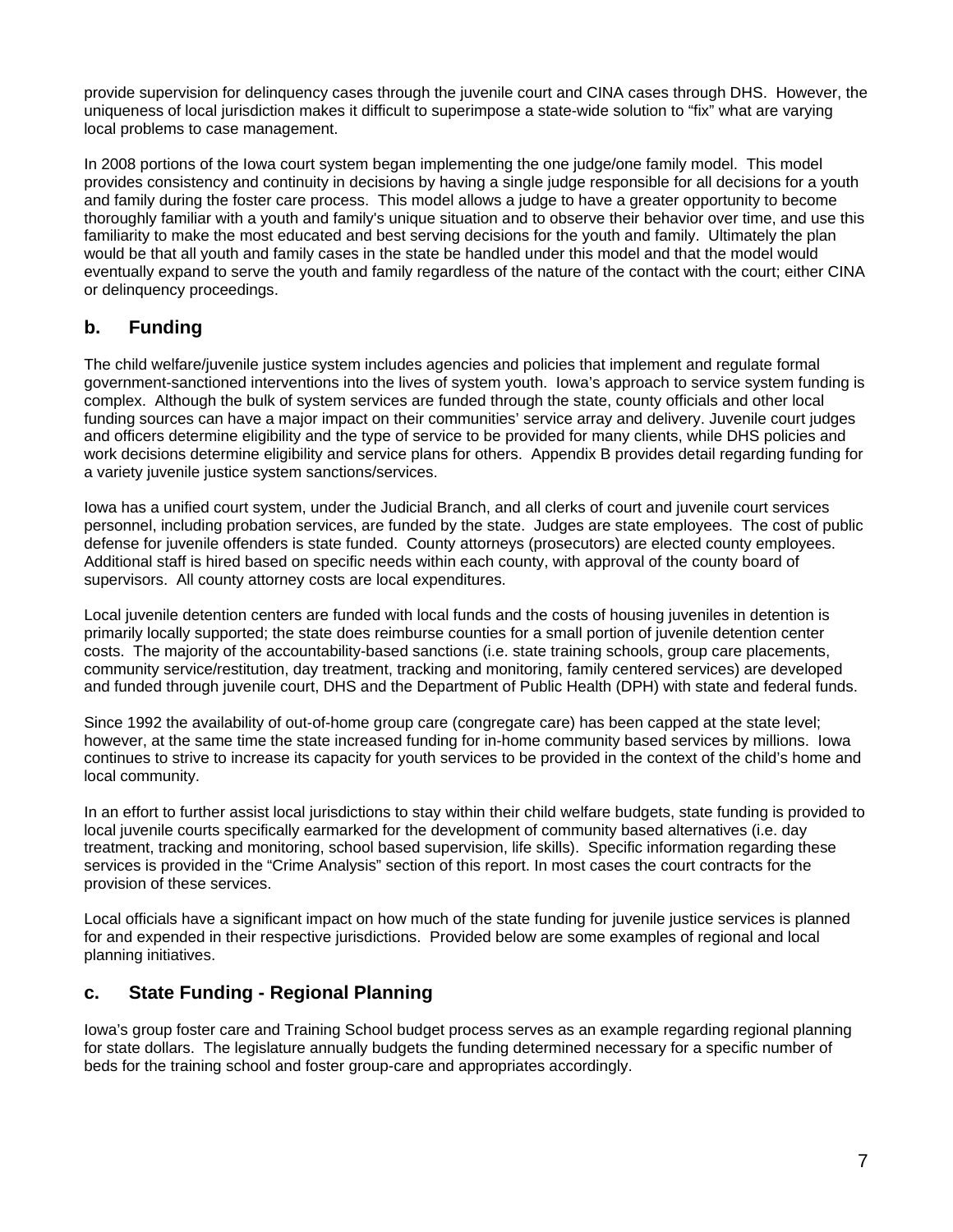The budgeted bed capacity at the training school is broken down and allocated to the eight juvenile court judicial districts by the Chief Juvenile Court Officers using a formula that takes into account prior usage and child population in the local district. These allocations may be modified or updated throughout the year through consensus of the Chief Juvenile Court Officers.

In foster care, the established budget represents a monetary cap on group care expenditures. DHS and the courts develop a formula for allocating a portion of the statewide expenditure to each of eight established DHS regions. The formula is based upon the region's proportion of the state population of children and the statewide usage of group foster care in the previous five fiscal years and other indicators of need. The expenditure amount determined in accordance with the formula is the group foster care budget target for that region.

Locally in each of the DHS regions, representatives appointed by the department and the juvenile court establish a plan for containing the expenditures for children placed in foster group-care within the budget allocated to that region. The plan includes monthly targets and strategies for developing alternatives to group foster care placements in order to contain expenditures for child welfare services within the amount appropriated by the legislature. State payment for foster group-care placements are limited to those placements made in accordance with the regional plans.

## **d. Localized Planning Structures**

In Iowa a variety of localized planning initiatives are shaping services for system and non-system youth. Provided below are descriptions of some of Iowa's more significant localized planning initiatives. It should be noted that in most Iowa communities all of these planning efforts may be taking place simultaneously. The challenge for local officials relates to the coordination and organization of a variety of related, but different, planning efforts.

*Learning Supports* - For a number of years the Iowa Department of Education (DOE) has been working to put in place a structure to improve school achievement that focuses on the non-academic issues that dramatically affect achievement. The ICYD Steering Committee has been serving as the governing body to ensure all youth have the learning supports necessary to develop socially, emotionally, intellectually, and behaviorally, and overcome barriers to their learning. The Iowa DOE has adapted the ICYD Results Framework to guide this work and has involved several of the ICYD members in this redesign process.

*Empowerment* - The Iowa Community Empowerment Initiative was established by legislative mandate during the 1998 Iowa Legislative session in an effort to create a partnership between communities and state government with an initial emphasis to improve the well-being of families with young children (age 0 to 5). The initiative calls for the development of local community empowerment areas statewide. Through these areas, local citizens are enabled to lead collaborative efforts involving education, health, and human services programs on behalf of children, families, and other citizens residing in the area. Leadership functions can include strategic planning for and oversight and managing of programs and funding. As of March 2006, there are a total of 58 community empowerment areas in Iowa representing all 99 Iowa counties.

*Decategorization* - Created in 1987 as a pilot, decategorization (Decat) is an Iowa initiative that allows County Boards of Supervisors to collaborate with the local office of the state DHS and the Juvenile Court for purposes of decategorizing child welfare funds to form a funding pool for a county or group of counties. The intent of the Decat concept is to create more efficient and effective child welfare and juvenile justice systems. As a result, many Decat counties have developed innovative cross-system approaches to providing more community-based responses to children and families who enter the child welfare and juvenile justice systems. Ninety-eight of the 99 Iowa Counties are decategorized – they are organized into 39 regional Decats.

*Communities of Promise (COP)* – In 2001, the Iowa Commission on Volunteer Service (ICVS) formed a broadbased steering committee to launch a statewide initiative with the ultimate goals of having as many communities join the COP movement as possible and for Iowa to become a "State of Promise". The 1997 President's Summit for America's Future provided a national call to action on behalf of young people. As a result, more than 550 community and state partners across the nation have united to fulfill the Five Promises of America's Promise- The Alliance for Youth: Caring adults, Safe places, a Healthy start, Marketable skills, and Opportunities to serve.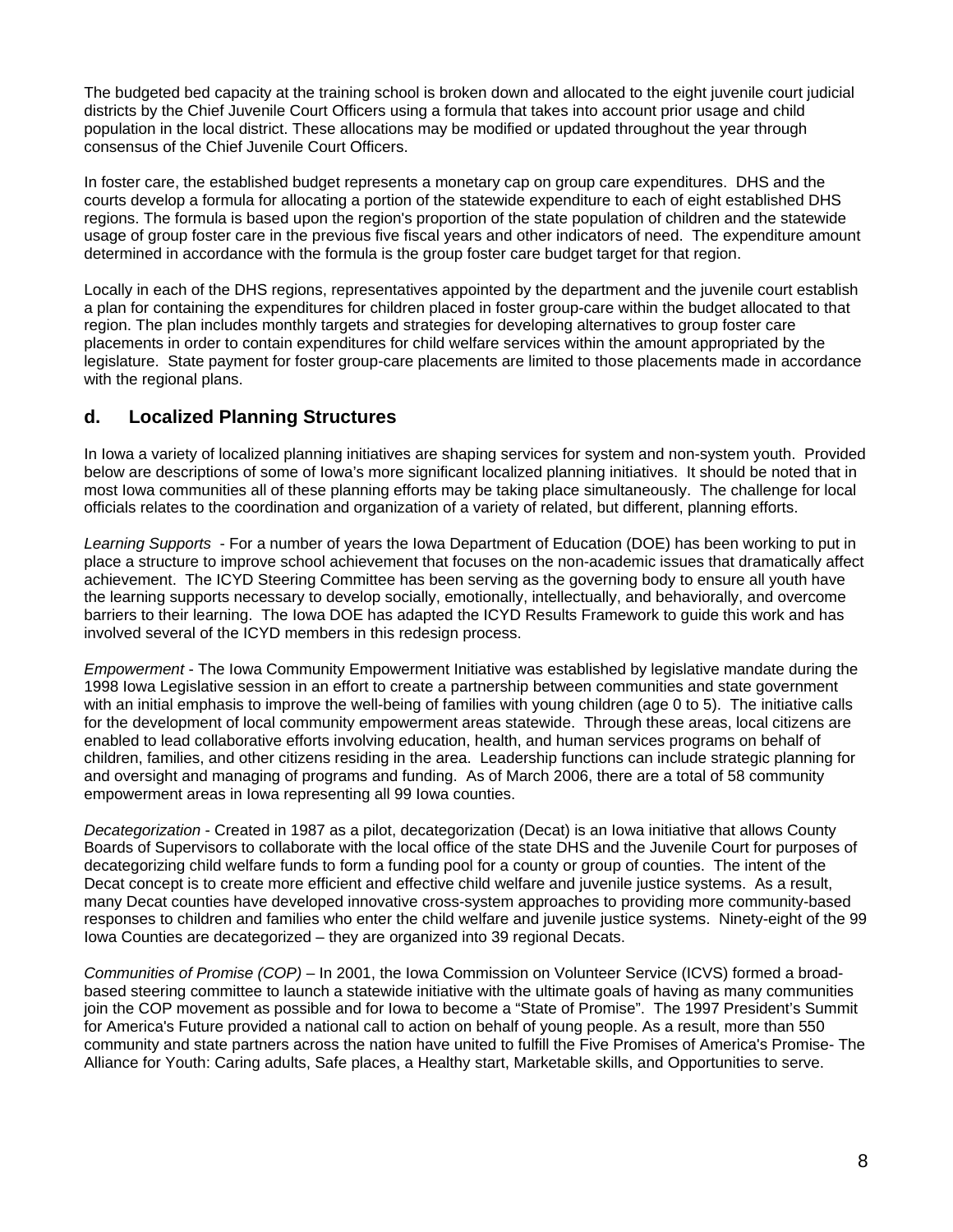*Iowa Workforce Development Youth Councils* – Each of Iowa's 16 Regional Workforce Investment Boards (RWIB) has a Youth Advisory Council that provides guidance for, and exercises oversight of, local youth programs operated under the Workforce Investment Act (WIA). In addition, the council provides expertise in youth policy and assists the RWIB in

- 1. Developing and recommending local youth employment and training policy and practice;
- 2. Broadening the youth employment and training focus in the community to incorporate a youth development perspective;
- 3. Establishing links with other organizations serving youth in the local area;
- 4. Factoring the range of issues that can have an impact on the success of youth in the labor market.

Members of the Youth Advisory Council serve two-year terms, and represent people with a special interest in youth policy. Members include individuals from youth service agencies, such as juvenile justice and law enforcement, public housing, parents, consumers (former WIA participants), and the RWIB.

*Iowa SAFE Communities Program* - The Iowa SAFE Community Program is a community mobilization framework that serves as a catalyst to help communities develop a coordinated multifaceted approach to reduce risks and build strengths at the local level. The centerpiece of the SAFE Community program is the cooperation and coordination among all segments of the community. Communities achieve a SAFE "certified" status by completing a four step process involving

- 1. Formation and mobilization of a SAFE Coalition;
- 2. Training about current community prevention models and other prevention issues;
- 3. Assessment of community strengths and weaknesses;
- 4. Development and implementation of a three-year action plan designed to build strengths and decrease the impact of substance abuse, crime and violence on the community.

*Community Health Assessments* - DPH asks all county boards of health to complete a "Community Health Assessment". The assessment includes information collected on a variety of issues related to health including demographics, employment, birthrates, chronic disease indicators, substance abuse and gambling, etc. Information obtained from past health assessments has received widespread use in local jurisdictions for a variety of state and local planning initiatives. The Assessments were an integral tool for data collection in all of Iowa's Comprehensive Strategy Sites.

*Child Welfare/Juvenile Juvenile Justice Youth Development Allocation* – The SPA and SAG allocate funds (JJDP Act related and Juvenile Accountability Incentive Block Grant funds) based on a child population formula to regional juvenile court services (JCS). The effort allows regional and local planning for services for delinquency youth. The allocation process is discussed in some detail in the Program Plan under the issue of "Youth Development and District and Community Planning".

## **e. Enhanced Effort by SPA to Coordinate State Efforts for Youth**

The SPA has embarked upon a number of efforts to better coordinate the state's ability to impact on policies and procedures related to localized planning. Those efforts are briefly described below.

*Iowa Youth Development State Collaboration* (ICYD) - Membership is comprised of state agency staff, youth, representatives from communities and local youth serving programs, and many others. The group is working to find ways of meeting the project's goals by

- $\triangleright$  developing and coordinating training and technical assistance projects,
- $\triangleright$  agreeing on common definitions, program objectives and desired outcomes,
- finding ways of involving youth in state and local planning, and
- $\triangleright$  looking for ways to align state program policies, activities and connections with local planning initiatives.

#### Overview of ICYD related Activities

There are a number of noteworthy activities underway to support the furthering of the ICYD effort. They are listed below: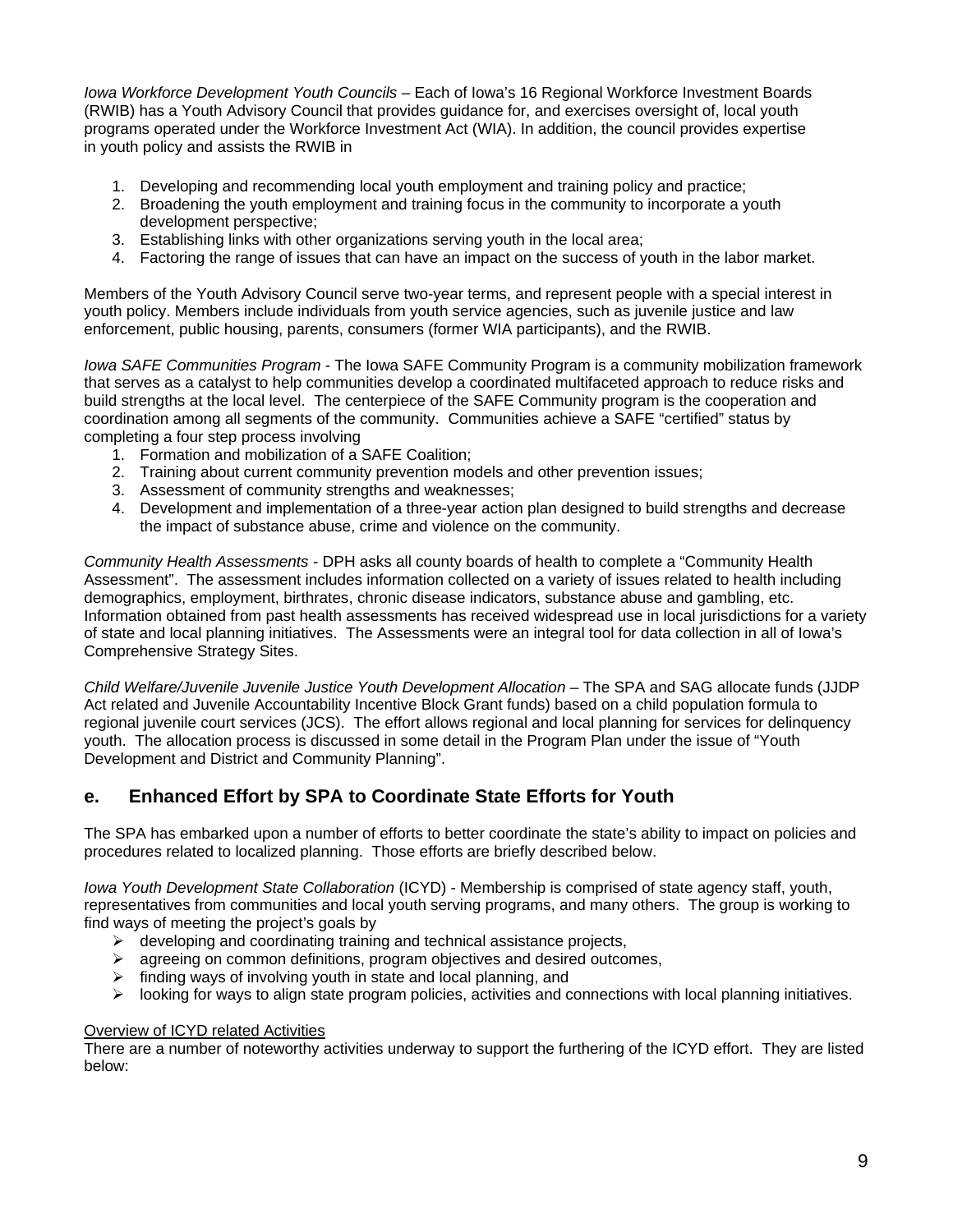*Child Welfare/Juvenile Justice Youth Development Allocation* - Fiscal year 2009 (October 2008 – September 2009) is the ninth year for the SAG and SPA to fund Iowa's Juvenile Justice Youth Development (JJYD) initiative. The effort allocates (based on a child population formula) federal JJDP Act Title II, V, and supplemental funds; JAIBG funds; and Enforcing Underage Drinking Laws (EUDL) funds to local officials. Youth development is the focus utilized to tie together the different funding streams.

*Steering Committee* - Administrators from various youth serving Executive Branch State Agencies (Human Services, Public Health, Workforce Development, Education, Office of Drug Control Policy, etc) meet on a monthly basis to plan and coordinate youth development related activities. Staff from the State Agency Work Group (discussed below) provides information and ideas to the Steering committee.

*State Agency Work Group* – For a number of years staff from various state agencies have met on a quarterly basis to discuss ways that youth development can be utilized as a theme to coordinate state level initiative – and more specifically how state agencies can work together to improve outcomes for youth at the state and local level. The State Agency Work Group is providing direct oversight to local projects doing youth development related planning. The work group is looking for ways to standardize local needs assessment and reporting requirements.

*Capacity Building Committee* – Serving as technical assistance for communities and state agencies, this group of youth development professionals addresses the challenges associated with youth involvement and offers a variety of trainings for youth and adults. The group also works to increase the involvement of youth in ongoing ICYD state and local projects, maintenance of the www.icyd.org website, training efforts, and the identification of resources.

*Learning Supports* – The ICYD Steering Committee has been serving as the overarching body governing the Iowa Department of Education's initiative to ensure all youth have the learning supports necessary to develop socially, emotionally, intellectually, and behaviorally. The Iowa Department of Education has adopted the ICYD Results Framework to guide this work and has involved several of the ICYD members in this redesign process.

*Iowa Afterschool Alliance* – Included under the umbrella of ICYD is the Iowa Afterschool Alliance. The Iowa Afterschool Alliance is a statewide coalition of networks and interest groups who support, advocate, train, and work to advance afterschool and out-of-school time experiences that are meaningful and beneficial for children, youth, families, and communities [\(http://www.afterschoolalliance.org/about\\_us.cfm \)](http://www.afterschoolalliance.org). Its membership includes persons from the Iowa Department of Education, the Iowa Department of Human Services, the Iowa School Age Care Association, the Iowa Child Care and Early Education Network, the Iowa Asset Building Coalition, local school officials, private youth serving agencies, SPA staff, etc.

*National Support for ICYD* – In the past Iowa has received technical assistance and funding from the National Crime Prevention Council – Packard Foundation and the National Governor's Association. Currently ICYD is recognized as a *learning group* by the "Ready by 21" initiative and receives technical assistance from the America's Promise initiative. Iowa is in its second year of participation in the Youth Engaged in Service Ambassador program sponsored by the Points of Light Foundation. Information regarding those support efforts is listed below.

*Embedding Prevention in State Policy and Practice* – Iowa was chosen as one of six states to participate in a Bureau of Justice Assistance Initiative that utilized prevention as a public policy response. The initiative provided Iowa with training and technical assistance from the National Crime Prevention Council and funding from the David and Lucile Packard Foundation.

*National Governor's Association Center for Best Practices Youth Policy Network* – Iowa also completed an effort which aimed to help improve outcomes for youth by supporting state-local partnerships and interagency efforts aimed at developing and implementing youth development strategies. The Network assisted Iowa and other states in building current youth policies and helping states to learn about and adopt best practices of youth development. The initiative was a technical assistance effort that offered communication, discussion and customized TA around the specific state youth development issues. Iowa was one of 10 states selected to receive this assistance.

*Ready by 21 Learning Group –* Iowa has been chosen to participate in the Forum for Youth Investment's *Ready by 21* Learning Group. Karen Pittman, Executive Director for the Forum for Youth Investment is coordinating the effort to partner with selected state and local change makers to learn jointly what it takes to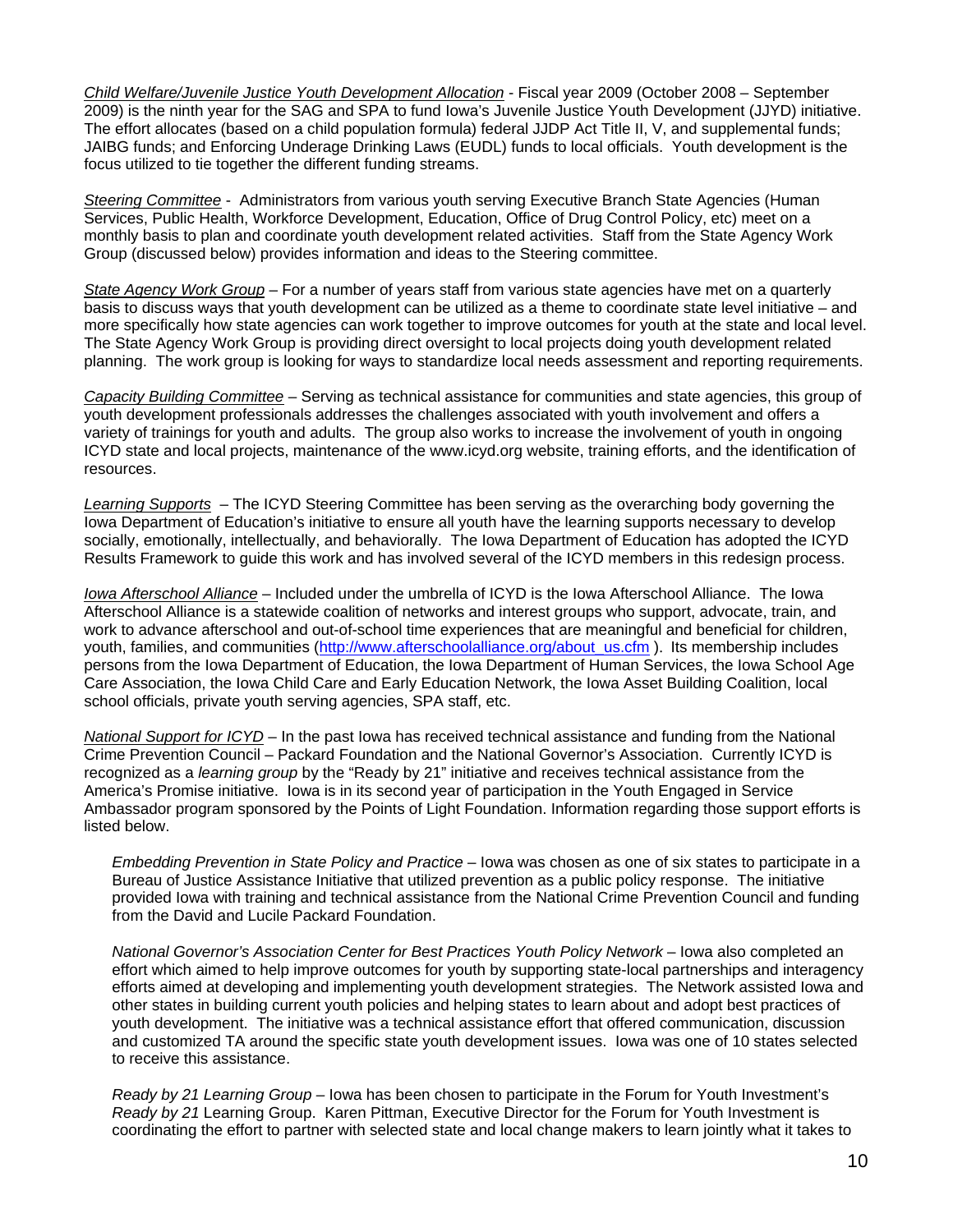create the capacity for sustained change and share the lessons more broadly, effectively, and efficiently. The participants of the Learning Group will meet to critique and develop *Ready by 21* ideas, information, tools, and supports; Assess the State's capacity for sustainable change; and develop and begin implementing a plan for increasing that capacity in one or more change areas engaging key stakeholder groups.

*America's Promise –* Designated a *State of Promise* in 2004, ICYD members have secured training and technical assistance offered by the America's Promise – Alliance for Youth initiative. The primary focus of the technical assistance has been the provision of marketing and communication direction.

*Iowa Dropout Prevention Leadership Summit (Destination Graduation)* – America's Promise Alliance awarded ICYD \$25,000 to gather leaders from all sectors to rally around action plans that will both strengthen schools and help our young people graduate ready for college, careers and active citizenship. The goal of the Summit was to discuss and guide policy around the disproportional rate of minority youth dropping out of school in Iowa. A facilitated process was used to examine existing issues and policies, and then assisted in developing and recommending strategies and action plans to the Governor and State Legislature to prevent minority students from dropping out of school. 17 communities participated that were identified with a disproportionate minority dropout out rate. Mini-grants were awarded to the nine communities that developed Action Plans.

## **B. SYSTEM FLOW**

Provided in this section is a brief overview of delinquency processing for youth. Included, as well, is a flow chart that details the major decision points for such youth. Basic information regarding the juvenile court structure was provided in the "Description of System Section" earlier in this report. *Additional discussion of delinquency*  decision points, services, and data, as well as illustrations regarding court processing, are provided in the "Crime *Analysis" section.* 

### **Delinquency Processing**

Iowa Code Section 232.2(12) defines a delinquent act as the violation of any state law or local ordinance which would constitute a public offense if committed by an adult, the violation of a federal law or a law of another state which violation constitutes a criminal offense if the case involving that act has been referred to the juvenile court, or offenses for possession of alcohol (Iowa law expressly forbids the use of detention for youth for possession of alcohol).

Court proceedings for delinquent youth are outlined in Iowa Code Section 232. Youth who commit delinquent acts can be referred for processing (typically by law enforcement) to the juvenile court. Many cases referred to juvenile court are diverted from formal system processing and receive either an informal adjustment (a contract outlining the conditions of probation signed by the youth and a juvenile court officer), or a consent decree (a consent decree is similar to an informal adjustment except it is signed by a judge). Youth who require formal system processing have a delinquency petition filed and receive delinquency adjudication and dispositional hearings. A fairly extensive array of dispositional options is available for delinquent youth, including probation, day treatment, substance abuse treatment, mental health treatment, residential placement, etc.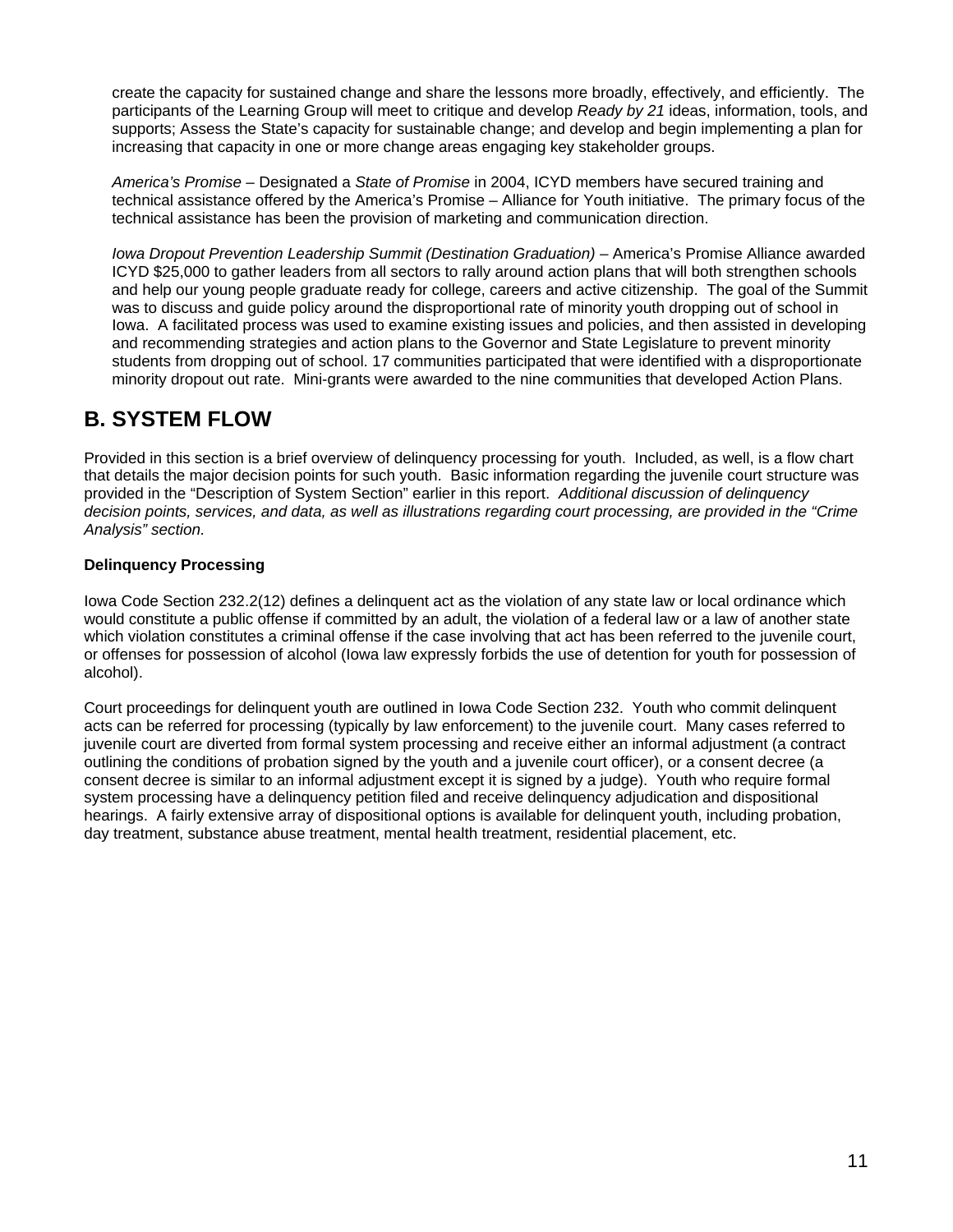

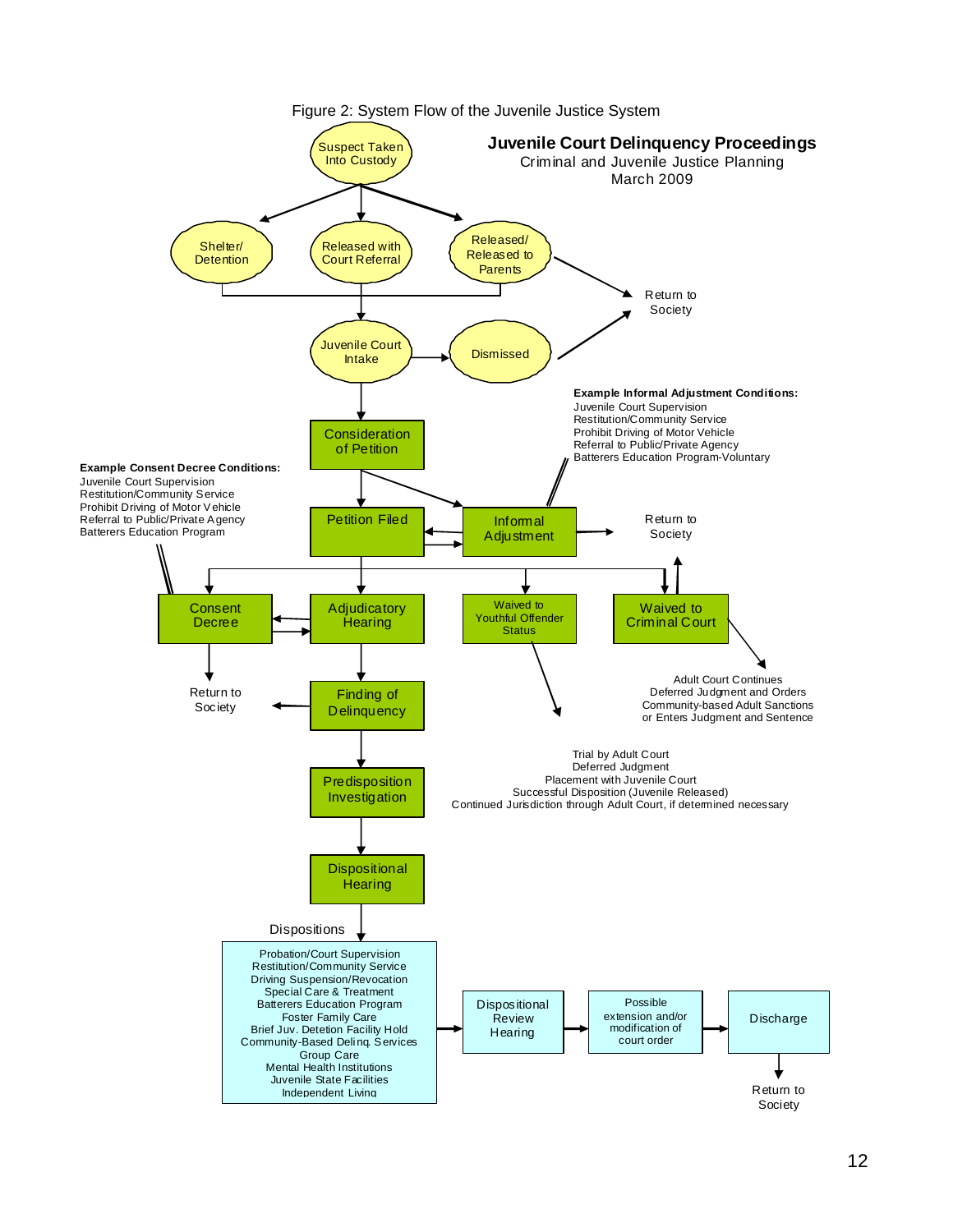# **C. SERVICE NETWORK**

Provided in this section is discussion of some of the services that may be maintained by providers and systems outside of the formal juvenile justice system. Discussion and information are provided regarding the following services: alcohol and drug programming, mental health services, alternative or special education and job training, and child in need of assistance related services. It should be noted that many of these services are accessed by both delinquent and non-delinquent youth. The section is organized according to the four areas in Iowa's Results **Matrix** 

## **I. YOUTH ARE HEALTHY AND SOCIALLY COMPETENT**

Included in this section is information regarding the result area "Youth are Healthy and Socially Competent". It should be noted as well that many of the services reflected in this section have impact on the other three result areas (Youth are Successful in School; Youth are Prepared for Productive Adulthood; Youth Have Benefit of Safe and Supportive Families, Schools, and Communities). The results matrix and the four result areas are explained in greater detail in the "Report Format and Youth Development Framework" section at the beginning of this report.

There are a number of factors that determine the health and social competence of youth. Indicators of physical and mental health, lifestyle choices, and pro-social relationships can help define the health and social competence of youth. Youth who get a healthy start in life have a distinct advantage over those who do not. Provided in the discussion is information on services and indicators that reflects the healthy and socially competence of youth.

## **a. Alcohol and Drug Programming**

A variety of substance abuse services are provided for Iowa youth:

- $\triangleright$  In-school evidence-based prevention curricula
- $\triangleright$  Before and after school programs
- $\triangleright$  Universal, selective, and indicated preventive interventions
- $\triangleright$  Coalition development
- $\triangleright$  Mentoring programs
- $\triangleright$  Drug testing
- $\triangleright$  Court diversion programs
- $\triangleright$  Group and individual counseling
- $\triangleright$  Residential/inpatient or outpatient services
- $\triangleright$  Substance abuse services in day treatment
- $\triangleright$  Group care or state institutional services
- $\triangleright$  Drug courts
- ¾ Drug Abuse Resistance Education Officers (DARE)
- $\triangleright$  OWI drunk drivers courses

Provided below is a discussion of the funding sources for a variety of the Iowa's substance abuse prevention programming. Additional information is provided regarding Iowa's managed care plan – the Iowa Plan for Behavioral Health and other options for expenses related to substance abuse services.

Iowa Department of Public Health (DPH) Substance Abuse Prevention Programming – As the designated Single State Agency for substance abuse, DPH administers over \$6.5 million in state and federal funds in FY08 through the following types of contracts:

*Comprehensive Substance Abuse Prevention* – Federal Block Grant funds and 4.5% of Iowa General Funds are contracted to 23 community-based agencies that collectively provide services to youth and adults in all 99 Iowa counties, work with various age groups from prenatal to older adults who are not in need of treatment, and work with all segments of the community. The six strategies that the agencies use in their efforts are Information Dissemination, Education, Alternatives, Problem Identification and Referral, Community-Based Process, and Environmental / Social Policy. Services include universal, selective, and indicated preventive interventions.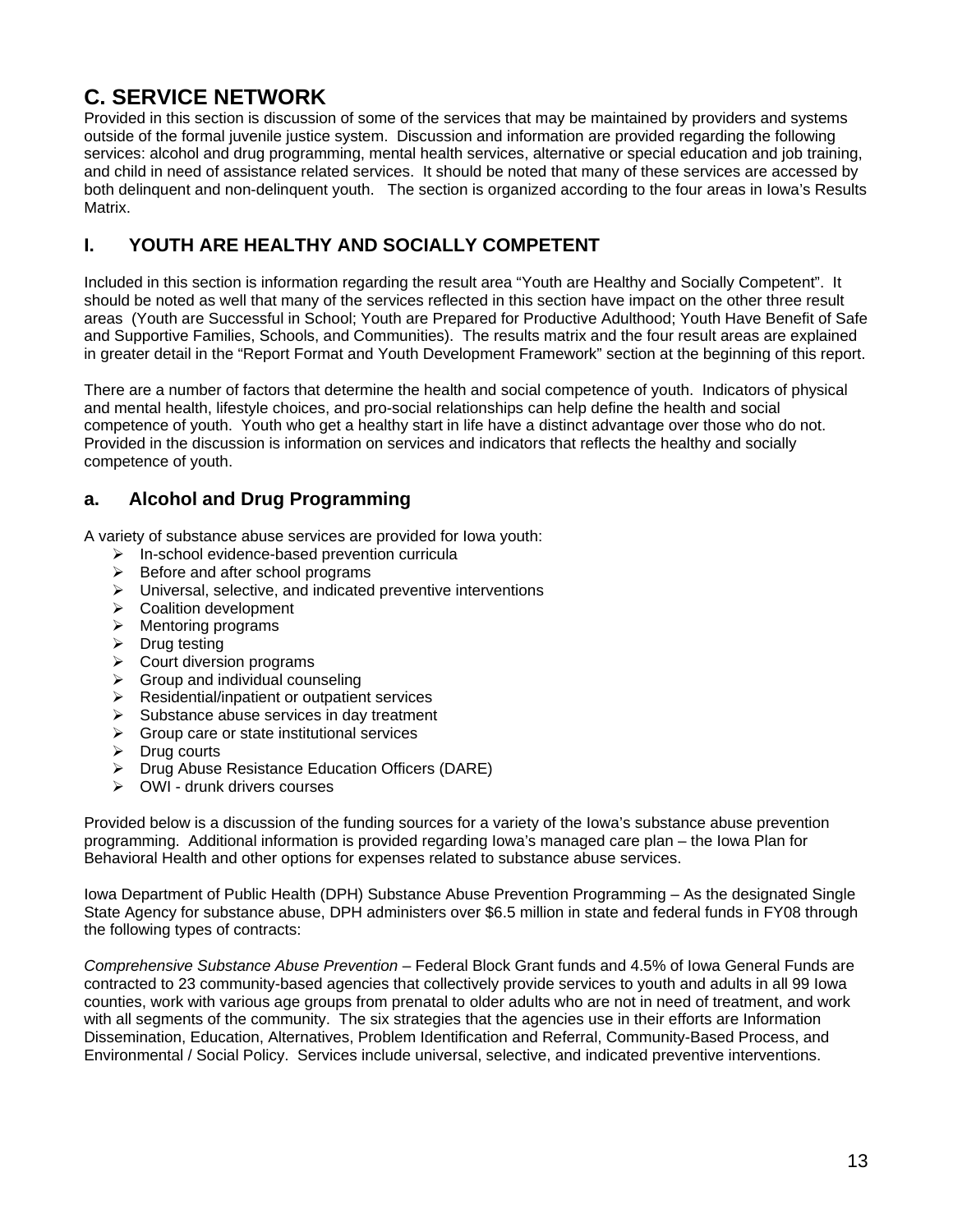*Youth Mentoring and Prevention Through Mentoring* – This funding promotes formal youth mentoring programs that support the State's goals to promote prevention of use and abuse of alcohol, tobacco, and other drugs. Target populations for the mentoring programs include any age youth in the community. All contractors follow the Standards of Practice for mentoring programs and elements of effective practice established by the National Mentoring Partnership. The mentoring programs are supported by State of Iowa funds with a required two to one match of local funds.

*Drug and Violence Prevention* – These programs are funded by the governor's discretionary funds of the Federal Department of Education Safe and Drug-Free School and Communities Act funds with a 10% required local match. Theses services target children and youth who are not normally served by State or local education agencies or populations that need special services or additional resources, such as preschoolers, runaway or homeless children and youth, pregnant and parenting teenagers, and school dropouts. 25% of the funds are required to be law enforcement efforts.

*County Substance Abuse Prevention Services* – Up to \$10, 000 of State funds are available to each of the 99 county governments with a required three to one match. Services provided may be any part of the continuum of care except treatment.

*Community Coalition Grants* – Community coalitions may apply for up to \$3,000.00 during FY08. The State of Iowa funds coalition work toward environmental and policy change focusing on underage alcohol use and/or binge drinking.

*J.E.L (Just Eliminate Lies)* –JEL is a statewide youth movement targeting tobacco use. The initiative, with support from Iowa Department of Public Health and dedicated revenue from tobacco settlement funds, has been developed and is led by Iowa high school students. JEL is based on advocacy activities on both the state and local levels and it has its own media/marketing campaign to combat the advertising of the tobacco industry. Among its activities is an annual summit where students from across the state learn about tobacco issues and design a campaign strategy.

*Enforcing Underage Drinking Laws (EUDL)* – The SPA allocates the \$360,000 EUDL award to local communities to assist in developing comprehensive and coordinating initiatives to enforce State laws that prohibit the sale of alcoholic beverages to minors and to prevent the purchase or consumption of alcoholic beverages by minors (defined as individuals under 21 years of age). The funds can be used to support activities in one or more of the three areas outlined in the Federal legislation: Enforcement, Public Education Activities, and Innovative Programs. An example of a law enforcement activity is creating law enforcement and prosecution task forces to target establishments suspected of consistently selling alcohol to minors. Public education activities range from sponsoring media contests to creating billboard messages. Innovative programs include creating youth task forces to examine community norms and messages young people are receiving, or hiring an individual to act as a liaison between youth and communities on the issue of underage drinking.

*Iowa Plan for Behavioral Health* - On September 1, 1995, Iowa launched the Iowa Managed Substance Abuse Care Plan (IMSACP). This was a joint project of DPH and DHS. IMSACP ended December 31, 1998 and was replaced by the Iowa Plan for Behavioral Health – the Iowa Plan. Merit Behavioral Care of Iowa (MBC) was awarded the contract to serve eligible individuals through the Iowa Plan. MBC subcontracts with the National Council on Alcoholism for specific development and monitoring responsibilities.

The basic concepts of the plan are overviewed in the "Mental Health Services to Juvenile in the Juvenile Justice System" section later in this report. Eligible Medicaid clients (with certain exceptions) are included in the group of persons covered by the Iowa Plan. Through the Iowa Plan, eligible clients can access a full rang*e* of substance abuse treatment services, including assessment and referral, treatment, and continuing care. Medicaid clients at the most intensive levels of care (clinically managed medium intensity residential; clinically managed medium/high intensity residential; medically monitored intensive inpatient residential; and medically managed intensive inpatient) require pre-treatment authorization and concurrent clinical reviews.

*Other Substance Abuse Options* - Through funds supplied to the program by the Department of Public Health, The Iowa Plan is able to continue to serve clients that are NOT Medicaid eligible. Eligible non-Medicaid clients include individuals who can demonstrate that their annual income is below 300 percent federal poverty level. Substance abuse services are being provided to delinquent and system youth in families covered by private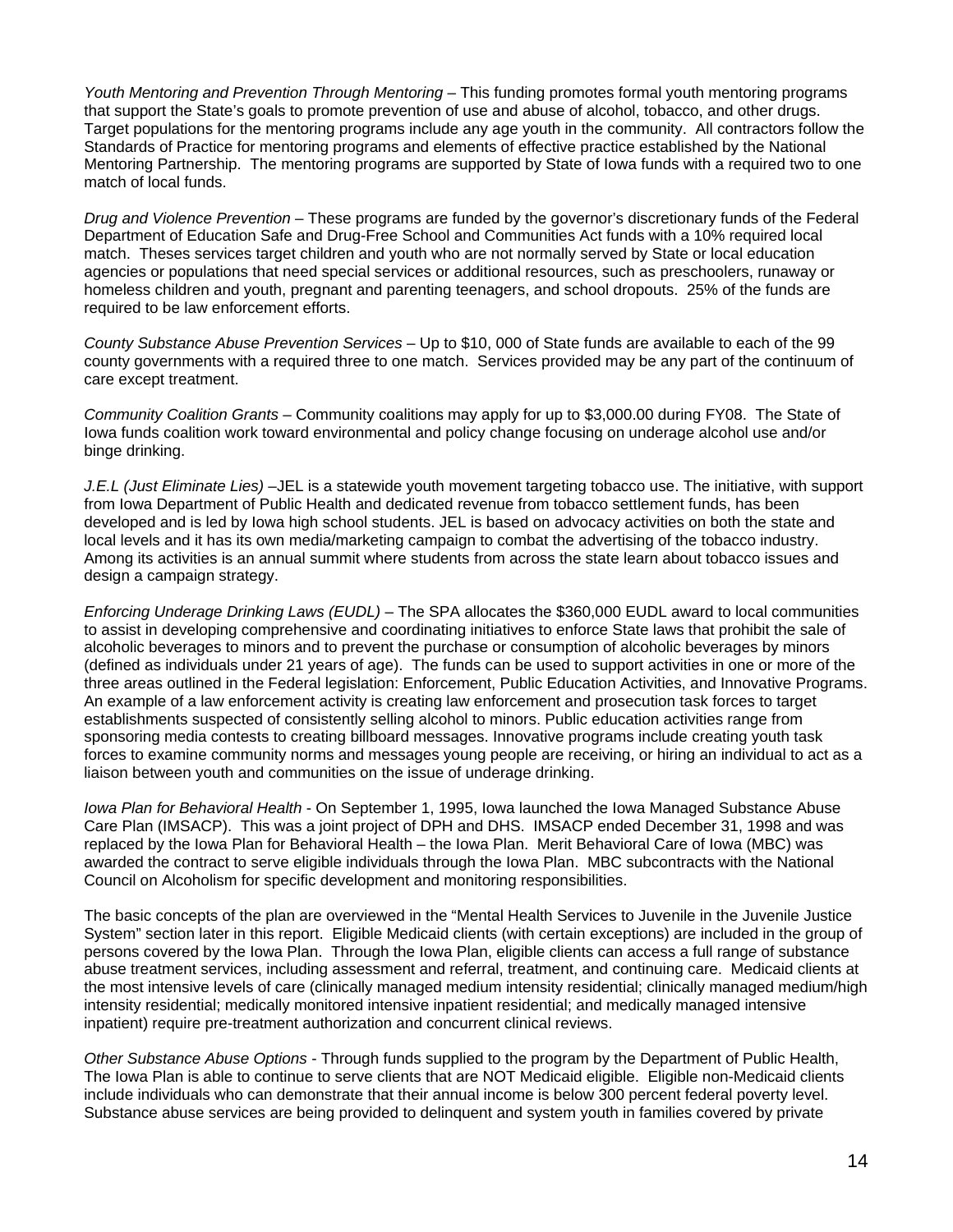insurance. The array of services actually available is dictated by the individual coverage of those families. However, clinical substance abuse treatment services provided by state licensed programs are required to adhere to the ASAM Placement Criteria.

#### **Statistics Relative to Substance Abuse**

Provided below are a variety of statistics relative to substance abuse by youth. Legal and illegal substances can be very addictive to children and adults alike.

*Youth Survey Substance Use* - The below figure provides information taken from the 2005 Iowa Youth Survey (IYS). The survey was conducted in the fall of 2005. This survey was also conducted during the fall of 2008, however, the results had not been released at the time of this report. Every three years youth in  $6^{th}$ ,  $8^{th}$ , and  $11^{th}$ grades in both public and private Iowa schools are surveyed. Surveys were completed in 349 of Iowa's 371 public school districts (94.1%) and in a minimum of 49 of 178 private schools (27.5%). A total of 96,971 public and private school students across the state completed the IYS, with each county represented by at least 170 students, except Wayne County. The Youth Survey is conducted as part of a collaborative effort between the SAG, the Departments of Education, Health, Workforce Development, the Iowa Governor's Office of Drug Control Policy, the Iowa Consortium for Substance Abuse Research, and the Higher Plain, Inc. The results in the below figures and from figures throughout this plan are from questions in the survey.

Figure 3: Tobacco, Drug, and Alcohol Use as Reported by Students **Tobacco Use** 

|         | <b>State</b> |        |        |         |           |             |
|---------|--------------|--------|--------|---------|-----------|-------------|
| 2005    | Weighted     | 6th Gr | 8th Gr | 11th Gr | 11th Male | 11th Female |
| Current | 12%          | 2%     | 8%     | 27%     | 31%       | 22%         |
| Ever    | 21%          | 5%     | 16%    | 42%     | 46%       | 38%         |

#### **Alcohol Use**

|         | <b>State</b> |        |        |         |           |             |
|---------|--------------|--------|--------|---------|-----------|-------------|
| 2005    | Weighted     | 6th Gr | 8th Gr | 11th Gr | 11th Male | 11th Female |
| Current | 20%          | 4%     | 14%    | 41%     | 41%       | 40%         |
| Ever    | 38%          | 15%    | 32%    | 67%     | 67%       | 67%         |

#### **Drug Use (All)**

|         | <b>State</b> |        |        |         |           |             |
|---------|--------------|--------|--------|---------|-----------|-------------|
| 2005    | Weighted     | 6th Gr | 8th Gr | 11th Gr | 11th Male | 11th Female |
| Current | 10%          | 3%     | 8%     | 19%     | 20%       | 17%         |
| Ever    | 18%          | 6%     | 14%    | 34%     | 36%       | 32%         |

#### **Drug Use (Marijuana Only)**

|         | <b>State</b> |        |        |           |           |             |
|---------|--------------|--------|--------|-----------|-----------|-------------|
| 2005    | Weighted     | 6th Gr | 8th Gr | 11th $Gr$ | 11th Male | 11th Female |
| Current | 6%           | 0%     | 3%     | 13%       | 15%       | 11%         |
| Ever    | 13%          | 1%     | 7%     | 30%       | 32%       | 28%         |

Source: Iowa Youth Survey 2005

Remarks regarding figures: The 2005 Iowa Youth Survey asked student respondents to report current and past tobacco, alcohol, and drug use: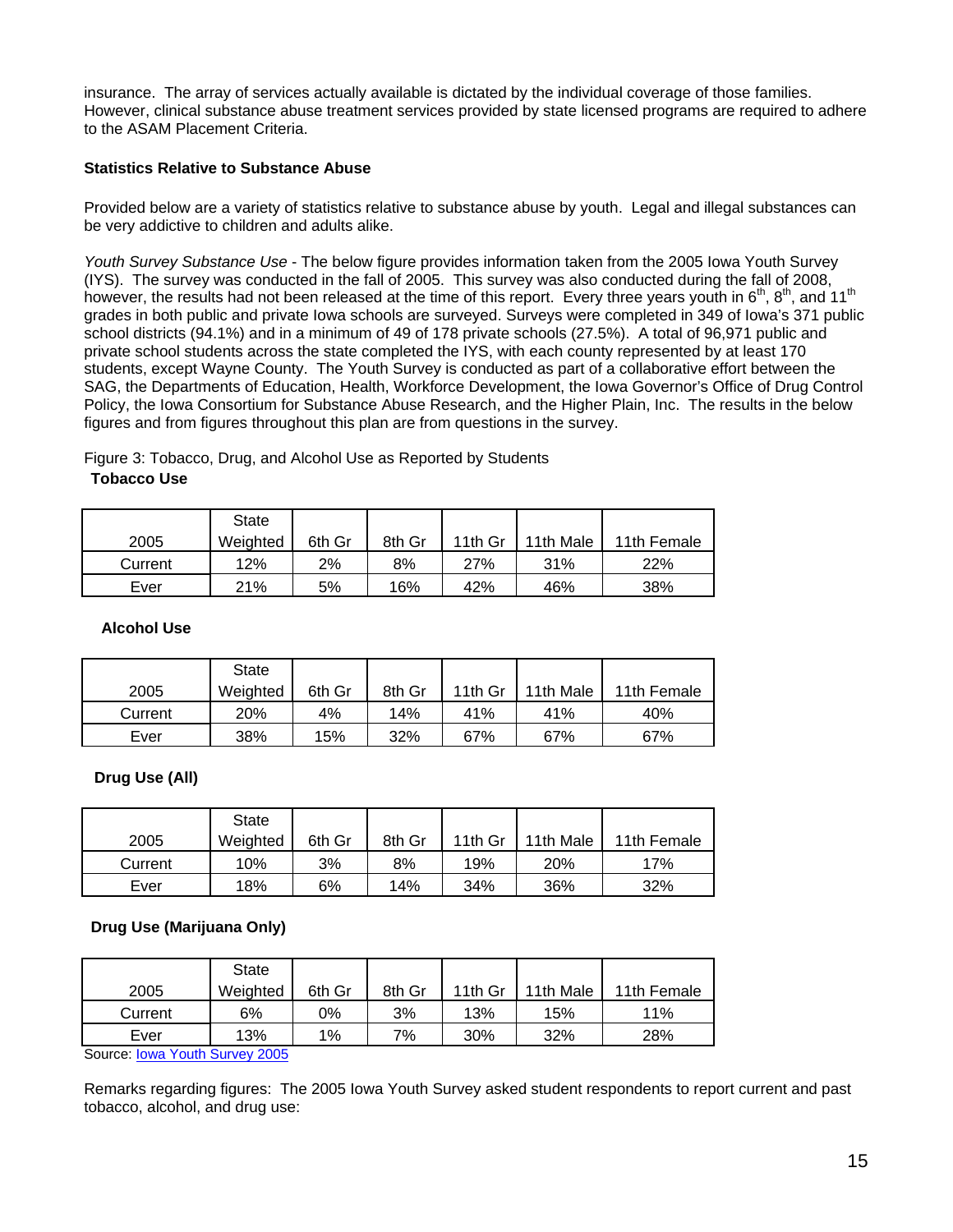- Twelve percent of respondents reported current tobacco use while 21% reported ever using tobacco products.
- The percent of respondents who reported using alcohol was much higher. Twenty (20) percent reported current alcohol use while 38 percent reported ever using alcohol.
- Only 10% of respondents reported current use of drugs (e.g., amphetamines, cocaine, inhalants, marijuana, and steroids), while 18% reported ever using drugs.
	- o Only six percent of respondents reported current use of marijuana, while 13% reported ever using marijuana.

*Arrests for Certain Drug Related Violations* – Illegal drug use is an issue at both the state and federal level. Such use increases the number of arrests for other criminal activities including, but not limited to robbery, theft, burglary, assault, sex offenses, intimidation, domestic abuse, and murder.

|      | Γotal Arrests | Rate (per 100,000) | Juvenile Arrests | Rate (per 100,000) |
|------|---------------|--------------------|------------------|--------------------|
| 2003 | 13.359        | 466.7              | 1.630            | 241.2              |
| 2004 | 13,128        | 451.9              | 1,532            | 221.9              |
| 2005 | 13.396        | 457.1              | 1.631            | 239.1              |
| 2006 | 12,152        | 413.7              | 1.612            | 233.2              |
| 2007 | 12.396        | 420.2              | 1.824            | 265.0              |

#### Figure 4: Arrests for Drug/Narcotic Violations and Drug Equipment Violations

Source: Iowa Department of Public Safety – Uniform Crime Reports

Remarks regarding figure:

- The figure shows a 7% decrease in the total number of arrests for drug offenses from 2003 to 2007.
- Juvenile drug arrests comprised 13% of the total such arrests for the report period.

### **b. Mental Health Services to Juveniles in the Juvenile Justice System**

For youth involved in the juvenile justice system mental health services are provided in a variety of settings and paid for through a variety of funding streams. The settings include

- $\triangleright$  In home services
- $\triangleright$  Office and school settings
- $\triangleright$  Day programs
- $\triangleright$  Day treatment
- $\triangleright$  Group care
- $\triangleright$  Inpatient hospitalization
- $\blacktriangleright$  Juvenile detention facilities
- $\triangleright$  State institutions.

*Funding* - Mental health services in the juvenile justice system are funded through

- $\triangleright$  Rehabilitative treatment and supportive services in the child welfare system (those services were discussed in the Structure and Function section of this report)
- $\triangleright$  The Iowa Plan for Behavioral Health
- ¾ State Children's Health Insurance Program (Hawk I)
- $\triangleright$  Private health insurance
- $\triangleright$  Sliding fees for private pay
- ¾ Funding administered through county of residence for psychiatric services at the University of Iowa (Sliding fees are funded through both private and local government sources)

Provided below is information regarding a variety of activities taking place regarding mental health issues for youth.

*SAG Mental Health Committee* – For the past six years the SAG has maintained a Committee that has been engaged in a variety of activities relative mental health issues for Iowa youth. The Committee includes SAG members, mental health professionals, youth service providers, and concerned citizens. Research by the group reflects that there are extremely limited mental health training opportunities in shelter care and juvenile detention, two of the services in the child welfare/juvenile justice system that work with youth having some of the most pressing mental health issues,. The group has been actively engaged in a variety of mental health related training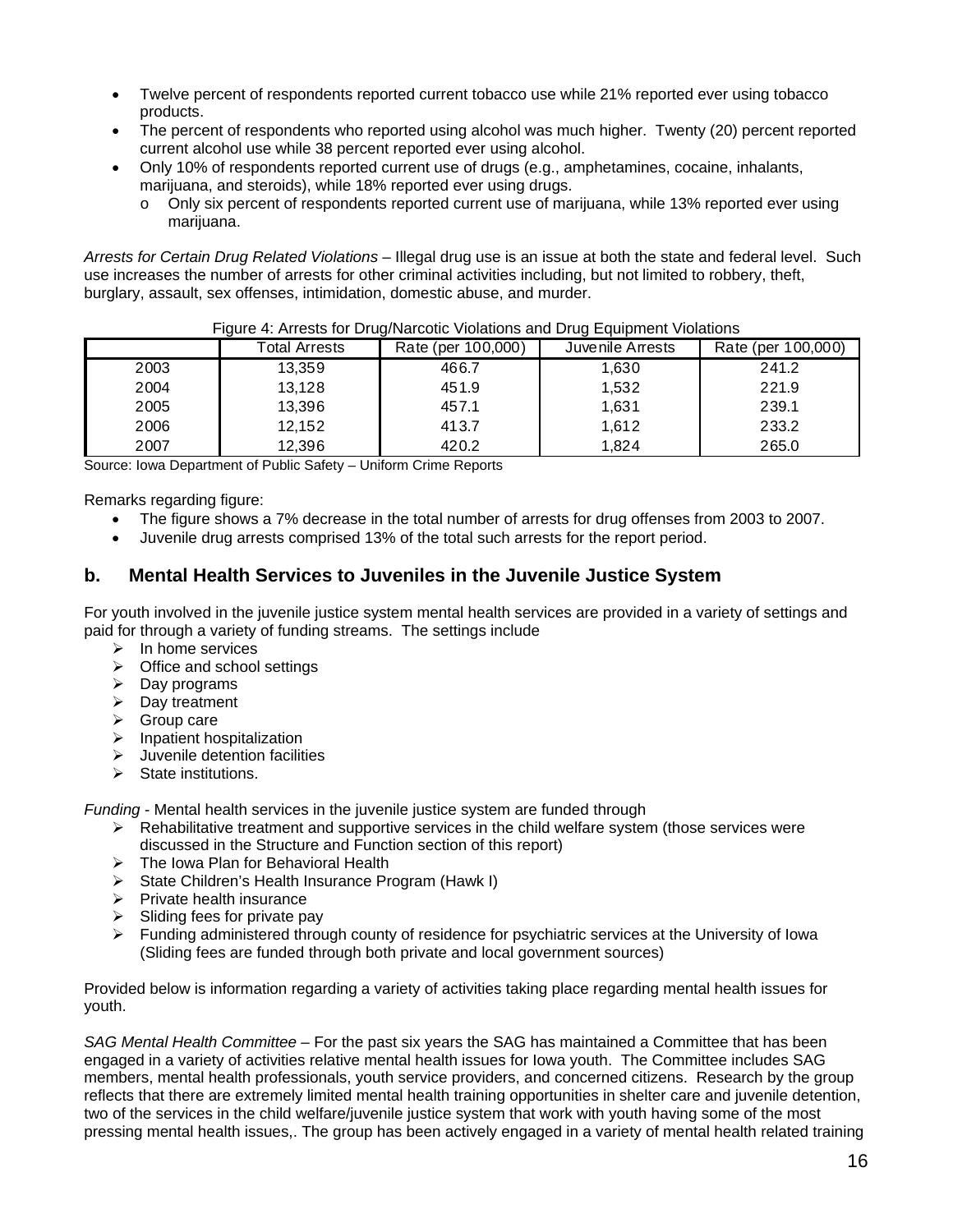activities for juvenile detention and shelter care facility staff. This effort is discussed in greater detail in the "Program Description" section of this report.

*Mental Health System Redesign* - At the request of the Iowa General Assembly, DHS is redesigning mental health (SED), developmental disabilities (MR/DD) and Brain Injury (BI) services in Iowa for children. This work addresses eligibility and access to a uniform disability system to meet the needs of children.

Key issues include

- $\triangleright$  Standard statewide eligibility (clinical and financial)
- $\triangleright$  Statewide availability
- $\triangleright$  Gaps in the system
- $\triangleright$  Reaching all children and families who have needs
- $\triangleright$  Child and adult system transition processes

*Iowa Plan for Behavioral Health* - On March 1, 1995 the Mental Health Access Plan (MHAP) was launched in Iowa with a managed care organization providing the management of the program. MHAP ended on December 31, 1998 and was replaced by the Iowa Plan for Behavioral Health. Some of the youth accessing Iowa Plan services are involved in the juvenile justice system. The intent of the program is to expand the access and range of appropriate mental health services. Mental health services provided include psychiatric services, outpatient, inpatient, partial hospitalization, day treatment, intensive outpatient, and crisis intervention.

An estimated 180,000 Iowa Medicaid recipients are covered by the Iowa Plan. With certain exceptions, recipients include those eligible through the Family Investment program (Iowa's AFDC) and related categories, as well as people eligible through Supplemental Security Income (SSI) and related categories for those under the age of 65.

*Other Mental Health Options* - Mental health services may be available through the State Children's Health Insurance Program (known in Iowa as Hawk I) and private insurance coverage held by some families. The array of services actually available under private insurance coverage would be dictated by the individual coverage of those families.

Families without insurance coverage and not eligible for the Medicaid programs (State Children's Health Insurance Program, Iowa Plan and Rehabilitative Treatment and Supportive Services) are more limited in the mental health options available. Some communities have mental health centers or mental health providers who will provide services on a sliding fee scale basis. Some families also may qualify to receive State Psychiatric services at the University of Iowa Psychiatric Hospital. Some children's services are provided through children's mental health "waivers" – although there is a current waiting list for the waiver program.

*Psychiatric Mental Health Institutes for Children* - Psychiatric Medical Institutions for Children (PMIC's) serve children with psychiatric disorders who are able to be treated in a physically non-secure setting. Treatment services include diagnostic services, psychiatric services, nursing care, and rehabilitative services under the direction of a qualified mental health professional. Funding sources for PMIC's are state and federal Medicaid funds. Many youth in PMIC facilities are CINA's.

#### **Statistics Relative to Mental Health**

Provided below are a variety of indicators reflective of the mental health of youth in Iowa. Mental Health Institute data were provided by the two state operated facilities with juvenile wards (Cherokee Mental Health Institute and Independence Mental Health Institute). The data are for all youth who were admitted to these two facilities during the indicated state fiscal year regardless of when they were discharged. The collected data include admission and release date, gender, race/ethnicity, and the manner in which the youth was committed (voluntary, involuntary, and juvenile court order). The data were then counted by total admissions, by gender, by race/ethnicity, and by the manner in which they were committed.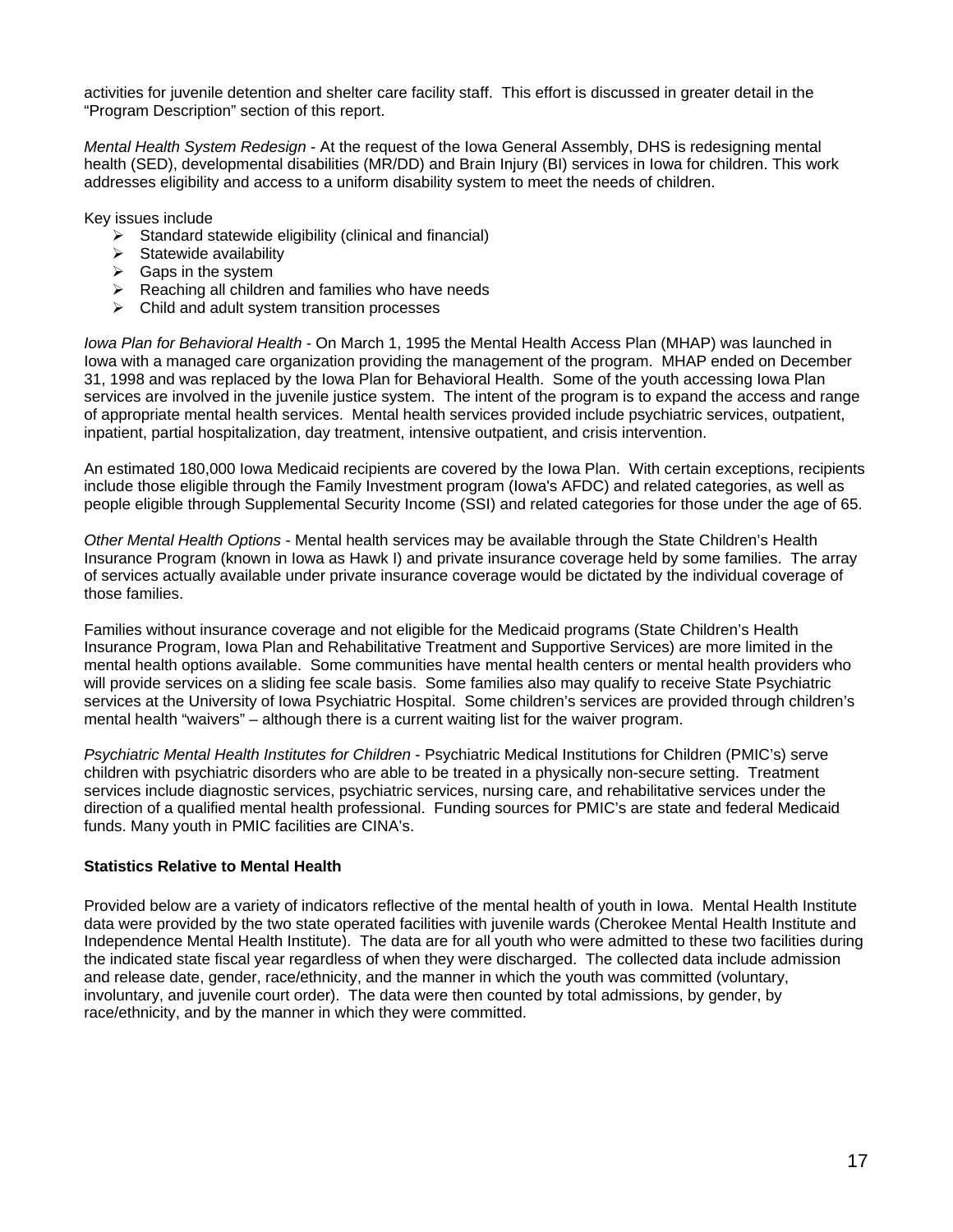|        | SFY <sub>05</sub> |       | SFY <sub>06</sub> |       | SFY07 |       | SFY08 |       |
|--------|-------------------|-------|-------------------|-------|-------|-------|-------|-------|
| Male   | 194               | 57.2% | 169               | 49.9% | 172   | 48.7% | 189   | 53.7% |
| Female | 145               | 42.8% | 170               | 50.1% | 181   | 51.3% | 163   | 46.3% |
| Total  | 339               |       | 339               |       | 353   |       | 352   |       |

Figure 5: Mental Health Institute Admissions

|                    | SFY05 |       | SFY06 |       | SFY07 |       | SFY08 |       |
|--------------------|-------|-------|-------|-------|-------|-------|-------|-------|
| Caucasian          | 291   | 85.8% | 284   | 83.8% | 293   | 83.0% | 311   | 88.4% |
| African American   | 26    | 7.7%  | 31    | 9.1%  | 31    | 8.8%  | 22    | 6.3%  |
| Native American    | 4     | 1.2%  | 9     | 2.7%  | 4     | 1.1%  |       | 0.3%  |
| Asian/Pac Islander | 0     | 0.0%  |       | 0.3%  |       | 0.3%  |       | 0.3%  |
| Hispanic           | 15    | 4.4%  | 14    | 4.1%  | 24    | 6.8%  | 17    | 4.8%  |
| Other/Unknown      | 3     | 0.9%  | 0     | 0.0%  | 0     | 0.0%  |       | 0.0%  |
| Total              | 339   |       | 339   |       | 353   |       | 352   |       |

|                |     | SFY05 |     | SFY06 |     | SFY07 |     | SFY08 |
|----------------|-----|-------|-----|-------|-----|-------|-----|-------|
| Involuntary    | 227 | 67.0% | 192 | 56.6% | 211 | 59.8% | 219 | 62.2% |
| Voluntary      | 18  | 5.3%  | 29  | 8.6%  | 52  | 14.7% | 49  | 13.9% |
| Juvenile Court | 94  | 27.7% | 118 | 34.8% | 90  | 25.5% | 84  | 23.9% |
|                | 339 |       | 339 |       | 353 |       | 352 |       |

Source: Iowa Department of Human Services

Remarks regarding figure:

- Total admissions were fairly stable for the report years.
- Girls comprised an average of 47.6% of the admissions during the report years.
- Minority youth comprised approximately 15% of the admissions during the report years.
- Approximately 60% of the admissions during the report years were involuntary commitments.
- Juvenile court admissions averaged 28% during the report years.

*Youth Ability to Make Friends* - Research suggests that one of the indicators which demonstrates the overall mental health of youth is related to their ability to make friends. Youth who are able to create friendships easily tend to be more socially involved with their peers, tend to have more social attachment, and generally feel better about themselves. The below figure provides IYS information relative to youths' ability to make friends.

| Figure 6: Ability to Make Friends |           |           |            |                 |  |  |
|-----------------------------------|-----------|-----------|------------|-----------------|--|--|
| I am good at making friends       | 6th Grade | 8th Grade | 11th Grade | W eighted State |  |  |
| <b>Strongly Agree</b>             | 48%       | 40%       | 33%        | 40%             |  |  |
| Agree                             | 42%       | 50%       | 56%        | 49%             |  |  |
| <b>Disagree</b>                   | 7%        | 8%        | 9%         | 8%              |  |  |
| <b>Strongly Disagree</b>          | 3%        | 2%        | 2%         | 2%              |  |  |

Source: Iowa Youth Survey 2005

Remarks regarding figure: The 2005 Iowa Youth Survey asked student respondents to report on their ability to make friends.

• From the figure it can be seen that most youth, 90% for the weighted state, believe that they are good at making friends.

*Positive Identity* - Children who have a positive identity and good self-esteem tend to be more involved in their schools and communities, and are therefore more attached to their schools and communities. They feel better about themselves and are less likely to exhibit anti-social behavior or engaged in negative activities.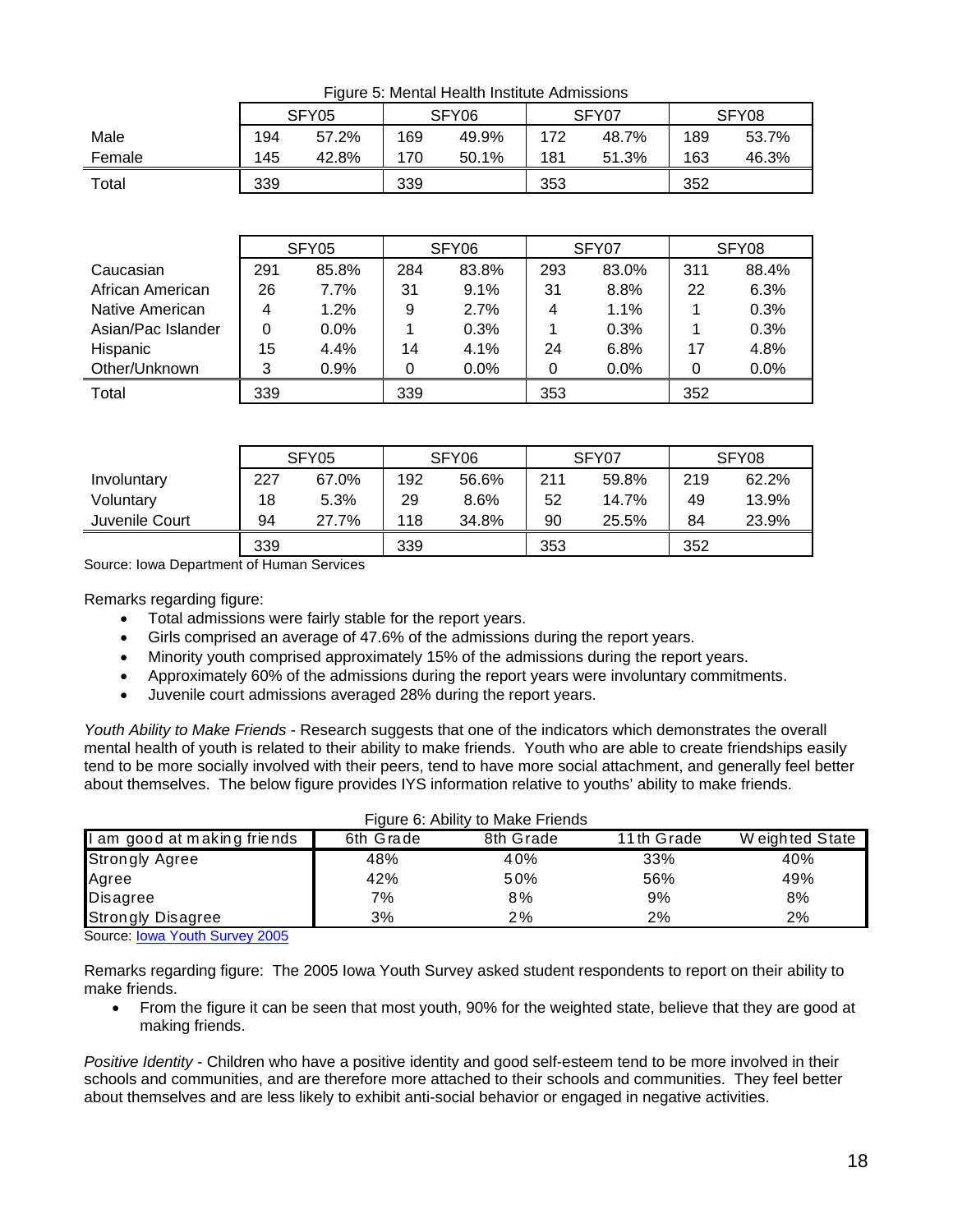Figure 7: Youth With Positive Identity

Percent of Youth who Responded to the Following Statement:



*I* feel *I* do not have anything to be proud of. ♦

Source: Iowa Youth Survey 2005

Remarks regarding figure: The 2005 Iowa Youth Survey asked students to respond to the statement "I do not have anything to be proud of".

- The figure shows that 70% of student respondents responded "Disagree" or "Strongly Disagree" to the statement.
- Thirty percent of the respondents agree that they do not have anything to be proud of.

## **c. Other Health Related Services and Indicators**

There are a variety of other health related services for youth including pregnancy prevention efforts, free and sliding fee scale clinics, school based health services, etc. Provided below are a variety of health related indicators. Included with the indicators is a very brief description of some of the programs created to assist in improving the overall health of youth and families.

*Free and Reduced Lunches* - Children from certain low-income families qualify to participate in free and reduced lunch programs at school. Qualification for the program is determined by household size and income. School lunch programs potentially enhance children's health and learning abilities by contributing to their physical and mental well-being.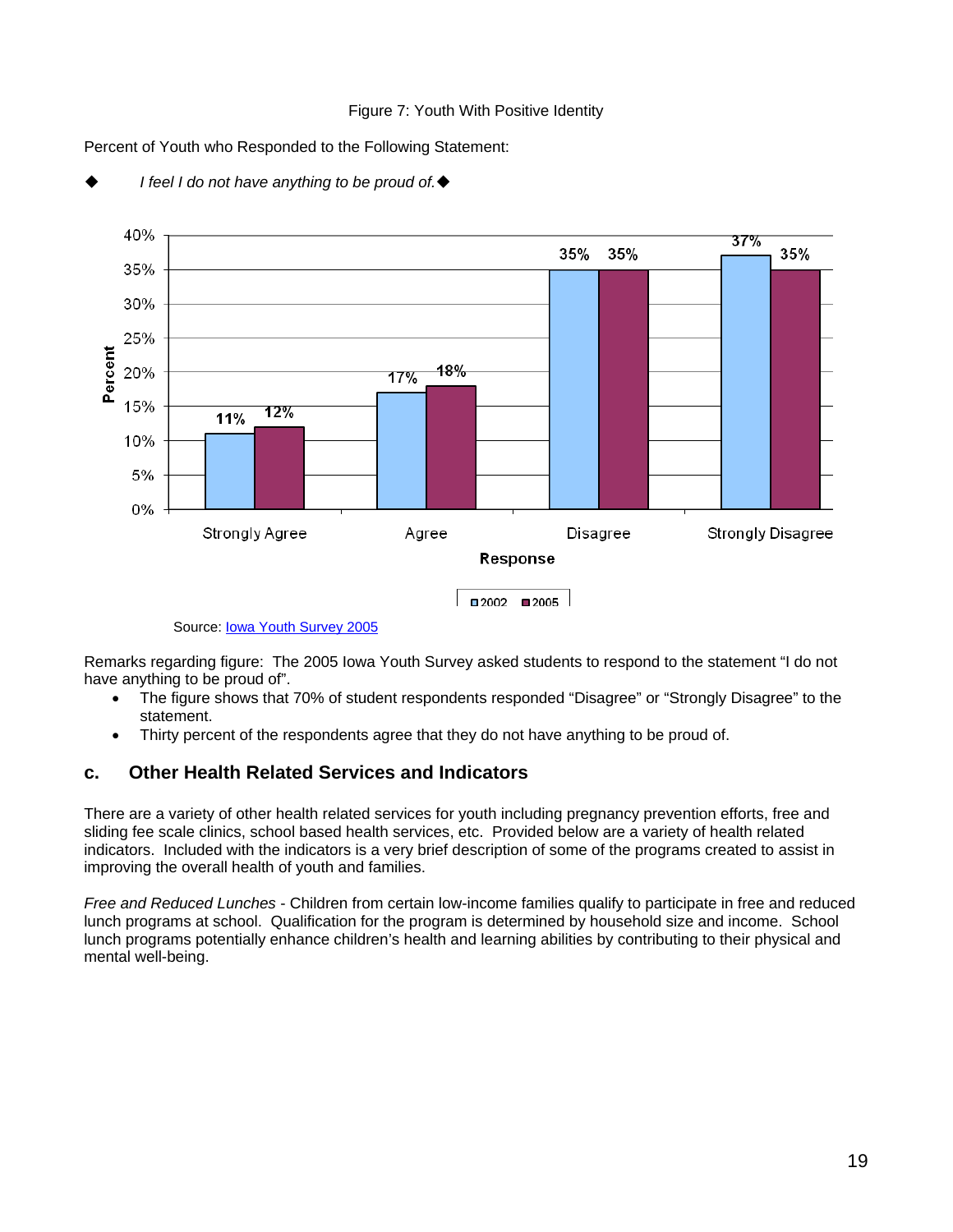Figure 8: Free and Reduced Meal Eligibility

|             | Number of Students Eligible for Free and | Percentage of Students Eligible for Free |
|-------------|------------------------------------------|------------------------------------------|
| School Year | <b>Reduced Meals</b>                     | and Reduced Meals                        |
| 2003-2004   | 144.231                                  | 30.0%                                    |
| 2004-2005   | 148.759                                  | 31.1%                                    |
| 2005-2006   | 154.892                                  | 32.0%                                    |
| 2006-2007   | 155.411                                  | 32.2%                                    |
| 2007-2008   | 162,076                                  | 33.4%                                    |

Source: Iowa Department of Education-Condition of Education Report

The numbers for the figure are based on participation in the annual Basic Education Data Survey.

Remarks regarding the figure:

- The number of students eligible for free and reduced meals was at its lowest in 2003-2004.
- From 2003-2005 to 2007-2008 the number of eligible students increased by 3%.

*Family Investment Program (FIP)* - To assist families in need as they become self-supporting, Iowa has the Family Investment Program (FIP). This program enables dependent children to be cared for in their own homes or homes of relatives. Through this program, at-risk children and their families receive financial support to help the family with job seeking skills, receive information on general health and nutrition for children, skill building activities, etc.

The data provided in the three figures below include an *average* count of monthly FIP, food assistance, and Medicaid recipients. The counts were calculated by obtaining a monthly count of actual recipients, summing each month for a year and dividing by 12.

| <u>i iyulta J. Falilliy iliyesunchu Tuyilani (Fili</u><br>vasts |                       |                            |  |  |  |
|-----------------------------------------------------------------|-----------------------|----------------------------|--|--|--|
| <b>Year</b>                                                     | Average Monthly Cases | Average Monthly Recipients |  |  |  |
| 2004                                                            | 20,138                | 51,957                     |  |  |  |
| 2005                                                            | 19,081                | 48,505                     |  |  |  |
| 2006                                                            | 17.734                | 44.798                     |  |  |  |
| 2007                                                            | 16,551                | 41,479                     |  |  |  |
| 2008                                                            | 15,570                | 39,011                     |  |  |  |

#### Figure 9: Family Investment Program (FIP) Cases

Source: Iowa Department of Human Services

Remarks regarding the figure:

- The average monthly number of cases decreased 23% from 2002 to 2005.
- The average number of recipients decreased 25% in 2008 from 2004.

*Food Stamps* - Yet another program to help low-income families is the food stamp program. This program promotes the general welfare of eligible families by raising their levels of nutrition to avoid hunger and malnutrition.

#### Figure 10: Food Assistance Program

| lear | Average Monthly Households | Average Monthly Recipients |
|------|----------------------------|----------------------------|
| 2004 | 80,964                     | 188,775                    |
| 2005 | 92.670                     | 212, 162                   |
| 2006 | 103,126                    | 229,451                    |
| 2007 | 109,652                    | 241,340                    |
| 2008 | 120,176                    | 262,369                    |

Source: Iowa Department of Human Services

Remarks regarding figure:

• Between 2004 and 2008 there was a 48% increase in the average number of monthly recipients receiving food stamp assistance, and a 39% increase in the average number of monthly cases.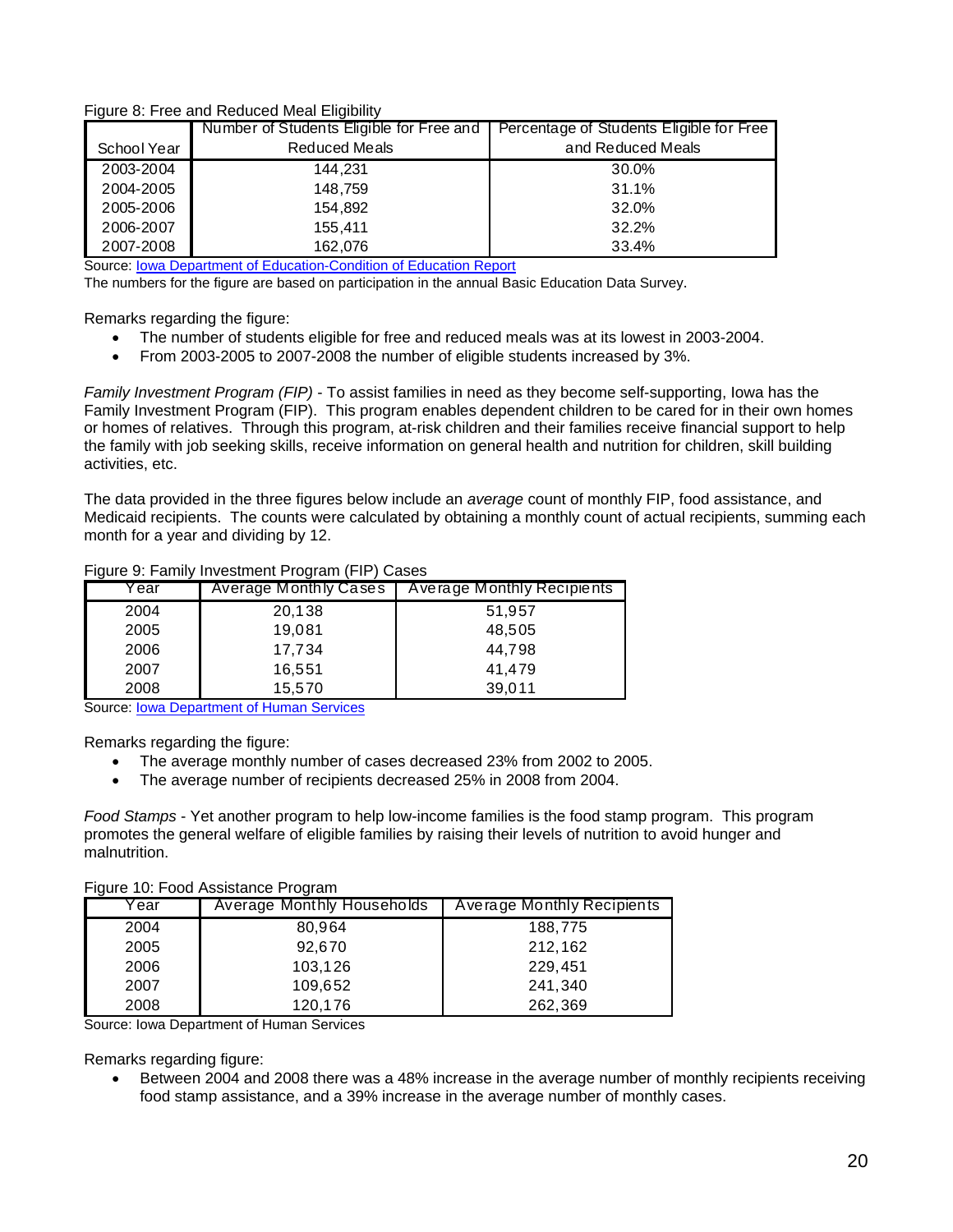*Medicaid* - The Medicaid program, enacted under Title XIX of the Social Security Act, is a Medical Assistance Program financed through joint federal and state funding and administered by each state according to an approved state plan. Under this plan, a state reimburses providers of medical assistance to individuals found eligible under Title XIX and other various titles of the Act.

Figure 11: Medicaid Assistance

|                                                                  | - 2004 | 2005 | 2006 | 2007 | 2008 |
|------------------------------------------------------------------|--------|------|------|------|------|
| Avg Number of Recipients 270,929 287,440 330,460 334,216 364,950 |        |      |      |      |      |

Source: Iowa Department of Human Services

Remarks regarding figure:

• There was a 35% increase in the number of Medicaid recipients from 2004 through 2008.

*Teenage Birth Rate* - Teenage births affect both teenage parents and the children born to teenage parents. Teenagers are generally economically and emotionally unprepared for the demands of parenthood. In addition, infants who are born to teenage mothers are at a heightened risk for low birth weight, and will likely face economic hardship during their childhood.

|                    | 2002  | 2003 | 2004 | 2005 | 2006  | 2007  |
|--------------------|-------|------|------|------|-------|-------|
| < 16 years old     | 147   | 135  | 115  | 140  | 143   | 171   |
| 16 to 17 years old | 890   | 814  | 805  | 855  | 887   | 843   |
| Total              | 1.037 | 949  | 920  | 995  | 1,030 | 1.014 |

Figure 12: Number of Births to Teens

Source: Iowa Department of Public Health-Vital Statistics of Iowa

Remarks regarding figure:

- Overall teens births were at six year highs in 2002 ( $n=1,037$ ) and 2006 ( $n=1,030$ ), and at their lowest in 2004 (n=920). No specific trend is evident. Analysis for 16 to 17 year old youth is similar to that of overall teen births.
- Significantly lower numbers of teen births are experienced for youth under 16 years old (average=142 per year), as compared to 16 and 17 year olds (average= 849 per year).
	- $\circ$  Teen births for youth under 16 years old were at a six year high in 2007.
	- $\circ$  Such births increased nearly 50% between 2004 (n=115) and 2007 (n=171).

## **II. YOUTH ARE SUCCESSFUL IN SCHOOL**

Included in this section is information regarding the result area "Youth are Successful in School". It should be noted as well that many of the services reflected in this section have impact on the other three result areas (Youth are Healthy and Socially Competent; Youth are Prepared for Productive Adulthood; Youth Have Benefit of Safe and Supportive Families, Schools, and Communities). The results matrix and the four result areas are explained in greater detail in the "Report Format and Youth Development Framework" section at the beginning of this report.

School environment, school attachment, and academic achievement are all factors that can help determine if youth are successful in school. Students with smaller class sizes and lower student/teacher ratios tend to perform better in school. In addition, students who remain in one school may feel more attached to their school and teachers, and therefore perform better academically than students who move frequently from one school to another. Preparation for adulthood can be determined by high school dropout rates and the percent of high school graduates pursuing further education.

## **a. Alternative Programs and other Supports for Delinquent Youth**

Iowa provides a variety of alternatives for at-risk and delinquent youth including tutoring or mentoring programs, after school activities, day treatment services, truancy liaison officers, etc. Discussed below is a sample of the noteworthy alternatives presently available for delinquent and at-risk youth.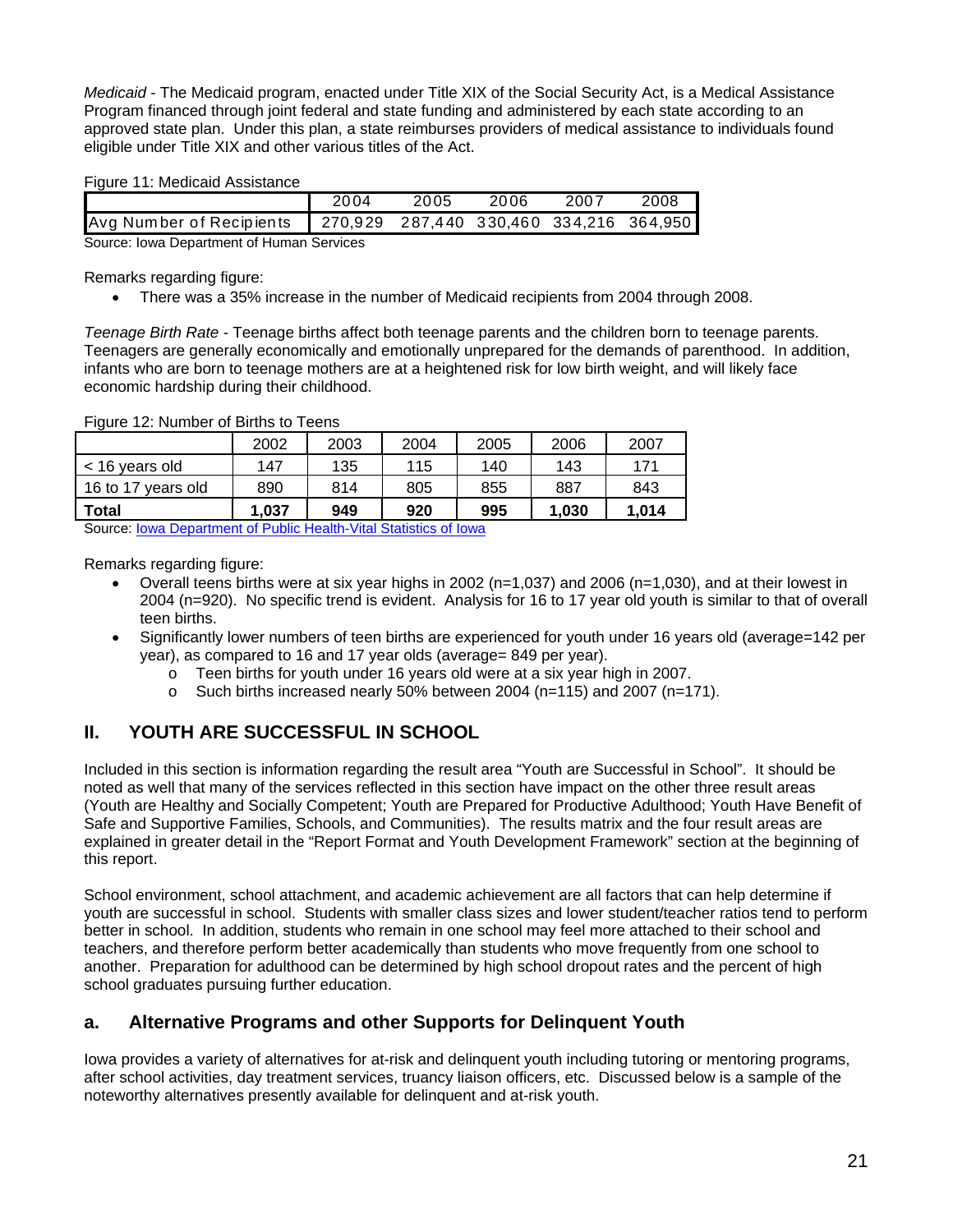*Alternative Schools* - There are currently 62 alternative schools in Iowa. Alternative schools provide an alternative learning environment for students who are disconnected from the traditional school environment and want to continue their education. Many of these youth have had many problems with delinquency, chronic absenteeism or had previously dropped out of school. Alternative Programs can vary in scope and have specific programming based on the educational, behavioral and vocational services youth may need. Certainly not all of the youth attending these schools are delinquent or system youth, but such schools are a viable option for such youth.

The Department of Education continues to encourage the development and implementation of area-wide (regional) alternative schools. The regional concept allows a number of school districts to work together to provide alternative school services. As an example, a regional alternative school in Newton is accessed by a total of seven different school districts. A number of school districts in Iowa as well have formed partnerships with community colleges to complement their high school education with career planning, vocational training, work placement, and post secondary planning.

*Area Education Agencies* - It should be noted that delinquent youth in some of Iowa's most restrictive settings such as the state training schools, group care facilities, mental health settings or other out of home placements are often served by staff from Area Education Agencies (AEA's). AEA's are regional/intermediate education units that provide both specialized training for staff and educational assistance for students in many of these restrictive settings. AEA's also provide specialized training for staff in regular education settings to address the needs of students at risk and those with special needs.

*Learning Supports* - For a number of years the Iowa DOE has been working to put in place a structure to improve school achievement that focuses on the non-academic issues that dramatically impact achievement. The ICYD Steering Committee has been serving as the governing body to ensure all youth have the learning supports necessary across state systems to develop socially, emotionally, intellectually, and behaviorally and overcome barriers to their learning. The Iowa DOE has adopted the ICYD Results Framework to guide this work and has involved several of the ICYD members in this redesign process and as members of the Department of Education Learning Supports Advisory Team.

*21st Century Grant Learning Centers* – With the enactment of the No Child Left Behind Act, 2001 (NCLB1), the distribution of funding for the 21st Century Learning Communities (21st CCLC) program has been delegated to the states. The overarching goal of this new state administered program is to establish or expand community learning centers during non-school hours to provide students who attend schools eligible for Title I schoolwide programs (i.e., 40% of students are eligible to receive free and reduced lunch) with academic enrichment opportunities and supportive services. Entities eligible to receive Iowa's grant funds for a period of five (5) years have been expanded to include local educational agencies (LEAs), cities, counties, community-based organizations (CBOs), faith-based organizations (FBOs), non-profit organizations (NPOs), or a consortium of two or more such agencies, organizations or entities. Applicants are required to plan their programs through a collaborative process that includes parents, youth, and representatives of participating schools or local educational agencies, governmental agencies (e.g, cities, counties, parks and recreation departments), community organizations, and the private sector.

*Character Counts* – The Institute for Character Development's (ICD) mission is to recognize, enhance, and sustain the positive qualities of Iowans in order to promote civility through character development. The cornerstone of the focus has involved acting as a statewide partner of the national CHARACTER COUNTS! Coalition. This partnership has enabled the development and mobilization of community based character development initiatives rooted in the Six Pillars of Character: Trustworthiness, Respect, Responsibility, Fairness, Caring, and Citizenship. The vision is to mobilize the entire state around the issues of civility and decision-making rooted in good character. Civility and character development fit everywhere, from the art room to the boardroom, and there is not an individual or organization that cannot benefit from efforts to enhance actions related to decision making. Current efforts have focused statewide attention on character development research for high school youth. This effort has been titled "Smart & Good" and has helped high schools across the state to being to incorporate positive youth development strategies into their regular programming.

*Specialized Instructional Services* – Schools in Iowa provide many programs and services designed to meet the special needs of students with emotional and behavioral problems. Services are provided to students to the extent possible in their home schools. A problem solving approach that includes functional behavioral assessment and the design of positive behavioral supports provides the structure for service delivery that begins in the regular classroom, includes teacher assistance teams, and provides the services of special education staff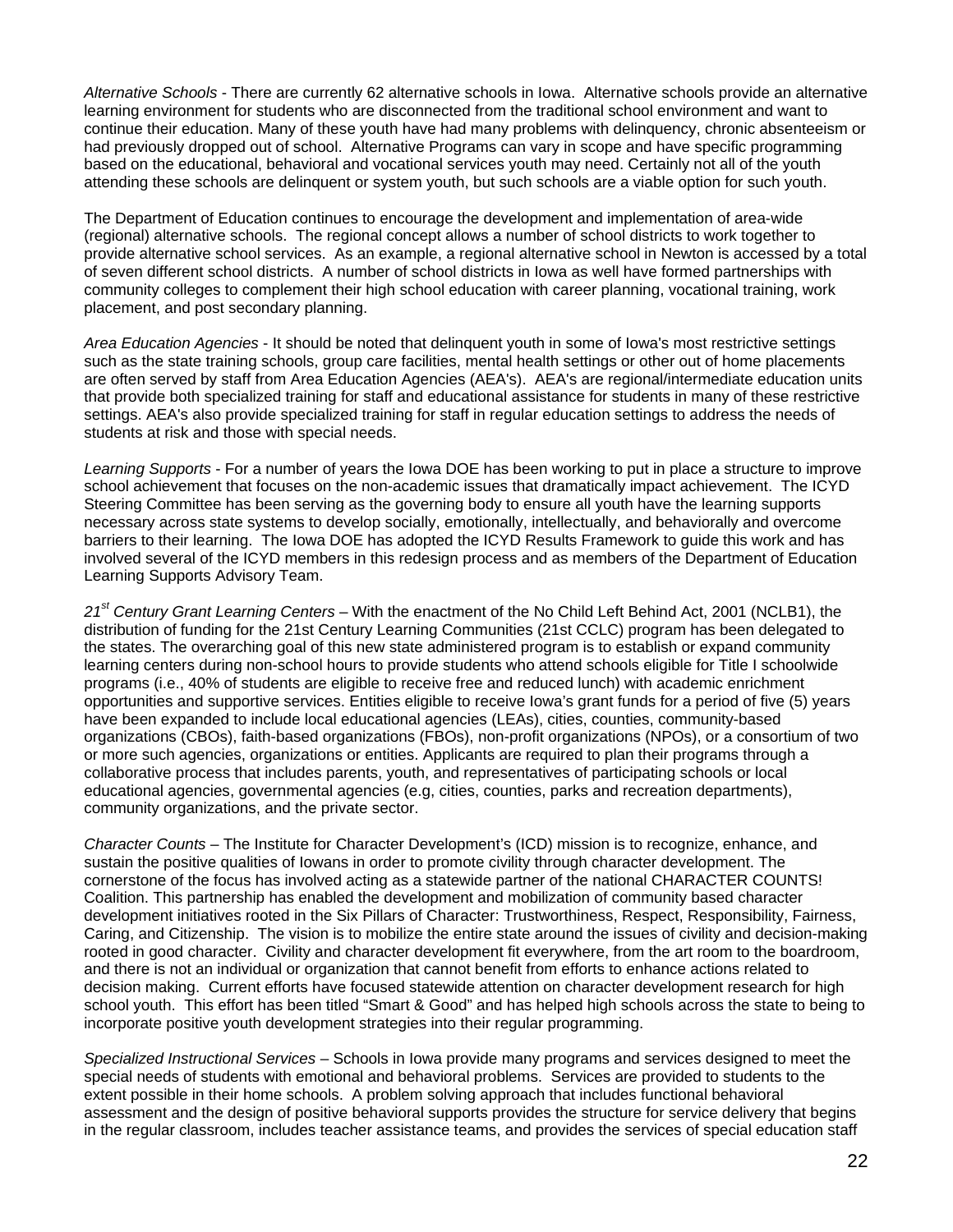in regular classrooms, and when necessary, in special settings. Services in schools are supported by a complement of support staff supplied through the AEA's that include school psychologists, social workers, educational consultants, speech-language pathologists, and an array of other specialists.

#### **Statistics Relative to Education**

Provided below are a variety of statistics relative to state graduation and school dropout rates. The statistics provide a snapshot of the overall performance of Iowa students.

*School Enrollment* - As seen in the below figure public school enrollment has been decreasing over the past few years. The figure information also reflects that non-public school enrollments have been decreasing as well, leading to a decrease in the total school enrollments in Iowa over the past five school years.

|                    | <u>I IGUIU INTE TU. IUWA FUDIIU AIIU INTIFUDIIU OCHODI INTIZILII UIIIIIUIIII IIS</u> |            |         |
|--------------------|--------------------------------------------------------------------------------------|------------|---------|
| <b>School Year</b> | Public                                                                               | Non-Public | Total   |
| 2003-2004          | 485,011                                                                              | 37,243     | 522.254 |
| 2004-2005          | 483,335                                                                              | 36,161     | 519.496 |
| 2005-2006          | 483,105                                                                              | 35,250     | 518,355 |
| 2006-2007          | 482.584                                                                              | 34,278     | 516,862 |
| 2007-2008          | 480.609                                                                              | 34.138     | 514.747 |

Figure 13: Iowa Public and Non-Public School K-12 Enrollments

Source: Iowa Department of Education - Condition of Education Report

Remarks regarding figure:

• From the 2003-2004 to 2007-2008 school year, enrollment declined 1.5%.

*Special Education* – Children in special education settings have special needs and are provided the opportunity to increase their learning and behavioral abilities. At the same time, children who are labeled as having special needs also have greater chances to be stigmatized by teachers and peers, and greater chances to struggle with both school performance and with social interactions at school.

Figure 14: Special Education Enrollment in Iowa Public Schools



Source: Iowa Department of Education-Condition of Education Report

Remarks regarding figure:

- The number of children enrolled in special education decreased 5% during the report years.
- Youth enrolled in special education comprised approximately 13% of the total school enrollment in each of the report years.

*Dropout Rate* - Educational attainment can be directly correlated with economic security. Therefore, students who drop out of school are at risk of facing more difficulty as adults. In addition, they place their own children at risk of facing economic hardship in the future.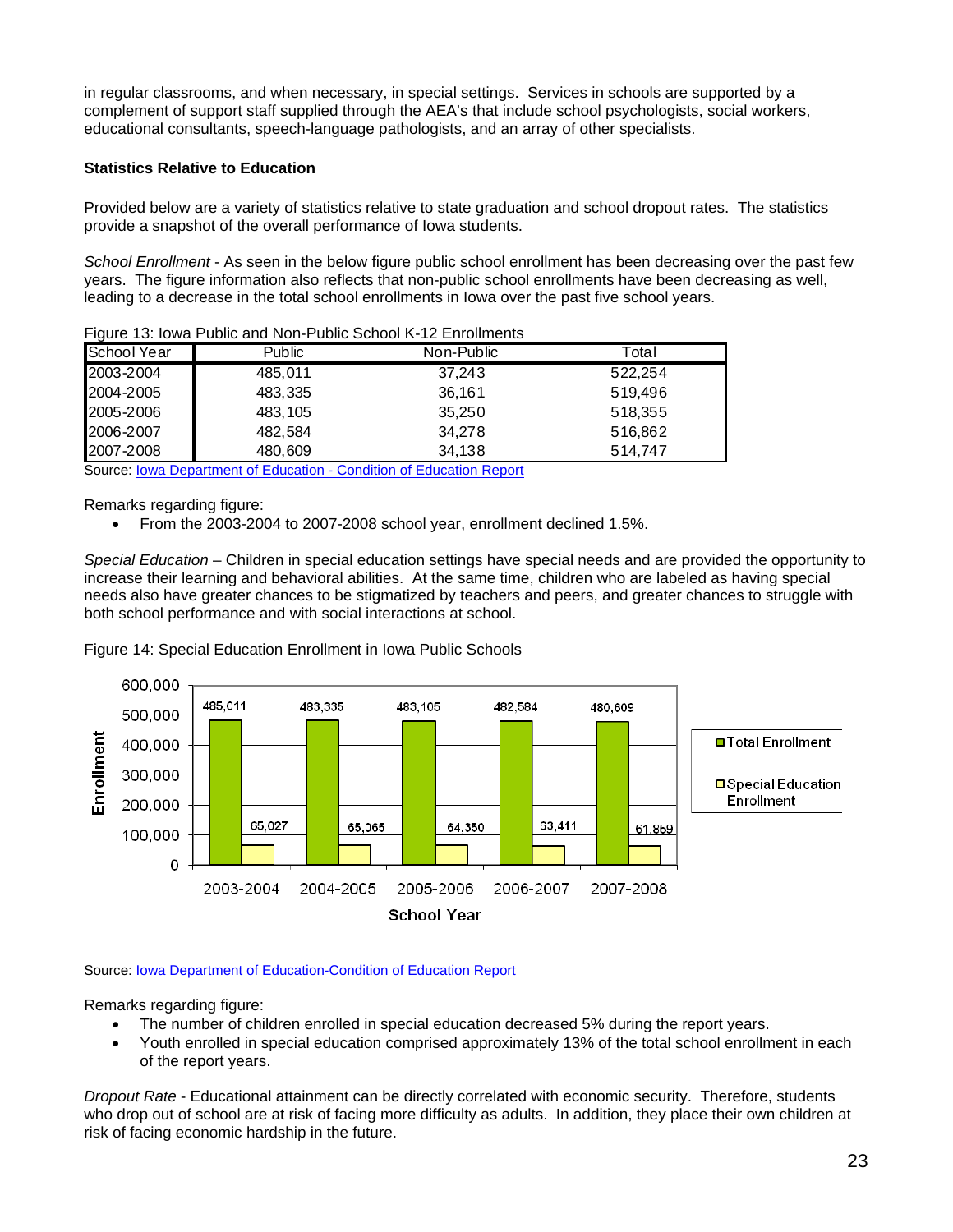

Figure 15: Iowa Dropouts as a Percent of Public School Students in Grades 7-12

Source: Iowa Department of Education-Condition of Education Report

Remarks regarding figure:

- The dropout percentage for  $7<sup>th</sup>$ -12<sup>th</sup> graders held steady during the report years (average 1.58%).
- The dropout percentage was at an eight year low in 2002-03 (1.34%), and at a high in 2000-01 (1.85%).

|                                                 | 2002-2003 | 2003-2004 | 2004-2005 | 2005-2006 | 2006-2007 |
|-------------------------------------------------|-----------|-----------|-----------|-----------|-----------|
| Dropout % Female                                | 1.13%     | 1.39%     | $1.32\%$  | 1.29%     | 1.35%     |
| Dropout % Male                                  | 1.53%     | 1.77%     | 1.56%     | 1.61%     | 1.79%     |
| Female as % of Total Dropouts                   | 41 17     | 42.97     | 44.59     | 43.25     |           |
| Female as % of Enrollment                       | 48.76     | 48.86     | 48.81     | 48.74     |           |
| $\bullet$ , and the set of the set of $\bullet$ |           |           |           |           |           |

Figure 16: Iowa Dropouts by Gender Grades 7-12

Source: Iowa Department of Education-Condition of Education Report

Remarks regarding figure:

• For all of the reported years the percentage of female dropouts was lower that the percentage for males.

*Perception of School Climate* – A number of factors related to academic performance take into consideration youths' perceptions that they are in a school environment that is safe, and that teachers and students care about one-another. Provided below is youth IYS information related to those issues.

#### Figure 17: Youth Perception of School Climate

| Percent responding "Agree" or "Strongly Agree"       | 6th Grade | 8th Grade | 11th Grade | Weighted<br>State |
|------------------------------------------------------|-----------|-----------|------------|-------------------|
| I feel safe at school.                               | 90%       | 83%       | 82%        | 85%               |
| My teachers care about me.                           | 94%       | 84%       | 79%        | 86%               |
| Students in my school treat each other with respect. | 71%       | 53%       | 47%        | 57%               |
| Course, James Vaulle Cupier, 2005                    |           |           |            |                   |

Source: lowa Youth Survey 2005

Remarks regarding figure: The 2005 Iowa Youth Survey asked students to respond to questions regarding perceptions of their school climate.

- Student respondents generally agreed on the safety of their schools.
- Agreement decreased significantly in higher grade levels for the other two categories. Ninety-four (94) percent of  $6<sup>th</sup>$  graders report feeling that their teachers care about them where only 79 percent of 11<sup>th</sup> graders report the same.
- Similarly, 71% of 6<sup>th</sup> graders report students treating other students with respect where only 47% percent of 11 $<sup>th</sup>$  graders report the same.</sup>
- Responses from  $8<sup>th</sup>$  graders were generally in accord with the weighted state averages.

*School Attachment* - Movement in and out of school can help determine how attached a child is to his/her school, and how attached his/her family is to the community. Lack of attachment can greatly affect the academic performance of children. Children whose families move from community to community do not have a chance to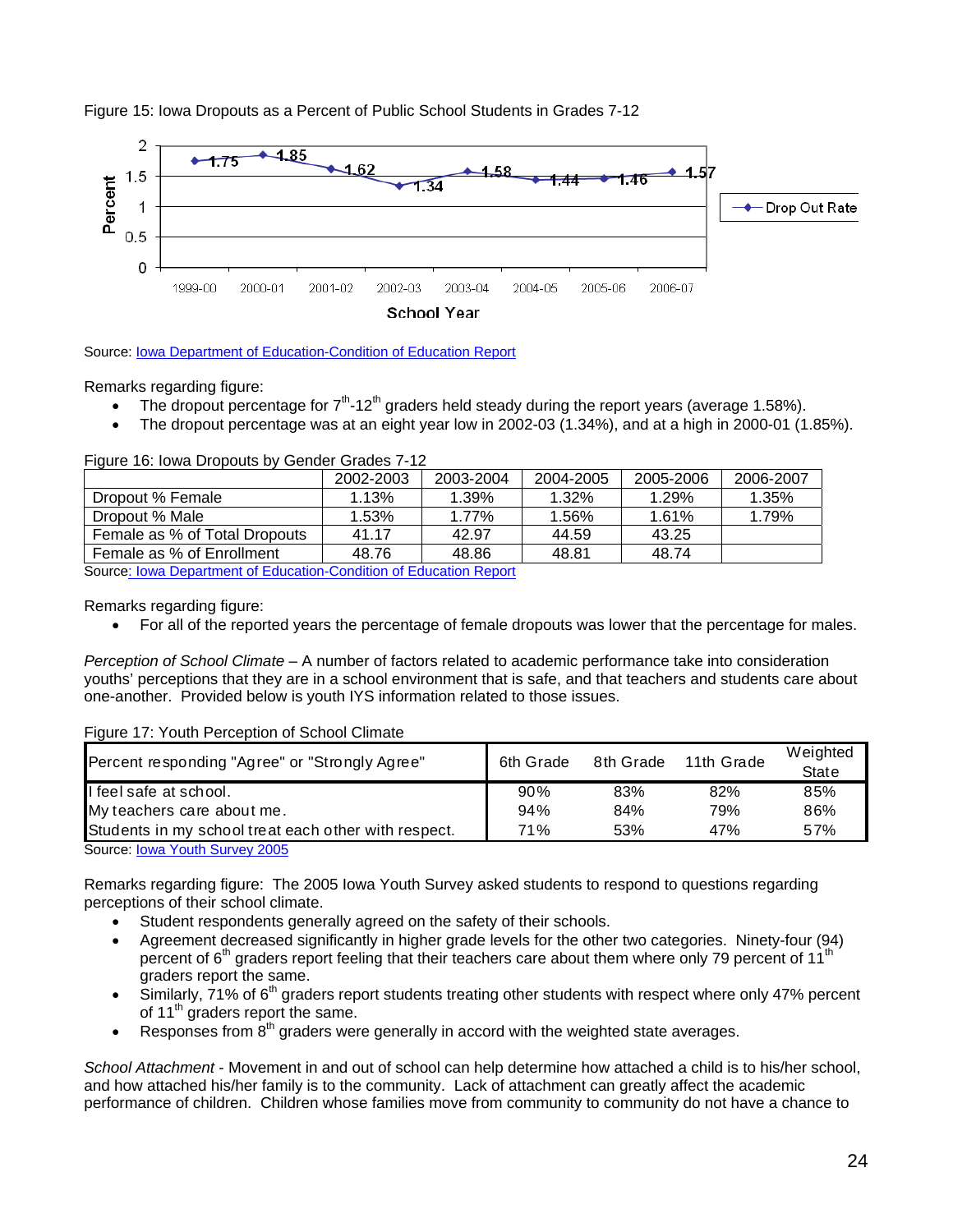get attached to their schoolwork, teachers, or peers for long enough to remain successful. Additionally, students who skip classes and/or school generally do not perform as well as those who attend school regularly.

#### Figure 18: School Attachment 1

| How long have you been a student in this school<br>district?                                  | 6th Grade | 8th Grade | 11th Grade | Weighted<br><b>State</b> |
|-----------------------------------------------------------------------------------------------|-----------|-----------|------------|--------------------------|
| 1 year or less                                                                                | 12%       | 7%        | 5%         | 8%                       |
| 2 years                                                                                       | 5%        | 7%        | 4%         | 5%                       |
| 3 years                                                                                       | 6%        | 8%        | 10%        | 8%                       |
| 4 years or more                                                                               | 77%       | 78%       | 81%        | 79%                      |
|                                                                                               |           |           |            |                          |
| How many times has your family moved to a<br>different home or apartment in the last 2 years? | 6th Grade | 8th Grade | 11th Grade | Weighted<br><b>State</b> |
| None                                                                                          | 64%       | 68%       | 76%        | 69%                      |
| Once                                                                                          | 19%       | 18%       | 15%        | 17%                      |
| Twice                                                                                         | 8%        | 6%        | 5%         | 6%                       |
| Three times                                                                                   | 5%        | 4%        | 2%         | 4%                       |
| Four times or more                                                                            | 5%        | 4%        | 2%         | 4%                       |

Source: **lowa Youth Survey 2005** 

Remarks regarding figure: The 2005 Iowa Youth Survey asked students to respond to questions regarding their school attachment.

- The figure shows that the majority of student respondents (almost 80%) have been students in their school districts for 4 years or more.
- Only 13% of students report being new to their school districts within the past 2 years.
- Fourteen (14) percent of student respondents report their families moving to a new home or apartment two or more times within the past 2 years.
- Another 17% of respondents report moving once within the past 2 years.
- The majority (69%) report no moves to a new home or apartment within the past 2 years.

#### Figure 19: School Attachment 2

| Percent responding "Agree" or "Strongly Agree"                        | 6th Grade | 8th Grade | 11th Grade | Weighted<br>State |
|-----------------------------------------------------------------------|-----------|-----------|------------|-------------------|
| My teachers are available to talk one-on-one.                         | 93%       | 84%       | 80%        | 86%               |
| My school lets parent/guard. know if I'm doing a good job.            | 89%       | 73%       | 61%        | 74%               |
| There is an adult in school I can go to with a problem.               | 95%       | 89%       | 87%        | 90%               |
| $\sim$ $\sim$ $\sim$<br>$\mathbf{a} \mathbf{a} \mathbf{a} \mathbf{b}$ |           |           |            |                   |

Source: Iowa Youth Survey 2005

Remarks regarding figure: The 2005 Iowa Youth Survey asked students to respond to questions regarding their school attachment.

- The figure reflects that the majority of students report that they teachers are available to speak one-onone – the percentages decline from  $6<sup>th</sup>$  to  $8<sup>th</sup>$  grade.
- As students grow older, they report that their parents are less likely to be informed if they do a good job.
- At all grade levels students report in high percentages that there is an adult that can go to in their school with a problem.

*Youth Involvement* – Extracurricular activities can help build children's self-esteem by allowing them to explore new skill areas and discover new talents within themselves. In addition to keeping youth busy and out of trouble, involvement in extracurricular activities helps children develop into productive and responsible citizens.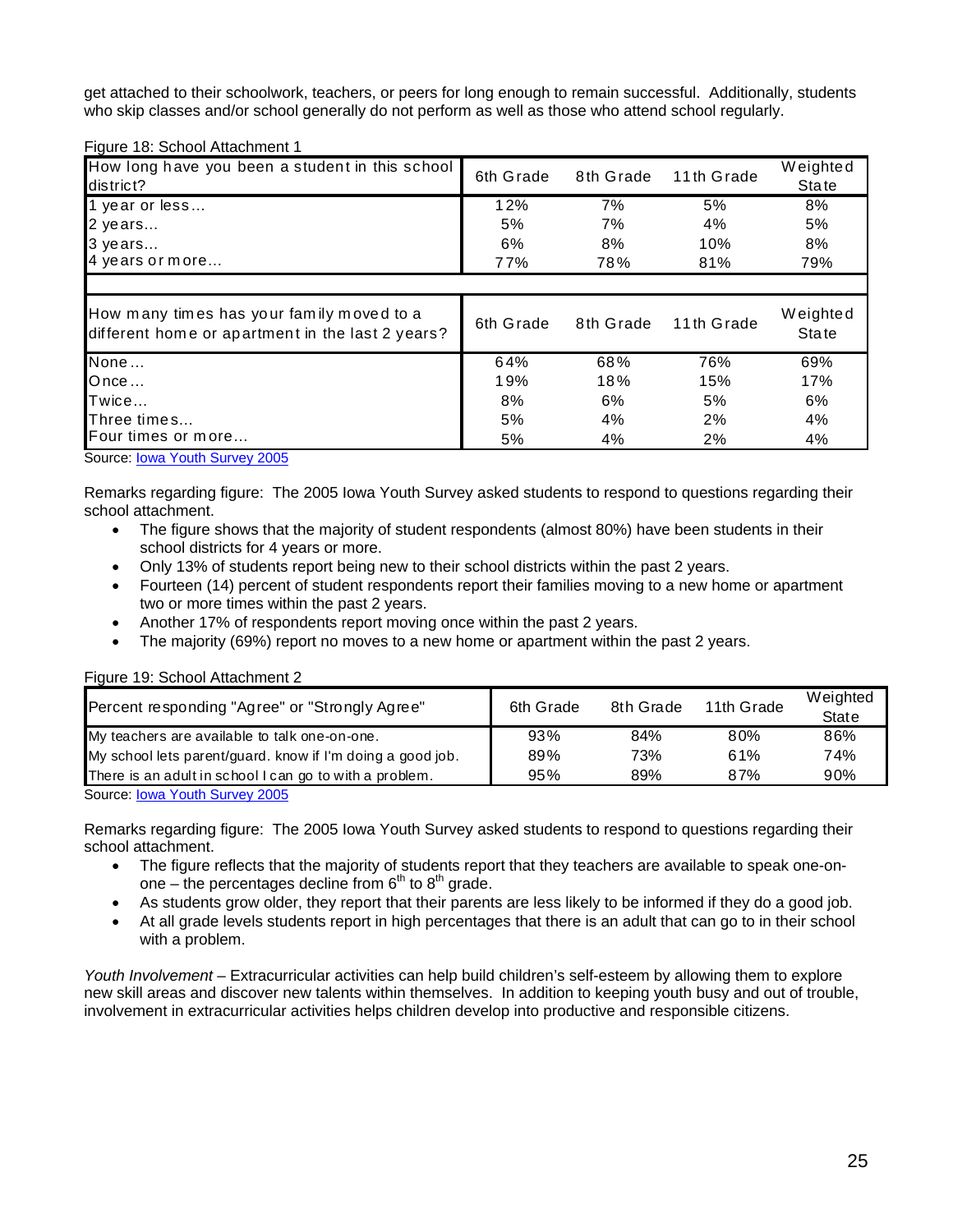| Figure 20: Youth Involvement in Extracurricular Activities and Activities Outside of School |
|---------------------------------------------------------------------------------------------|
|---------------------------------------------------------------------------------------------|

| Percent responding that they spent one or more<br>hours per week during the school year                 | 6th Grade | 8th Grade | 11th Grade | Weighted<br>State |
|---------------------------------------------------------------------------------------------------------|-----------|-----------|------------|-------------------|
| working in a paid job.                                                                                  | 27%       | 29%       | 63%        | 40%               |
| participating in extracurricular activities at<br>school (sports, music, clubs, etc.)                   | 60%       | 76%       | 71%        | 69%               |
| helping friends, neighbors, or others (including<br>volunteer activities).                              | 66%       | 72%       | 81%        | 73%               |
| participating in activities outside of school<br>(sports, music, 4-H, Scouts, etc.)                     | 72%       | 66%       | 63%        | 67%               |
| at church or synagogue worship services,<br>programs, or activities.<br>Course Journ Vouth Current 2005 | 64%       | 63%       | 53%        | 60%               |

Source: <u>Iowa Youth Survey 2005</u>

Remarks regarding figure: The 2005 Iowa Youth Survey asked students to respond to questions regarding extracurricular activities.

- The figure shows that a majority of student respondents report involvement in extracurricular activities and activities outside of school.
- Sixth graders report being more involved in activities outside of school and religious activities than 8<sup>th</sup> and  $11<sup>th</sup>$  graders.
- Older students,  $8<sup>th</sup>$  and 11<sup>th</sup> graders, reported spending more time involved in extracurricular activities, helping friends, neighbors and others, and working at a paid job. This would indicate that as youth get older their focus changes to other interest and pursuits.

*Commitment to Learning* - Children who do their best in school, complete their homework, and plan to graduate from high school are less likely to drop out of school. Therefore, they are less likely to face the issues associated with dropping out of school. In addition, they are more likely to achieve academic success and secure employment as adults.

#### Figure 21: Commitment to Learning

Percent of Youth who Responded to the Following Statement:



Source: **Iowa Youth Survey 2005**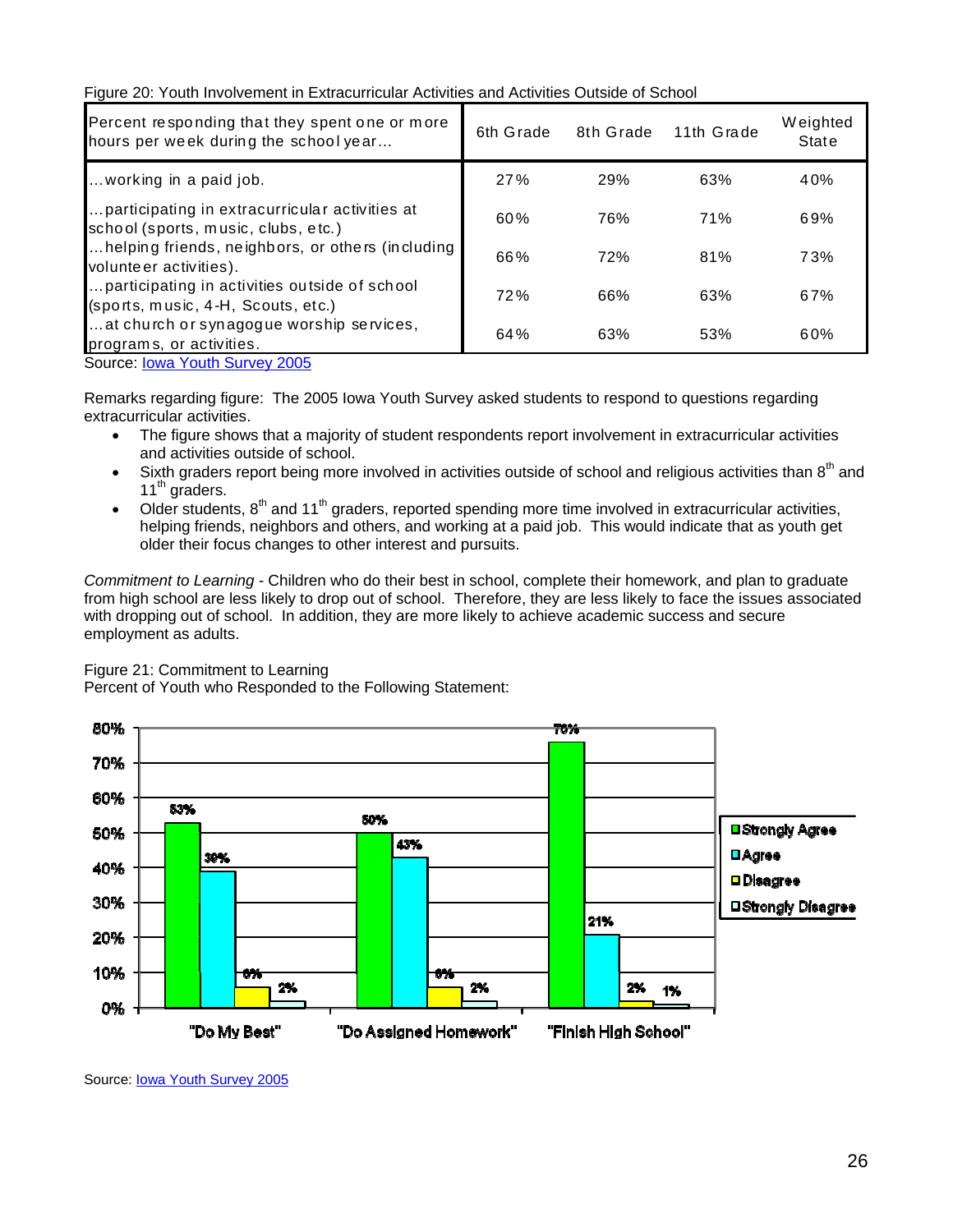Remarks regarding figure:

The 2005 Iowa Youth Survey asked students to respond to questions regarding their commitment to learning:

- The figure shows that the majority of student respondents answered "Agree" or "Strongly Agree" to the statement "I try to do my best in school."
- Ninety-two (92) percent of respondents try to do their best in school.
- Ninety-three (93) percent of respondents report doing their assigned homework.
- Ninety-seven (97) percent "plan to finish high school."

## **III. YOUTH ARE PREPARED FOR A PRODUCTIVE ADULTHOOD**

This result area section contains a discussion of services and a variety of indicators that reflect whether or not Youth are Prepared for a Productive Adulthood. It should be noted that many of the services reflected in this section have impact as well on the other three result areas (Youth are Healthy and Socially Competent; Youth are Successful in School; Youth have Benefit of Safe and Supportive Families, Schools, and Communities). The results matrix and the four result areas are explained in greater detail in the "Report Format and Youth Development Framework" section at the beginning of this report.

Research reflects that the level of preparation youth have for their future often determines the success that they will enjoy as an adult. Discussed immediately below are an array of state services and initiatives that are focused on preparing youth for adulthood.

## **a. Job Training and Development**

An assortment of options is available to provide job training and development for youth in Iowa. Those activities include

- $\geq$  In school and after school programs
- $\triangleright$  High school completion programs
- $\triangleright$  Alternative secondary school programs
- $\triangleright$  Life skills programming
- $\triangleright$  Community services restitution programs
- $\triangleright$  Secondary education technical school settings
- $\triangleright$  Group care
- $\triangleright$  State institutions
- $\triangleright$  College and community college settings

Provided below is a discussion of some of the more noteworthy job training activities for youth in Iowa as well as statistical information related to employment and poverty.

*Workforce Investment Act* – The Workforce Investment Act (WIA) has a variety of provisions for youth employment and training activities. The Act emphasizes the "one-stop shop" concept, and is implemented in Iowa through sixteen Regional Workforce Investment Boards (RWIBS). The Act mandates year-round services for youth ages fourteen through twenty-one, with the intent to move away from intervention for high-risk youth to prevention by providing comprehensive year round services and universal access to employment and training services for all eligible youth.

Each of the sixteen RWIB's must establish a Youth Advisory Council. Youth Advisory Councils have several responsibilities, including a broad mission to coordinate youth activities within the service areas, to conduct regional needs assessments, to develop portions of the local plan relating to youth, and to establish linkages between education and other local entities. Each region is mandated to provide a minimum of ten required services and activities to eligible youth (e.g.. tutoring, alternative Secondary school offerings, summer employment opportunities, work experiences, occupational skill training, linkage to community services, counseling, adult mentoring, etc.). Service providers must be selected through a competitive process. WIA implementation began in July 1, 2000.

*Iowa JAG, Inc.* - Iowa JAG (Iowa's Jobs for America's Graduates), Inc. (I-JAG) is a non-profit organization developed to manage, support and implement the JAG model in 10 sites across Iowa the first year, then continue to grow the program across the state. The 15 member Board of Directors is appointed by the Governor to oversee I-JAG implementation in Iowa. That board has a 50% private sector representation. I-JAG seeks to provide the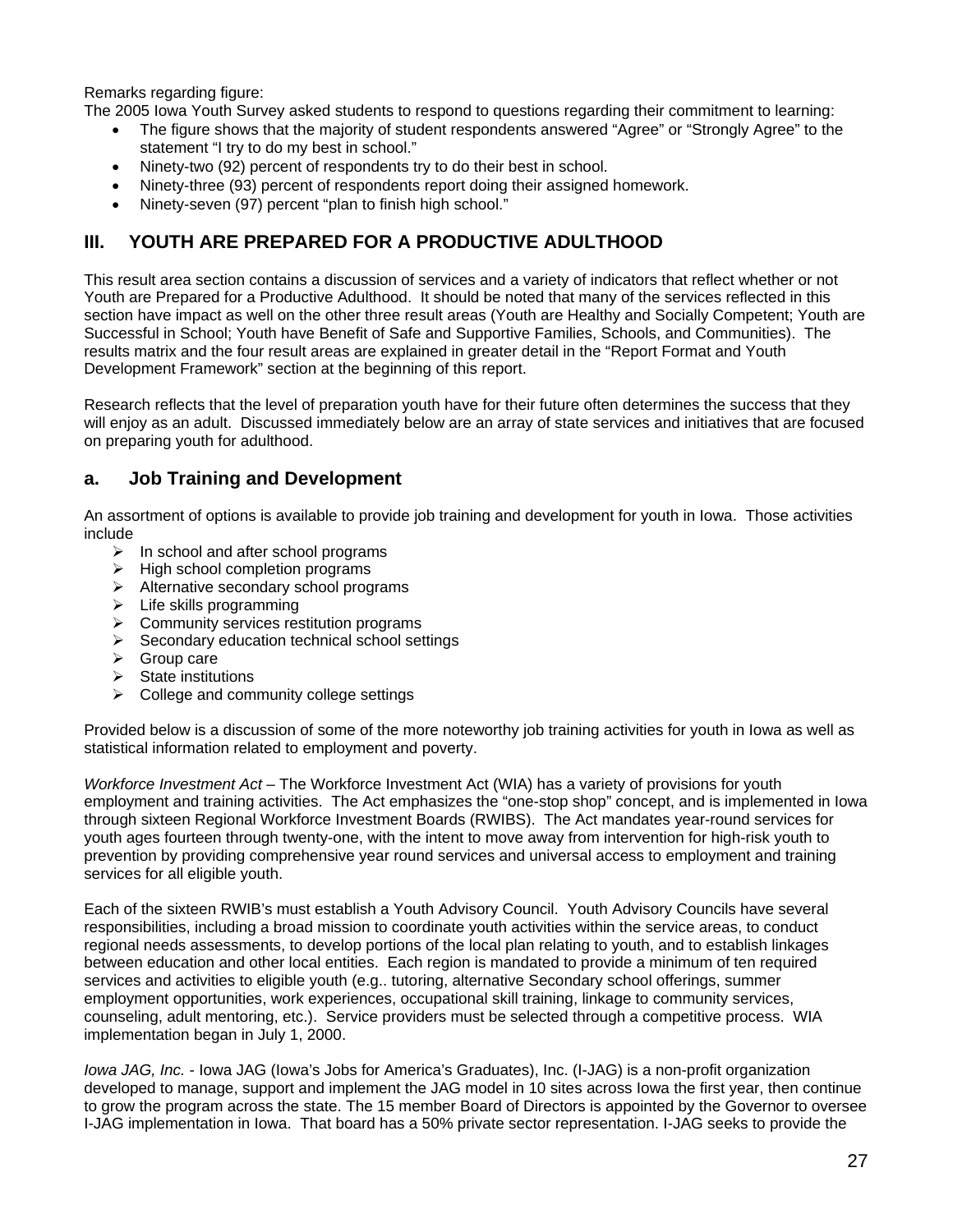guidance necessary to assist districts, schools and communities interested in implementing JAG and utilizing it as a tool in the larger school improvement planning. State agencies supporting the initiative include the Department of Education, Economic Development, and Workforce Development.

### **Statistics Relative to Youth Preparedness for Adulthood**

Provided below are an assortment of statistics relative to youth preparedness for adulthood. The indicators presented include youth receiving a high school diplomas, percentage of gradates pursuing further education, educational attainment of persons 25 or older, and voter registration and turnout.

*Youth Receiving Diplomas* - The number of youth receiving a diploma is an indicator of a student's commitment to completing school and their future plans. Data relative to the issue is provided in the below figure.

| $\overline{a}$ in the set of $\overline{a}$ is the set of $\overline{a}$ in the set of $\overline{a}$ is the set of $\overline{a}$ |        |        |        |        |        |  |  |  |
|------------------------------------------------------------------------------------------------------------------------------------|--------|--------|--------|--------|--------|--|--|--|
|                                                                                                                                    | 2003   | 2004   | 2005   | 2006   | 2007   |  |  |  |
| Number of Youth Receiving Diploma                                                                                                  | 34,858 | 34.339 | 33.547 | 33.693 | 34.127 |  |  |  |
| Number of Seniors Enrolled                                                                                                         | 36.834 | 36.434 | 37.611 | 38.448 | 39,114 |  |  |  |
| Percentage                                                                                                                         | 94.6%  | 94.2%  | 89.2%  | 87.6%  | 87.3%  |  |  |  |
| Course: James Demontment of Education Condition of Education Demont                                                                |        |        |        |        |        |  |  |  |

Figure 22: Number of Youth Receiving a Diploma

Source: Iowa Department of Education-Condition of Education Report

Remarks regarding figure:

• The percentage of youth receiving diplomas dropped from 94.6% in 2003 to 87.3% in 2007.

*High School Graduates Pursuing Further Education* – Research reflects that youth receiving post-secondary education enjoy higher income levels than youth with only a high school education. Provided below is information that reflects the percentage of Iowa youth who seek further education.

|                        | 2004  | 2005  | 2006  | 2007    | 2008    |
|------------------------|-------|-------|-------|---------|---------|
| Private 4-year college | 15.2% | 14.4% | 14.6% | 13.8%   | 13.7%   |
| Public 4-year college  | 24.9% | 24.6% | 24.7% | 26.0%   | 25.4%   |
| Private 2-year college | 2.4%  | 2.0%  | 1.6%  | 1.6%    | $1.2\%$ |
| Community college      | 36.6% | 37.0% | 36.5% | 37.5%   | 38.1%   |
| Other training         | 4.4%  | 4.5%  | 4.5%  | $3.6\%$ | 3.3%    |
| Totals:                | 83.5% | 82.5% | 81.8% | 82.5%   | 81.5%   |

Figure 23: Percent of High School Graduates Pursuing or Intending to Pursue Further Education

Source: Iowa Department of Education-Condition of Education Report

Remarks regarding figure:

- Figure 26 indicates that the percent of high school graduates seeking further education has averaged about 82% during the report years.
- The majority (about 60 percent) of these students choose to attend either a public 4-year college or a community college.
- Around 14 percent choose to attend a private 4-year college, while only 2 percent choose to attend a private 2-year college.

*Educational Attainment for Persons Over 25* – As was reflected in the previous section, educational attainment is an important influence relative to economic well-being. Higher levels of education tend to be reflected in the socio-economic status of individuals.

Figure 24: Educational Attainment of People 25 Years of Age and Over

|                            | מ∩∩<br>∠∪∪ | 2004  | 2005  | 2006  | 2007  |
|----------------------------|------------|-------|-------|-------|-------|
| High<br>ا School Graduates | 88.9%      | 89.5% | 89.6% | 88.9% | 89.6% |

Source: United States Census Bureau – American Community Survey

Remarks regarding figure:

• The figure reflects that just under 90% of Iowan's graduate from high school by the age of 25.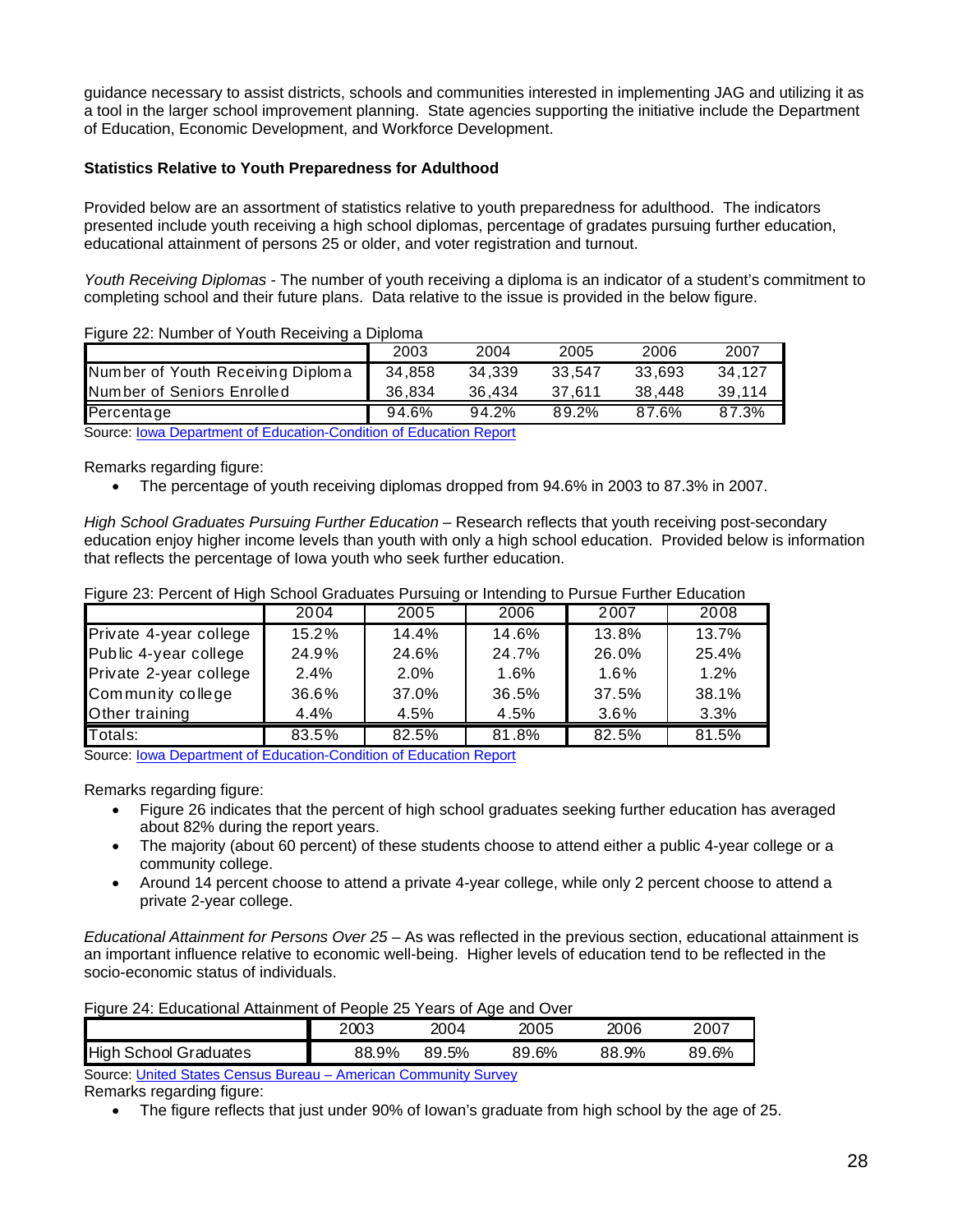*Voter Registration and Turnout* - Youth who are involved in their communities and who care about the decisions being made in their communities are more likely to be politically involved as adults. Voter registration and turnout figures in Iowa for the 2008 Presidential Election reflect the efforts of countless individuals and organizations to educate voters. However, voter turnout among 18-24 year olds remains low.

Figure 25: Voter Registration and Turnout

|                                                      | 1996      | 2000      | 2004      | 2008      |
|------------------------------------------------------|-----------|-----------|-----------|-----------|
| Registered: 18 - 24                                  | 198,919   | 206.344   | 272,655   | 275,553   |
| Voted: 18 - 24                                       | 79,250    | 89.644    | 159,145   | 156,163   |
| Percentage of Registered that Voted: 18 - 24         | 40%       | 43%       | 58%       | 57%       |
| Registered: All Ages                                 | 1,726,383 | 1,700,941 | 1,971,735 | 2,119,856 |
| Voted: All Ages                                      | ,233,261  | 1,214,913 | 1,497,741 | 1,511,577 |
| Percentage of Registered that Voted: All Ages        | 71%       | 71%       | 73%       | 71%       |
| Percentage 18 - 24 make up of all registered voters: | 12%       | 12%       | 14%       | 13%       |
| Percentage 18 - 24 make up of all those voting:      | 6%        | 7%        | 11%       | 10%       |
|                                                      |           |           |           |           |

Source: Iowa Secretary of State

Remarks regarding figure:

- The number of youth age 18 to 24 account for, on average, 13% of the number of registered voters in Iowa and account for 10% of the total population voting.
- The percentage of voters in the 18 24 year old age bracket (57% in 2008), is considerably less than voters from all other age groups (71% 2008).

Figure 26: Voting Behavior of Iowans



Source: Iowa Secretary of State

Remarks regarding figure:

- Between 1996 and 2008, the number of registered voters who voted remained consistent at approximately 72%.
- The numbers of person voting in the 18 to 24 age group doubled between the 1996 and 2004 elections. There was no significant change from 2004 to 2008.

## **IV. SAFETY**

This result area section contains a discussion of services and a mixture of indicators that reflect whether or not "Youth Have the Benefit of a Safe and Supportive Family, School, and Community". It should be noted that many of the services reflected in this section have impact as well on the other three result areas (Youth are Healthy and Socially Competent, Youth are successful in School, Youth are Prepared for a Productive Adulthood). The results matrix and the four result areas are explained in greater detail in the "Report Format and Youth Development Framework" section at the beginning of this report.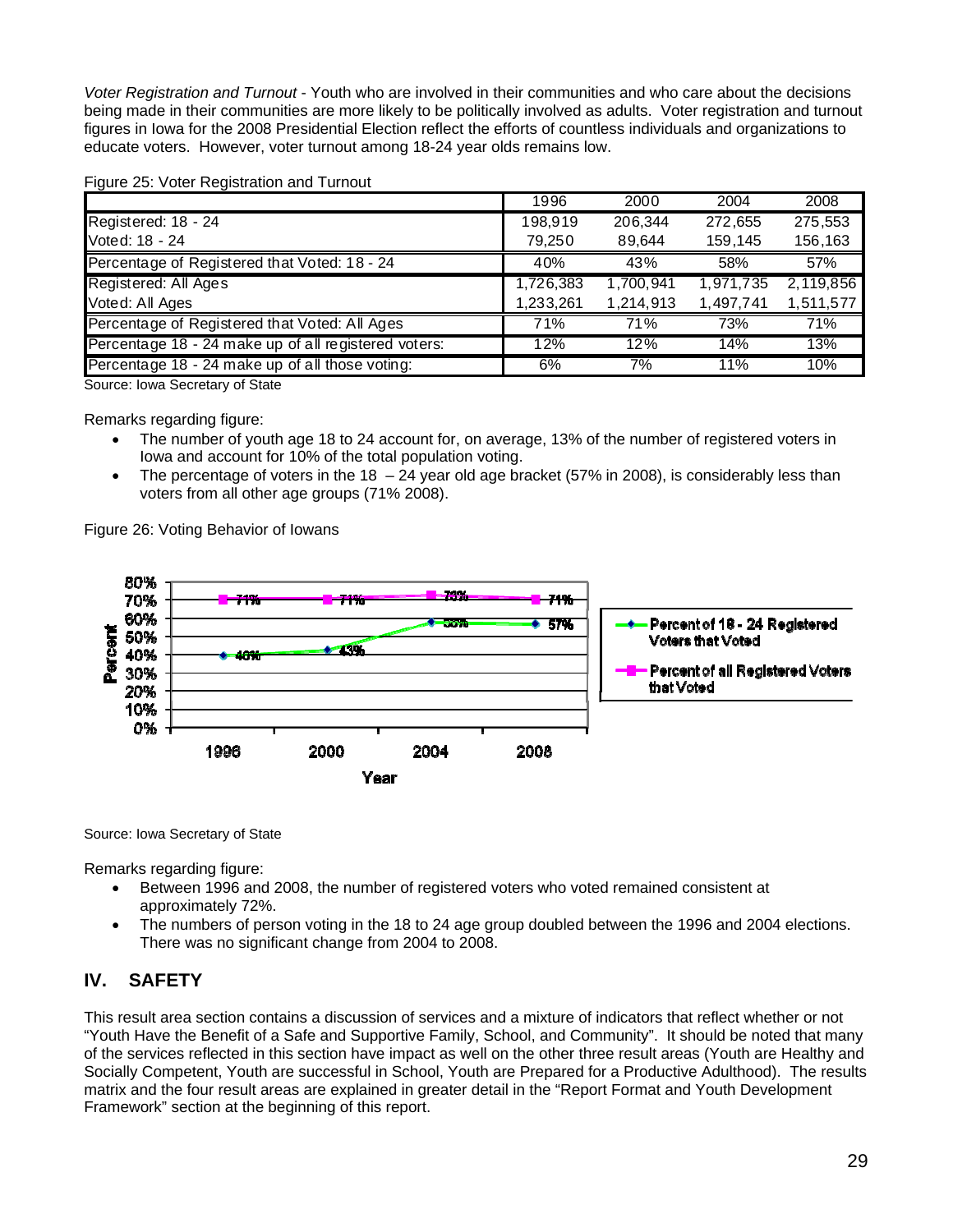This section of the report provides information on a number of noteworthy youth-related initiatives taking place in Iowa (see below discussions of SIYAC and IMP). The initiatives seek to provide youth with positive connections to adults, and also to provide the opportunity for youth leadership. A variety of indicators are also provided related to economic security. Later in this section is a discussion relative to child in need of assistance (CINA) proceedings – the discussion and information relates to the safety of youth in their families and within the community. The following section of this report, "Updated Analysis of Juvenile Crime Problems" also organizes an assortment of services and indicators from the juvenile justice system under this result area (Youth have the Benefit of a Safe and Supportive Family).

## **a. Programming to Connect Youth to Caring Adults – Youth Leadership Opportunities**

Research reflects that youth who are positively connected to adults in their community and/or who are provided with leadership opportunities have a greater chance to become productive adults. Any number of youth development opportunities which connect youth to adults or provide leadership opportunities are offered through some of the most basic activities. Some of the more common school based activities include sports, music, speech, theater, student government, peer to peer tutoring/mentoring, recognition, and after-school activities. Activities in the community include youth sports leagues, boy scouts and girl scouts, 4-H, employment, and volunteer opportunities. Immediately below is information regarding a Leadership guide which overviews a variety of opportunities for youth. Listed below as well is information on programs that seek to connect youth to caring adults in their community and/or provide them with leadership opportunities.

Leadership Development Opportunities: A Guide for Iowa Youth – This Guide summarizes some of the many opportunities and experiences that are available for Iowa youth to enhance their leadership potential and to exercise their leadership abilities. This information was compiled at the request of the Youth Planning Committee for the Governor's Youth Leadership and Mentoring Conference in 1999 and is continued through the ICYD. Although not an exhaustive listing, the Guide provides information on many of the state and national leadership development opportunities for middle and high school youth throughout Iowa. Contact information for each program included in the Guide is provided.

*State of Iowa Youth Action Committee (SIYAC)* – The purpose of SIYAC is to provide state policymakers easy access to a youth voice on state issues affecting young people. SIYAC members are representative of the teens ages 15-18 in the state. Youth are selected through a recruitment, screening and interview process. Members serve one to three-year terms and are expected to solicit opinions of other youth and community members in their hometown and share that information with local and state-level policymakers. The fifteen to twenty-two members meet monthly as a group and between meetings are offered support by from a Community Mentor (local AEA employee) and a State Contact (State employee) who provide them with advice and assistance. Throughout the year, SIYAC members receive ongoing training on the process of policy development, youth/adult partnerships, and special leadership training. The Iowa Division of Criminal and Juvenile Justice Planning, through the work of the Iowa Collaboration for Youth Development, serves as the host agency for SIYAC and its activities.

*Iowa Mentoring Partnership (IMP)* – IMP is statewide non-profit network that allows mentoring programs and providers within Iowa to become aware of each other's programs and strengths. The IMP mission is to serve as an advocate of and resource for mentoring programs across the State of Iowa. The vision of the IMP is to serve as a clearinghouse for informational resources, including training and technical assistance, and to encourage the recruitment of mentors. The Iowa Commission on Volunteer Service serves as the host agency for IMP and facilitates its activities.

*Iowa Afterschool Alliance (IAA) -Th*e IAA is a statewide coalition of networks and interest groups that support, advocate, train, and work to advance afterschool and out-of-school time experiences which are meaningful and beneficial for children, youth, families, and communities. The IAA mission is to serve as an advocate of and resource for afterschool programs across the State of Iowa. The IAA is supported by the following state agencies: the Iowa Department of Education, Iowa Division of Criminal and Juvenile Justice Planning, and the Iowa Department of Human Services.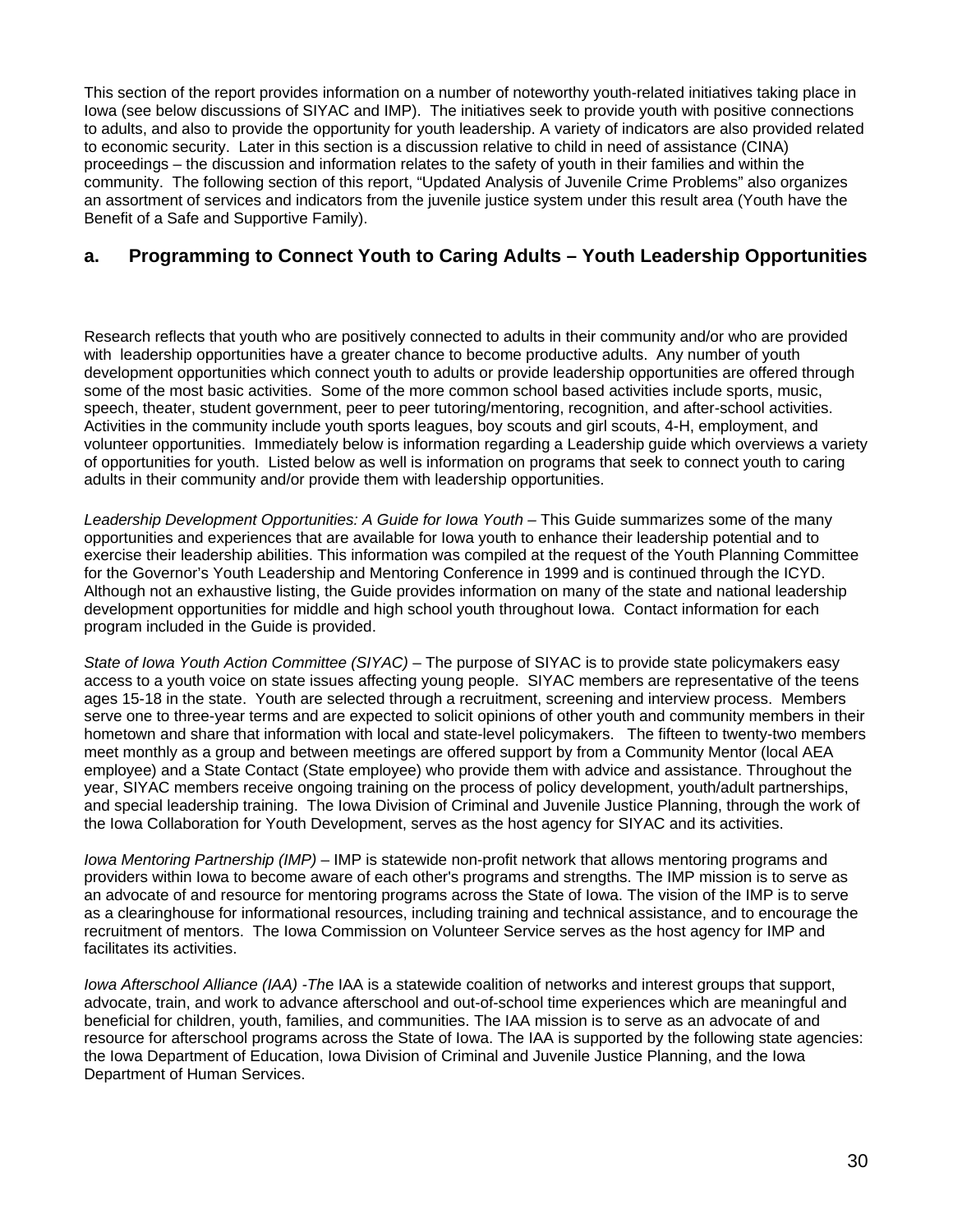*Youth Leadership Training-* Through the support of the Iowa Collaboration for Youth Development (ICYD), the Division of Criminal and Juvenile Justice Planning has been integral in the development and presentation of youth leadership training. Cities and non-profits starting youth advisory councils, state-level initiatives, and youth and adults alike have been able to access one-on-one technical assistance surrounding strategic planning, youth/adult partnerships, positive youth development philosophy, leadership skills, and the benefits and best practices around engaging young people. As the lead agency in ICYD, Criminal and Juvenile Justice Planning has housed the staff and the Youth Engaged in Service Ambassador who is conducting most of this type of work.

## **b. Economic Security and Related Indicators**

There are a number of factors that can affect the safety of families, communities, and schools. One very strong indicator is economic security. Children from families facing issues of economic uncertainty (unemployment and poverty) are at a heightened risk for problems with health, behavior, and/or relationships. Indicators that can help determine the economic security of children include, but are not limited to unemployment, poverty, and participation in programs such as free/reduced meal prices at school, FIP, food stamps, and Title XIX. Information regarding those indicators is provided below.

*Unemployment in Iowa and the United States* - Families in which one or both parents are unemployed face increased stress and greater economic hardship. These families have less disposable income and a decreased ability to provide for children. Consequently, the health, stability, and comfort of these children can be negatively affected. Provided below are two figures with information relative to unemployment.

| Calendar | <b>Total Labor Force</b> |             |        | <b>Number Unemployed</b> | Unemployment Rate (%) |         |
|----------|--------------------------|-------------|--------|--------------------------|-----------------------|---------|
| Year     | lowa                     | US          | lowa   | US                       | <b>lowa</b>           | US      |
| 2004     | 1,618,000                | 147,380,000 | 74.867 | 8.140.000                | 4.6%                  | $5.5\%$ |
| 2005     | 1,639,700                | 149,292,000 | 70.742 | 7.578.000                | 4.3%                  | 5.1%    |
| 2006     | 1.664.300                | 151.413.000 | 62.717 | 6.992.000                | 3.8%                  | $4.6\%$ |
| 2007     | 1,661,000                | 153,126,000 | 62.742 | 7,077,000                | 3.8%                  | 4.6%    |
| 2008     | 1,677,200                | 154,329,000 | 66.664 | 8,961,000                | 4.0%                  | 5.8%    |

Figure 27: Unemployment in Iowa and the United States (Civilians 16 years of age and older)

Source: U.S. Department of Labor and Iowa Workforce Development



Figure 28: Iowa and National Unemployment Rates

Source: U.S. Department of Labor and Iowa Workforce Development

Remarks regarding the two above figures:

- The unemployment rate in Iowa was, on average, one percentage point lower than the national unemployment rate during the report period.
- Iowa reached a low of 3.8% unemployment rate in 2006 and 2007, and was at a high of 4.6% in 2004.

*Poverty* - Family income has the potential to adversely affect child and adolescent well-being. Underprivileged children can suffer poor physical health, decreased cognitive ability, below average school achievement, emotional and behavioral problems, and increased teenage out-of-wedlock childbearing. Provided in the following six figures are a mixture of indicators relative to poverty.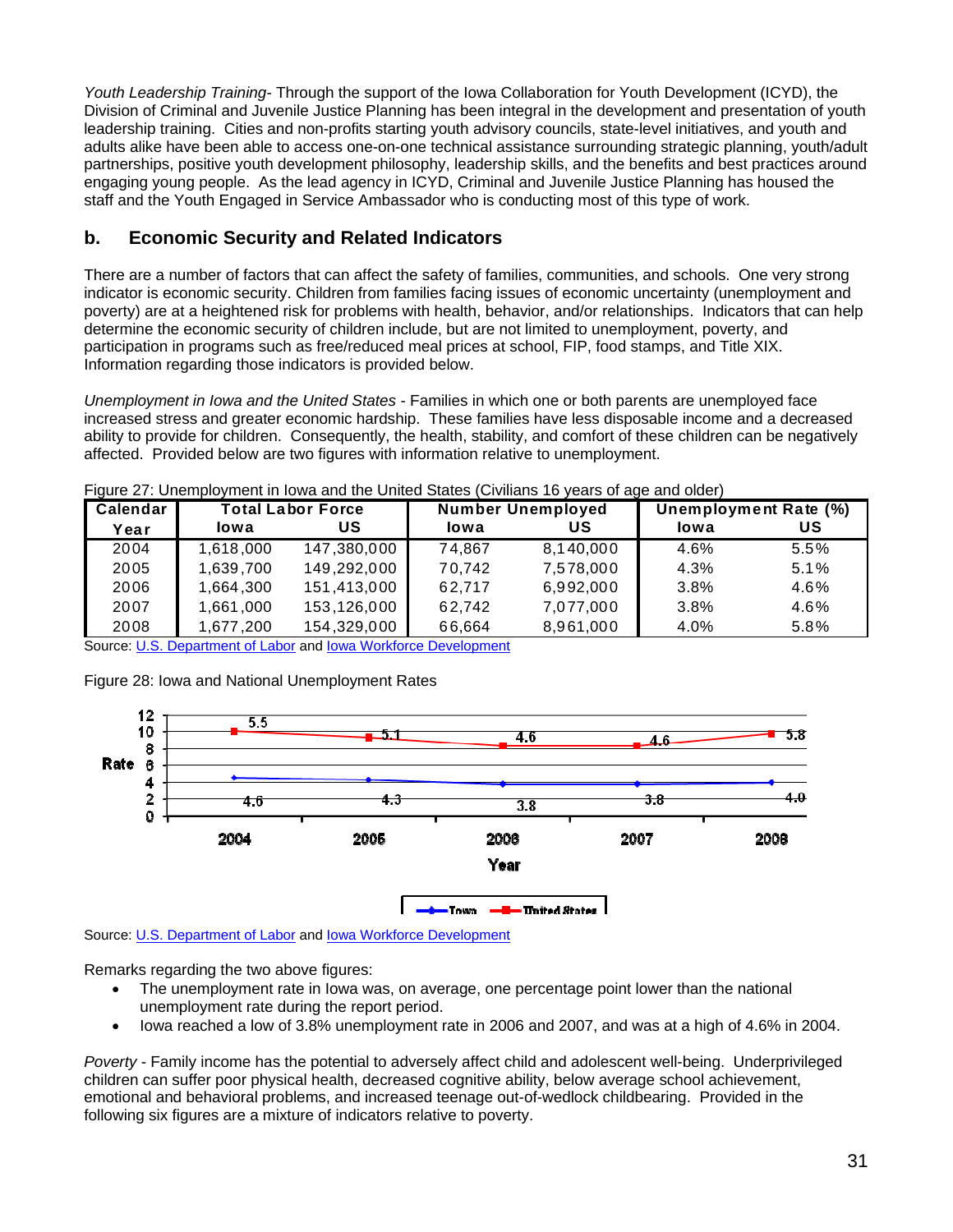The below figure shows the national poverty guidelines as updated in the Federal Register every year by the United States Department of Health and Human Services. National poverty guidelines are based on family size, increasing each year to reflect the cost of living based on rates of inflation. For example, the national poverty guideline for a family of three in 2004 was \$15,670. That amount increased to \$17,600 in 2008 to reflect changes in the cost of living.

#### Figure 29: National Poverty Guidelines

| Calendar | Family Size |          |          |          |          |          |          |          |  |
|----------|-------------|----------|----------|----------|----------|----------|----------|----------|--|
| Year     |             |          |          | 4        | 5        | 6        |          | 8        |  |
| 2004     | \$9,310     | \$12,490 | \$15,670 | \$18,850 | \$22,030 | \$25,210 | \$28,390 | \$31,570 |  |
| 2005     | \$9,570     | \$12,830 | \$16,090 | \$19,350 | \$22,610 | \$25,870 | \$29,130 | \$32,390 |  |
| 2006     | \$9,800     | \$13,200 | \$16,600 | \$20,000 | \$23,400 | \$26,800 | \$30,200 | \$33,600 |  |
| 2007     | \$10,210    | \$13,690 | \$17,170 | \$20,650 | \$24,130 | \$27,610 | \$31,090 | \$34,570 |  |
| 2008     | \$10,400    | \$14,000 | \$17,600 | \$21,200 | \$24,800 | \$28,400 | \$32,000 | \$35,600 |  |

Source: U.S. Department of Health and Human Services

#### Figure 30: Percentage of People in Poverty

| . .                  | --                |            |       |       |
|----------------------|-------------------|------------|-------|-------|
|                      | 2004              | 2005       | 2006  | 2007  |
| <b>United States</b> | 7%<br>ィっ          | $2.6\%$    | 12.3% | 12.5% |
| lowa                 | $9.9\%$           | 10.9%      | 0%    | 11.0% |
| .<br>$\sim$          | <b>STATISTICS</b> | __<br>____ |       |       |

Source: U.S. Census Bureau/American Community Survey

#### Figure 31: Percentage of Juveniles in Poverty

|                      | 2004  | 2005   | 2006         | 2007  |
|----------------------|-------|--------|--------------|-------|
| <b>United States</b> | 17.8% | $.6\%$ | $.4\%$<br>17 | 18.0% |
| <b>Ilowa</b>         | 12.4% | 14.0%  | 13.7%        | 13.6% |

Source: U.S. Census Bureau/American Community Survey

Remarks regarding the previous three figures relative to poverty:

- Poverty rates for Iowans are lower than those experienced nationally.
- The rate for juveniles in poverty in the State of Iowa is significantly lower than the rate of juveniles in poverty across the nation. However, the rate of poverty for juveniles within the State of Iowa is slightly higher (13.6% in 2007) than the rate of poverty for all Iowans (11% in 2007).
- Iowa's position relative to national figures deteriorated on both measures from 2004 to 2007.

### **c. Child In Need of Assistance**

The safety of youth within their families or the community is a major indicator of their potential for success as adults. Provided below is a brief discussion of the "system flow" for child in need of assistance (CINA – abused/neglected youth) proceedings in Iowa's juvenile court system. Information is provided relative to basic court processing, as well as figures on related court services.

#### **CINA Processing**

Iowa Code Section 232.2(6) defines a child in need of assistance (CINA) as a an unmarried child who has been abandoned or deserted, abused or neglected, or who has or will likely suffer harmful situations, or who needs medical treatment, or who has or may suffer sexual abuse, or who is in need of treatment for chemical dependency, or who has parents that for good cause desire to be relieved of parental responsibilities (the Iowa Code definition contains more than a dozen different subsections defining CINA).

It is possible that some services detailed below and in the flow chart that follows can be offered on a voluntary basis to children and their families who are experiencing difficulties. In most circumstances, a referral is made to the DHS, which would assess the family for strengths and needs, determine eligibility, and plan for services.

Typical CINA proceedings begin with a complaint provided to the juvenile court. Complaints can be provided to the court by mandatory reporters (e.g., law enforcement officers, social workers, teachers, medical professionals, etc.) or by any person having knowledge of the circumstances of a given child - such as parents, relatives,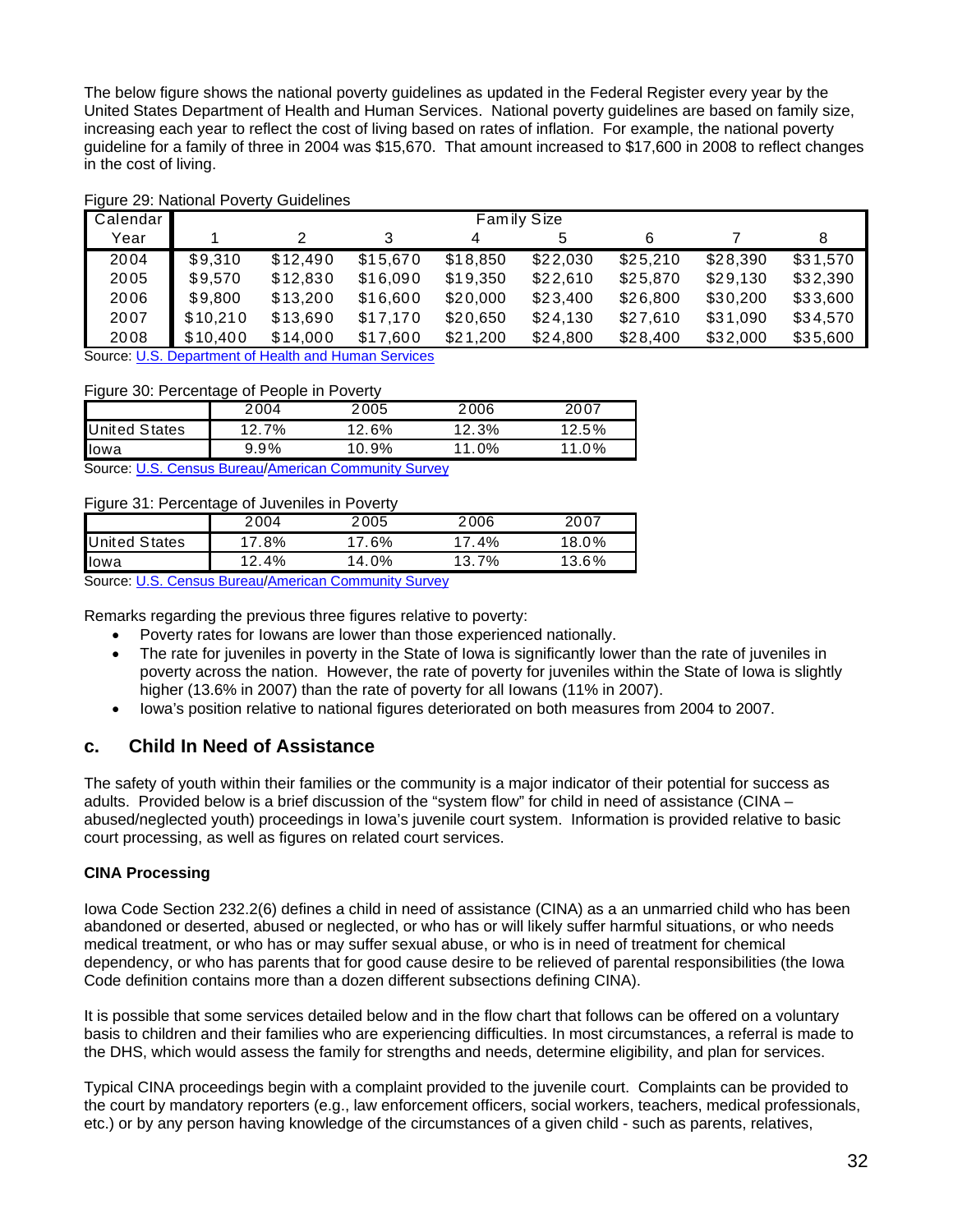friends, neighbors, etc. The court within a given judicial district designates which entity (most often the Department of Human Services - DHS) will be responsible for investigating the complaint and determining if further action is necessary. Investigation and supervision of CINA cases generally falls to the DHS unless the action has been triggered by or involves a delinquent act requiring the involvement of juvenile court services.

DHS, a juvenile court officer, or a county attorney may file a petition alleging a child to be a CINA if the youth meets criteria as defined in Iowa Code Section 232.2 (6) (see above). If a court has evidence to sustain the petition and it is determined that its aid is required, the court may enter an order adjudicating the child a CINA. (Should the circumstance not rise to the defined level required by the Iowa Code, the child/family could be offered voluntary services.) Following adjudication, the court determines what type of disposition is appropriate for the child. CINA dispositions include

- $\triangleright$  The child remaining in his or her home and being placed under court supervision with services such as counseling, in home or family centered services, to the child and/or the family or both,
- $\triangleright$  Placement of the child with a relative or other suitable person,
- $\triangleright$  Placement of the child in a foster home,
- $\triangleright$  Placement of the child in a group foster care facility
- $\triangleright$  Placement of the child in an independent living setting (for older youth)
- $\triangleright$  Placement of the child at the Iowa Juvenile Home in Toledo, Iowa

It has long been recognized that many youth who become involved with the juvenile justice system as delinquents were first involved with the system in a CINA case. To aid understanding of CINA processing an illustration is provided below.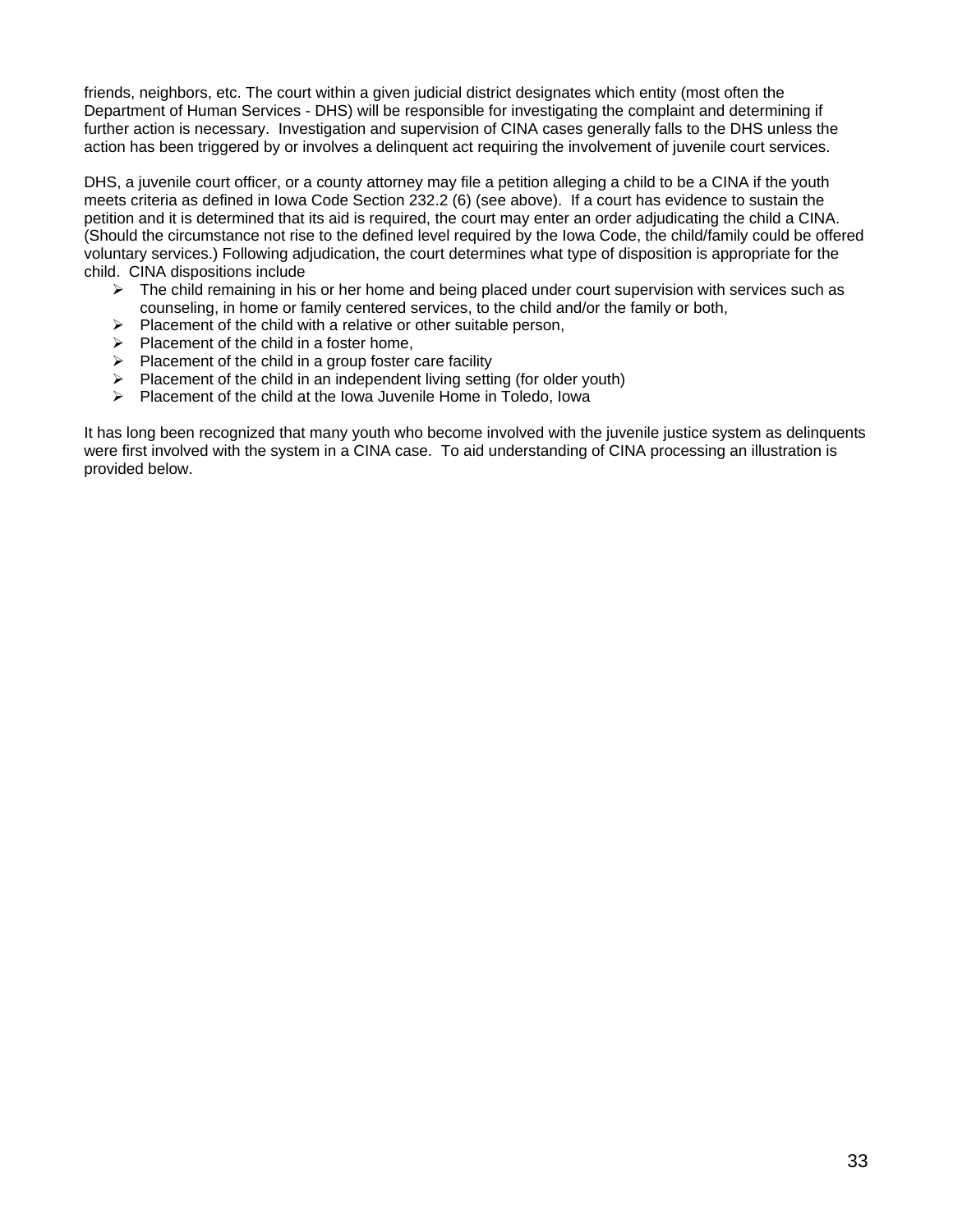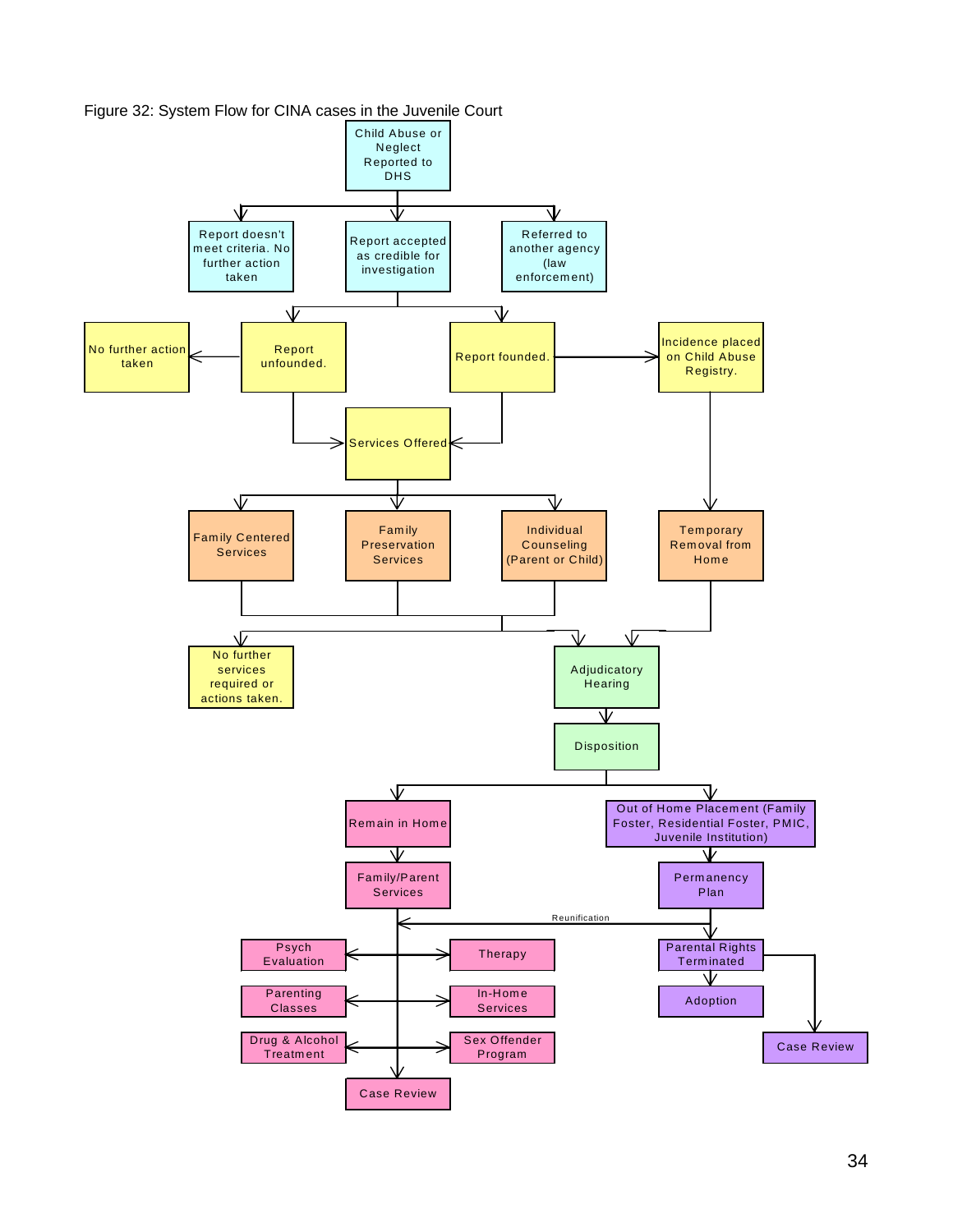### **Statistics Relative to the CINA System (Shelter, Family-Centered, Family Foster)**

Provided below are a variety of indicators relative to the CINA system.

*Child Abuse and Neglect* – Children in the CINA system (as have many youth in the delinquency systems) have experienced abuse and neglect which can result in disrupted growth and development. Effects of abuse that have been identified in maltreated children include decreased physical, cognitive, emotional, and social development. The seriousness of these effects varies with the type, severity, and frequency of the abuse. Provided below is information from Iowa's state child abuse information system.

|                               | 2004   | 2005   | 2006   | 2007   |
|-------------------------------|--------|--------|--------|--------|
| Abuse Reports                 | 25,270 | 27,039 | 24,789 | 22,991 |
| Substantiated Reports         | 9,690  | 9.915  | 9.257  | 8,484  |
| Unsubstantiated Reports       | 15,580 | 17,124 | 15,532 | 14,507 |
| Unique Children Substantiated | 12,920 | 13,544 | 13,027 | 12,237 |

Figure 33: Child Abuse & Neglect Cases

Source: Iowa Department of Human Services

The "abuse reported" line is the number of "reports" that are made to DHS. The "substantiated report line" is the number of reports that meets the legal criteria as defined by the Code of Iowa for child abuse. "Unsubstantiated reports" are those that did not meet the legal criterion of a non-accidental injury at the hands of a caretaker. It should be noted that the cases reported that are not accepted for investigation are often reported to local law enforcement. There are a number of reasons that a case reported may not be accepted for investigation, including, but not limited to the victim was not a child, or the offender was not in the role of a caregiver. "Unique children substantiated reports" reflects the number of children that had a finding of child abuse.

Remarks regarding the figure:

- Substantiated reports remained at approximately 37% of all abuse reports for the listed years.
- The number of abuse reports declined 20% from 2005 ( $n=27,039$ ) to 2007 ( $n=22,991$ ), and the number of substantiated reports declined 17% for the same period (2005, n=9,915; 2007, n=8,484).
- From 2005 to 2007 there was an 11% decrease in the number of children with substantiated abuse reports to DHS.

*Shelter Care* – Many youth involved in the CINA system (and also the delinquency system) experience a stay in a juvenile shelter care facility. Shelter care provides 24-hour emergency care for youth unable to remain in their own homes, until they can be returned home or other permanent arrangements can be made. Shelter care is designed to serve children a maximum of 30-45 days. Shelter care services primarily include crisis intervention and daily supervision. Some youth who are arrested by law enforcement are taken to juvenile shelter care facilities. Youth are also often placed in shelter care by order of the court.

Iowa Code Section 232.21 outlines provisions for the placement of youth into shelter care. The following must apply for youth to be taken into shelter care:

- $\triangleright$  No parent, guardian or custodian, etc. who can provide proper shelter, care and supervision, or
- $\triangleright$  The child desires to be placed in a shelter, or
- ¾ It is necessary to hold the child until a parent, guardian, or custodian has been contacted and has taken custody of the child, or
- $\triangleright$  It is necessary to hold the child for transfer to another jurisdiction, or
- $\triangleright$  The child is placed in shelter pursuant to an order of the court.

Youth cannot remain in shelter care for more than 48 hours without a court order (verbal or written). Iowa Code Section 232.21 requires that youth placed in shelter care by law enforcement who are believed to be runaways shall not be held for longer than 72 hours.

Provided in the figure below are shelter care data from Iowa's FACS system (Family And Children Services system). FACS is a mainframe data system used for the payment of state services – the system is maintained by the Iowa Department of Human Services. The statistics are based on average daily populations for a given state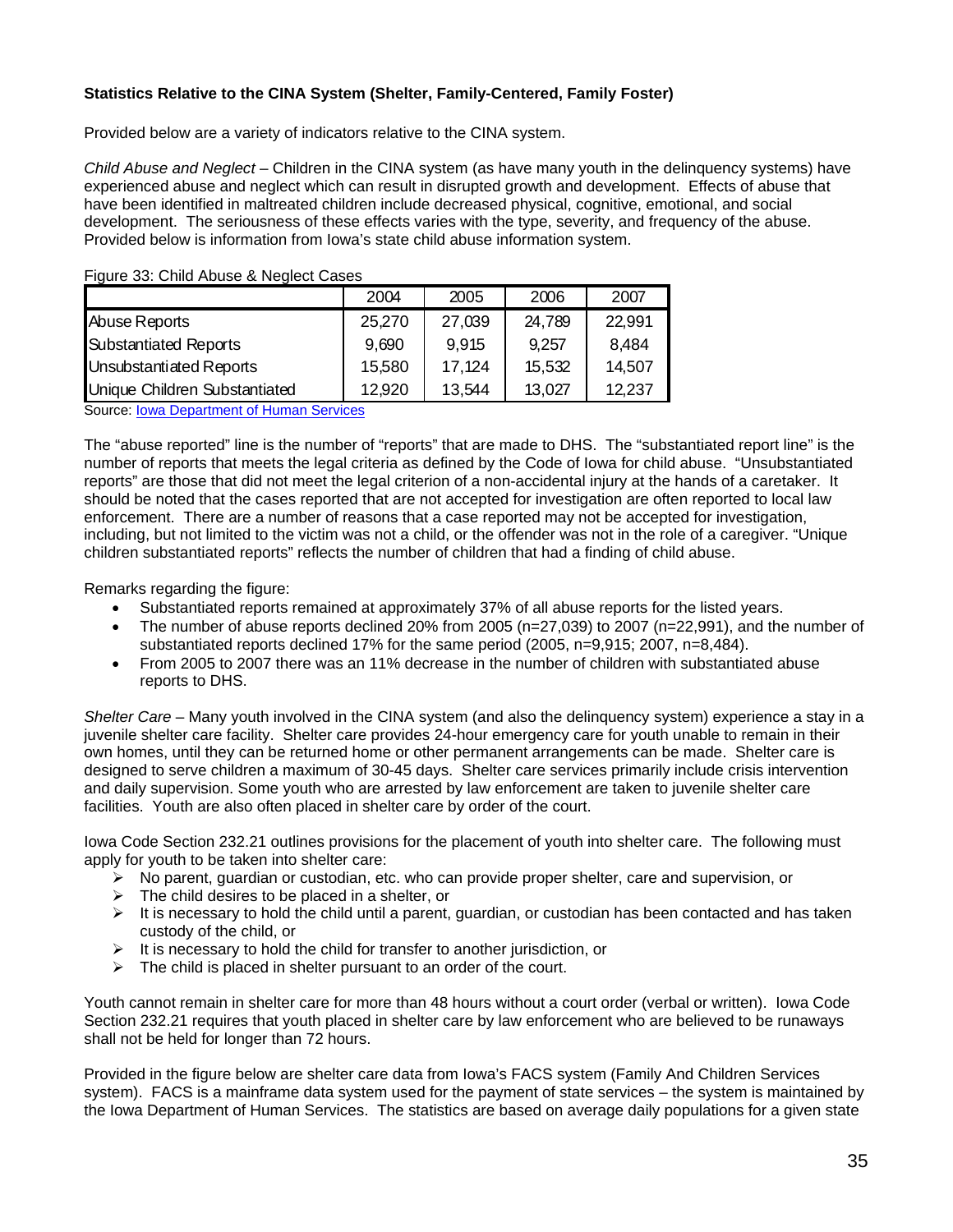fiscal year. The data reflect bed days used and represent an unduplicated count of youth for whom reimbursement was provided for shelter care through the FACS system.

|                    | <b>SFY2006</b> |       | <b>SFY2007</b> |         | <b>SFY2008</b> |       |
|--------------------|----------------|-------|----------------|---------|----------------|-------|
| Caucasian          | 1,950          | 78.1% | 1,691          | 77.0%   | 1,493          | 76.3% |
| African-American   | 333            | 13.3% | 262            | 11.9%   | 263            | 13.4% |
| Native American    | 63             | 2.5%  | 61             | 2.8%    | 45             | 2.3%  |
| Asian/Pac Islander | 28             | 1.1%  | 11             | 0.5%    | 17             | 0.9%  |
| Hispanic           | 90             | 3.6%  | 110            | $5.0\%$ | 80             | 4.1%  |
| Unknown            | 25             | 1.0%  | 36             | 1.6%    | 45             | 2.3%  |
| <b>Blank</b>       | 8              | 0.3%  | 25             | 1.1%    | 15             | 0.8%  |
| Female             | 1,409          | 56.4% | 1,169          | 53.2%   | 1,001          | 51.1% |
| Male               | 1,088          | 43.6% | 1,027          | 46.8%   | 957            | 48.9% |
| TOTAL              | 2,497          |       | 2,196          |         | 1,958          |       |

Figure 34: Shelter Care Placements – CINAs Only

Source: Iowa Department of Human Services

Remarks regarding the figure:

- The number of shelter care holds decreased 22% during the report years (2006, n=2,497; 2008, n=1,958).
- The percentage of females held in shelter care was higher than that of males during the report years, although the disparity decreased through the period..
- Minority youth comprise 23% of the youth held in shelter care during the report period.

*Family Centered Services – Family Foster Care* - The court has a number of options for youth who have been adjudicated as a CINA, families that have been adjudicated as a family in need of assistance (FINA), or youth who have been involved in a founded child abuse or neglect case that volunteer for services. There are varying levels of intervention with these options that range from the child or family receiving in-home services to services that remove the child from the home. Included among these services are family centered services and foster family care.

Family centered services are interventions designed to prevent or treat child abuse and neglect, prevent delinquency, prevent or reduce out-of-home placements, and maintain family reunification. In this program rehabilitative treatment service components include therapy and counseling, restorative living, family and social skill development, and psychological evaluation services. Included in the category of family centered services are family preservation services which are an intense form of family-centered services. With the help of familycentered services families can resolve immediate crises and keep or gain a responsible level of control.

Foster family care provides emergency, temporary care and long-term placement for children unable to remain in their own homes. It offers services to families and children in order to implement plans for permanency. Children in foster care have permanency goals that include reunification with family, placement with relatives or guardian, adoption, independence and long-term care.

Foster family care provides services that include counseling and therapy, social skills development, family skills development, behavioral management, and supervision.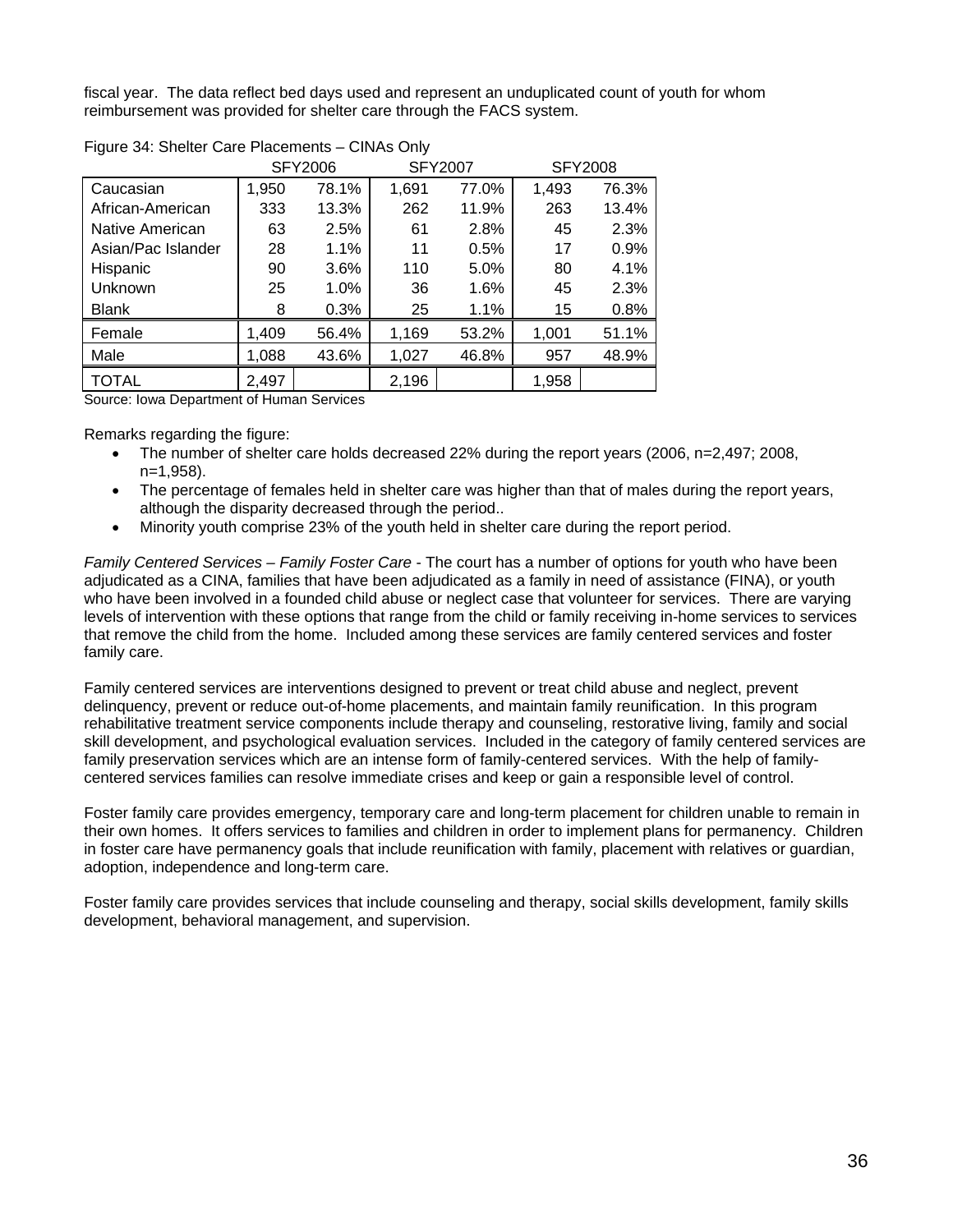|                    |        | <b>SFY2006</b> | <b>SFY2007</b> |         | <b>SFY2008</b> |         |
|--------------------|--------|----------------|----------------|---------|----------------|---------|
| Caucasian          | 9,718  | 79.5%          | 8,903          | 76.0%   | 7,462          | 73.4%   |
| African-American   | 1,306  | 10.7%          | 1,252          | 10.7%   | 1,079          | 10.6%   |
| Native American    | 192    | $1.6\%$        | 203            | 1.7%    | 219            | 2.2%    |
| Asian/Pac Islander | 151    | 1.2%           | 142            | $1.2\%$ | 105            | 1.0%    |
| Hispanic           | 528    | 4.3%           | 870            | 7.4%    | 951            | $9.4\%$ |
| Unknown            | 205    | 1.7%           | 255            | 2.2%    | 287            | 2.8%    |
| <b>Blank</b>       | 120    | $1.0\%$        | 92             | 0.8%    | 68             | 0.7%    |
| Female             | 6,269  | 51.3%          | 5,985          | 51.1%   | 5,208          | 51.2%   |
| Male               | 5,935  | 48.6%          | 5,721          | 48.8%   | 4,959          | 48.8%   |
| <b>TOTAL</b>       | 12,220 |                | 11,717         |         | 10,171         |         |

#### Figure 35: Family Centered Services – CINAs Only

Source: Iowa Department of Human Services

Remarks regarding the figure:

- An average of approximately 11,370 family centered services cases were served during the report years. It is one of most broadly utilized services categories of the child welfare/juvenile justice system.
- Total services decreased 17% during the report years, with nearly all the decrease found among Caucasians. Hispanic cases nearly doubled over the period.
- Females comprised approximately 48% of the youth served.

Figure 36: Family Foster Care – CINAs Only

|                    | <b>SFY2006</b> |       | <b>SFY2007</b> |       | <b>SFY2008</b> |       |
|--------------------|----------------|-------|----------------|-------|----------------|-------|
| Caucasian          | 5,192          | 73.9% | 4,785          | 70.0% | 3,957          | 68.8% |
| African-American   | 1,131          | 16.1% | 1,107          | 16.2% | 906            | 15.7% |
| Native American    | 144            | 2.0%  | 153            | 2.2%  | 128            | 2.2%  |
| Asian/Pac Islander | 100            | 1.4%  | 89             | 1.3%  | 63             | 1.1%  |
| Hispanic           | 308            | 4.4%  | 502            | 7.3%  | 512            | 8.9%  |
| Unknown            | 119            | 1.7%  | 165            | 2.4%  | 162            | 2.8%  |
| <b>Blank</b>       | 34             | 0.5%  | 32             | 0.5%  | 25             | 0.4%  |
| Female             | 3,589          | 51.1% | 3,554          | 52.0% | 2,960          | 51.5% |
| Male               | 3,437          | 48.9% | 3,277          | 48.0% | 2,793          | 48.5% |
| <b>TOTAL</b>       | 7,028          |       | 6,833          |       | 5,753          |       |

Source: Iowa Department of Human Services

Remarks regarding the figure:

- The number of family foster care services provided declined 18% during the report years.
	- o The numbers of such services provided for Caucasian, African-American, Native American, and Asian/Pac Islander youth declined during the report years.
	- o The number of such services provided to Hispanic youth increased 66% during the report years.
- Females comprise 51% of CINA youth served in family foster care during the report years.

# **2. JUVENILE CRIME ANALYSIS**

# **A. UPDATED ANALYSIS OF JUVENILE CRIME PROBLEMS**

This section is organized with discussion provided in the following areas: "arrest" (taking youth into custody), "predispositional services/sanctions", "overview of basic delinquency decision points", and "select delinquency services". The discussion focuses primarily on delinquents (youth who have committed criminal-related acts); many of the services or related processing also affect CINA youth, however. The discussion regarding taking youth into custody includes information from Iowa's Uniform Crime Reports and the Iowa Missing Persons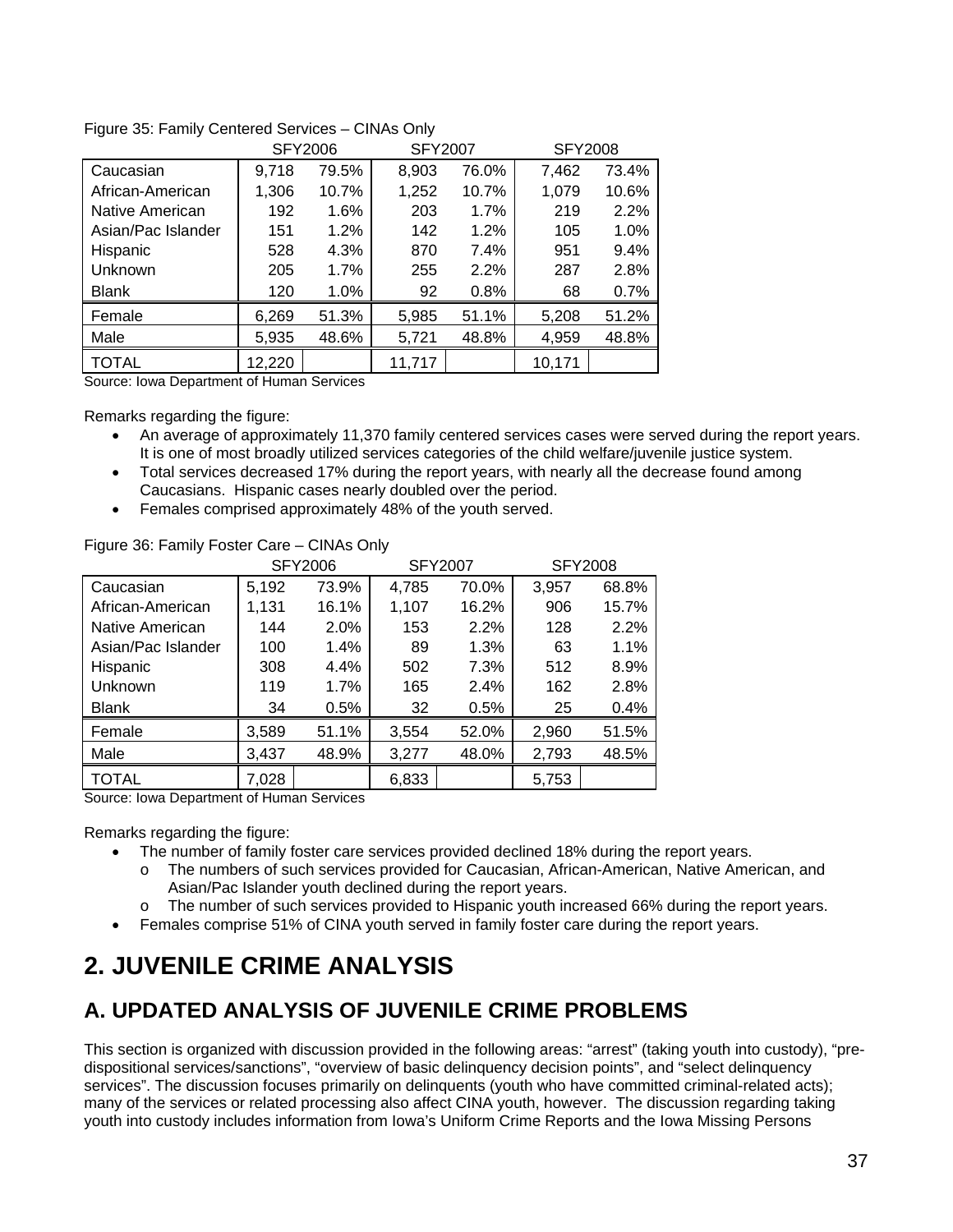Information Clearinghouse. The overview of basic delinquency decision points includes information regarding some of the juvenile court's major decision points. Information is additionally provided on select delinquency services.

# **IV. SAFETY (CONTINUED FROM SERVICE NETWORK)**

Included in this section is information regarding the result area "Youth Have the Benefit of a Safe and Supportive Family, School, and Community". Information regarding that result area was provided in the prior section of the report primarily relating to programming to connect youth to caring adults, economic security, and CINA (abused and neglected) processing for youth. The information provided in this section relates specifically to services and sanctions for court involved youth. Such services can be characterized as focusing on public safety to the extent that their primary purpose is to keep delinquent youth from reoffending. It should be noted, however, that many of the services reflected in this section are designated to have impact on the other three result areas (Youth are Healthy and Socially Competent, Youth are Successful in School, and Youth are Prepared for Productive Adulthood). Iowa's policies and practices recognize that the path away from delinquency involves a combination of sanctions and services designed to assist youth to succeed in school, that address their physical and mental health, and that help them gain the assets and skills to prepare them for a productive adulthood. The results matrix and the four result areas are explained in greater detail in the "Report Format and Youth Development Framework" section at the beginning of this report.

# **a. Taking Youth into Custody - Arrest**

This section contains information on youth taken into custody for "delinquency", and also for youth taken into custody as "runaway or missing". It should be noted that "taking into custody" is the process of removing a youth from the street and determining what further activity will need to take place. Taking a youth into custody is somewhat similar to that of placing an adult under arrest. Information contained in this section regarding taking youth into custody for delinquency utilizes the term "arrest" – a variety of juvenile arrest data are provided from the Iowa Department of Public Safety's Uniform Crime Reports. Public Safety officials also provided information on runaway and missing juveniles.

Taking a youth into custody does not, however, mean that a youth will be securely "detained" - placed in a locked setting in a jail or a police department. Iowa Code Section 232.19 (1) allows for peace officers to take youth into custody to be reunited with their families or removing the child to a shelter care facility if there is reason to believe the youth has *run away*,

- $\triangleright$  By order of the court,
- $\triangleright$  For delinquent acts,
- $\triangleright$  Or for material violation of a disposition order.

## **1. Arrests for Acts of Delinquency**

For completion of this report the SPA and the SAG conducted extensive research on the Department of Public Safety's arrest statistics. Those statistics reflect information on Iowa youth arrested as described above. Data presented cover calendar years 2003 through 2007. The section covers the number of juveniles arrested, the juvenile arrest rates, and the arrest rates for various crimes.

Data for this section were taken from the Iowa Uniform Crime Report (UCR). The UCR is generated by the Department of Public Safety (DPS) from law enforcement agencies throughout Iowa that supply information to DPS regarding the numbers and types of arrests that the agencies make every year.

*DPS officials note that not all Iowa law enforcement agencies report arrest information, and that some agencies*  which are presently reporting arrest information under-report juvenile arrest statistics. It is important to note that *the arrest rates reported by DPS are adjusted rates and were based on age-specific populations of those law enforcement jurisdictions reporting any data to DPS. If a law enforcement agency underreported data, but reported at least some data, both the arrest and population numbers from that jurisdiction were included in the calculation of the statewide rates reported by DPS. Assuming that the population numbers for given jurisdictions are accurate, and the number of arrests are less than what actually occurred, the actual statewide arrest rate*  would be greater than that reported below. Given current and past underreporting of juvenile arrests by some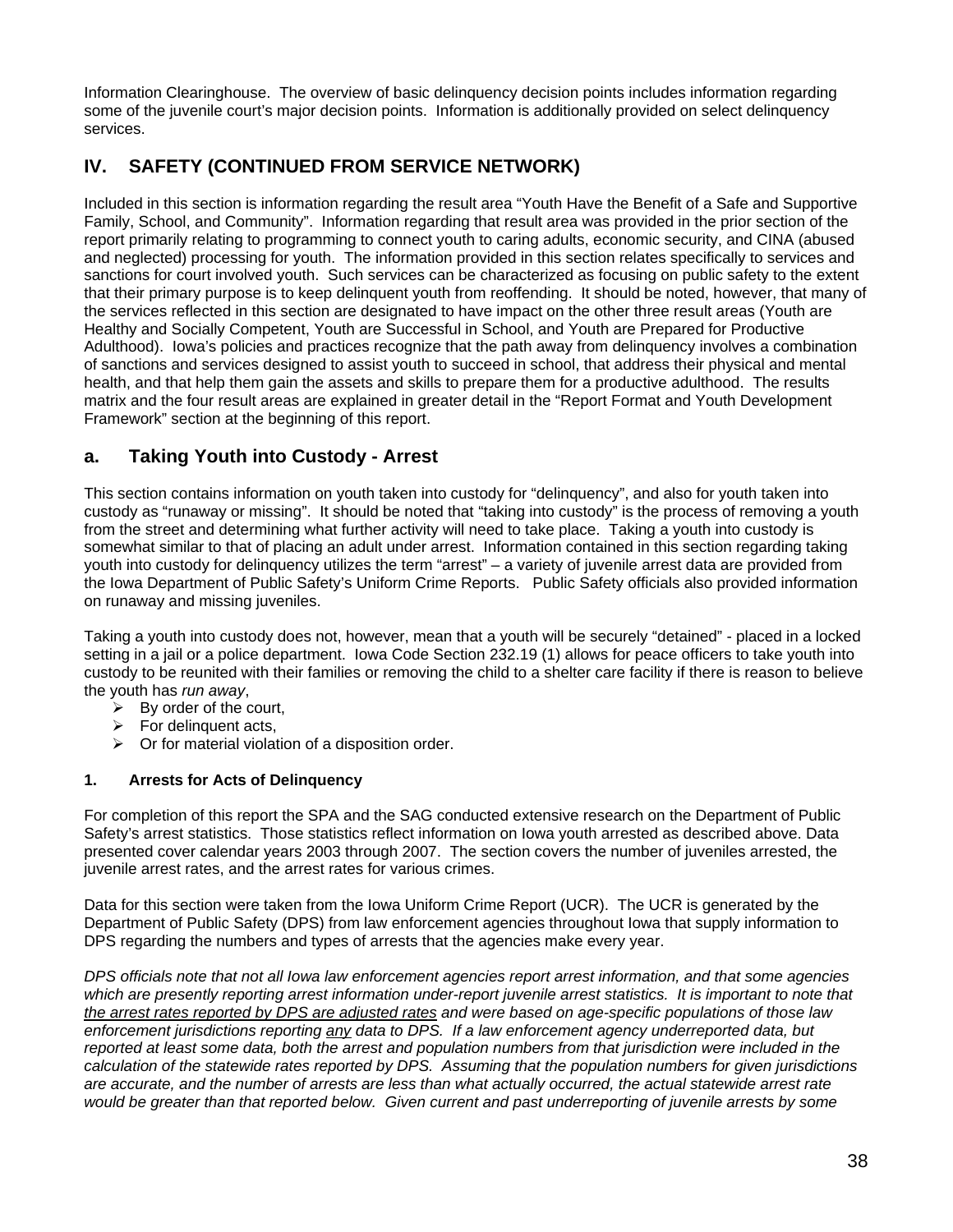*jurisdictions, CJJP believes that the arrest rates discussed below are lower than would be seen if all juvenile arrests were reported. The reader is strongly urged to refer to DPS's "2007 Iowa Uniform Crime Report" for more information on this topic.* 

#### Figure 37: Juvenile Arrests

|                                  | 2003   | 2004   | 2005   | 2006   | 2007   |
|----------------------------------|--------|--------|--------|--------|--------|
| Person                           | 3,364  | 3,031  | 3,539  | 3,580  | 3,695  |
| Percentage                       | 16%    | 15%    | 17%    | 17%    | 16%    |
| Non-Person                       | 18,149 | 16,888 | 17,682 | 18,086 | 19,008 |
| Percentage                       | 84%    | 85%    | 83%    | 83%    | 84%    |
| <b>Totals:</b>                   | 21,513 | 19,919 | 21,221 | 21,666 | 22,703 |
| Percentage change from previous: | NA     | $-7%$  | 7%     | 2%     | 5%     |

Source: Iowa Uniform Crime Reports

Remarks regarding the number of arrest of juveniles:

• Juvenile arrests were fairly stable during the report years.

See Appendix C to determine how the 34 UCR categories were placed in the two categories of the Iowa Offense Classification of "person" and "non-person".

#### Iowa Offense Classifications:

This report describes pertinent juvenile justice system statistics by "person" versus "non-person" offenses. Crimes against "persons" are generally considered more serious than "non-persons" crimes. In 1991 the Department of Corrections, Board of Parole and CJJP met to determine offense type classifications. As a result of this collaboration, standard definitions of the offense categories "persons" and "non-persons" were developed. To avoid confusion and possible conflict, it was agreed that the definitions would be used by these agencies as they report information to policy makers and the public

The "persons" offense category is intended to contain only those offenses involving death, injury, attempted injury, abuse, threats, coercion, intimidation, duress, or generally anything done to another person against that person's will.

The "non-persons" offense category contains all offenses not falling under the definition of a "persons" offense. Many of these offenses are property crimes, such as theft and forgery. However, other offenses included in "nonpersons" category are bribery, escape, illegal weapons possession, and drunken driving (except Serious Injury OWI). In cases where offenses could arguably be placed in either category, decisions were driven by what was historically considered to be a "persons" or "non-persons" offense for risk assessment and other statistical purposes.

In addition to the above classifications, various juvenile offender data are summarized according to whether or not offenses were against "persons" as defined above, as well as by offense level (felony or misdemeanor).

The following figure shows the arrest rate (arrests per 100,000 juvenile population) of juveniles as compared to the overall population arrest rate (arrests per 100,000 adult population) for calendar years 2003 through 2007.

#### Figure 38: Arrest Rates

|                                       | 2003   | 2004 | 2005          | 2006   | 2007   |  |  |  |  |
|---------------------------------------|--------|------|---------------|--------|--------|--|--|--|--|
| Juvenile Arrest Rate                  | 3182.8 |      | 2886.4 3111.1 | 3134.5 | 3298.1 |  |  |  |  |
| Total Arrest Rate                     | 41244  |      | 4073.3 4185.7 | 4060.7 | 4162.0 |  |  |  |  |
| Course, Isuza Haiferra Origin Departs |        |      |               |        |        |  |  |  |  |

Source: **<u>Iowa Uniform Crime Reports</u>**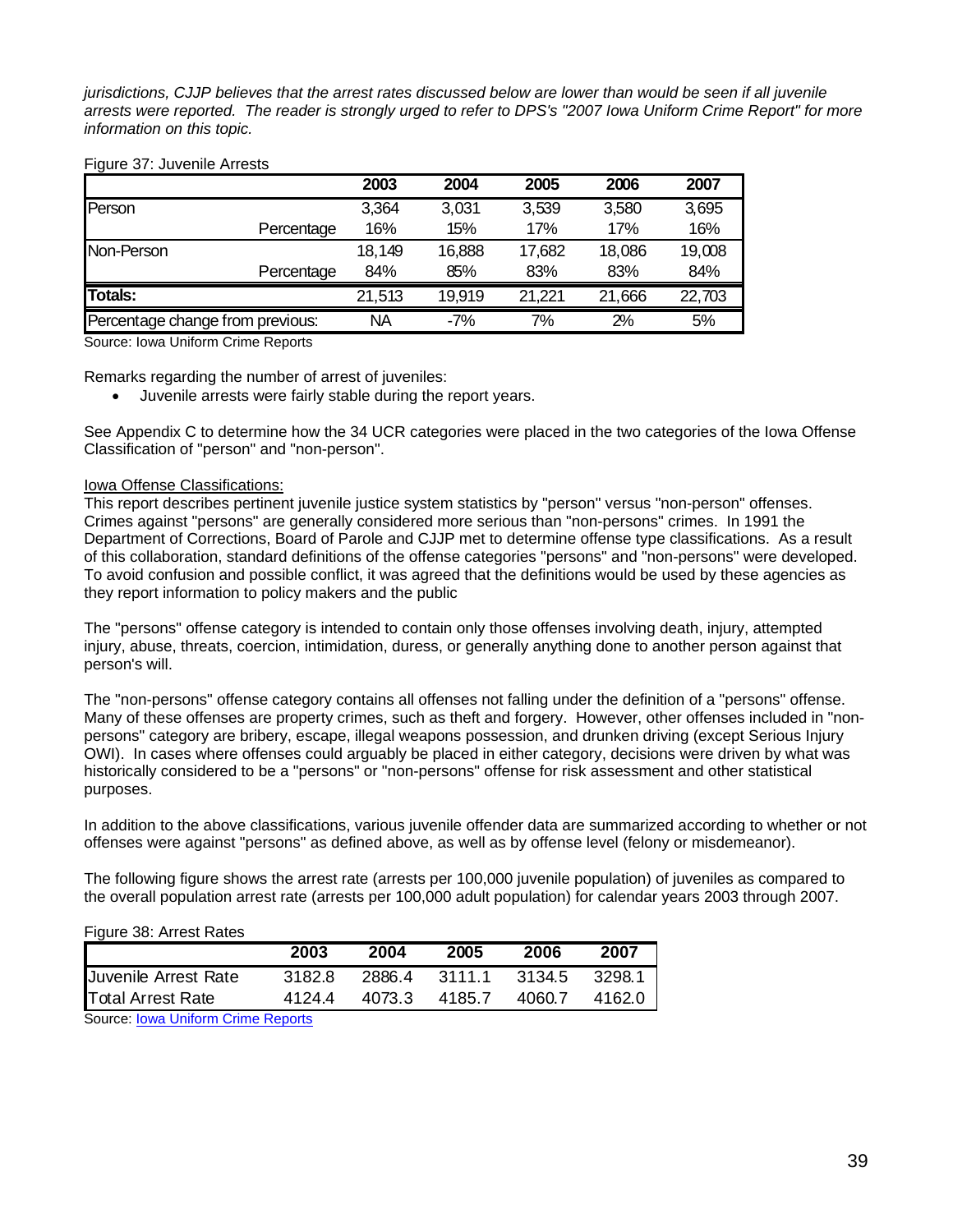|  |  |  | Figure 39: Juvenile Arrests as Percentage of Total Arrests |
|--|--|--|------------------------------------------------------------|
|  |  |  |                                                            |
|  |  |  |                                                            |
|  |  |  |                                                            |

|                                           | 2003    | 2004    | 2005    | 2006    | 2007    |
|-------------------------------------------|---------|---------|---------|---------|---------|
| <b>Juvenile Arrests</b>                   | 21,513  | 19.919  | 21.221  | 21,666  | 22,703  |
| <b>Total Arrests</b>                      | 118,060 | 118,354 | 122,665 | 119.287 | 122.781 |
| Percentage                                | 18%     | 17%     | 17%     | 18%     | 18%     |
| <b>Course: Jowe Uniform Crime Peperts</b> |         |         |         |         |         |

Source: <u>Iowa Uniform Crime Reports</u>

Remarks regarding arrest rates for juveniles and total arrests from the above figures:

- Arrests for juveniles and adults were stable during the report years.
- Juvenile arrest rates were lower than adults for all of the report years.
- Juveniles accounted for, on average, 18% of all arrests.

*Person Offenses for Juveniles and Adults* **-** The following figure compares the arrest rates of juveniles (per 100,000 juvenile population) against the rates for adults (per 100,000 adult population) for a selected group of offenses against persons:

Figure 40: Arrest Rates for Person Offenses

|                            | 2004     |       | 2005     |       | 2006     |       | 2007     |       |
|----------------------------|----------|-------|----------|-------|----------|-------|----------|-------|
|                            | Juvenile | Adult | Juvenile | Adult | Juvenile | Adult | Juvenile | Adult |
| <b>Murder</b>              | 0.9      | 1.8   | 0.1      | 1.1   | 0.0      | 1.5   | 0.4      | 0.8   |
| Neg. Manslaughter          | 0.1      | 0.3   | 0.0      | 0.2   | 0.0      | 0.2   | 0.0      | 0.1   |
| Kidnapping                 | 0.4      | 2.3   | 0.6      | 2.4   | 0.4      | 3.2   | 0.9      | 5.1   |
| Forcible Rape              | 4.5      | 4.7   | 4.8      | 4.6   | 5.5      | 4.0   | 7.1      | 4.5   |
| Forcible Sodomy            | 1.2      | 0.6   | 2.3      | 0.5   | 1.0      | 0.3   | 1.7      | 0.4   |
| Sexual Assault with Object | 0.3      | 0.4   | 0.0      | 0.4   | 0.0      | 0.4   | 0.0      | 0.3   |
| Forcible Fondling          | 7.5      | 4.7   | 8.8      | 6.2   | 8.0      | 5.1   | 5.1      | 3.1   |
| Robbery                    | 12.9     | 13.5  | 18.2     | 12.4  | 12.4     | 12.0  | 16.1     | 13.6  |
| Aggravated Assault         | 93.7     | 147.4 | 108.0    | 161.2 | 100.0    | 139.7 | 105.0    | 142.0 |
| Simple Assault             | 312.5    | 331.1 | 367.8    | 342.2 | 374.7    | 322.4 | 384.4    | 343.0 |
| Intimidation               | 16.7     | 25.0  | 23.3     | 29.5  | 25.0     | 26.9  | 29.9     | 28.2  |
| Extortion/Blackmail        | 0.1      | 0.3   | 0.1      | 0.1   | 0.1      | 0.4   | 0.3      | 0.4   |
| Incest                     | 0.0      | 0.5   | 0.6      | 0.8   | 0.9      | 0.5   | 0.4      | 0.6   |
| <b>Statutory Rape</b>      | 1.3      | 3.3   | 2.3      | 3.8   | 2.5      | 3.8   | 1.7      | 2.6   |
| Prostitution               | 0.1      | 11.5  | 0.1      | 9.4   | 0.4      | 4.2   | 0.3      | 6.5   |
| <b>Family Offenses</b>     | 1.0      | 36.9  | 3.4      | 42.1  | 2.9      | 42.1  | 1.3      | 36.1  |

Source: Iowa Uniform Crime Reports

Remarks regarding the selected person offense arrest rates for juveniles and the adult population:

- For most person offenses, arrest rates for juveniles and adults are low.
- The most common person offense as reflected in the figure for juveniles and adults are simple and aggravated assaults.
- The juvenile rate of aggravated assault is lower than the rate for adults in all the report years. The juvenile rate of simple assault is higher than the rate of adults for three of the four report years.
- The arrest rate for sex crimes was as high for juveniles as for that of adults.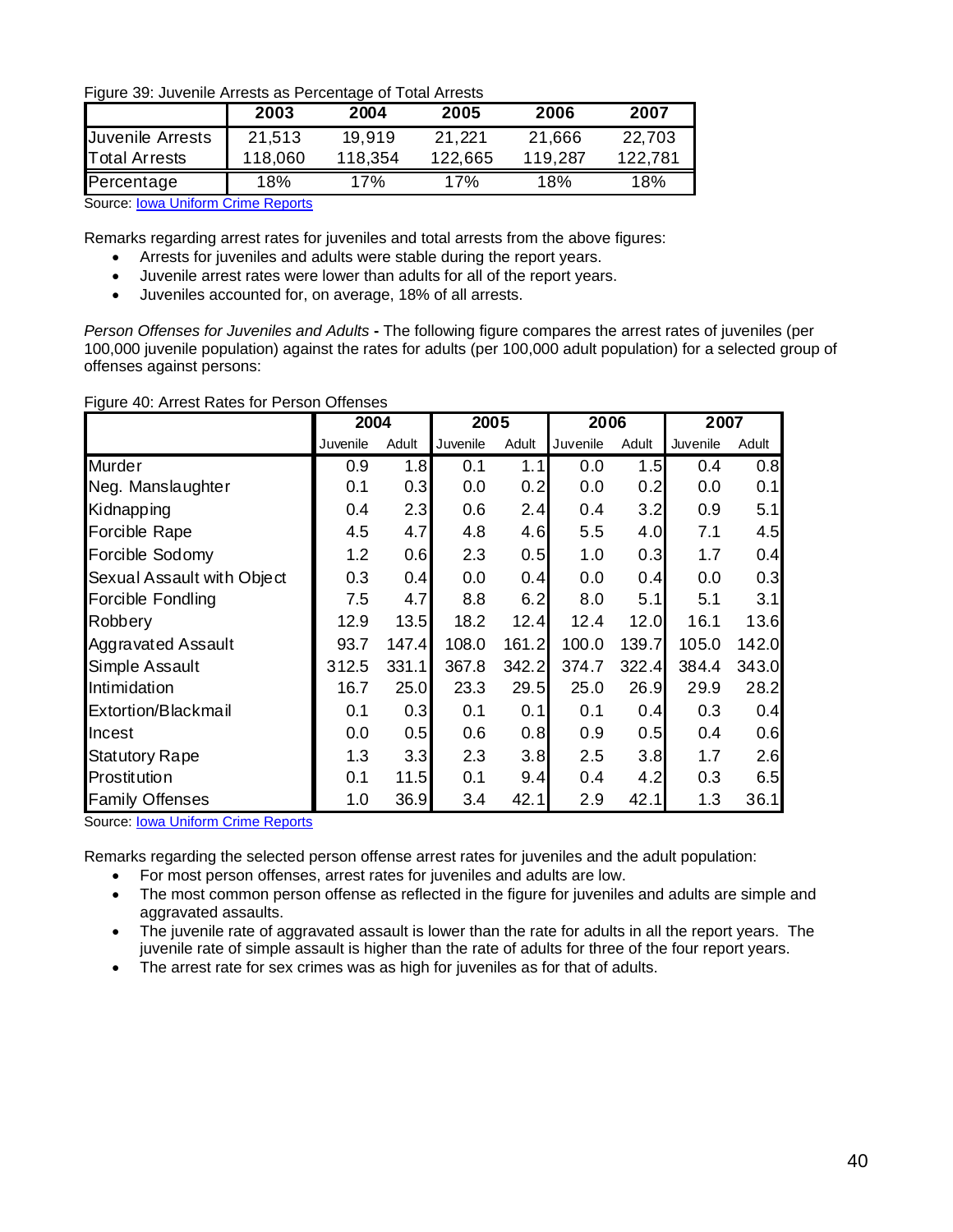Figure 41: Juvenile Arrest Rates

| <b>Juvenile Arrest Rates</b>   | 2004             | 2005  | 2006  | 2007  |
|--------------------------------|------------------|-------|-------|-------|
| <b>Murder</b>                  | $\overline{0.9}$ | 0.1   | 0.0   | 0.4   |
| Negligent Manslaughter         | 0.1              | 0.0   | 0.0   | 0.0   |
| Kidnapping                     | 0.4              | 0.6   | 0.4   | 0.9   |
| Forcible Rape                  | 4.5              | 4.8   | 5.5   | 7.1   |
| Forcible Sodomy                | 1.2              | 2.3   | 1.0   | 1.7   |
| Sex Assault with Object        | 0.3              | 0.0   | 0.0   | 0.0   |
| Forcible Fondling              | 7.5              | 8.8   | 8.0   | 5.1   |
| Robbery                        | 12.9             | 18.2  | 12.4  | 16.1  |
| Aggravated Assault             | 93.7             | 108.0 | 100.0 | 105.0 |
| Simple Assault                 | 312.5            | 367.8 | 374.7 | 384.4 |
| Intimidation                   | 16.7             | 23.3  | 25.0  | 29.9  |
| Arson                          | 15.1             | 14.7  | 15.2  | 12.9  |
| Extortion/Blackmail            | 0.1              | 0.1   | 0.1   | 0.3   |
| <b>Burglary</b>                | 115.3            | 119.6 | 122.4 | 124.4 |
| Larceny                        | 597.4            | 639.8 | 540.9 | 628.0 |
| Motor Vehicle Theft            | 40.1             | 34.0  | 31.4  | 40.7  |
| Theft by Fraud                 | 17.2             | 17.7  | 15.5  | 16.3  |
| <b>Stolen Property Offense</b> | 9.4              | 6.5   | 10.4  | 11.2  |
| Vandalism of Property          | 202.4            | 246.0 | 249.9 | 262.9 |
| Drug/Narc Violation            | 175.3            | 188.2 | 186.8 | 210.4 |
| Drug Equipment Violation       | 46.6             | 50.9  | 46.4  | 54.6  |
| Incest                         | 0.0              | 0.6   | 0.9   | 0.4   |
| <b>Statutory Rape</b>          | 1.3              | 2.3   | 2.5   | 1.7   |
| Pornography                    | 0.0              | 0.3   | 0.3   | 0.9   |
| Gambling Offenses              | 0.1              | 0.0   | 0.0   | 0.3   |
| Prostitution                   | 0.1              | 0.1   | 0.4   | 0.3   |
| <b>Bribery</b>                 | 0.0              | 0.0   | 0.0   | 0.0   |
| <b>Weapons Law Violations</b>  | 16.2             | 17.6  | 18.5  | 22.2  |
| <b>Bad Checks</b>              | 1.2              | 2.1   | 1.4   | 0.6   |
| Curfew/Loitering               | 123.0            | 113.8 | 141.3 | 140.0 |
| <b>Disorderly Conduct</b>      | 264.8            | 302.0 | 351.0 | 366.8 |
| Driving Under Influence        | 46.8             | 33.4  | 46.0  | 36.6  |
| Drunkenness                    | 34.3             | 37.1  | 61.6  | 57.5  |
| <b>Family Offense</b>          | 1.0              | 3.4   | 2.9   | 1.3   |
| Liquor Law Violation           | 317.2            | 303.6 | 302.4 | 317.4 |
| Runaway                        | 73.3             | 69.2  | 69.6  | 99.8  |
| Trespass                       | 67.6             | 68.0  | 80.3  | 59.7  |
| All Other Offenses             | 269.7            | 306.0 | 309.3 | 280.1 |

Source: **<u>Iowa Uniform Crime Reports</u>** 

Remarks regarding the arrest rates for all of the offense categories for juveniles:

- The four offenses with the highest rate of occurrence (excluding the category All Other Offenses) were larceny, simple assault, disorderly conduct, and liquor law violations.
- The arrest rate for disorderly conduct increased nearly 40% during the report years.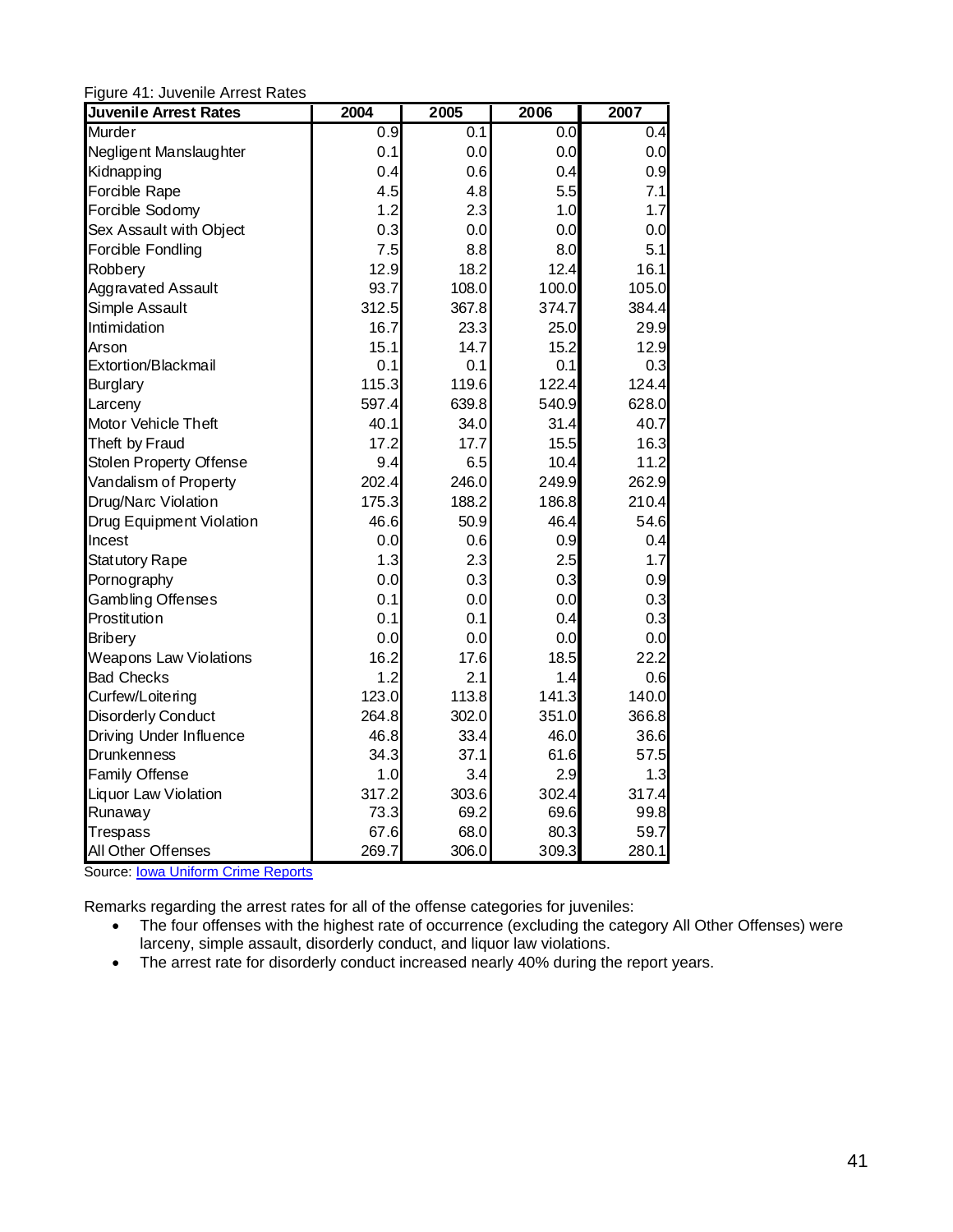| 2007 Arrests                    | <b>Females</b> |                     |  |  |  |
|---------------------------------|----------------|---------------------|--|--|--|
|                                 | Number         | % of Female Arrests |  |  |  |
| Shoplifting                     | 1,375          | 23.0%               |  |  |  |
| <b>Liquor Law Violations</b>    | 1,009          | 16.8%               |  |  |  |
| <b>Disorderly Conduct</b>       | 939            | 15.7%               |  |  |  |
| Simple Assault                  | 822            | 13.7%               |  |  |  |
| All Other Offenses              | 550            | 9.2%                |  |  |  |
| All Other Larceny               | 508            | 8.5%                |  |  |  |
| Runaway                         | 348            | 5.8%                |  |  |  |
| Curfew/Loitering                | 339            | 5.7%                |  |  |  |
| <b>Drug/Narcotic Violations</b> | 272            | 4.5%                |  |  |  |
| Vandalism                       | 208            | 3.5%                |  |  |  |

| Figure 42: Top 10 Arrests by Gender |  |  |  |
|-------------------------------------|--|--|--|
|                                     |  |  |  |

| 2007 Arrests                    | <b>Males</b> |                   |  |  |  |
|---------------------------------|--------------|-------------------|--|--|--|
|                                 | Number       | % of Male Arrests |  |  |  |
| Simple Assault                  | 1,801        | 12.3%             |  |  |  |
| <b>Disorderly Conduct</b>       | 1,702        | 11.7%             |  |  |  |
| Vandalism                       | 1,658        | 11.4%             |  |  |  |
| All Other Offenses              | 1,474        | 10.1%             |  |  |  |
| <b>Liquor Law Violations</b>    | 1,286        | 8.8%              |  |  |  |
| Shoplifting                     | 1,137        | 7.8%              |  |  |  |
| <b>Drug/Narcotic Violations</b> | 1,096        | 7.5%              |  |  |  |
| All Other Larceny               | 915          | 6.3%              |  |  |  |
| <b>Burglary</b>                 | 822          | 5.6%              |  |  |  |
| Curfew/Loitering                | 661          | 4.5%              |  |  |  |
| . <i>. .</i>                    |              |                   |  |  |  |

Source: **Iowa Uniform Crime Reports** 

Remarks regarding offenses by gender:

- The overall number of offenses for boys is higher than offenses for girls.
- The top offense for girls, shoplifting, represents 23% of all offenses for girls. The top offense for boys, simple assault, represents 12.3% of all offenses for boys.

| 2007                   |        | <b>Females</b> | <b>Males</b> |       |  |
|------------------------|--------|----------------|--------------|-------|--|
| <b>Type of Offense</b> | Number | %              | Number       | $\%$  |  |
| Person                 | 1.074  | 14.6%          | 2.540        | 16.2% |  |
| Property               | 2,399  | 32.6%          | 5,321        | 33.8% |  |
| <b>Public Order</b>    | 2,946  | 40.0%          | 4,954        | 31.5% |  |
| Drug                   | 341    | 4.6%           | 1,367        | 8.7%  |  |
| Other                  | 604    | 8.2%           | 1,545        | 9.8%  |  |

Figure 43: Juvenile Arrests by Gender and Offense Type

Source: Iowa Uniform Crime Reports

Remarks regarding offenses by gender and arrest type:

- The percentage of girls arrested for public order (40%) is nearly 9 percentage points higher than arrests for such offenses for boys (31.5%).
- The percentage of arrests for drug offenses for boys (8.7%) is nearly twice as high as the percentage of such arrests for girls (4.6%).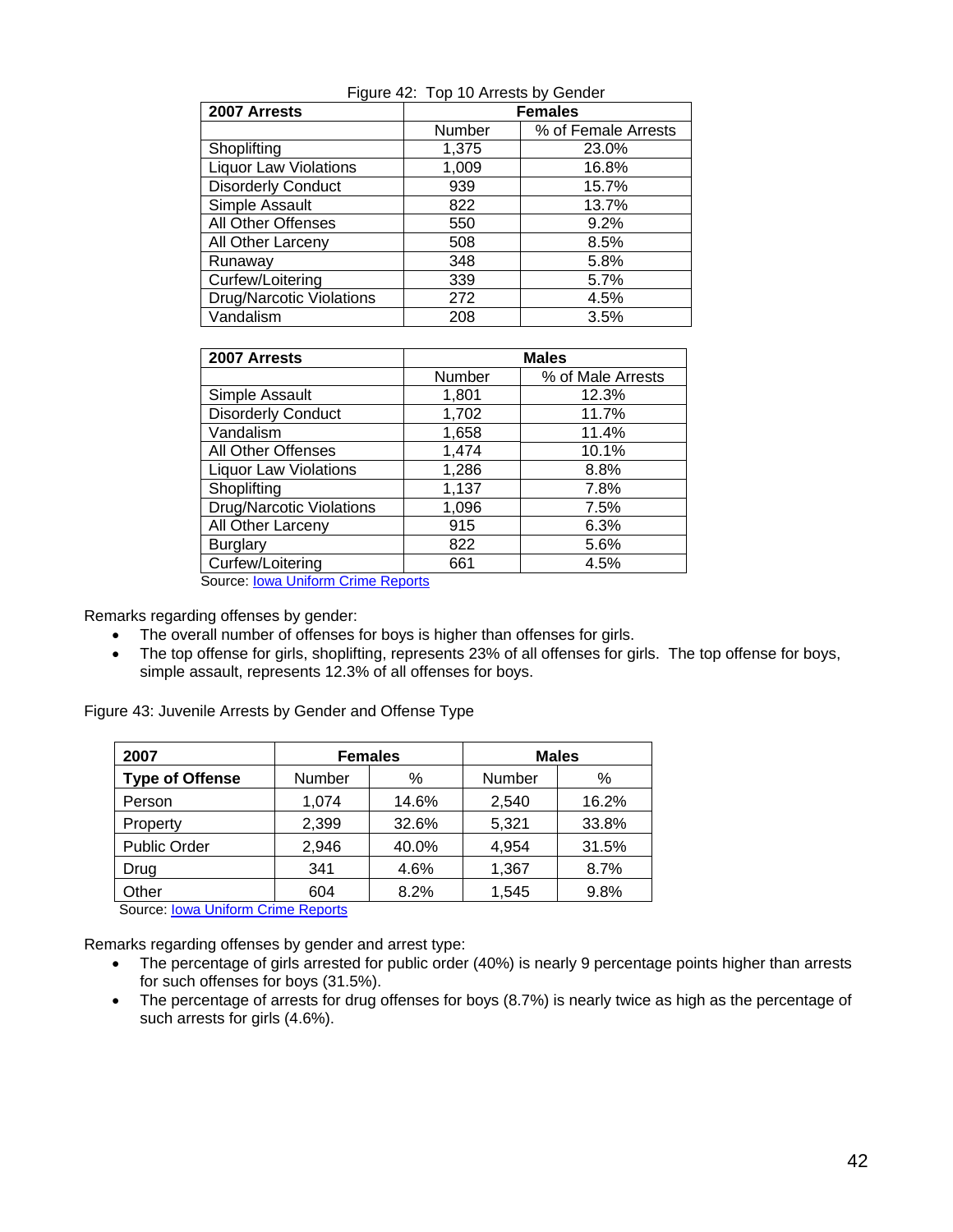Figure 44: Juvenile Arrests by Race and Offense Type

| 2007                |       | Caucasian | African<br>American |       | <b>Native</b><br>American |       |    | Asian | <b>Hispanic</b> |       |  |
|---------------------|-------|-----------|---------------------|-------|---------------------------|-------|----|-------|-----------------|-------|--|
| <b>Offense Type</b> | N     | %         | N                   | %     | N                         | %     | N  | %     | N               | %     |  |
| Person              | 2.451 | 13.9%     | 1,072               | 21.8% | 27                        | 12.4% | 41 | 18.0% | 204             | 13.0% |  |
| Property            | 5,788 | 32.9%     | 1,720               | 35.0% | 81                        | 37.3% | 81 | 35.5% | 533             | 33.9% |  |
| <b>Public Order</b> | 6,248 | 35.5%     | 1,456               | 29.6% | 76                        | 35.0% | 69 | 30.3% | 571             | 36.4% |  |
| Drug                | 1,413 | 8.0%      | 257                 | 5.2%  | 13                        | 6.0%  | 18 | 7.9%  | 109             | 6.9%  |  |
| Other               | .684  | 9.6%      | 415                 | 8.4%  | 20                        | 9.2%  | 19 | 8.3%  | 153             | 9.7%  |  |

Source: Iowa Uniform Crime Reports

Note: The Department of Public Safety counts Hispanics as an ethnicity, not a race – therefore, the four racial categories above will include youth of Hispanic origin.

Remarks regarding offenses by gender and arrest type:

- The percentage of arrests for African American youth for person offenses (21.8%) is significantly higher than that of Caucasian youth (13.9%).
- Caucasian and Asian youth have a higher arrest percentage for drug offenses (8% and 7.9% respectively) than the other racial/ethnic groups (African-American 5.2%, Native-American 6%, and Hispanic 6.9%).

Figure 45: Top 5 Juvenile Offenses by Race

| <b>Offense</b>               | <b>Caucasians</b>        |                         |                                      |        |                  |
|------------------------------|--------------------------|-------------------------|--------------------------------------|--------|------------------|
|                              | Number                   | % of Arrests            |                                      |        |                  |
| <b>Liquor Law Violations</b> | 2,162                    | 12.3%                   |                                      |        |                  |
| Shoplifting                  | 1,891                    | 10.8%                   |                                      |        |                  |
| Simple Assault               | 1,758                    | 10.0%                   |                                      |        |                  |
| <b>Disorderly Conduct</b>    | 1,630                    | 9.3%                    |                                      |        |                  |
| All Other Offenses           | 1,584                    | 9.0%                    |                                      |        |                  |
| <b>Offense</b>               | <b>African Americans</b> |                         |                                      |        |                  |
|                              | Number                   | % of Arrests            |                                      |        |                  |
| <b>Disorderly Conduct</b>    | 938                      | 19.1%                   |                                      |        |                  |
| Simple Assault               | 801                      | 16.3%                   |                                      |        |                  |
| Shoplifting                  | 518                      | 10.5%                   |                                      |        |                  |
| All Other Larceny            | 408                      | 8.3%                    |                                      |        |                  |
| All Other Offenses           | 392                      | 8.0%                    |                                      |        |                  |
|                              |                          |                         |                                      |        |                  |
| <b>Offense</b>               |                          | <b>Native Americans</b> |                                      |        |                  |
|                              | Number                   | % of Arrests            |                                      |        |                  |
| Shoplifting                  | 45                       | 19.7%                   |                                      |        |                  |
| Simple Assault               | 32                       | 14.0%                   |                                      |        |                  |
| <b>Disorderly Conduct</b>    | 28                       | 12.3%                   |                                      |        |                  |
| Vandalism                    | 23                       | 10.1%                   |                                      |        |                  |
| <b>Drunkenness</b>           | 21                       | 9.2%                    |                                      |        |                  |
| <b>Offense</b>               |                          | <b>Asian/Pacific</b>    | <b>Offense</b>                       |        | <b>Hispanics</b> |
|                              | Number                   | % of Arrests            |                                      | Number | % of Arrests     |
| Shoplifting                  | 35                       |                         | <b>Disorderly Conduct</b>            | 251    | 16.0%            |
| <b>Disorderly Conduct</b>    | 27                       |                         | Vandalism                            | 230    | 14.6%            |
| All Other Offenses           | 20                       |                         | Shoplifting                          | 155    | 9.9%             |
| Simple Assault               | 19<br>17                 |                         | Simple Assault<br>All Other Offenses | 150    | 9.6%             |

Source: **Iowa Uniform Crime Reports**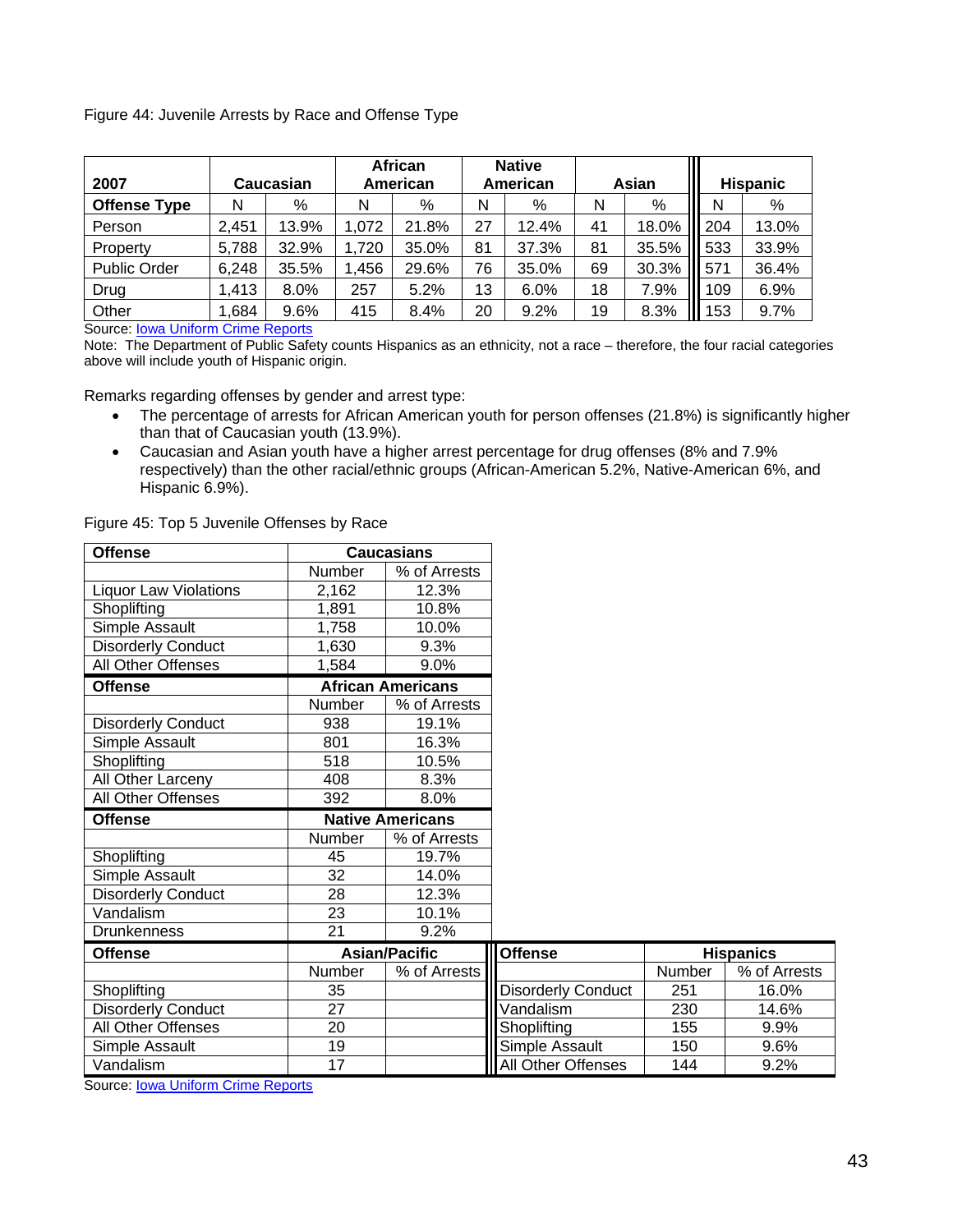Remarks regarding offenses by race:

- Liquor law violations are the offense for which Caucasians are most frequently arrested (12.8%). Disorderly conducted is the highest such offense for African-American (19.1%) and Hispanic youth (16%). Shoplifting is the highest such offense for Asian and Native American youth (19.7%).
- Disorderly conduct, shoplifting, and simple assault are in the top 5 arrest categories for all racial/ethnic groups.

#### **2. Runaways & Missing Juveniles**

*Missing or Runaway Youth* – Some, but not all youth involved in the delinquency and CINA systems have run away from home and are at a heightened risk due to the hardship of living on the streets. Some youth (often children) have been abducted or kidnapped. They have their lives disrupted by being unwillingly removed from their primary caregiver(s). They can be in danger of abuse, neglect, and murder. Provided below is information on basic processing for runaway youth on a state system that tracks information relative to missing or runaway youth.

Most runaway youth can be taken into custody for the purpose of being reunited with their parents or taken to a shelter care facility. Youth who have run away from a court ordered shelter or treatment facility could be taken into custody for violation of a court order.

Law enforcement practices regarding processing of runaway youth vary by jurisdiction, and can also be influenced by the situation unique to each runaway incident. Typically, when youth are reported missing to a law enforcement agency, there is immediate radio notification to all other law enforcement agencies within the jurisdiction, so that officers can look for the youth while on patrol. Department of Public Safety (DPS) officials indicate that a telephone call is all that is required to *begin* the process of relocating a runaway. *It should be noted that most youth who run away return home within days.* 

Regardless, once a law enforcement agency receives information on runaways (a description of the child and circumstances surrounding their disappearance), that information is to be immediately input on the Iowa On-Line Warrants and Articles (IOWA) System. The entry of the information on the IOWA System provides immediate access regarding the details of a given runaway, and is broadcast to all law enforcement agencies statewide. DPS' Missing Person Information Clearinghouse (MPIC) collects statistical information relating to missing persons from the IOWA computer system. This is the computer system used by local law enforcement agencies in the state of Iowa for the exchange of criminal justice information and in which information on missing persons is entered.

The I.O.W.A. system defines incident types as

| Disability:          | A person who is missing and under proven physical/mental disability or is senile,                                                                                                 |
|----------------------|-----------------------------------------------------------------------------------------------------------------------------------------------------------------------------------|
|                      | thereby subjecting himself/herself or others to personal or immediate danger;                                                                                                     |
| Endangered:          | A person who is missing under circumstances indicating that his/her physical<br>safety is in danger;                                                                              |
| Involuntary:         | A person who is missing under circumstances indicating the disappearance was<br>not voluntary (i.e., abduction or kidnapping);                                                    |
| Catastrophe:         | A person who is missing after a catastrophe (i.e., tornado);                                                                                                                      |
| Familial kidnapping: | A minor who is missing and has been un-emancipated as defined by the laws of<br>his/her state of residence and who has been abducted by a non-custodial parent<br>or relative:    |
| Lost/Wandered away:  | A minor who is lost or has wandered away;                                                                                                                                         |
| Juvenile:            | A person who is missing and declared un-emancipated as defined by the laws of<br>his/her state of residence and does not meet any of the criteria for any other<br>incident type. |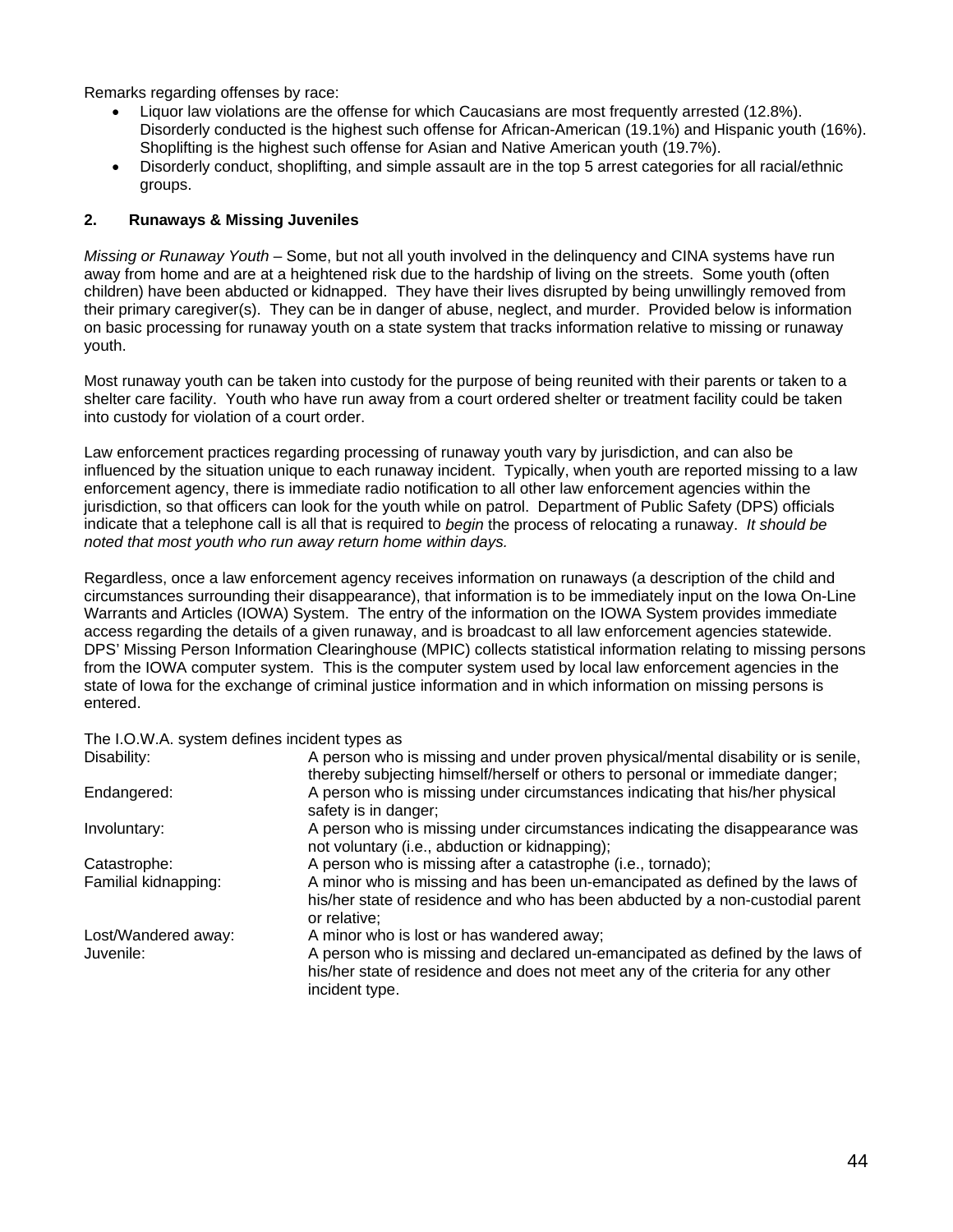#### Figure 46: Number of Missing Juveniles

|       |        |       |        |       |                                                                       |       |         |       | 2007   |
|-------|--------|-------|--------|-------|-----------------------------------------------------------------------|-------|---------|-------|--------|
| N     | %      | N     | %      | N     | %                                                                     | N     | %       | N     | %      |
| 17    | 0.3%   | 9     | 0.2%   | 11    | 0.2%                                                                  | 15    | 0.3%    | 8     | 0.1%   |
| 36    | 0.6%   | 19    | 0.4%   | 32    | 0.6%                                                                  | 29    | 0.5%    | 11    | 0.2%   |
| 14    | 0.3%   | 5     | 0.1%   | 5     | 0.1%                                                                  | 12    | 0.2%    | 8     | 0.1%   |
| 0     | 0.0%   |       | 0.0%   | 0     | 0.0%                                                                  | 0     | $0.0\%$ | 0     | 0.0%   |
| 19    | 0.3%   | 18    | 0.3%   | 11    | 0.2%                                                                  | 6     | 0.1%    | 20    | 0.4%   |
| 3     | 0.1%   | 0     | 0.0%   | 6     | 0.1%                                                                  |       | $0.0\%$ |       | 0.0%   |
| 5,469 | 98.4%  | 5.155 | 99.0%  | 5,536 | 98.8%                                                                 | 5,807 | 98.9%   | 5.634 | 99.2%  |
| 5,558 | 100.0% | 5,207 | 100.0% | 5,601 | $00.0\%$                                                              | 5,870 | 100.0%  | 5,682 | 100.0% |
|       |        | 2003  |        | 2004  | Course Jours Department of Dublic Cafety Missing Demana Clearinghouse | 2005  |         | 2006  |        |

Source: <u>Iowa Department of Public Safety-Missing Persons Clearinghouse</u>

Remarks regarding the number of reported missing youth:

• As Figure 49 shows, the Juvenile category accounts for about 99% of all missing persons in the state of Iowa for 2003 through 2007. This category is comprised primarily of juvenile runaways.

The following figure gives the number of juveniles who were taken into custody by law enforcement agencies in the state for the calendar years 1993 - 1998.

|  |  | Figure 47: Runaways Taken Into Custody by Law Enforcement |
|--|--|-----------------------------------------------------------|
|  |  |                                                           |

| Year   | 2003                                     | 2004 | 2005       | 2006 | 2007 |  |  |  |  |  |  |
|--------|------------------------------------------|------|------------|------|------|--|--|--|--|--|--|
| Number | 468                                      | 506  | <b>17つ</b> | 481  | 687  |  |  |  |  |  |  |
|        | Source: <b>Jowa Uniform Crime Report</b> |      |            |      |      |  |  |  |  |  |  |

Remarks regarding the number of missing juveniles taken into custody by law enforcement agencies:

- The number of missing juveniles actually taken into custody by law enforcement (Figure 50) is significantly lower than the number of missing juveniles reported to DPS (see figure 49).
- There is no pattern to the number of missing juveniles taken into custody.
- The number of missing juveniles taken into custody in 2003 was at a 5 year low, and at a 5 year high in 2007 (a 47% increase).

The numbers represented in the above figure reflect only the number of missing juvenile cases that were actually handled by law enforcement; that is, taken into custody or transferred by law enforcement. Those juveniles who returned voluntarily are not included in these numbers. The number of juveniles that return home without law enforcement contact is significantly higher.

Additionally, law enforcement agencies or *parents* can initiate relocation efforts through the National Center for Missing and Exploited Children. DPS officials indicate that the National Center typically does not begin providing assistance until after a runaway youth has been missing for at least 30 days. Requests for assistance from the National Center related to parental abduction, involuntary or stranger abduction, or for a child in immediate danger are acted on immediately. All law enforcement agencies are required to work with the National Center.

# **b. Pre-dispositional Services**

What follows is a discussion of select pre-dispositional services for youth. The discussion includes information on in-home services and juvenile detention. Many of these services may be provided prior to (and also as part of) formal court involvement.

## **1. In-Home/Community Services**

Youth who have committed delinquent acts may often access a variety of services in their home/community prior to formal involvement of the juvenile court. They may receive group, individual, or family counseling. A number of prevention and intervention services are being provided for youth in their school (counseling, mediation, school based liaisons, Drug Abuse Resistance Education or other substance abuse services, mentoring, etc). Some law enforcement agencies utilize diversion programming such as shoplifting classes, restitution, or community service. Some youth may receive in-home detention (in-home supervision while the youth resides in his or her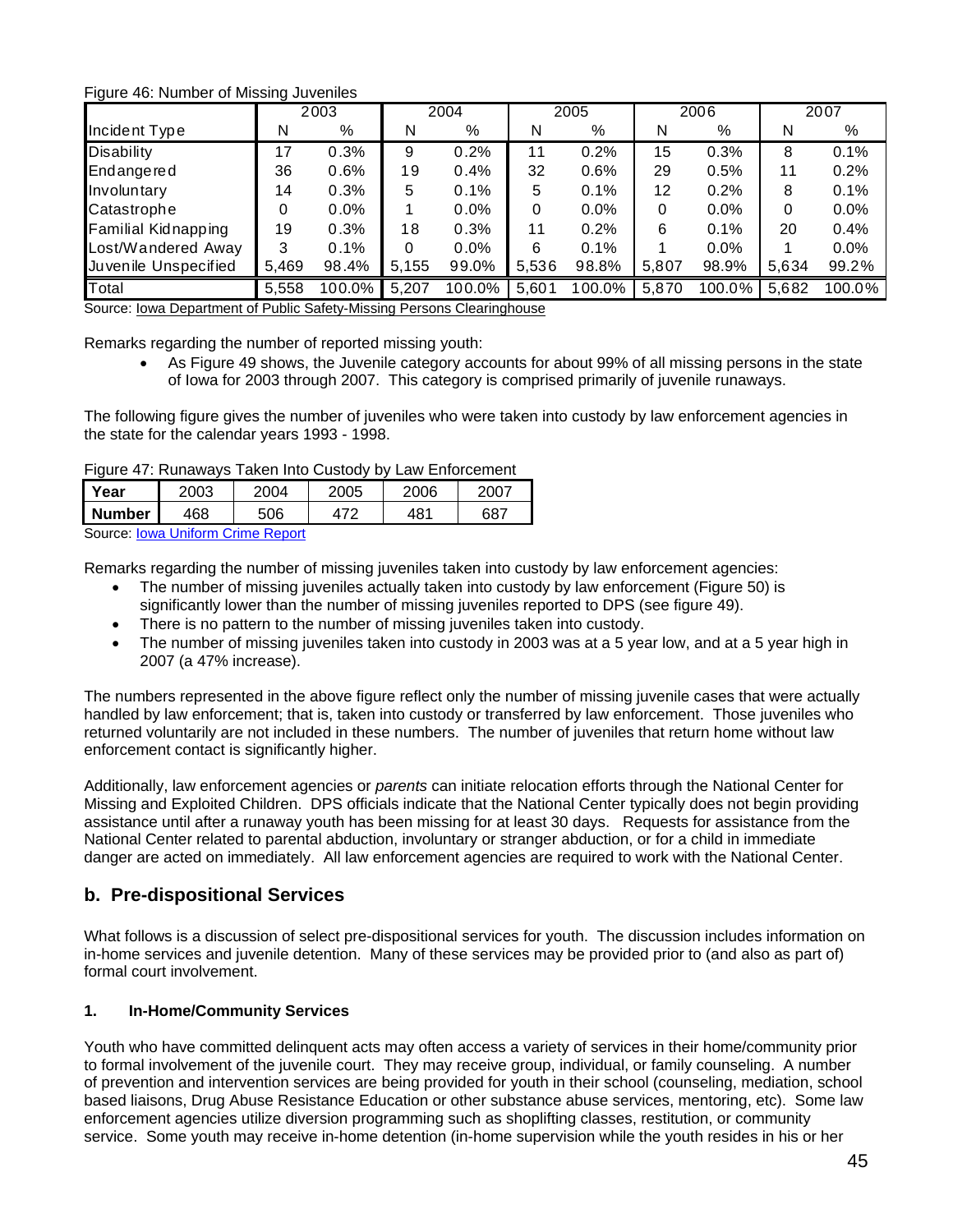home). A number of communities support intake centers - these centers are often located in juvenile detention facilities and are nonresidential settings where youth can be taken for transitional holds prior to moving them to another setting.

#### **2. Juvenile Detention Services**

A youth arrested by law enforcement for the commission of a violent offense is often referred directly to a juvenile detention facility. Indeed, youth who commit *any delinquent act* can be held in juvenile detention facilities. There are 10 such facilities in Iowa. Juvenile detention facilities are locked residential settings where youth under the jurisdiction of the juvenile court are held while awaiting a court hearing or disposition. Holds are typically predispositional in nature; however, the juvenile court can also dispose delinquent youth who violate their probation to juvenile detention facilities for 48 hours. Additionally, in some areas of the state, youth under the adult court's jurisdiction are held in juvenile detention facilities. Clearly, juvenile detention facilities' primary functions are to provide public safety and assure a youth's appearance in court.

It should be noted as well that administrative rules require juvenile detention facilities to include an education component. These education services are provided by AEA's. At varying levels, juvenile detention facilities additionally provide select physical and mental health services, group or individual counseling, recreation and skill building activities, etc.

In some jurisdictions the initial decision as to whether or not a youth will be held in a juvenile detention facility is made by the juvenile court, while in others that decision initially is made by law enforcement. Bed availability is often one of the most significant factors related to whether or not a youth will detained. Youth taken to juvenile detention facilities must have a court hearing within 24 hours.

*Juvenile Detention Facility Data* - Below is information compiled by the SPA from its own juvenile detention facility database. The database contains information specific to all "holds" performed in juvenile detention facilities throughout Iowa. For all reported holds, facilities indicate the most serious offense alleged to have been committed by the youth. The figures in this section are based on the state fiscal year (SFY) calendar that runs from July  $1<sup>st</sup>$  of a given year through June  $30<sup>th</sup>$  of the following year.

Figure 48: Juvenile Detention Holds

|                                       | SFY04     | SFY05 | SFY06 | SFY07  | SFY08 |
|---------------------------------------|-----------|-------|-------|--------|-------|
| Totals:                               | 163<br>5. | 4.981 |       | 4.585  | 3.969 |
| Percentage change from previous year: | N/A       | $-4%$ | 6%    | $-13%$ | 13%   |

Source: Iowa Justice Data Warehouse

Remarks regarding the number of juveniles detained in juvenile detention facilities:

• The number of juveniles detained decreased 25% for SFY06 thru 08.

*Holds by Gender* - The following figure examines the use of detention facilities by gender.

|  |  | Figure 49: Detention Holds by Gender |  |
|--|--|--------------------------------------|--|
|  |  |                                      |  |
|  |  |                                      |  |

|        | SFY04  |     | SFY05 |     | SFY06 |     | SFY07 |     | SFY <sub>08</sub> |     |
|--------|--------|-----|-------|-----|-------|-----|-------|-----|-------------------|-----|
| Female | ,046   | 20% | .086  | 22% | 102   | 21% | .720  | 81% | 778               | 20% |
| Male   | $-117$ | 80% | 3.895 | 78% | 4.169 | 79% | 865   | 19% | 3.191             | 80% |
| Total  | 5,163  |     | l.981 |     | 5,27' |     | 4,585 |     | 3,969             |     |

Source: Iowa Justice Data Warehouse

Remarks regarding the figure:

• Females accounted for approximately 20% of the holds during the report years.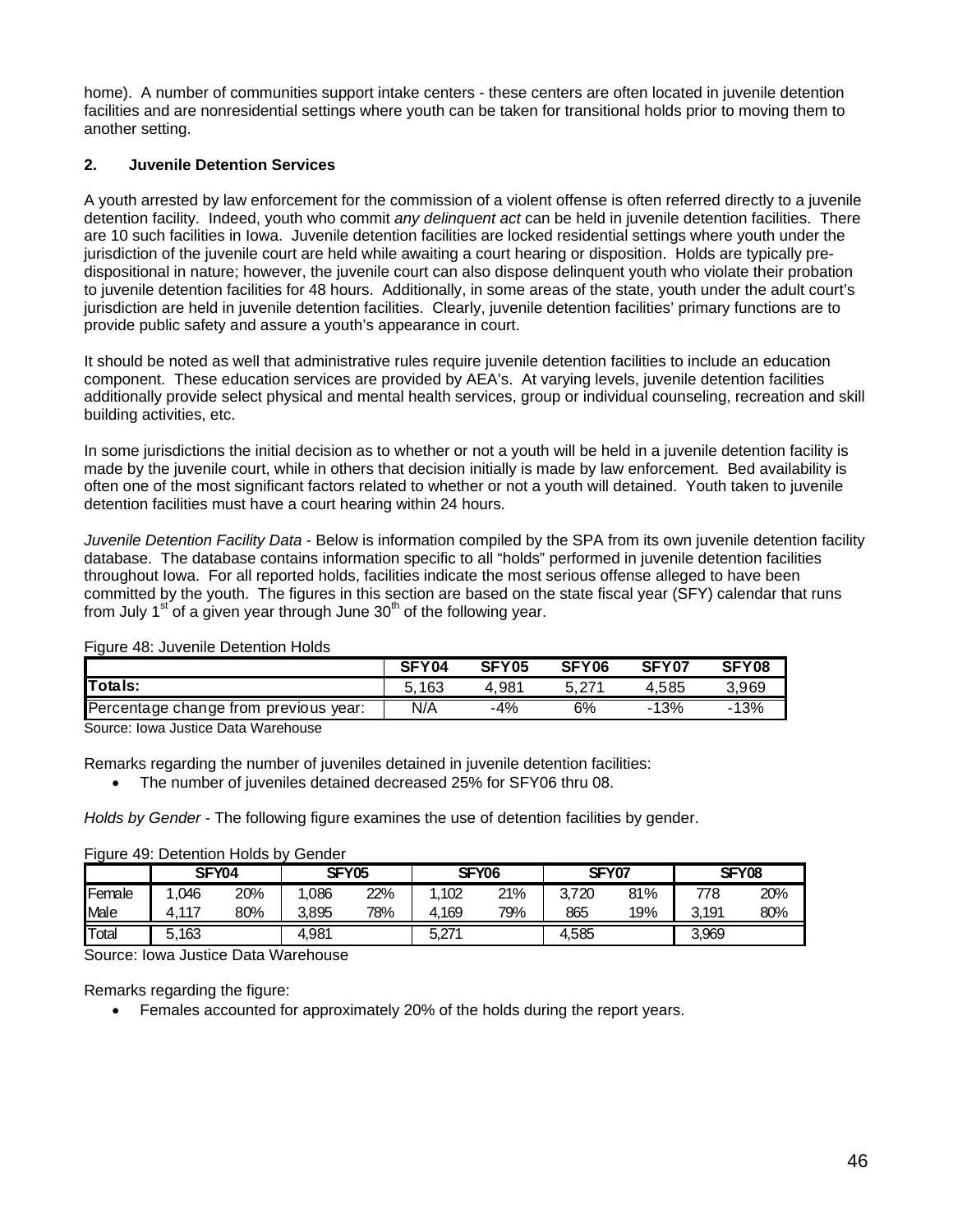*Holds by Race* - The following figure examines the use of detention facilities by race and ethnicity.

|                    | SFY <sub>04</sub> |         | SFY <sub>05</sub> |         | SFY <sub>06</sub> |         | SFY07 |       | SFY <sub>08</sub> |       |
|--------------------|-------------------|---------|-------------------|---------|-------------------|---------|-------|-------|-------------------|-------|
| Caucasian          | 3.445             | 66.7%   | 3.302             | 66.3%   | 3.395             | 64.4%   | 2.852 | 62%   | 2,388             | 60.2% |
| African American   | .169              | 22.6%   | 1,114             | 22.4%   | 1.280             | 24.3%   | 1.252 | 27%   | 1,118             | 28.2% |
| Native American    | 123               | 2.4%    | 119               | 2.4%    | 113               | 2.1%    | 89    | 2%    | 66                | 1.7%  |
| Asian/Pac Islander | 60                | 1.2%    | 53                | 1.1%    | 74                | 1.4%    | 51    | $1\%$ | 38                | 1.0%  |
| Hispanic           | 364               | 7.1%    | 392               | 7.9%    | 408               | 7.7%    | 340   | 7%    | 357               | 9.0%  |
| <b>Other</b>       | ◠                 | $0.0\%$ |                   | $0.0\%$ |                   | $0.0\%$ |       | $0\%$ | 2                 | 0.1%  |
|                    | 5,163             | 100%    | 4,981             | 100%    | 5.271             | 100%    | 4,585 | 100%  | 3,969             | 100%  |

Figure 50: Detention Holds by Race and Ethnicity

Source: Iowa Justice Data Warehouse

Figure 51: Caucasian Detention Holds Compared to Youth of Color – SFY08



# **SFY08 Detention Holds By Race**

Source: Iowa Justice Data Warehouse

Remarks regarding above figures/graphs:

- Overall holds declined 23% during the report years.
- The number of holds for Caucasian youth declined 31% during the report years.
- The number of holds for minority youth declined 8% during the report years.
- Holds for African American and Hispanic youth rose approximately 10% from SFY04 06, and declined by nearly the same amount thereafter.
- Minority youth comprised 33% of all detention holds in SFY04, and 40% in 08.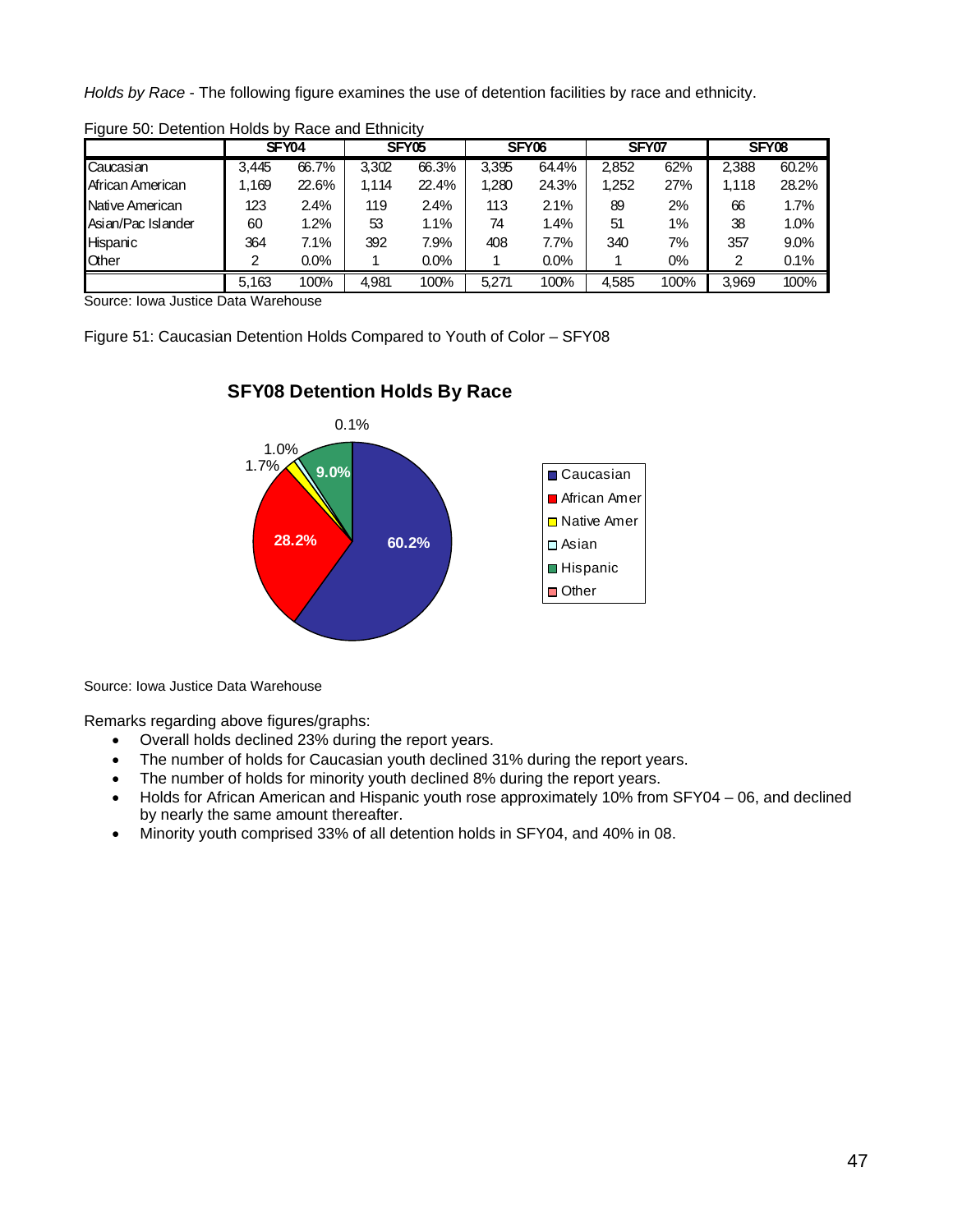*Holds by Severity of Offense* - The following figure examines the severity of offenses on which juveniles are being detained:

Figure 52: Severity of Offenses for Detention Holds



**Detention Holds-Severity of Offenses**

Source: Iowa Criminal and Juvenile Justice Planning

Remarks regarding the severity of offenses on which juveniles are detained:

- Fifty-five percent of holds from SFY93 to 95 were for felons.
	- From 96-08 the majority of holds were for misdemeanants.
		- o From 01–08 misdemeanants comprised nearly 70% of all holds.

Since SFY93 Iowa has increased from nine juvenile detention facilities to 10 in SFY08. Additionally during this time period the number of juvenile detention beds in Iowa has grown from 126 in SFY93 beds to 242 beds in SFY06 through the addition of new facilities and the expansion of existing facilities.

*Detention Bed Availability* -The following figure shows the number of juvenile detention beds available in the State of Iowa, the number of juveniles detained in these facilities, and the average number of youth held in each bed.

|                                  | SFY03  | SFY04  | $-90$ $-0.9$ $-0.00$<br>SFY05 | SFY06  | SFY07  | SFY08  |
|----------------------------------|--------|--------|-------------------------------|--------|--------|--------|
| Detention Beds Available*        | 191    | 203    | 203                           | 209    | 210    | 210    |
| Detention Bed Days Available     | 69,715 | 74,095 | 74,095                        | 76,285 | 76,650 | 76,650 |
| <b>Bed Days Used</b>             | 51,538 | 59,945 | 55,020                        | 62,980 | 57,933 | 51,288 |
| <b>Average Use</b>               | 73.90% | 80.90% | 74.30%                        | 82.60% | 75.60% | 66.90% |
|                                  |        |        |                               |        |        |        |
|                                  |        |        |                               |        |        |        |
| <b>Number of Holds</b>           | 5,100  | 5,179  | 4,984                         | 5,277  | 4,585  | 3,969  |
| <b>Average Length of Stay in</b> |        |        |                               |        |        |        |
| days                             | 10.1   | 11.6   | 11                            | 11.9   | 12.6   | 12.9   |

Figure 53: Detention Beds Available - Average Use – Average Length of Stay

\* This is the number of detention beds being staffed for on any given day. The total number of

licensed beds is greater, which would reduce the "average use" percentage.

Source: Iowa Criminal and Juvenile Justice Planning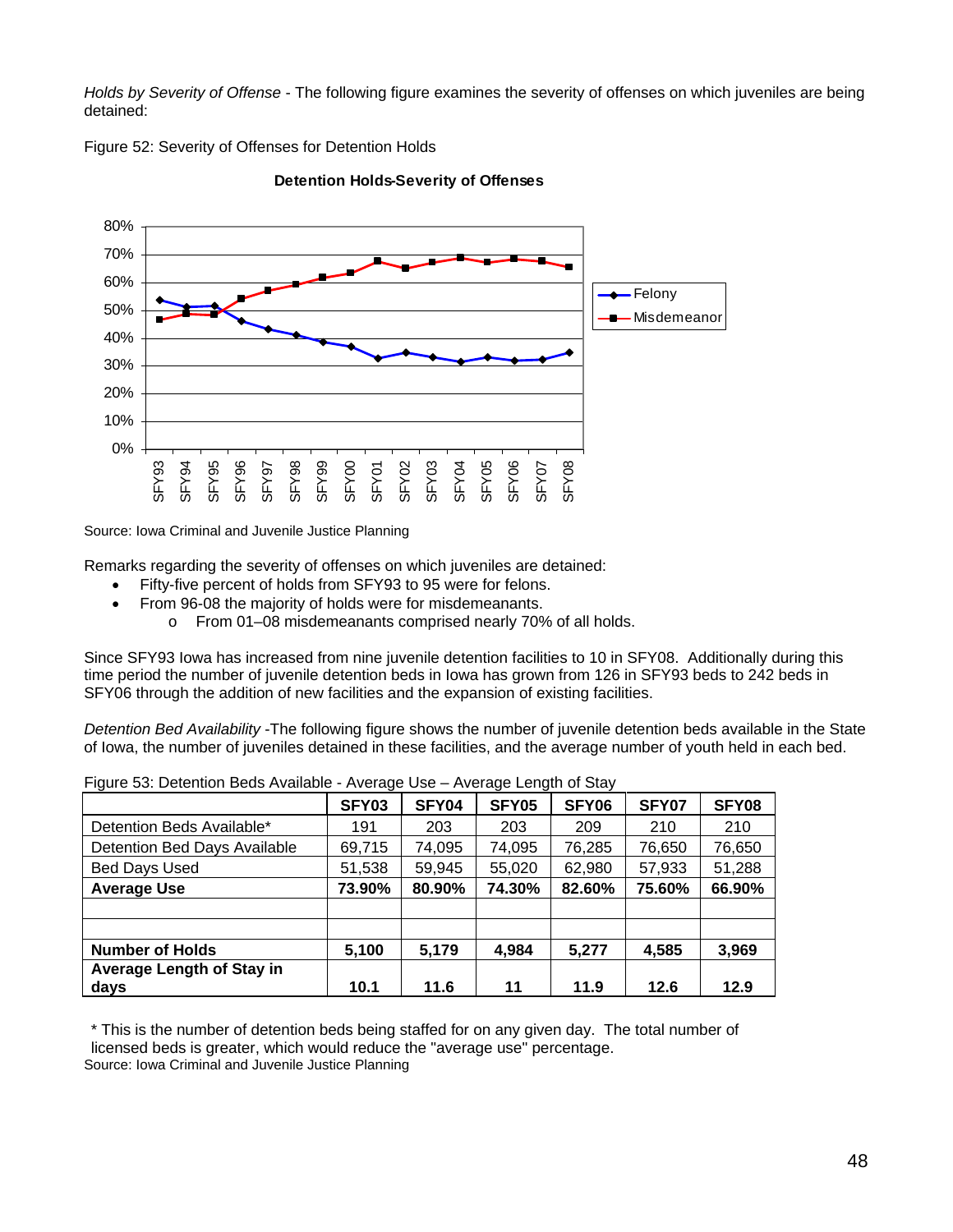Remarks regarding the number of detention beds available and the average number of juveniles held in each bed:

- The number of beds available was at a period low in SFY03 (n=191) and at a high in SFY's07 and 08 (n=210). As a result, the bed days available increased 10% during that period.
- The number of bed days used was at a high in SFY06 (n=62,980), and declined 19% to a period low in SFY08 (n=51,288)
- The average use was at a six year high in SFY06 (82.6%) and declined to a period low in SFY08 (66.9%).
- The number of holds was at a six year high in SFY06 (n=5277) and declined 25% by SFY08 (n=3,969).
- The average length of stay (ALOS) increased nearly 3 days during the report period (SFY03, ALOS=10.1; SFY08, ALOS=12.9).

When this figure is compared to the figure with the severity of the crimes on which juveniles are detained on it would appear that as the number of beds available in the state increases the likelihood that youth are securely detained on less severe offenses.

*Holds for Rural and Urban Areas* - The following figure shows the use of juvenile detention centers by counties deemed MSA and non-MSA by the US Census Bureau.

|            | SFY04<br>SFY <sub>05</sub> |     | SFY <sub>06</sub> |     | SFY07 |     | SFY08 |     |       |     |
|------------|----------------------------|-----|-------------------|-----|-------|-----|-------|-----|-------|-----|
| non-MSA    | 1.411                      | 27% | 1,412             | 28% | 1,478 | 28% | 1,367 | 30% | 1,320 | 33% |
| <b>MSA</b> | 3,729                      | 72% | 3,489             | 70% | 3,683 | 70% | 3.162 | 69% | 2,587 | 65% |
| Other      | 40                         | 1%  | 80                | 2%  | 110   | 2%  | 56    | 1%  | 62    | 2%  |
| Total      | 5,180                      |     | 4,981             |     | 5,271 |     | 4,585 |     | 3,969 |     |

Figure 54: Rural and Metropolitan County Use of Juvenile Detention

Source: Iowa Criminal and Juvenile Justice Planning

Remarks regarding the figure:

- Other juveniles are those that were detained in Iowa's juvenile detention centers that reside outside of the state.
- Detention center holds in MSA's counties declined 31% during the report years.
- Such holds in non-MSA counties declined 6%.
	- o In SFY04 non-MSA county holds comprised 27% of all holds, by SFY08 non-MSA holds comprised 33% of all holds.

# **c. Overview of Basic Delinquency Decision Points**

This section provides a brief overview of the major decision points related to delinquency processing for youth. It is intended to demonstrate the overall numbers of youth who are processed "through" court decisions. Delinquency processing was described as well in the "System Flow" section of this report.

#### **1. Delinquency Processing**

Narrative and data for select decision points have been provided in this section. Immediately below is a brief overview of some of the options the Iowa Code provides for delinquent youth under the courts' jurisdiction. Typically the intensity of a specific service increases as youth progress into more formalized court processing.

- $\triangleright$  "Complaints to Juvenile Court" Complaints are typically referred to juvenile court by law enforcement. Complaints are law violations by juveniles. "Arrest" or "taking youth into custody" was discussed previously in this report. There may be more than one offense included in a complaint. Complaints are processed by juvenile court services (JCS) staff. Complaints are often synonymous with the decision of referral to juvenile court.
- $\triangleright$  "Informal Adjustment" A significant number of youth referred to the juvenile court receive informal adjustments, which are contracts that youth enter into with JCS staff. Informal adjustment is an option for youth utilized often for younger or less serious offenders who have admitted their involvement in a delinquent act. The conditions of an informal adjustment can include juvenile court supervision, restitution/community service, prohibiting a youth from driving, referral to a private agency, voluntary participation in batterers' treatment, etc.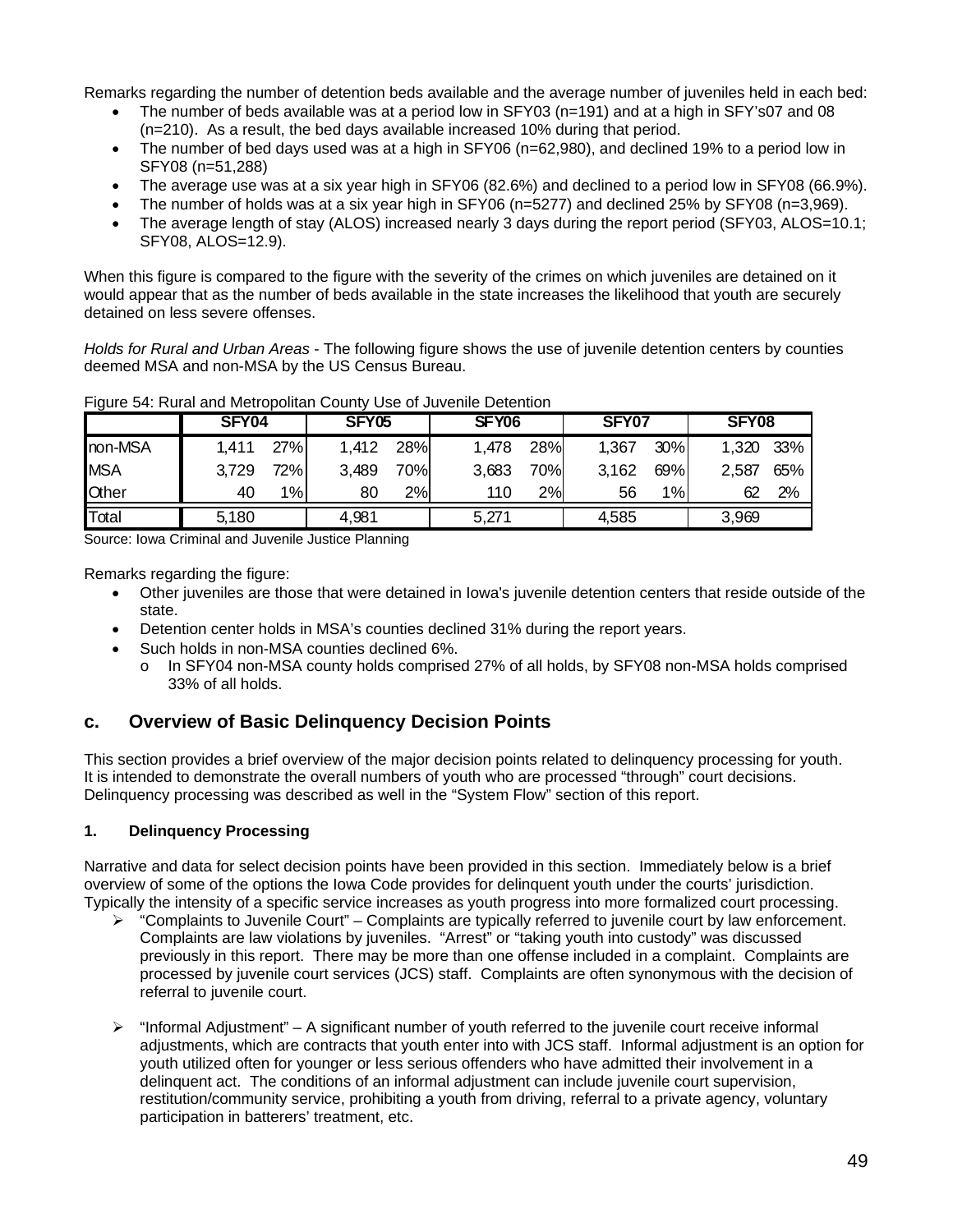- $\triangleright$  "Petitions Filed" JCS staff refer youth who require more serious court intervention to the county attorney. The county attorney may "file a petition" on any given offense. The filing of a petition constitutes the formal involvement of the court.
- $\triangleright$  "Consent Decree" At any time after the filing of a petition and prior to an order of adjudication the juvenile court may enter a consent decree. Consent decrees are similar to informal adjustment agreements (and may be compared to deferred judgments in the adult system). Consent decrees are court orders that specify conditions and requirements for youth. The terms and conditions of consent decrees may include supervision of the child by the juvenile court or other designated agency, community service/restitution, prohibiting a youth from driving, participation in batterers' treatment, etc.
- $\triangleright$  "Adjudications" Adjudications are court hearings that provide a formal finding of guilt. A youth who is found guilty is "adjudicated a delinquent".
- $\triangleright$  Dispositions Dispositional hearings are provided for youth who have had a delinguency adjudication. Dispositional hearings are often conducted as part of the adjudication hearing. Dispositions for the juvenile court include probation/court supervision, restitution/community service, driving suspension/revocation, special care & treatment, batterers education, foster family care, brief juvenile detention facility hold, community-based delinquency services, group care, mental health institution placement, state training school placement, independent living, etc.
- $\triangleright$  "Waiver to Adult Court" Youth are waived to adult court (placed under the jurisdiction of the district court) if they have committed certain serious offenses, and/or are older youth and are deemed as requiring additional court supervision, and/or it is determined that they can no longer benefit from the supervision or services of the juvenile justice system.

Provided below is a figure with information taken from Iowa's Justice Data Warehouse (JDW) which is maintained by the SPA. The warehouse is a single repository of court information from Iowa's 99 counties. The JDW is discussed in some detail in the "Plan for Reducing Disproportionate Minority Confinement" section of this report. Appendix F contains matrices which are created with information from JDW (and also from other secure facility databases maintained by the SPA) which allows for analysis of court processing broken down by race.

It should be noted that the numbers reflected in the figure represent a count for a given decision point. The numbers do not represent individual youth. For example, the "Complaints to Juvenile Court" decision point in the figure reflects 27,592 "complaints" (not youth) referred to the juvenile court.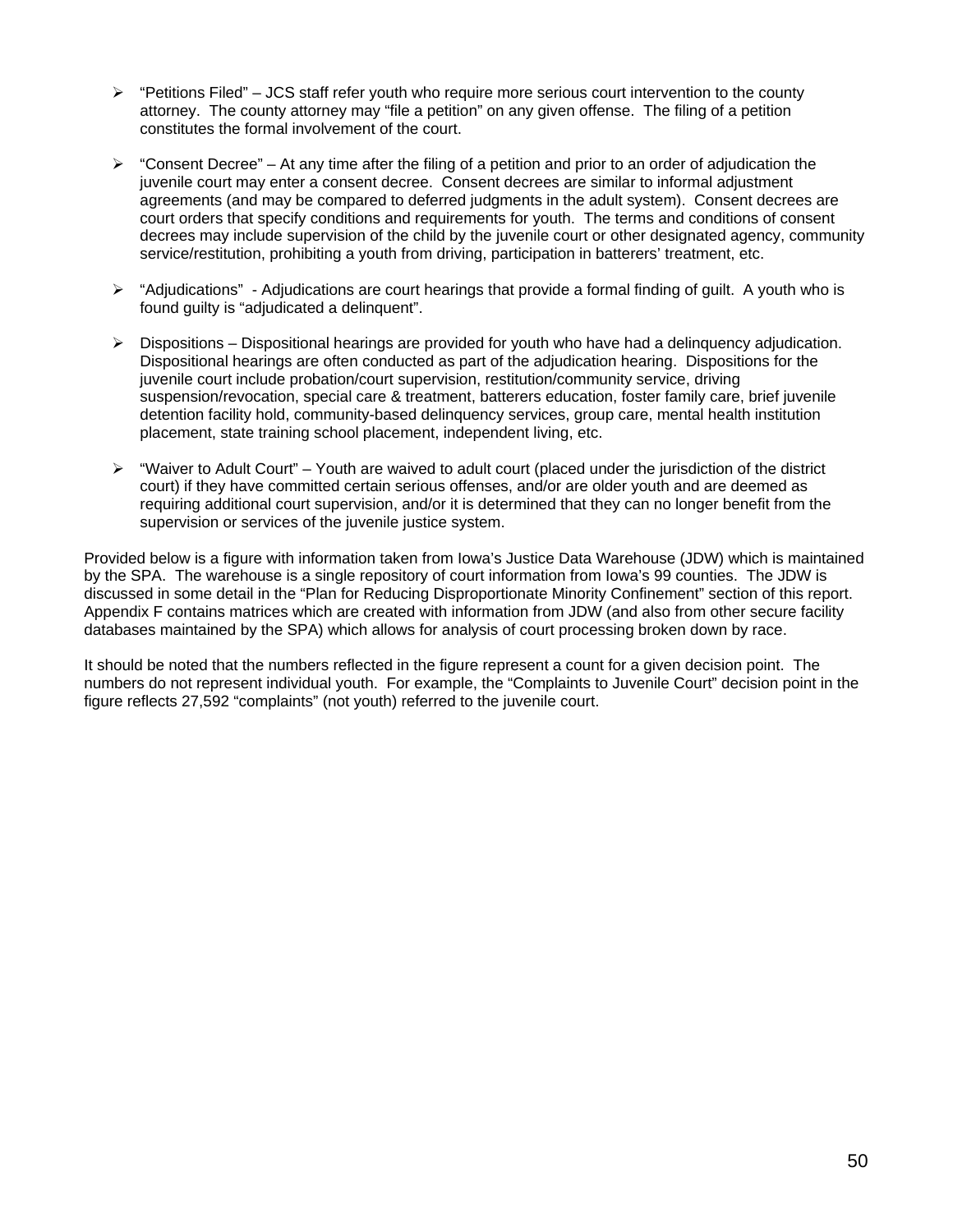|            | <b>MALE</b> |                         |         | <b>FEMALE</b> |
|------------|-------------|-------------------------|---------|---------------|
| $(51.2\%)$ | 364,339     | Population (2007)       | 347,064 | $(48.8\%)$    |
| $(68.1\%)$ | 15,727      | Arrests $(2007)$        | 7,364   | $(31.9\%)$    |
| $(69.2\%)$ | 18,751      | Complaints              | 8,347   | $(30.8\%)$    |
| $(64.4\%)$ | 5,849       | Informals               | 3,235   | $(35.6\%)$    |
| $(80.4\%)$ | 3,191       | Detention               | 778     | $(19.6\%)$    |
| $(80.2\%)$ | 4,583       | <b>Petitions Filed</b>  | 1,128   | $(19.8\%)$    |
| $(72.9\%)$ | 728         | <b>Consent Decrees</b>  | 271     | $(27.1\%)$    |
| (82.7%)    | 1,827       | Adjudications           | 382     | (17.3%)       |
| $(79.2\%)$ | 991         | <b>Formal Probation</b> | 261     | $(20.8\%)$    |
| $(82.3\%)$ | 576         | Waivers                 | 124     | (17.7%)       |

Figure 55: State-Wide Juvenile Justice System Flow By Gender - SFY08

Note I: Youth with 'Unknown' gender classification are excluded from this table.

 Note II: Waiver to adult is a court count of orders for youth who the juvenile court has waived to adult court youth placed under adult court jurisdiction due to statutory exclusion are not included in the above count.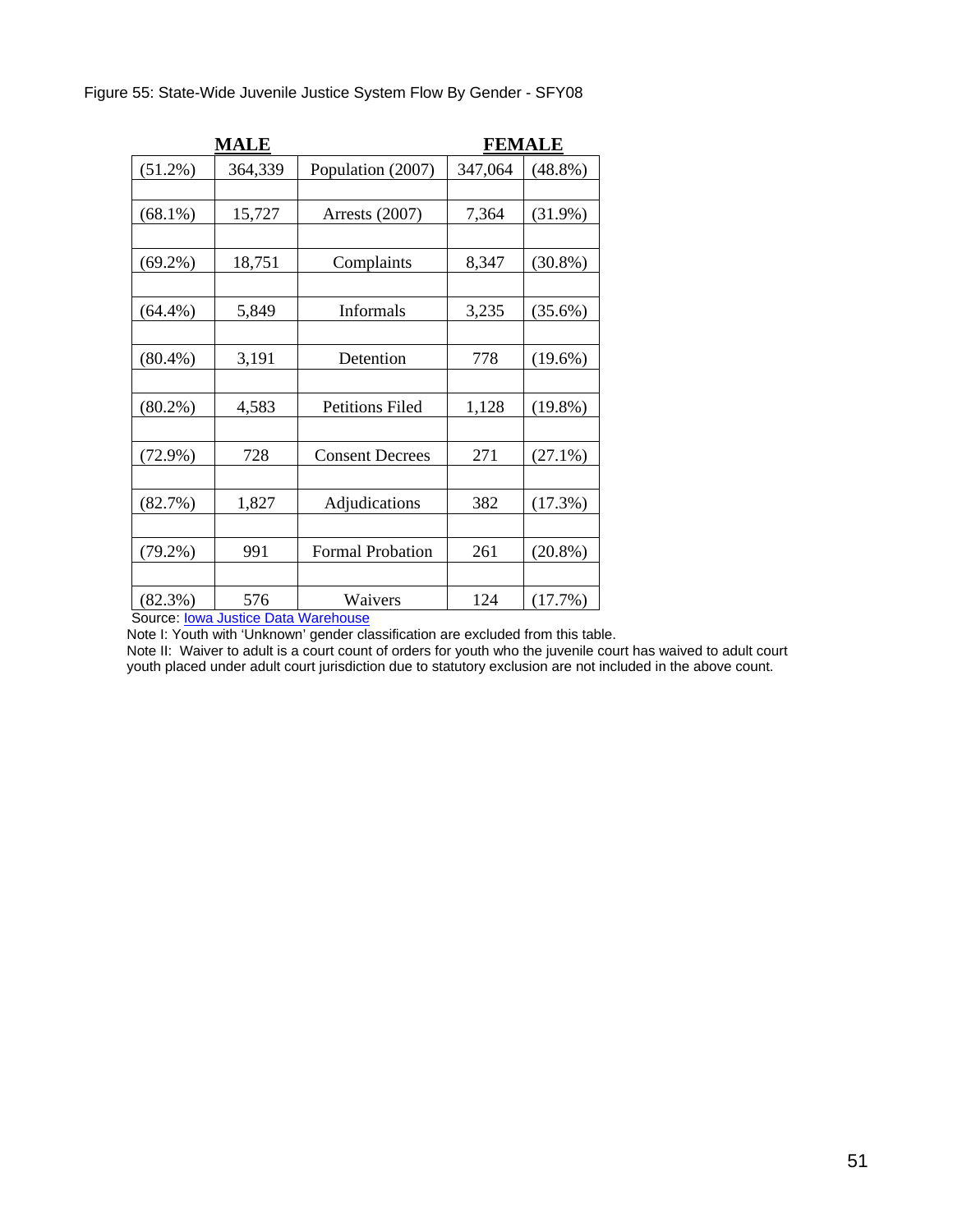Figure 56: State-Wide Juvenile Justice System Flow for Youth of Color – SFY08

| <b>CAUCASIAN</b>                               |         |                         | <b>MINORITY</b> |            |
|------------------------------------------------|---------|-------------------------|-----------------|------------|
| $(85.1\%)$                                     | 605,620 | Population (2007)       | 105,783         | $(14.9\%)$ |
|                                                |         |                         |                 |            |
| $(76.2\%)$                                     | 17,584  | Arrests (2007)          | 5,507           | $(23.8\%)$ |
|                                                |         |                         |                 |            |
| $(72.8\%)$                                     | 19,730  | Complaints              | 7,382           | (27.2%)    |
|                                                |         |                         |                 |            |
| $(78.9\%)$                                     | 7,166   | Informals               | 1,913           | $(21.1\%)$ |
|                                                |         |                         |                 |            |
| $(60.2\%)$                                     | 2,388   | Detention               | 1,581           | $(39.8\%)$ |
|                                                |         |                         |                 |            |
| $(68.2\%)$                                     | 3,892   | <b>Petitions Filed</b>  | 1,817           | $(31.8\%)$ |
|                                                |         |                         |                 |            |
| $(75.2\%)$                                     | 751     | <b>Consent Decrees</b>  | 248             | $(24.8\%)$ |
|                                                |         |                         |                 |            |
| (68.2%)                                        | 1,505   | Adjudications           | 703             | $(31.8\%)$ |
|                                                |         |                         |                 |            |
| $(69.3\%)$                                     | 868     | <b>Formal Probation</b> | 384             | (30.7%)    |
|                                                |         |                         |                 |            |
| (73.6%)<br>Source: Jowe Justice Data Warehouse | 515     | Waivers                 | 185             | $(26.4\%)$ |

Source: lowa Justice Data Warehouse

 Note I: Youth with 'Other' or 'Unknown' race classification are included with the Youth of Color column. Note II: Waive to adult court is a count of orders for youth who the juvenile court has waived to adult court – youth placed under adult court jurisdiction due to statutory exclusion are not included in the above count.

Remarks regarding the two figures above:

- Females comprise 31.9% of all youth who receive complaints complaint, their numbers increase to 35.6% for informal adjustments. Females comprise nearly 20% of detention holds and petitions filed, 27% of consent decrees and only 17% of adjudications and waivers to adult court.
- Youth of color represent 24% of the population at the point of complaint, while their numbers decline to 21% for those that receive informal adjustments. Of the petitions filed and adjudication hearing held, 31.8% were for minority youth.
- As the formality of court involvement increases the numbers in a given decision point decrease.

Listed below are data for some of the more common decision making points for youth under juvenile court jurisdiction listed by gender and race.

|                        | 2006  |        |     | 2007       |       |        |     | 2008   |       |        |     |        |
|------------------------|-------|--------|-----|------------|-------|--------|-----|--------|-------|--------|-----|--------|
| Gender/Race            |       | M      | Unk | Total      |       | M      | Unk | Total  |       | М      | Unk | Total  |
| Caucasian              | 6,739 | 14,903 | 3   | .645<br>21 | 6,457 | 13,887 |     | 20,344 | 6,043 | 12,972 |     | 19,017 |
| African American       | ,354  | 3,271  |     | 4,625      | ,621  | 3,371  |     | 4,993  | ,409  | 3,268  |     | 4,677  |
| Native American        | 118   | 198    |     | 316        | 124   | 186    |     | 310    | 83    | 213    |     | 296    |
| Asian/Pacific Islander | 78    | 157    |     | 235        | 63    | 166    |     | 229    | 88    | 120    |     | 208    |
| Hispanic               | 412   | 1,409  |     | ,822       | 403   | 1,229  |     | ,632   | 409   | 1,429  |     | 838,   |
| Other/Unknown          | 134   | 265    | 30  | 429        | 114   | 306    | b   | 425    | 82    | 262    | 31  | 375    |
| <b>TOTALS:</b>         | 8,835 | 20,203 | 34  | 29.072     | 8.782 | 19.145 | 6   | 27.933 | 8.114 | 18.264 | 33  | 26,411 |

Figure 57: Complaints Filed by Gender and Race

Source: **Iowa Justice Data Warehouse**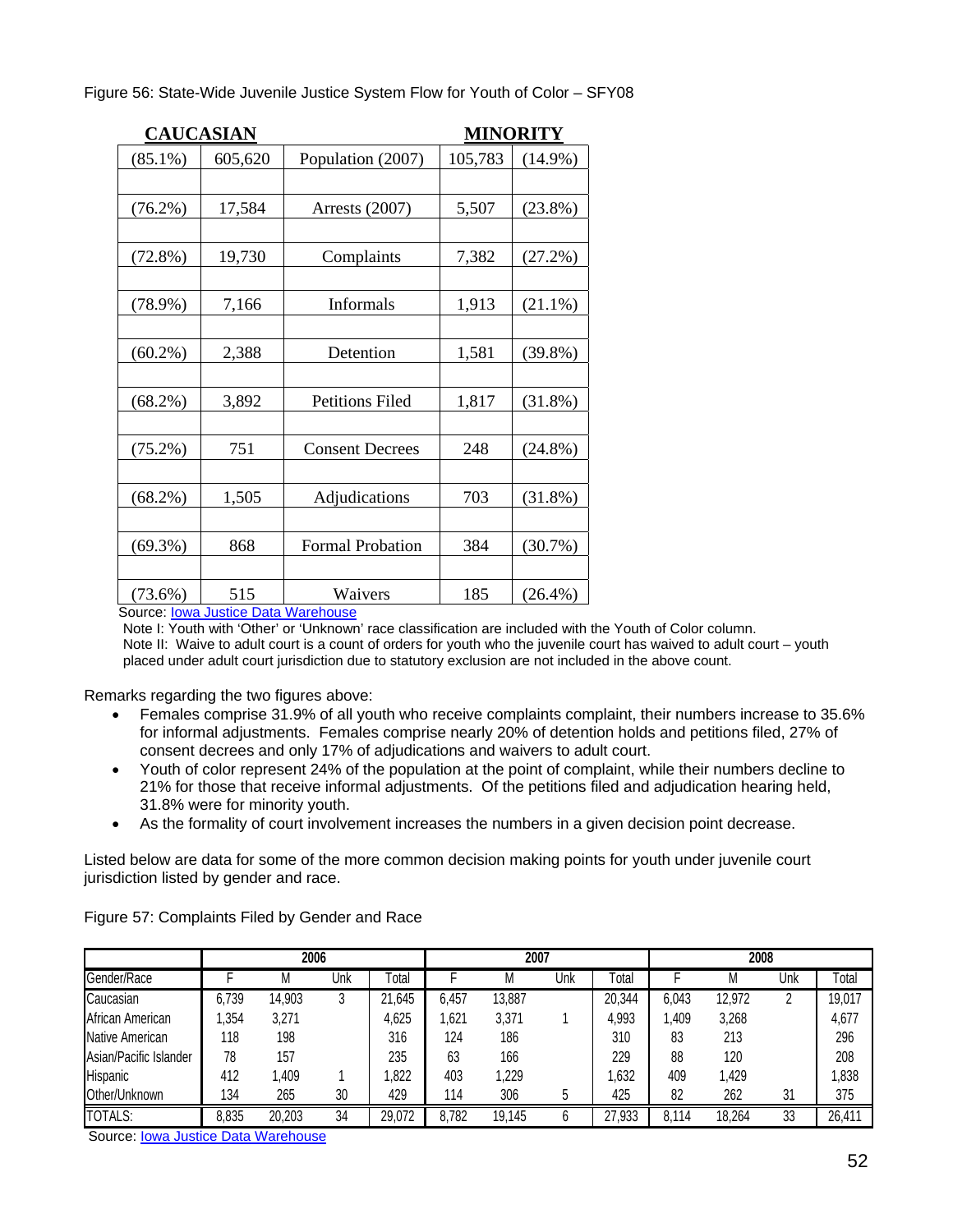#### Figure 58: Informal Adjustments by Gender and Race

|                        | 2006  |       |     | 2007                      |       |       |     | 2008         |       |       |     |       |
|------------------------|-------|-------|-----|---------------------------|-------|-------|-----|--------------|-------|-------|-----|-------|
| Gender/Race            |       | Μ     | Unk | $\overline{\text{total}}$ |       | M     | Unk | <b>Total</b> |       | M     | Unk | Total |
| Caucasian              | 3,329 | 5,331 |     | 8,660                     | 3,127 | 5,218 |     | 8,345        | 2.109 | 4,134 |     | 6,243 |
| African American       | 523   | 676   |     | 1,199                     | 505   | 689   |     | ,195         | 395   | 605   |     | 1,000 |
| Native American        | 22    | 22    |     | 44                        | 42    | 52    |     | 94           |       | 24    |     | 33    |
| Asian/Pacific Islander | 38    | 65    |     | 103                       | 33    | 76    |     | 109          | 29    | 38    |     | 67    |
| Hispanic               | 178   | 421   |     | 599                       | 183   | 409   |     | 592          | 135   | 363   |     | 498   |
| Other/Unknown          | 68    | 87    | 12  | 167                       | 49    | 92    |     | 146          | 25    | 49    |     | 81    |
| <b>TOTALS:</b>         | 4,158 | 6,602 | 12  | 10.772                    | 3,939 | 6,536 | 6   | 10.481       | 2.702 | 5,213 |     | 7,922 |

Source: lowa Justice Data Warehouse

## Figure 59: Delinquency Petitions Filed by Gender and Race

|                        |      |       | 2006 |       | 2007 |       |     |       | 2008 |       |     |       |
|------------------------|------|-------|------|-------|------|-------|-----|-------|------|-------|-----|-------|
| Gender/Race            |      | M     | Unk  | Total |      | Μ     | Unk | Total |      | М     | Unk | Total |
| Caucasian              | 921  | 3,652 |      | 4.574 | 895  | 3,256 |     | 4,151 | 686  | 2,810 |     | 3.496 |
| African American       | 235  | 985   |      | .221  | 338  | 1.145 |     | ,483  | 214  | 850   |     | 1,064 |
| Native American        | 10   | 40    |      | 50    | 13   | 46    |     | 59    |      | 51    |     | 58    |
| Asian/Pacific Islander | 13   | 29    |      | 42    | 5    | 23    |     | 28    |      | 25    |     | 36    |
| Hispanic               | 57   | 345   |      | 402   | 58   | 286   |     | 344   | 43   | 337   |     | 380   |
| Other/Unknown          | 18   | 64    |      | 83    | 11   | 66    |     | 77    | 14   | 77    |     | 92    |
| <b>TOTALS:</b>         | ,254 | 5,115 |      | 6,372 | ,320 | 4.822 |     | 6.142 | 975  | 4,150 |     | 5,126 |

Source: Iowa Justice Data Warehouse

#### Figure 60: Youth Placed on Consent Decrees by Gender and Race

|                        |     |     | 2006 |                           |     |     | 2007 |                           | 2008 |     |     |       |
|------------------------|-----|-----|------|---------------------------|-----|-----|------|---------------------------|------|-----|-----|-------|
| Gender/Race            |     |     | Unk  | $\overline{\text{Total}}$ |     | ΙM  | Unk  | $\overline{\text{total}}$ |      | M   | Unk | Total |
| Caucasian              | 216 | 638 |      | 854                       | 216 | 592 |      | 808                       | 167  | 494 |     | 661   |
| African American       | 47  | 91  |      | 138                       | 48  | 119 |      | 167                       | 39   | 99  |     | 138   |
| Native American        |     |     |      |                           |     |     |      |                           |      |     |     |       |
| Asian/Pacific Islander |     |     |      |                           |     |     |      |                           |      |     |     |       |
| Hispanic               |     | 39  |      | 45                        |     | 28  |      | 33                        |      | 45  |     | 52    |
| Other/Unknown          |     | 12  |      | 16                        |     |     |      | 18                        |      | 10  |     | 12    |
| TOTALS:                | 277 | 788 |      | ,065                      | 283 | 752 |      | ,035                      | 217  | 656 |     | 874   |

Source: lowa Justice Data Warehouse

# Figure 61: Youth Adjudicated Delinquent by Gender and Race

|                        |     | 2006  |        |                           | 2007 |       |     |       | 2008 |       |     |       |
|------------------------|-----|-------|--------|---------------------------|------|-------|-----|-------|------|-------|-----|-------|
| Gender/Race            |     | IVI   | Unk    | $\overline{\text{total}}$ |      | M     | Unk | Total |      | ΙVΙ   | Unk | Total |
| Caucasian              | 329 | 1,419 | ∩<br>∠ | ,750                      | 319  | 1,276 |     | ,595  | 228  | 1,168 |     | 396,  |
| African American       | 99  | 393   |        | 492                       | 100  | 426   |     | 526   | 85   | 352   |     | 437   |
| Native American        |     | 22    |        | 26                        |      | 11    |     | 14    |      |       |     |       |
| Asian/Pacific Islander |     |       |        | 12                        |      | 12    |     |       |      | 10    |     | 13    |
| Hispanic               | 26  | 127   |        | 153                       | 28   | 147   |     | 175   | 18   | 142   |     | 160   |
| Other/Unknown          |     | 24    |        | 36                        |      | 27    |     | 31    |      | 28    |     | 32    |
| <b>TOTALS:</b>         | 472 | ,994  | ∩<br>J | 2,469                     | 459  | ,899  |     | 2,358 | 340  | ,709  |     | 2,049 |

Source: **Iowa Justice Data Warehouse**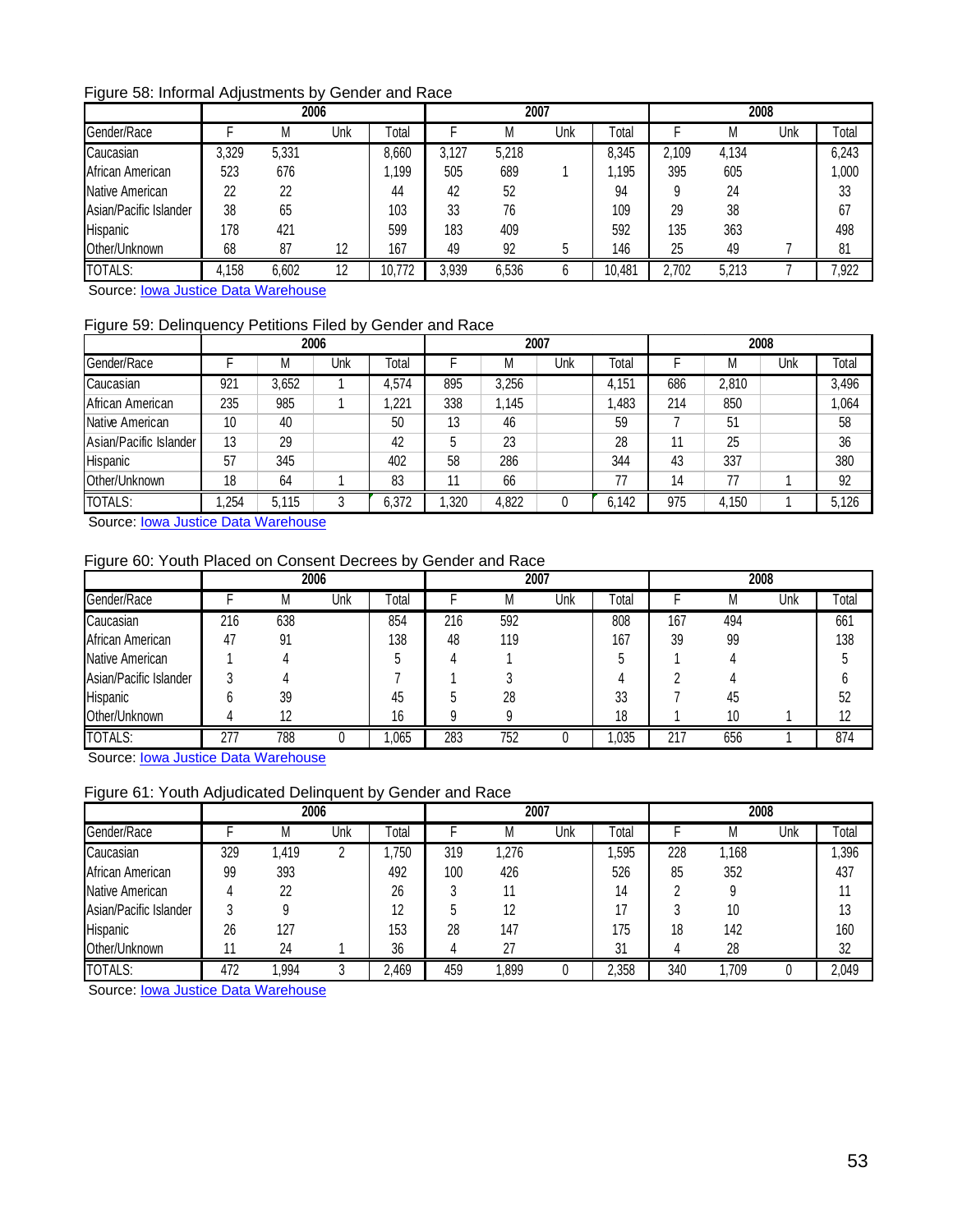#### Figure 62: Youth Placed on Formal Probation by Gender and Race

|                        |     |      | 2006 |       | 2007 |      |     |       | 2008 |            |     |       |
|------------------------|-----|------|------|-------|------|------|-----|-------|------|------------|-----|-------|
| Gender/Race            |     | IVI  | Unk  | Total |      | M    | Unk | Total |      | <b>IVI</b> | Unk | Total |
| Caucasian              | 203 | 846  |      | ,050  | 214  | 791  |     | ,005  | 151  | 655        |     | 806   |
| African American       | 57  | 233  |      | 290   |      | 234  |     | 305   | 53   | 212        |     | 265   |
| Native American        |     |      |      |       |      |      |     |       |      |            |     |       |
| Asian/Pacific Islander |     |      |      |       |      |      |     |       |      |            |     |       |
| Hispanic               |     | 70   |      | 82    |      |      |     | 85    | 11   | 63         |     | 74    |
| Other/Unknown          |     | 12   |      | 14    |      | 14   |     |       |      | 14         |     | 15    |
| <b>TOTALS:</b>         | 277 | .172 |      | ,450  | 302  | .125 |     | ,427  | 217  | 954        |     | 1,171 |

Source: Iowa Justice Data Warehouse

## Figure 63: Youth Waived to Adult Court by Gender and Race

|                        |     |     | 2006 |                           |     |     | 2007 |                                 |     |     | 2008 |       |
|------------------------|-----|-----|------|---------------------------|-----|-----|------|---------------------------------|-----|-----|------|-------|
| Gender/Race            |     | ΙVΙ | Unk  | $\overline{\text{Total}}$ |     | M   | Unk  | $\overline{\tau_{\text{otal}}}$ |     | M   | Unk  | Total |
| Caucasian              | 101 | 554 |      | 655                       | 106 | 464 |      | 570                             | 91  | 419 |      | 510   |
| African American       | 18  | 92  |      | 110                       | 27  | 91  |      | 118                             | 16  | 77  |      | 93    |
| Native American        |     |     |      |                           |     | 19  |      | 20                              |     |     |      |       |
| Asian/Pacific Islander |     |     |      | 10                        |     |     |      |                                 |     |     |      |       |
| Hispanic               | 12  | 49  |      | 61                        |     | 51  |      | 53                              |     | 44  |      | 53    |
| Other/Unknown          |     |     |      | 6                         |     |     |      |                                 |     |     |      |       |
| <b>TOTALS:</b>         | 133 | 716 |      | 850                       | 136 | 631 |      | 767                             | 117 | 558 |      | 675   |

Source: Iowa Justice Data Warehouse

Remarks regarding the above figures:

- From 2006 to 2008 there were reductions in the overall number of incidents in each decision point.
- The smallest reduction in court processing, 10%, was for overall complaints filed. At that decision point there was 12% reduction for Caucasian youth and a 1% increase for African American and Latino youth, and a 4% increase for African American girls.
- The largest reduction in court processing, 26% was for overall informal adjustments. Informal adjustments for Caucasian youth declined 28%, and declined approximately 16% of African American and Hispanic youth.
- African American youth comprise 12% of informal adjustments, 14% of adult court waivers, 16% of consent decrees, 18% of complaints, 21% of adjudications and 23% of formal probations.
- Adjudications decreased 20% for Caucasians and 13% for African Americans, while increasing 5% for Hispanic youth.
- During 2008 the percentage of incidents for Caucasian boys and girls receiving informal adjustment as calculated from the total number of complaints was 32% and 35% respectively, while for African American boys and girls it was 19% and 28%, and for Hispanic boys and girls it was 25% and 33%.

# **d. Select Delinquency Services**

It should be noted that many delinquent youth access family foster care, shelter care, and family centered services. Those services were described under "CINA" in the "Service Network" section of this report. Provided below is a variety of information related to court activities and other select delinquency services. It is not unusual for youth to receive more than one service/sanction as part of a single disposition. Included also in this area are data about youth under the jurisdiction of the adult court.

## **1. Probation/Court Supervision**

A common disposition of the court is to place a youth on probation. Youth on probation are placed under the supervision of the court and must typically comply with a variety of court imposed sanctions/services such as curfew, apology letter, substance abuse testing, restitution, life skills classes, drivers license suspension, counseling, supervisory visits by court officials, etc.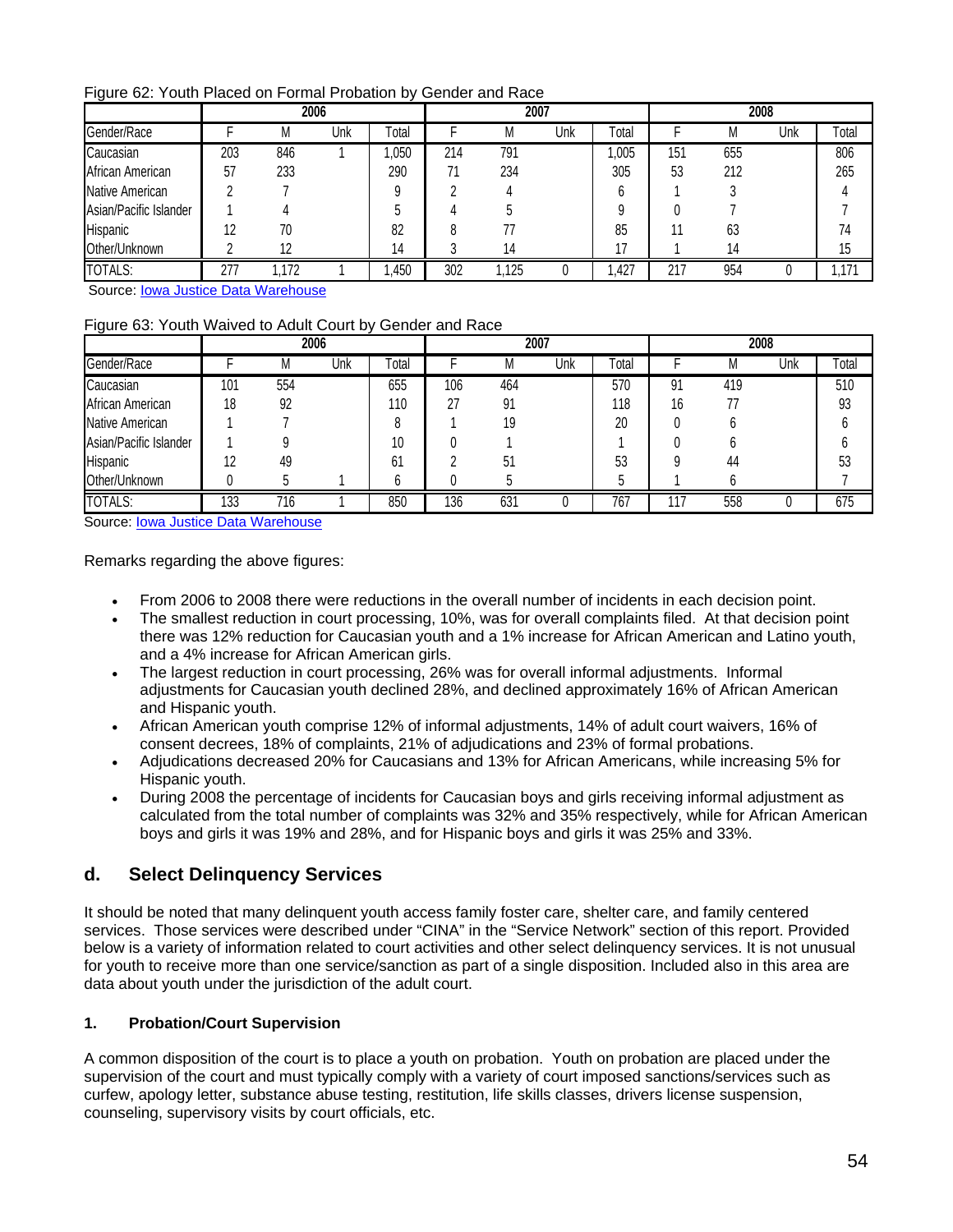## **2. Restitution/Community Service**

Many youth under the supervision of the juvenile court are required to make restitution to victims, either through monetary repayment or through the performance of community services. The juvenile court assigns and tracks a specified monetary amount or number of hours for which community services shall be performed. In the 2002 Iowa legislative session, the state funding source for restitution/community services was eliminated. This has reduced the capacity of local courts to implement these services. The overall impact has varied by jurisdiction.

#### **3. Community-Based Delinquency Services**

In 1994 four new delinquency services were created for youth including community-based day treatment, tracking and monitoring, life skills, and school-based supervision. The funding for the services was described briefly in the Structure and Function section earlier in this report. Provided immediately below are data and an overview of the services themselves.

*Day Treatment Programs* – are primarily non-residential treatment services for youth during most of their waking hours. Day treatment may include an assortment of different services including education or tutoring, vocational training, substance abuse counseling, and group work. The below figure provides information regarding day treatment programming.

|                        | <b>SFY 2008</b> |        |  |  |  |
|------------------------|-----------------|--------|--|--|--|
|                        | Number          | ℅      |  |  |  |
| Caucasian              | 190             | 65.3%  |  |  |  |
| African-American       | 75              | 25.8%  |  |  |  |
| Hispanic               | 15              | 5.2%   |  |  |  |
| Native American        |                 | 0.0%   |  |  |  |
| Asian/Pacific Islander |                 | 0.3%   |  |  |  |
| Mixed                  | 10              | 3.4%   |  |  |  |
|                        |                 |        |  |  |  |
| Caucasian              | 190             | 65.3%  |  |  |  |
| Youth of Color         | 101             | 34.7%  |  |  |  |
|                        |                 |        |  |  |  |
| Female                 | 52              | 17.9%  |  |  |  |
| Male                   | 239             | 82.1%  |  |  |  |
|                        |                 |        |  |  |  |
| Total                  | 291             | 100.0% |  |  |  |

Figure 64: Supervised Community Treatment

Source: Iowa Criminal and Juvenile Justice Planning Note: Youth of color Includes all youth who are not Caucasian.

Remarks regarding the figure:

- Caucasian representation in day treatment (65.3%) is their lowest of all the community-based services (school-based liaison 77.6%, life skills 75.6%, and tracking and monitoring 73.9%).
- Minority representation in day treatment (34.7%) is their highest of all the community-based services (tracking and monitoring 26.1%, life skills 24.4%, and school-based liaison 22.2%).
- African-American representation in day treatment (25.8%) is their highest of all the community-based services (life skills 16.0%, tracking and monitoring 15.7%, school-based liaison 10.8%).
- Males comprise nearly 82.1% of the population for the report period, while only 17.9% are females.
- Female representation in day treatment (17.9%) is their smallest of all the community-based services (school-based liaison 36%, life skills 33.3%, and tracking and monitoring 27.2%).

*Tracking and Monitoring Services* – are a form of intensive supervision/probation services performed in each of Iowa's judicial districts. "Trackers" work under the supervision of local juvenile court officers and typically have small caseloads (5 or 6 youth). Trackers make multiple contacts with a given individual in a single day, and thereby make it possible for youth to be maintained in the community in situations where they might otherwise have to be placed in an out-of-home setting. The figure below figure provides information regarding tracking and monitoring services.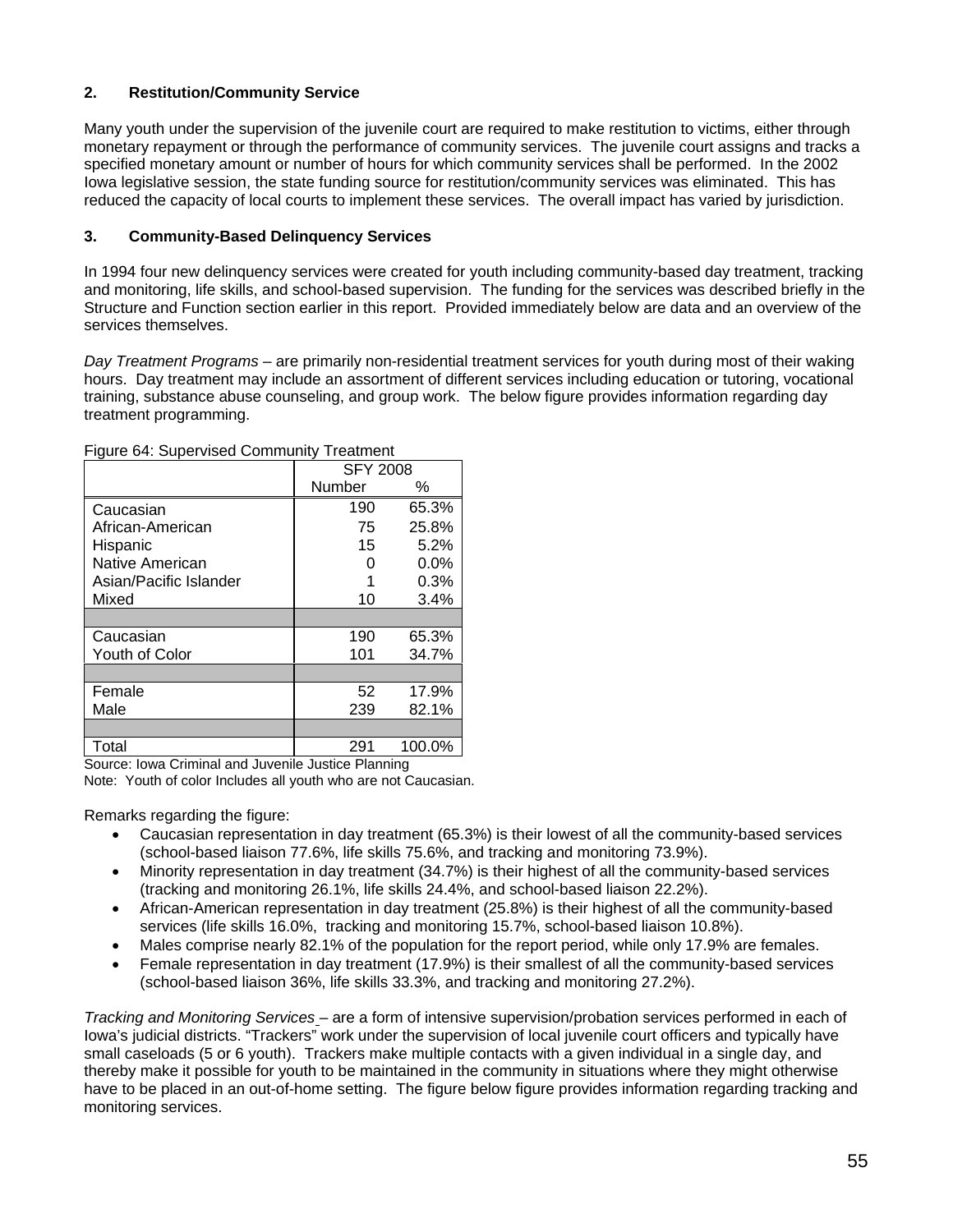#### Figure 65: Tracking & Monitoring

|                        | <b>SFY 2008</b> |        |  |  |  |
|------------------------|-----------------|--------|--|--|--|
|                        | Number          | ℅      |  |  |  |
| Caucasian              | 1,679           | 73.9%  |  |  |  |
| African-American       | 357             | 15.7%  |  |  |  |
| Hispanic               | 150             | 6.6%   |  |  |  |
| Native American        | 9               | 0.4%   |  |  |  |
| Asian/Pacific Islander | 26              | 1.1%   |  |  |  |
| Mixed                  | 51              | 2.2%   |  |  |  |
|                        |                 |        |  |  |  |
| Caucasian              | 1,679           | 73.9%  |  |  |  |
| Youth of Color         | 593             | 26.1%  |  |  |  |
|                        |                 |        |  |  |  |
| Female                 | 618             | 27.2%  |  |  |  |
| Male                   | 1,654           | 72.8%  |  |  |  |
|                        |                 |        |  |  |  |
| Total                  | 2,272           | 100.0% |  |  |  |

Source: Criminal and Juvenile and Juvenile Justice Planning

Remarks regarding the figure:

- Caucasians represent nearly 73.9% of those youth receiving tracking and monitoring, while youth of color are represented 26.1% of the time.
- Males comprise 72.8% of the population for the report period, while females account for 27.2%.

*Life Skills Services* – are designed to provide interpersonal skills training and other competency development to delinquents in a small group or standardized setting. Life skills services seek to develop positive values as well as teach social skills.

Figure 66 below provides information regarding life skills services.

Figure 66: Life Skills

|                        | <b>SFY 2008</b> |        |  |  |  |
|------------------------|-----------------|--------|--|--|--|
|                        | Number          | ℅      |  |  |  |
| Caucasian              | 340             | 75.6%  |  |  |  |
| African-American       | 72              | 16.0%  |  |  |  |
| Hispanic               | 23              | 5.1%   |  |  |  |
| Native American        |                 | 0.2%   |  |  |  |
| Asian/Pacific Islander |                 | 0.9%   |  |  |  |
| Mixed                  | 10              | 2.2%   |  |  |  |
|                        |                 |        |  |  |  |
| Caucasian              | 340             | 75.6%  |  |  |  |
| Youth of Color         | 110             | 24.4%  |  |  |  |
|                        |                 |        |  |  |  |
| Female                 | 150             | 33.3%  |  |  |  |
| Male                   | 300             | 66.7%  |  |  |  |
|                        |                 |        |  |  |  |
| Total                  | 450             | 100.0% |  |  |  |

Source: Iowa Criminal and Juvenile Justice Planning

Remarks regarding the figure:

- Funding for life skills services is available across the state; however, four out of the eight judicial districts do not use these services with their delinquent youth.
- Females receive 33.3% of the life skills services.
- Minority youth receive 24.4% of life skills services.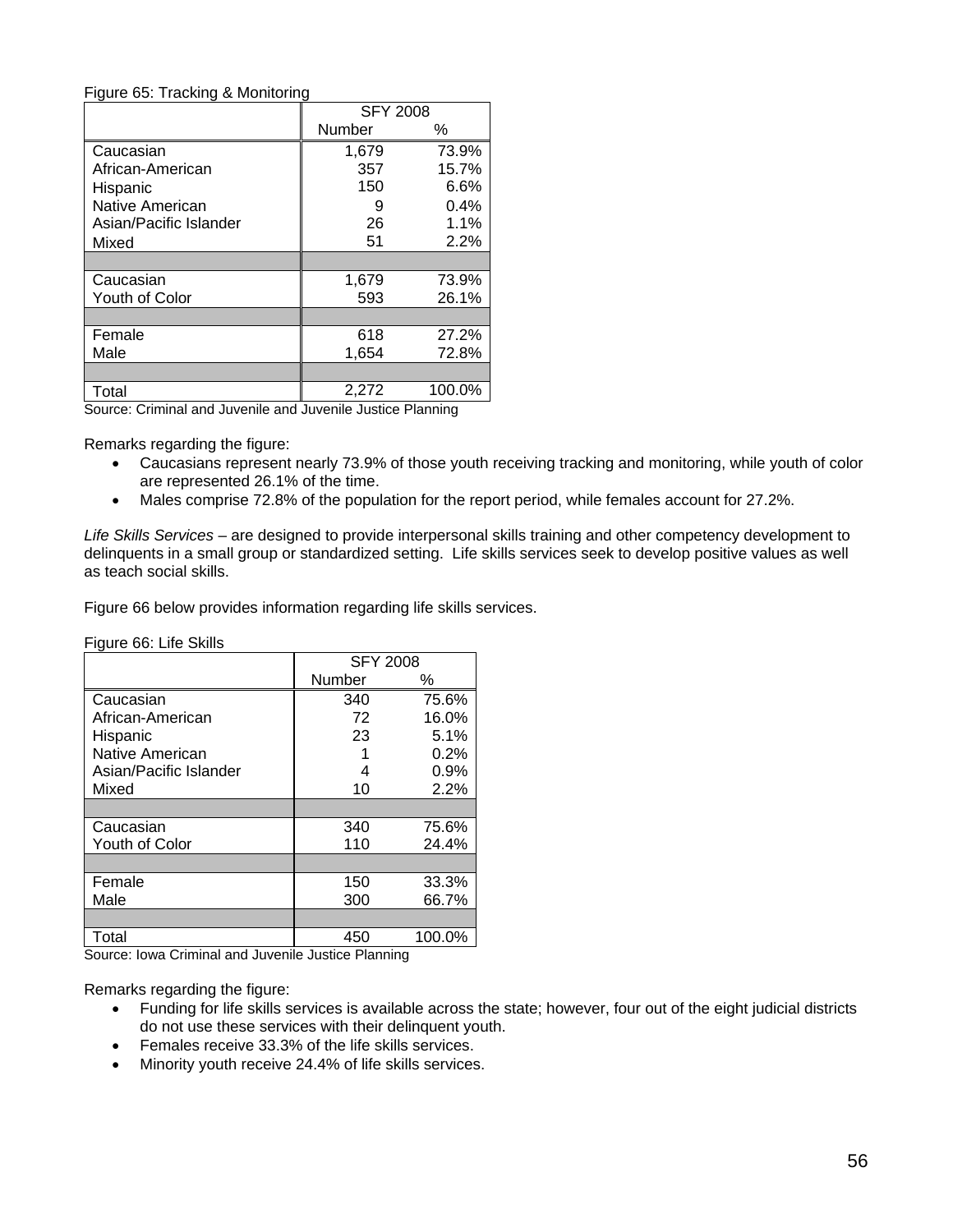*School Based Supervision* – provides on-site services to students at middle and high schools in order to keep them in school and prevent out-of-home placement. School-based workers deal with misbehavior and truancy, perform court intake, provide family assistance, etc. During the 2004-2005 school year, there were 285 schools served by 126 juvenile court school liaisons. Local school districts contribute a minimum of 50% of the costs for this programming.

| School Year            | 2005-2006 |        | 2006-2007 |        |       | 2007-2008 |
|------------------------|-----------|--------|-----------|--------|-------|-----------|
|                        | N         | %      | N         | %      | N     | %         |
| Caucasian              | 3,560     | 78.6%  | 3,607     | 77.2%  | 3,347 | 77.5%     |
| African-American       | 526       | 11.6%  | 491       | 10.5%  | 444   | 10.3%     |
| Hispanic               | 225       | 5.0%   | 332       | 7.1%   | 329   | 7.6%      |
| Native American        | 24        | 0.5%   | 41        | 0.9%   | 44    | 1.0%      |
| Asian/Pacific Islander | 42        | 0.9%   | 32        | 0.7%   | 35    | 0.8%      |
| Mixed                  | 146       | 3.2%   | 151       | 3.2%   | 118   | 2.7%      |
| Not Reported           | 4         | 0.1%   | 19        | 0.4%   | 0     | 0.0%      |
|                        |           |        |           |        |       |           |
| Caucasian              | 3,560     | 78.6%  | 3,607     | 77.2%  | 3,347 | 77.5%     |
| Youth of Color         | 967       | 21.4%  | 1,066     | 22.8%  | 970   | 22.5%     |
|                        |           |        |           |        |       |           |
| Female                 | 1,661     | 36.7%  | 1,624     | 34.8%  | 1,582 | 36.6%     |
| Male                   | 2,866     | 63.3%  | 3,049     | 65.2%  | 2,735 | 63.4%     |
|                        |           |        |           |        |       |           |
| Total                  | 4,527     | 100.0% | 4,673     | 100.0% | 4,317 | 100.0%    |

#### Figure 67: School Based Liaison Program

Source: Iowa Criminal and Juvenile Justice Planning

Note: Youth of color includes all youth who are not Caucasian.

Remarks regarding the figure:

- From the 2005 2006 school year to the 2007– 2008 school year the overall number of liaison cases dropped by 5%, while during the same period the number of liaison cases for Hispanic youth increased 46%.
- Caucasian representation in liaison services (77.6%) is their highest of all the community-based services (life skills 75.6%, tracking and monitoring 73.9%, and day treatment 65.3%).
- Minority youth are overrepresented in such services (22.2% average across the report years).
- Hispanic representation in liaison services (7.6%) is their highest of all the community-based services (tracking and monitoring 6.6%, day treatment 5.2%, life skills 5.1%).
- Female representation in liaison services (36%) is their highest of all the community-based services (life skills 33.3%, tracking and monitoring 27.2%, and day treatment 17.9%).
- African American representation in liaison services (10.9%) is their lowest of all the community-based services (day treatment 25.8%, life skills 16%, and tracking and monitoring 15.7%).

#### **4. Group Care**

Group care provides highly structured 24-hour treatment services and supervision for children who cannot be served at a less restrictive level of care due to the intensity or severity of their emotional/behavioral problems. Youth placed in group care have typically been adjudicated either as delinquent or as CINA. Group care also offers services to families of children in care in order to implement plans for permanent placement. Permanency goals for children in foster care include reunification with family, placement with a relative or guardian, adoption, independence and, very rarely, long-term care.

Group care services include counseling and therapy, social skills development, restorative living skills development, family skills development, and supervision. Associated activities include social work, case management, court involvement, licensing, payment, and recovery. Group care services are purchased from private agencies. There are four levels of group care: community, comprehensive, enhanced, and highly structured.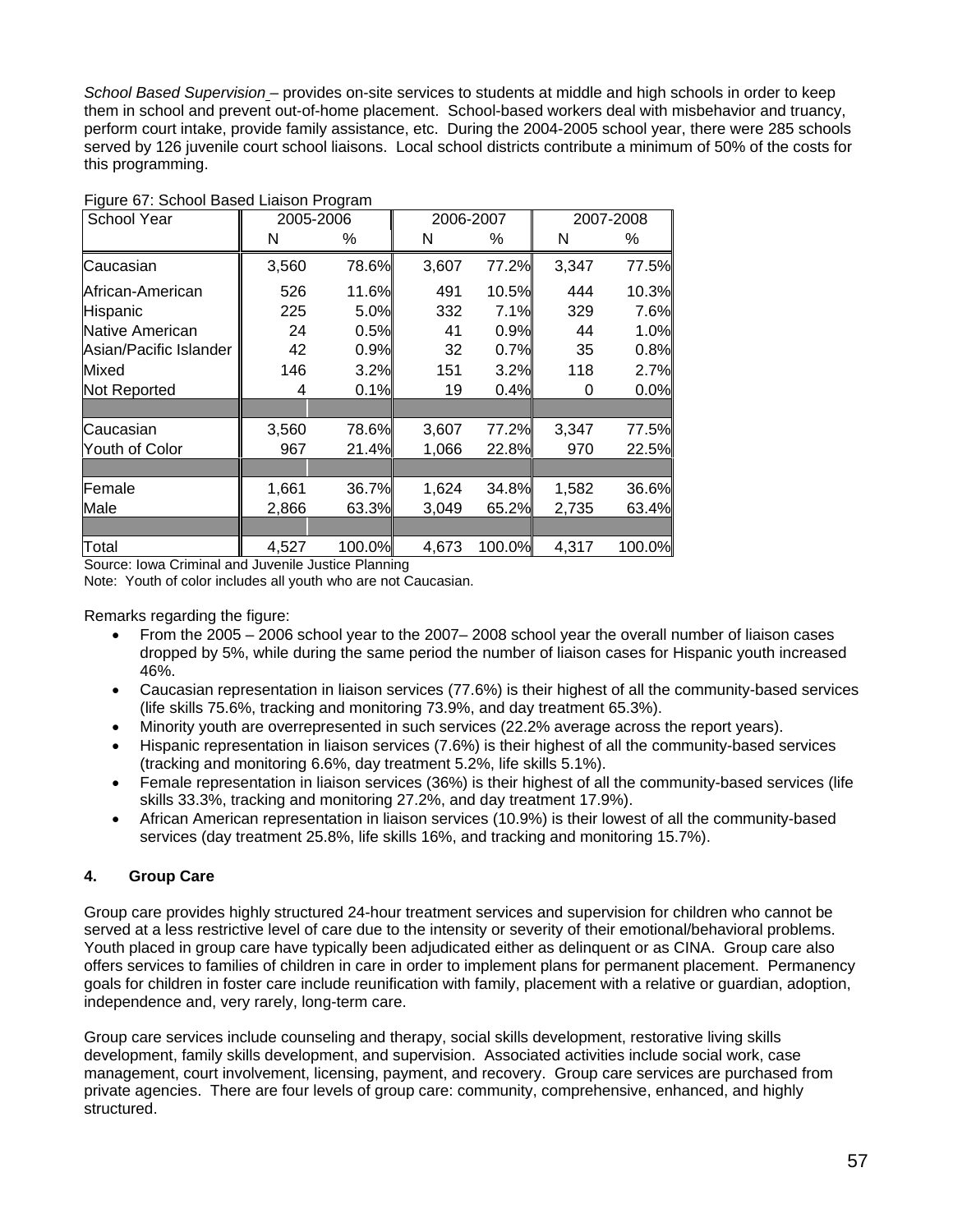In 1992, the Iowa General Assembly passed legislation to establish a group care "cap" that placed increased emphasis on placement prevention services and limited the historical growth of group foster care and residential treatment expenditures. In fiscal year 1997, a new type of "cap" was established that put limits on the amount of funding (rather than the number of beds) available per DHS region. DHS and juvenile court officials, working in local collaborations with service providers and others, continue to develop plans for alternative services for youths who in the past would have been placed in group care. The planning process for group care was discussed earlier in the "Structure and Function of Juvenile Justice System" section of this report.

Current demands for group care often result in placement of only the children with the most severe emotional/behavioral problems. Iin all likelihood, a variety of alternatives have been attempted prior to a youth's being placed in group care.

*Group Care* **-** Listed in the figures below are counts of youth placed in group care. The data were provided by the Iowa Department of Human Services FACS system. A brief description of the FACS system is provided in the discussion of shelter care services earlier in this report. The statistics include youth who have been served in a one or more group care settings - community, comprehensive, and enhanced. The figures include counts for CINA and delinquent youth.

|                                           |        | <b>SFY2006</b> | <b>SFY2007</b> |         | <b>SFY2008</b> |        |
|-------------------------------------------|--------|----------------|----------------|---------|----------------|--------|
|                                           | Number | %              | Number         | %       | Number         | $\%$   |
| Caucasian                                 | 476    | 74.3%          | 450            | 71.8%   | 436            | 68.4%  |
| African-American                          | 98     | 15.3%          | 94             | 15.0%   | 109            | 17.1%  |
| Native American                           | 13     | 2.0%           | 21             | 3.3%    | 29             | 4.6%   |
| Asian/Pacific Islander                    | 17     | 2.7%           | 13             | 2.1%    | 6              | 0.9%   |
| Hispanic                                  | 25     | 3.9%           | 36             | 5.7%    | 34             | 5.3%   |
| Unknown                                   | 5      | 0.8%           | 10             | $1.6\%$ | 14             | 2.2%   |
| <b>Blank</b>                              | 7      | 1.1%           | 3              | 0.5%    | 9              | 1.4%   |
|                                           |        |                |                |         |                |        |
| Female                                    | 245    | 38.2%          | 222            | 35.4%   | 226            | 35.5%  |
| Male                                      | 396    | 61.8%          | 405            | 64.6%   | 411            | 64.5%  |
|                                           |        |                |                |         |                |        |
| Total                                     | 641    | 100.0%         | 627            | 100.0%  | 637            | 100.0% |
| Coursey Journ Demontment of Human Company |        |                |                |         |                |        |

Figure 68: Community Group Care (CINAs and Delinquents)

Source: Iowa Department of Human Services

#### Figure 69: Comprehensive Group Care (CINAs and Delinquents)

|                                                     | <b>SFY2006</b> |                                |        | <b>SFY2007</b> | <b>SFY2008</b> |         |
|-----------------------------------------------------|----------------|--------------------------------|--------|----------------|----------------|---------|
|                                                     | Number         | ℅                              | Number | %              | Number         | ℅       |
| Caucasian                                           | 876            | 79.2%                          | 824    | 77.7%          | 756            | 75.5%   |
| African-American                                    | 166            | 15.0%                          | 169    | 15.9%          | 168            | 16.8%   |
| Native American                                     | 14             | 1.3%                           | 10     | 0.9%           | 10             | 1.0%    |
| Asian/Pacific Islander                              | 11             | 1.0%                           | 8      | 0.8%           | 7              | 0.7%    |
| Hispanic                                            | 28             | 2.5%                           | 33     | 3.1%           | 37             | $3.7\%$ |
| Unknown                                             | 6              | 0.5%                           | 9      | 0.8%           | 17             | 1.7%    |
| <b>Blank</b>                                        | 5              | 0.5%                           | 7      | 0.7%           | 6              | 0.6%    |
|                                                     |                |                                |        |                |                |         |
| Female                                              | 370            | 33.5%                          | 386    | 36.4%          | 353            | 35.3%   |
| Male                                                | 736            | 66.5%                          | 674    | 63.6%          | 648            | 64.7%   |
|                                                     |                |                                |        |                |                |         |
| Total<br>$\sim$<br>an Israel Dans subscript of Home | 1,106          | 100.0%<br>$\sim$ $\sim$ $\sim$ | 1,060  | 100.0%         | 1,001          | 100.0%  |

Source: Iowa Department of Human Services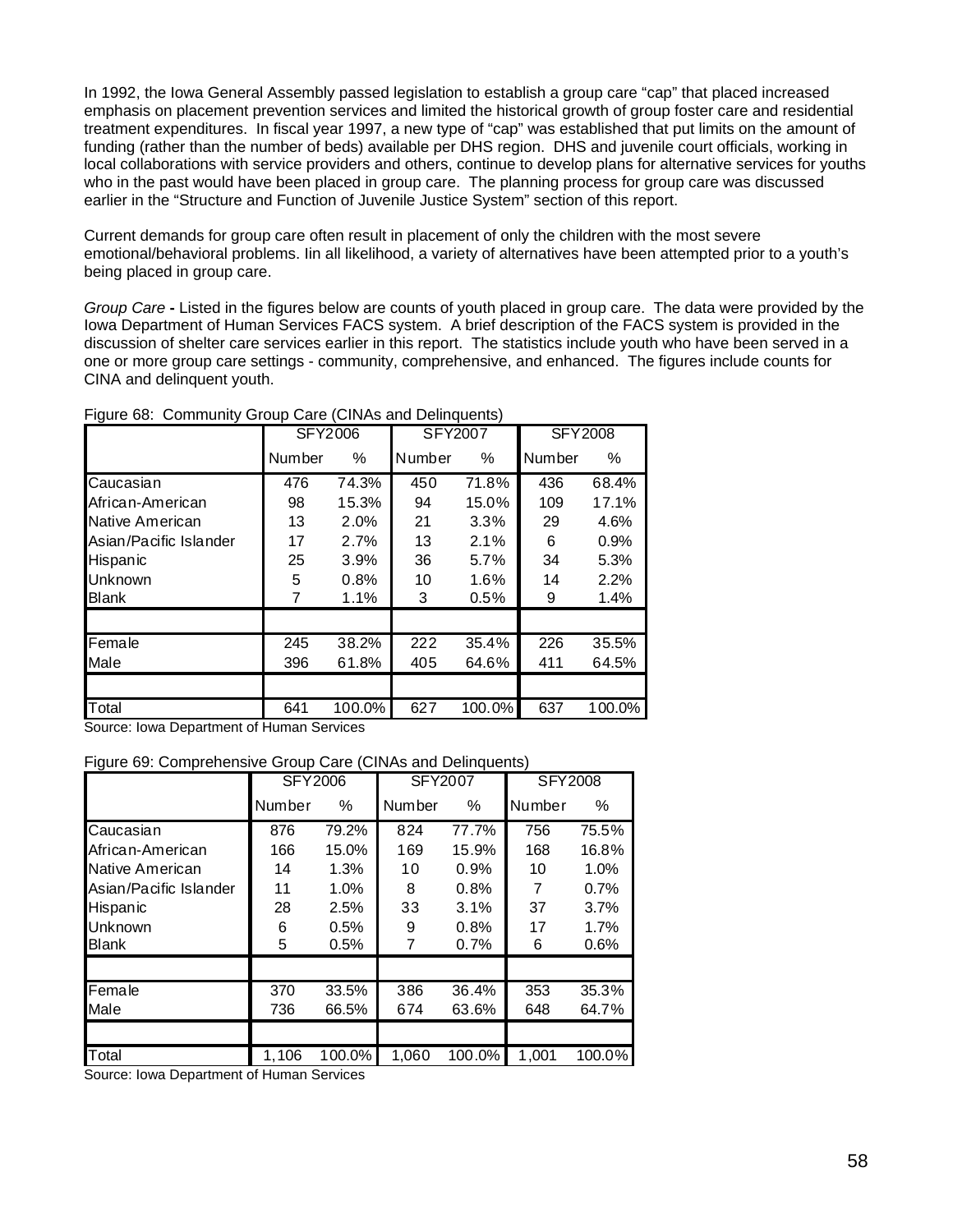#### Figure 70: Enhanced Group Care (CINAs and Delinquents)

|                        | <b>SFY2006</b> |         | <b>SFY2007</b> |        |        | <b>SFY2008</b> |
|------------------------|----------------|---------|----------------|--------|--------|----------------|
|                        | Number         | %       | Number         | %      | Number | %              |
| Caucasian              | 396            | 75.6%   | 370            | 74.7%  | 387    | 70.6%          |
| African-American       | 95             | 18.1%   | 95             | 19.2%  | 122    | 22.3%          |
| Native American        | 4              | 0.8%    | 4              | 0.8%   | 4      | 0.7%           |
| Asian/Pacific Islander | 7              | 1.3%    | 5              | 1.0%   | 3      | 0.5%           |
| Hispanic               | 19             | 3.6%    | 17             | 3.4%   | 21     | 3.8%           |
| Unknown                | 2              | $0.4\%$ | 2              | 0.4%   | 9      | 1.6%           |
| <b>Blank</b>           | 1              | 0.2%    | 2              | 0.4%   | 2      | 0.4%           |
|                        |                |         |                |        |        |                |
| Female                 | 98             | 18.7%   | 82             | 16.6%  | 95     | 17.3%          |
| Male                   | 426            | 81.3%   | 413            | 83.4%  | 453    | 82.7%          |
|                        |                |         |                |        |        |                |
| Total                  | 524            | 100.0%  | 495            | 100.0% | 548    | 100.0%         |

Source: Iowa Department of Human Services

Remarks regarding the above figures on group care:

- An average of 1,055 youth per year were served in comprehensive group care, 635 in community, and 522 in enhanced.
- The number of Caucasian youth served in all three types of group care decreased from 2006 to 2008.
	- o The number of Caucasian youth served in comprehensive group care declined 14% during the report years.
- Overall, low numbers of minority youth are served in group care (fewer than 250 such youth each year in any of the three different group care levels).
- The numbers of African American youth in comprehensive group care held steady during the report years.
	- o The number of African American youth served in enhanced and community group care increased 28% (SFY 2006, n=95; SFY 2008, n=122) and 11% (SFY 2006, n=98; SFY 2008, n=109) respectively during the report years.
	- o African American youth are significantly overrepresented in all levels of group care. Their highest overrepresentation is in enhanced care, where they comprise 20% of all youth served during the report years.
- The number of males in enhanced and community group care held steady during the report years. o The numbers of males served in comprehensive group care decreased 12% during the report years.
- Females comprise approximately 35% of the community and comprehensive group care populations.
- o However, females comprise only 17% (n=92 yearly average) of the population receiving enhanced level group care.

## **5. Juvenile State Institutions**

Iowa has two state institutions for delinquent youth, the Boys State Training School in Eldora and the Iowa Juvenile Home in Toledo. A variety of out-of-home settings have in all likelihood been attempted prior to sending a youth to one of the state institutions.

The Boys State Training School (STS) in Eldora is a locked state institution for delinquent boys. The STS is campus style and youth live in locked cottages on the institution grounds. The facility is considered by many to be an "end of the line" placement for *delinquent boys*. Juvenile offenders who fail at STS who then reoffend would probably face waiver to adult court as their next sanction, although some youth may have multiple admissions to STS.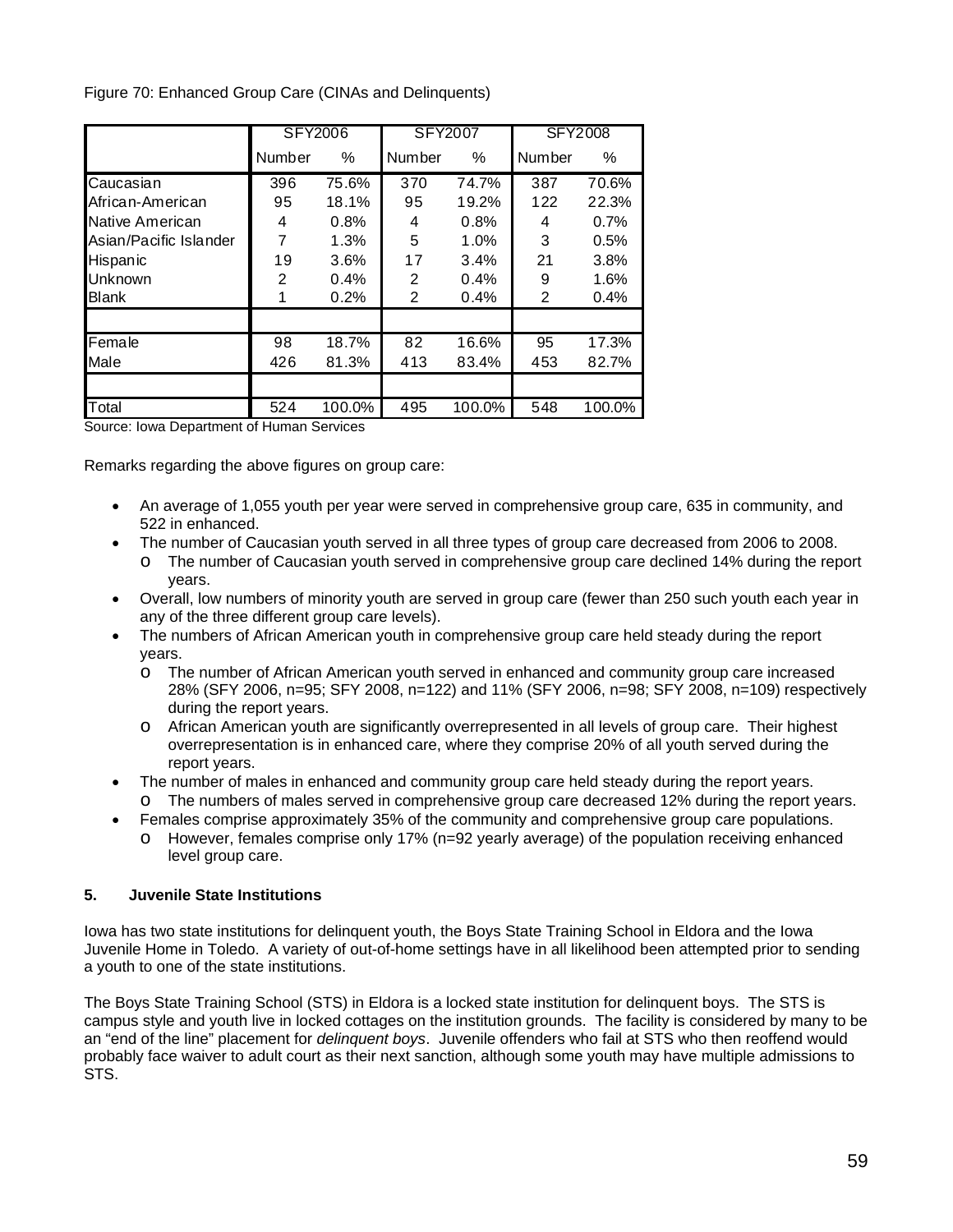The Iowa Juvenile Home (IJH) is a coed state institution that provides treatment for Children in Need of Assistance (CINA) and is the state training school for delinquent girls. There are 100 beds at the IJH with 68 designated for delinquent or CINA females and 32 designated for CINA males. The number of delinquent or CINA females depends upon the needs of the referring counties*. Iowa Juvenile Home data presented in this section will be for delinquent girls only*.

CJJP maintains a database of holds for youth in STS and delinquent girls at IJH. The figures presented in this section are based on the state fiscal year (SFY). Figure and analysis are provided below.

The following figures show information regarding boys confined at the State Training School.

|                |     | SFY04 | SFY <sub>05</sub> |         | SFY06 |        | SFY07 |     | SFY08 |        |
|----------------|-----|-------|-------------------|---------|-------|--------|-------|-----|-------|--------|
| Caucasian      | 268 | 70%   | 263               | 68% 239 |       | $66\%$ | 213   | 66% | 209   | $62\%$ |
| Youth of Color | 117 | 30%   | 123               | $32\%$  | -121  | 34%    | 112   | 34% | 126   | 38%    |
| lTotals:       | 385 |       | 386               |         | 360   |        | 325   |     | 335   |        |

Figure 71: State Training School Admissions by Race

Source: Iowa State Training School for Boys at Eldora

Remarks regarding the figure:

- Admissions decreased 13% during the report years (SFY 04, n=385; SFY 08, n=335).
	- Overall numbers of minority youth held in the State Training School are low (n=120 yearly average). o While minority youth comprise approximately 10% of Iowa's juvenile population in the state, they
		- account for 34% of the population at the State Training School during the report years.
		- o While Caucasian admissions have dropped since SFY04, African-American admissions have remained stable.

|  |  | Figure 72: State Training School Admissions by Offense Type |  |  |
|--|--|-------------------------------------------------------------|--|--|
|  |  |                                                             |  |  |

|            |     | SFY04 | SFY05 |     | SFY06 |     | SFY07 |     | SFY08 |     |
|------------|-----|-------|-------|-----|-------|-----|-------|-----|-------|-----|
| Person     | 121 | 31%   | 113   | 29% | 123   | 34% | 119   | 37% | 97    | 29% |
| Non-Person | 264 | 69%   | 273   | 71% | 237   | 66% | 206   | 63% | 238   | 71% |
| Totals:    | 385 |       | 386   |     | 360   |     | 325   |     | 335   |     |

Source: Iowa State Training School for Boys

Note -Offense information in the boys state training school is maintained by the most serious offense for which the youth is admitted.

Remarks regarding juveniles that were detained at the STS:

• The percentage of boys held on person offenses has averaged approximately 32% over the report years.

The following figures show information regarding girls confined at the Iowa Juvenile Home.

Figure 73: Iowa Juvenile Home Admits by Race – Delinquents Only

|                       |    | SFY04    |    | <b>SFY05</b> |     | SFY06 |    | SFY07 |             | SFY08 |
|-----------------------|----|----------|----|--------------|-----|-------|----|-------|-------------|-------|
| Caucasian             | 26 | 62%   25 |    | 64% I        | -27 | 73%   | 18 | 46%   | 1 Q         | 61%   |
| <b>Nouth of Color</b> | 16 | 38% L    | 14 | 36% I        | 10  | 27%   | 21 | 54%   |             | 39%   |
| <b>ITotals:</b>       | 42 |          | 39 |              |     |       | 39 |       | $3^{\circ}$ |       |

Source: Iowa Juvenile Home at Toledo

Remarks regarding delinquent girls that were at the IJH:

- The overall numbers of delinquent girls admitted to the IJY are small under 50 for each of the report years.
- The number of delinquent girls admitted to the juvenile home declined during the past 5 report years from 42 in SFY 04 to 31 in SFY 08.
- While youth of color only comprise approximately 10% of Iowa's juvenile population, they account for nearly 40% of the population at IJH during the report years (average number of minority admits per year 15).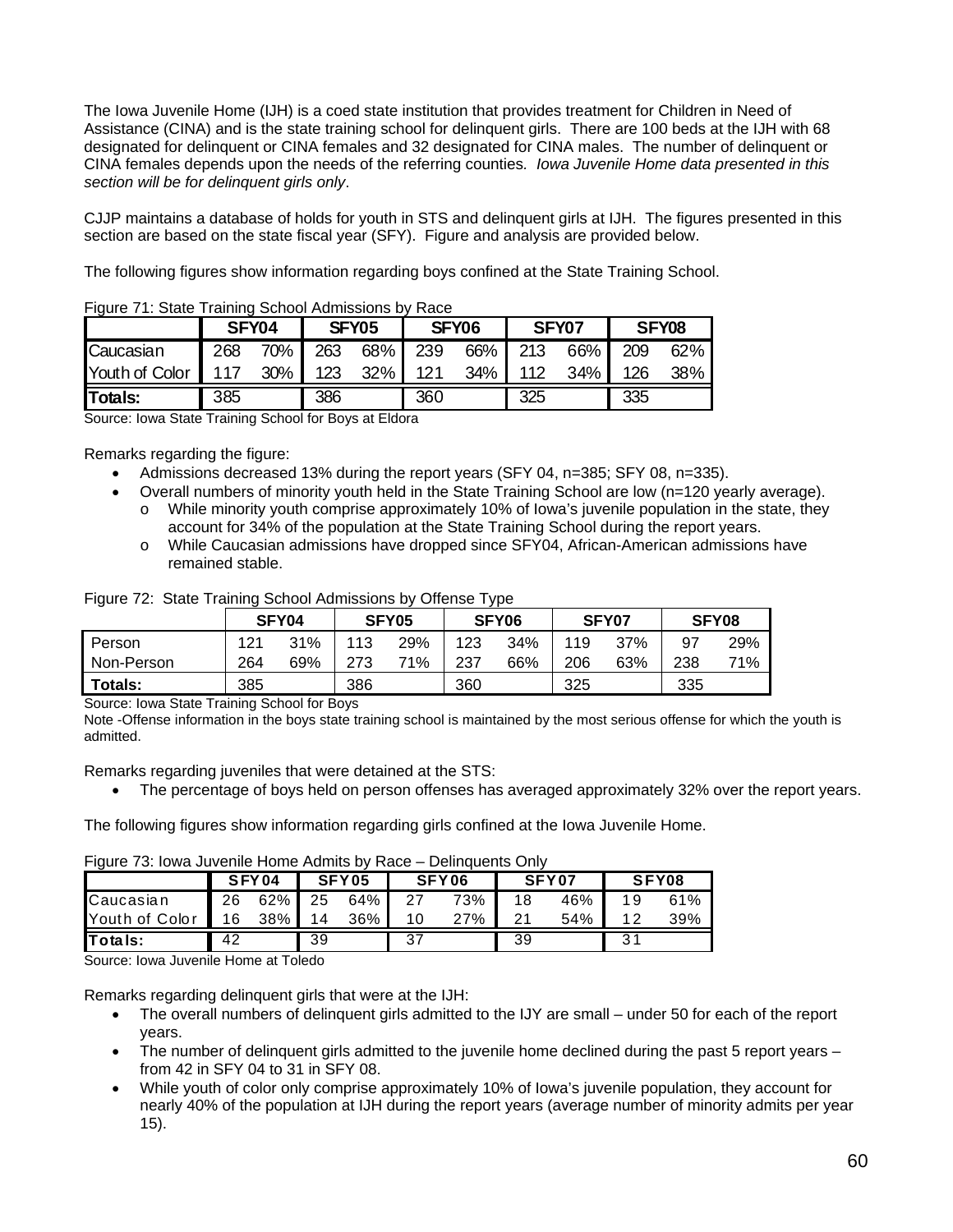The juvenile home maintains information on all offenses for which youth are admitted. It is common for youth to be admitted on multiple offenses. Consequently, offenses do not equal admissions. Fewer than 50 girls were held each report year.

Figure 74: Iowa Juvenile Home Offense Information



Source: Iowa Juvenile Home

Remarks regarding the figure:

• Nearly 50% of IJH delinquency admissions have assault, and 25% have theft/burglary as one of their committing offenses.

## **6. Services Targeting Older Youth**

In January 2002, the Iowa Department of Human Services awarded a contract to a collaboration of ten social service agencies (the Iowa Aftercare Services Network) to provide services and support to youth who "age out" of foster care in Iowa. DHS combined federal funds from the Chafee Foster Care Independence Program and the Mental Health Services Block Grant to assist former foster care youth between the ages of 18 and 21 become self-sufficient. Case management services based on individual self-sufficiency plans have been provided to over 1,000 youth since the services began in April 2002 through June 2008. Goals related to stable housing, education, employment, health care, life skills, parenting, and community supports, among others are addressed in the plans. Cash assistance via "vendor payments" is also available to meet short-term or emergency needs of eligible youth. Involvement of youth with the aftercare services is voluntary.

Below are the most recent initiatives that Iowa has instituted to address the needs of youth that are aging out of the juvenile justice and child welfare systems:

- **Iowa After Care Services:** Iowa's Aftercare Program, serves former foster care youth between the ages of 18 and 21, and focuses on education, housing, employment, health care, access to essential documents, basic day-to-day living skills, transportation, access to community resources, and permanency as key components of a youth's self-sufficiency plan. Emphasis is placed on assuring positive personal relationships with adults in the community linking youth to a mentor. Permanency is one of several outcomes the Aftercare contractor is required to report on.
- **Preparation for Adult Living [PAL]:**Aftercare participants who left foster care after May 1, 2006 that are at least age 18, and have a high school diploma or GED may be able to qualify for a monthly stipend to live in an approved living arrangement such as former foster parents, in an apartment or a college dorm. PAL participants must be attending college, be in a work training program or be working. Regular meetings with Self Sufficiency Advocates are required.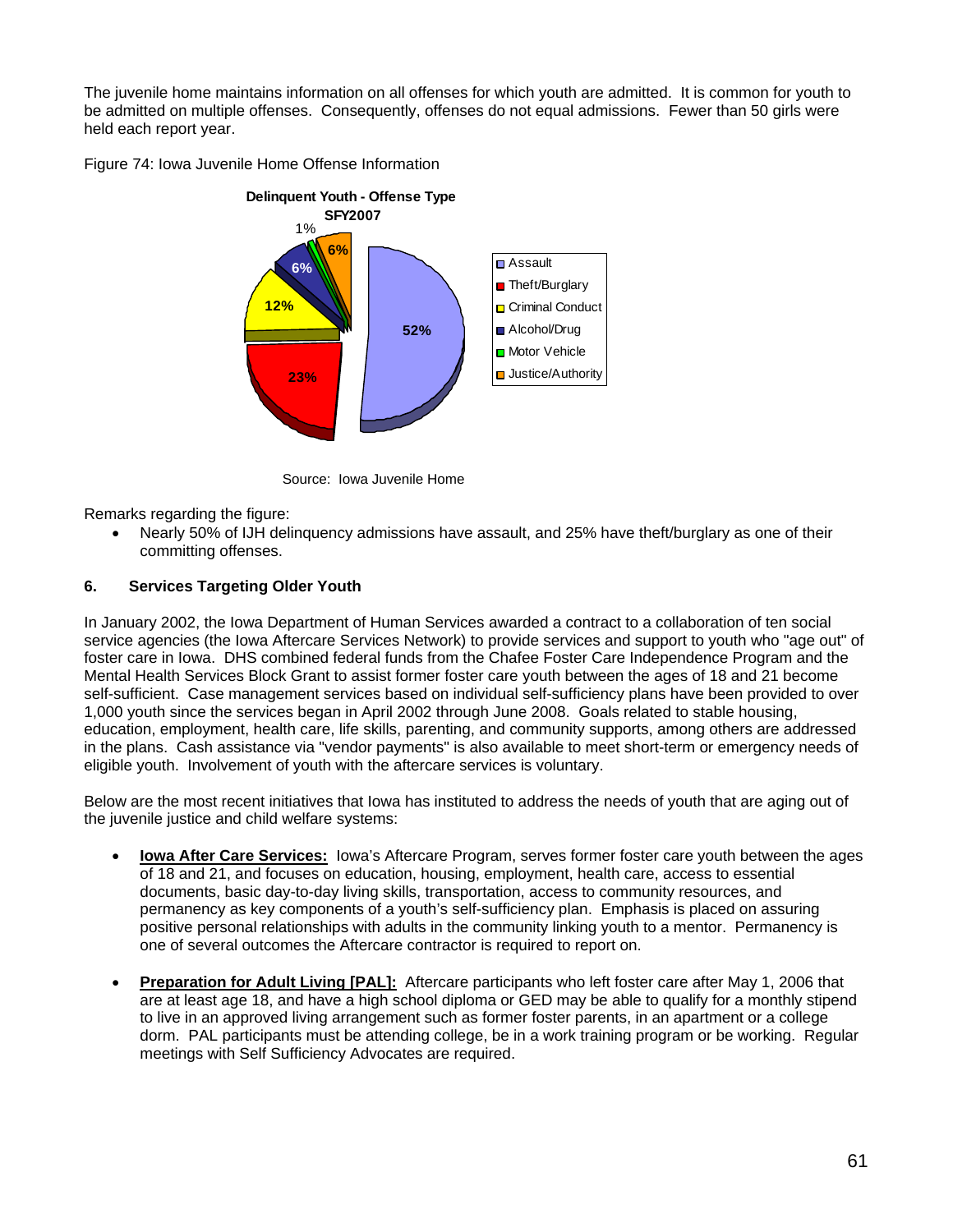- **Post-Secondary Education & Training Assistance:** Tuition, books and other related expenses may be covered by the federally funded Education and Training Voucher (ETV) or through the state-funded All Iowa Opportunity Foster Care Grant program – both administered by the Iowa College Student Aid Commission. College Aid is exploring on campus programs that enhance existing student services by connecting students with on campus mentors, tutors, and faculty and staff in addition to peer support.
- **Jim Casey Youth Opportunities Initiative:** Iowa is currently participating in the Jim Casey Youth Opportunities Initiative. Polk County (Des Moines and surrounding suburbs) is the project site and the Youth Policy Institute of Iowa administers the initiative. An *elevate™* subcommittee serves as the youth advisory group for the initiative. DHS and Youth Policy Institute are currently working on a plan for sustainability and statewide expansion through our Community Partnership sites (see next item).
- **Community Partnership Transitioning Youth Initiative / Shared Youth Vision**:In conjunction with a grant from the Department of Labor to pilot "Shared Youth Vision" pilot communities, DHS and the Iowa Collaboration for Youth Development (ICYD) has provided 8 communities with grants to implement collaborative efforts designed to increase partnerships and integrate services and resources to improve outcomes among youth over the age of 14 who are involved in or who have aged out of Iowa's child welfare / juvenile justice system. Grant initiative highlights include: a youth-centered thinking and planning approach; the recruitment of youth into community leadership roles (coordinated with elevate™); life-skills training centered on financial literacy; the involvement of immigration and culturally specific services; and an intense focus on assisting youth to build life-long connections and achieve permanency. Sites receive training and technical assistance for implementing Iowa Youth Dream Team, an individualized approach to support youth in planning for transition.
- **Rural Homeless Youth Demonstration:** DHS has received a 5-year demonstration grant from the Family and Youth Services Bureau (FYSB) of the Administration for Children and Families (ACF) and is partnering with the Iowa Collaboration for Youth Development (ICYD) on the initiative that focuses on a highly vulnerable population of youth – young people ages 16-21, in rural who are approaching independence and young adulthood, but who have few or no connections to supportive, family structures or to their surrounding communities.

The overarching goal of the collaboration is to increase "connections" for youth in three critical areas of development – *Connections to Survival Support Services* (e.g., Case managed connections to stabilize youth in housing and in service fields of: Healthcare, Substance Abuse, and/or Mental Health as needed); *Community Connections* (e.g., Connections to Community Service, Youth and Adult Partnerships, mentoring, Peer Support Groups, and/or PYD activities), and *Connections to Education/Employment:* (e.g., Connections for High School/GED completion, Post Secondary Education, Employment, Training, and/or Jobs).

• **Elevate**™**:** elevate™ is a group of young people between the ages of 13 and 21, most of which are either currently in foster care or are foster care alumni. Their goal is to inspire others to new levels of understanding & compassion to the life connection needs of foster care & adoptive teens by sharing their personal stories of hope. The program is the result of collaboration between Children & Families of Iowa, the Iowa Department of Human Services (DHS), and the Iowa Legislature. Originally formed in 2005 with DHS' adoption incentive monies, *elevate™* was first developed to enhance recruitment of more foster and adoptive homes for teens. As the group grew and more teens became involved, it was apparent that there was a need for an active voice for foster/adoptive children. *elevate™* became this voice, and it has since become a force of change and education in Iowa's Child Welfare system. Since January 2007 *elevate™*  has made great strides in its goals on a local and state level—developing chapters in 8 cities, with plans to add 4 additional chapters within the year.

Youth participate in *elevate™* in a number of ways, including doing poetry, writing rap songs and creating art. Much of the art created by *elevate™* youth is gets statewide attention as part of the traveling exhibit, "Art Spoken." In addition, *elevate™* youth write their stories for the *elevate™* web site. *elevate™* youth also participate in advocacy and speaking engagements, increasing opportunities to get involved and inspire their local communities. Due in part to the *elevate™* advocacy, two bills were passed this year by Iowa lawmakers. The bills affected youth contact with their siblings and education money for youth that age out of foster care.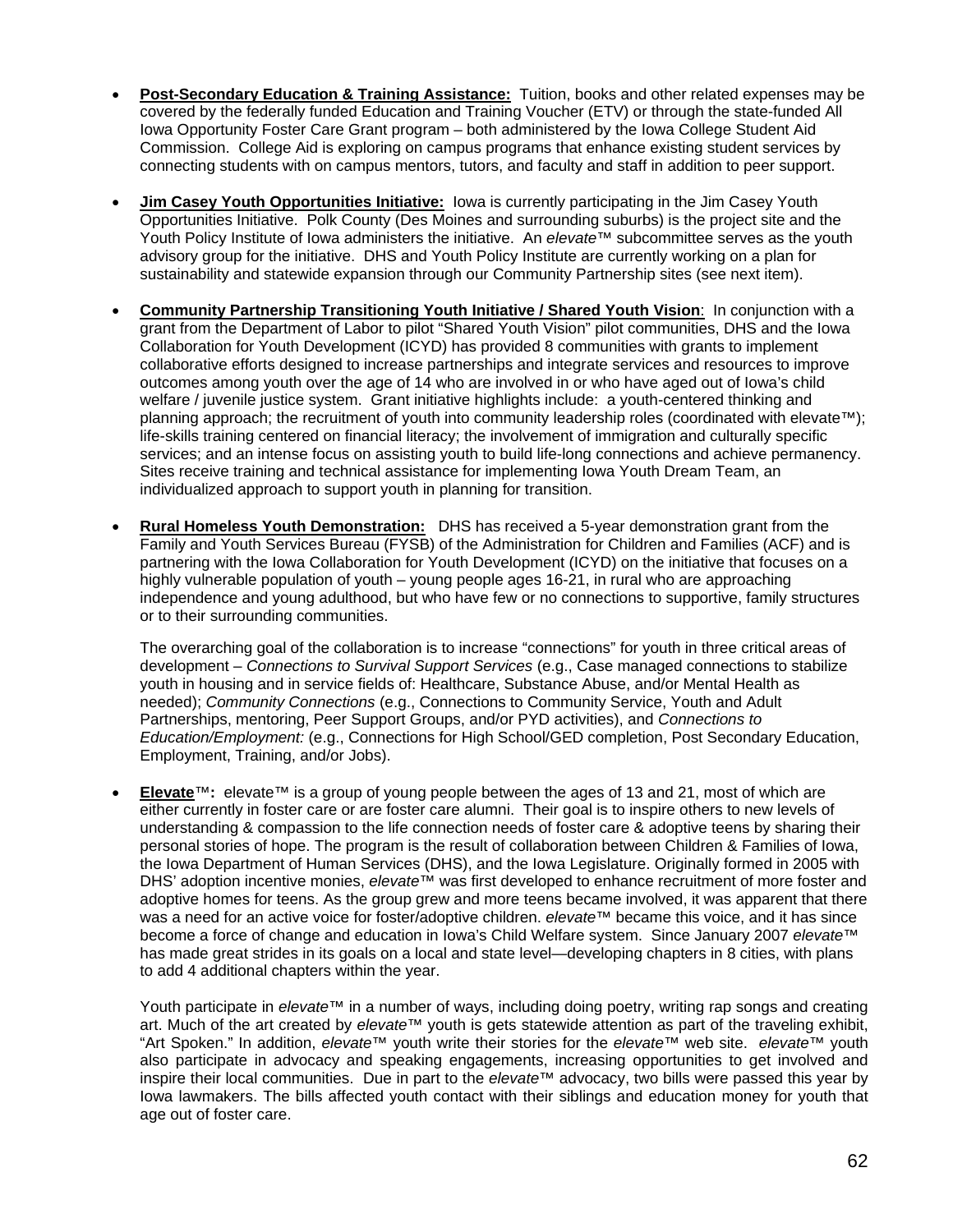One of the most important roles *elevate™* plays is advocating for youth to child welfare decision-makers by telling their stories and sharing their experiences with the system. *elevate™* provides youth representation for Department workgroups, and has developed training curriculums for professionals, foster parents, youth and the general public. *elevate™* members present at all DHS Supervisor staff and new worker trainings, as well as new foster/adoptive parent training. *elevate™* has also produced DVD's focused on the court and legal issues, as well as educational issues for children in foster care. *elevate™* Website: http://elevate2inspire.com/index.php?option=com\_frontpage&Itemid=1.

#### **7. Juveniles in the Adult System**

This section describes juveniles who are waived from the jurisdiction of the juvenile court to the jurisdiction of the adult court. Once under the jurisdiction of the adult court, a juvenile can generally be given any sentence that an adult could receive for the same offense. Among these sentences are both probation and prison sentences. This section will address persons who were juveniles at the commission of their offenses and have been given either prison sentences or were placed on adult probation.

There are a number of ways in which a juvenile may end up under the jurisdiction of the adult court. They may be either formally waived by the juvenile court or are statutorily excluded from the juvenile court jurisdiction.

Effective in SFY96 Iowa Code (232.8(1c)) provides that juvenile offenders aged 16 and 17 are automatically under the adult court jurisdiction for forcible felonies and certain other felonies. See Appendix D to determine the list of forcible and other felonies that are defined by 232.8(1c).

The SPA reviewed information obtained from the Iowa Corrections Offender Network (ICON) database. The review was conducted to learn more about youth placed under the jurisdiction of the adult court. Analysis was conducted regarding new adult probation and prison entries of offenders who were either under age 18 at arrest or on the date the offense was committed. Provided below is information from these systems.

*The figures provided below are from state fiscal years 2006-2008. As the charts below reflect, the SPA was able to provide updated information from ICON (the system that provides data on admissions to Iowa prisons and probation).* 

*Youth in Prison* - The following figure shows the number of juveniles in prison at one of Iowa's adult prisons.

|                             | SFY06 | SFY07  | SFY08  |
|-----------------------------|-------|--------|--------|
| Person                      | 16    |        |        |
| Property                    | 11    |        | 10     |
| Drug/Public Order           | 5     |        |        |
| <b>Totals</b>               | 32    | 28     | 25     |
| % Change from Previous Year |       | $-13%$ | $-11%$ |

Figure 75: Juveniles Admitted to Prison – Person-Property- Drug Offenses

Source:Iowa Justice Data Warehouse

Remarks regarding juveniles that are serving time in state prisons:

- There are low numbers of lowa youth in lowa's prisons, fewer than 35 during each of the report years.
- Admission numbers decreased in each of the report years.
- Fifty-two percent (n=44) of youth in prison during the report years are there for person offenses, 35% (n=30) for property, and 13% (n=11) for drug/public order.

*Youth in Prison for Certain Serious Offenses* -The following figure compares the number of juveniles sentenced to prison who were waived to adult court from juvenile court with the number of such juveniles in adult court through the automatic waiver provisions as defined in Iowa Code 232.8(1c).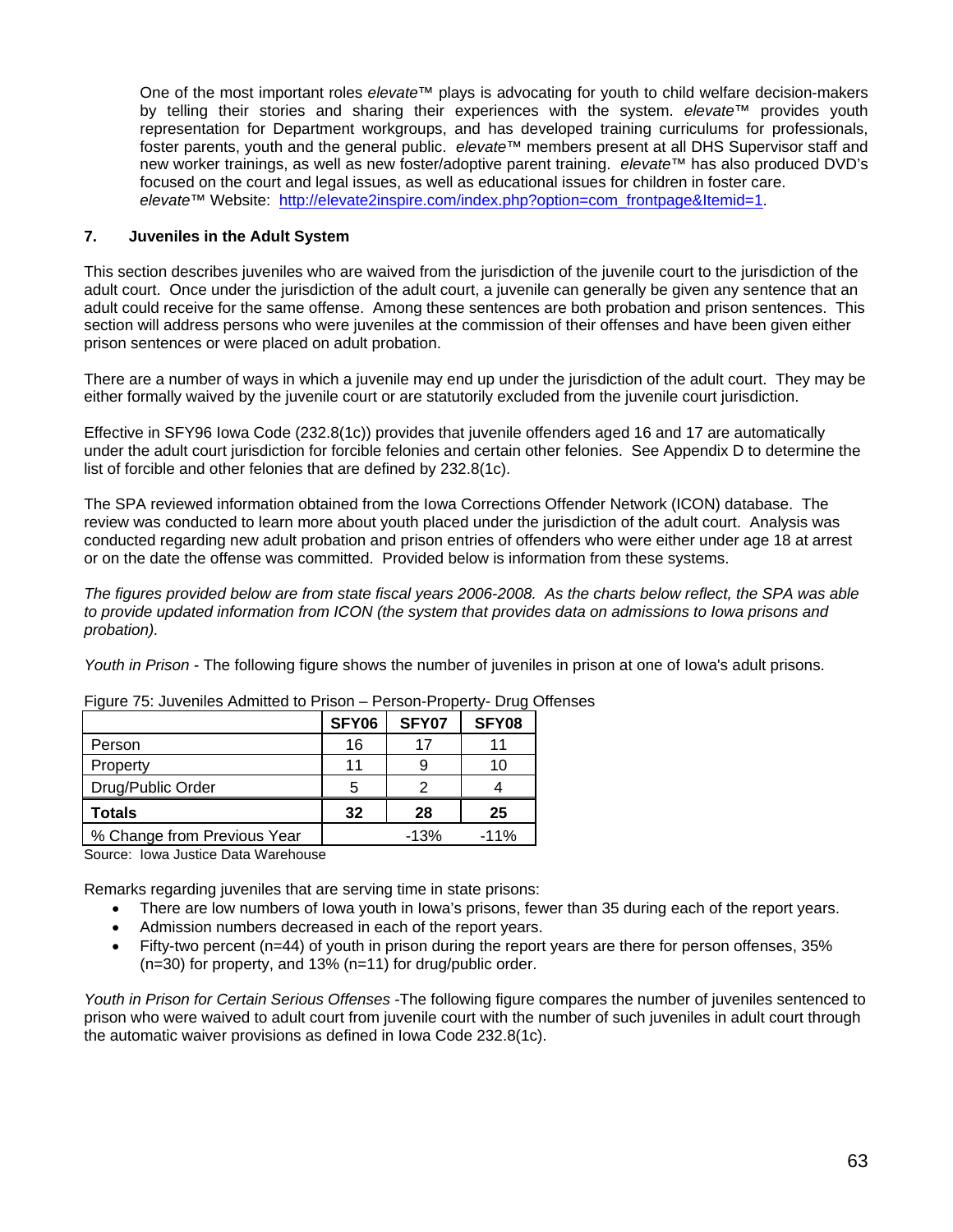Figure 76: Juvenile Court Waiver Youth versus Statutorily Waived Youth

|                               | SFY <sub>06</sub> | SFY <sub>07</sub> | SFY08 |
|-------------------------------|-------------------|-------------------|-------|
| Waived by Juvenile Court      | 17                |                   | 15    |
| Waived by Iowa Code 232.8(1c) | 15                | 16                |       |
| <b>Totals</b>                 | 32                | 29                | 25    |

Source:Iowa Corrections Offender Network

Remarks regarding the manner in which juveniles were waived to the adult court:

• 48% of the youth admitted to prison during the report year were for statutory exclusion in accordance with Iowa Code Section 232.8(1c).

*Youth Prison Admissions by Gender* - The following figure shows the number of juveniles committed to Iowa's prisons by gender:

Figure 77: Juveniles Admitted to Prison by Gender

|                 |    | SFY06 |    | SFY07 | SFY08 |     |
|-----------------|----|-------|----|-------|-------|-----|
| <b>IF</b> emale |    | $0\%$ |    | 0%    |       | 4%  |
| Male            | 33 | 100%  | 31 | 100%  | າ     | 96% |
| Total           | 33 |       | 31 |       | 28    |     |

Source:Iowa Justice Data Warehouse

Remarks regarding the figure:

• There was one female admitted to prison during the report years.

*Youth Prison Admissions by Race and Ethnicity* -The following figure shows the number of juveniles committed to Iowa's prisons by race and ethnicity:

Figure 78: Juveniles Admitted to Prison by Race

|                        | SFY06 |     |    | SFY07 | SFY08 |     |
|------------------------|-------|-----|----|-------|-------|-----|
| Caucasian              | 9     | 27% | 12 | 39%   | 13    | 46% |
| African American       | 21    | 64% | 14 | 45%   | 10    | 36% |
| Hispanic               | 3     | 9%  | 4  | 13%   | 5     | 18% |
| <b>Native American</b> |       | 0%  |    | 3%    | 0     | 0%  |
| Asian                  |       | 0%  |    | 0%    |       | 0%  |
| Total                  | 33    |     | 31 |       | 28    |     |

Source:Iowa Justice Data Warehouse

Remarks regarding the figure:

- The percentage of youth of color being committed to lowa's prisons was 63% (n=63) during the report years. This percentage is significantly higher than the percentage of youth of color in the state.
- African Americans represent 49% (n=45) of all youth admitted to prison for the report years.

*Youth on Probation in the Adult System* - Data regarding the number of juveniles under the adult court that are on probation was only obtained for SFY 03-05 through ICON.

Figure 79: Juveniles Placed on Probation (New Admissions) under the Adult Court Jurisdiction

|                        | SFY06 | SFY07 | SFY08 |
|------------------------|-------|-------|-------|
| Person                 | 35    | 28    | 23    |
| Non-Person             | 64    | 82    | 78    |
| $\blacksquare$ Totals: | 99    | 10    | 1 0 1 |

Source:Iowa Corrections Offender Network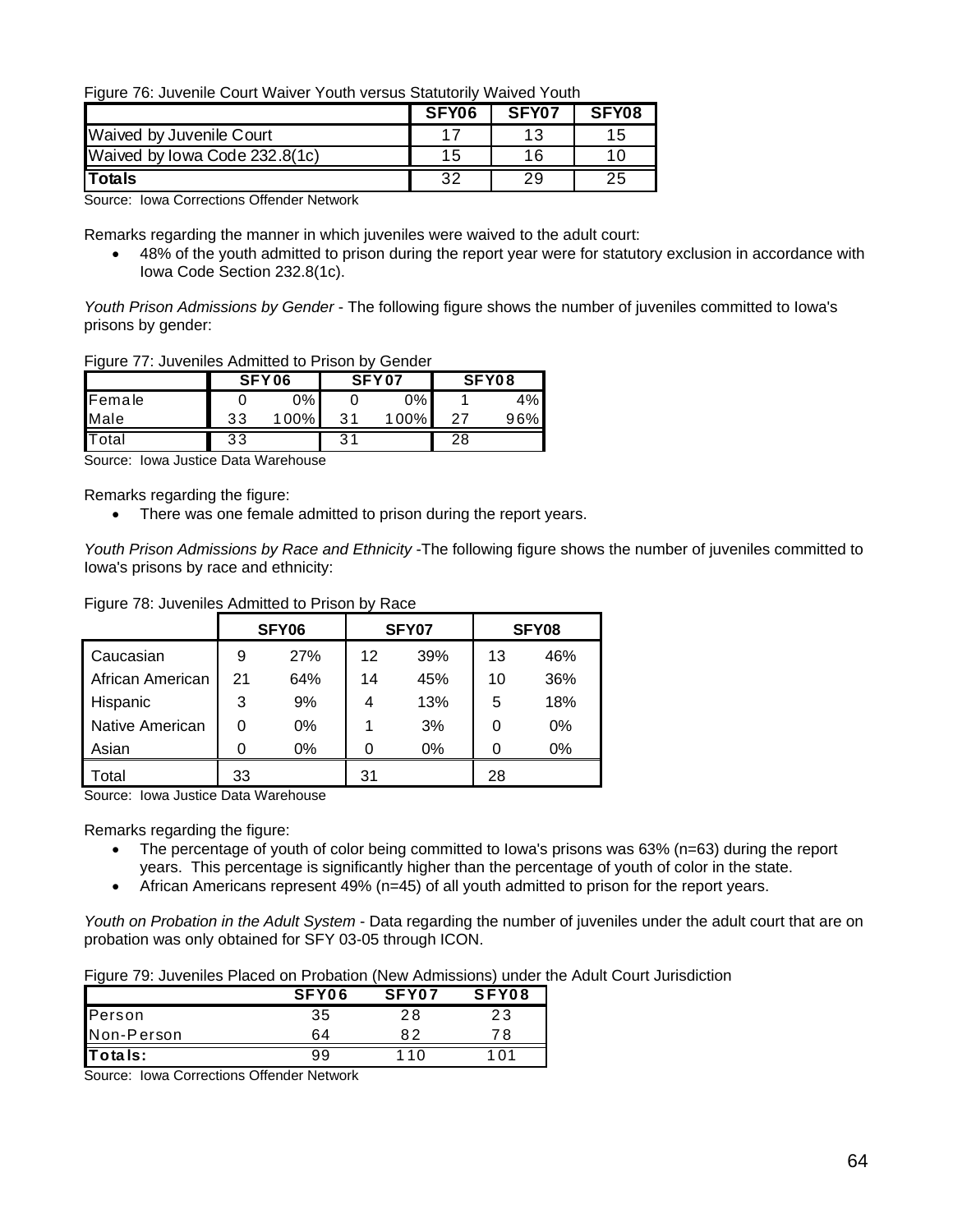Remarks regarding juveniles that are on probation under the adult court jurisdiction:

- Small numbers of juveniles were placed on probation in adult court during the report years.
- Fifty six percent of juveniles placed on probation in adult court are for non person offenses.

*Youth on Probation in the Adult System by Gender* – Provided below is information regarding youth on probation in the adult system broken down by gender.

Figure 80: Juveniles Placed on Probation (New Admissions) under Adult Court Jurisdiction by Gender

|        |    | SFY06 |     | SFY07 |     | SFY08 |
|--------|----|-------|-----|-------|-----|-------|
| Female | 10 | 10%   | l 4 | 13%   |     | 11%   |
| Male   | 89 | 90%   | 96  | 87%   | 90  | 89%   |
| Total  | 99 |       | 110 |       | 101 |       |

Source:Iowa Justice Data Warehouse

Remarks regarding figure 83:

• Females comprise just over 10% (n=34) of the juveniles placed on probation under the adult court jurisdiction during the report years.

*Youth on Probation in the Adult System by Race/Ethnicity* - The following figure shows the number of juveniles placed on probation under the jurisdiction of the adult court by race and ethnicity:

Figure 81: Juveniles Placed on Probation (New Admissions) under Adult Court Jurisdiction by Race

|                | SFY <sub>06</sub> |     | SFY07 |     | SFY <sub>08</sub> |     |
|----------------|-------------------|-----|-------|-----|-------------------|-----|
| Caucasian      |                   | 78% | 85    | 77% | 78                | 77% |
| Youth of Color | 22                | 22% | 25    | 23% | 23                | 23% |
| Total          | 99                |     | 110   |     | 101               |     |

Source:Iowa Justice Data Warehouse

Remarks regarding the figure:

• Minority youth are significantly overrepresented in each of the report years. The extent of minority overrepresentation for youth on probation (23%), is considerably lower than the overrepresentation reflected in prison admissions (49%).

# **B. LIST OF STATE'S PRIORITY JUVENILE JUSTICE NEEDS/PROBLEM STATEMENTS**

The opening section of this report, "State Process Relative to the Development of Iowa's Three-Year Plan" overviewed the SAG's process for creation of the plan. Essentially, SAG members voted for program issues through a prioritization process. The issues for the program plan are listed in order of priority below.

- 1. **Minority Overrepresentation** Despite extensive effort, youth of color continue to be over-represented in Iowa's secure facilities. Data reflects as well high numbers of arrests for minority youth for public order offenses. Additionally, local and state officials have specific needs related to technical assistance, training, best practices information and support for local planning to impact the issue, and specific approaches to divert youth from secure settings. There is a need as well for system data to better track the extent and overall progress of DMC.
- 2. **Youth Development and District and Community Planning** As analysis reflects, there are multiple state agencies and departments in Iowa that administer programs for youth – each of these initiatives requires localized community planning and collaboration. Although youth development approaches are being advanced by a number of these state departments, efforts tend to be fragmented and confined to relatively small programs. In October 2008 the SPA began a process of regional allocation of JJDP Act related funding to further the courts ability to advance their knowledge and ability to incorporate youth development into their local process. There is a need to further develop understanding of youth development and best practices at the state, regional, and local level.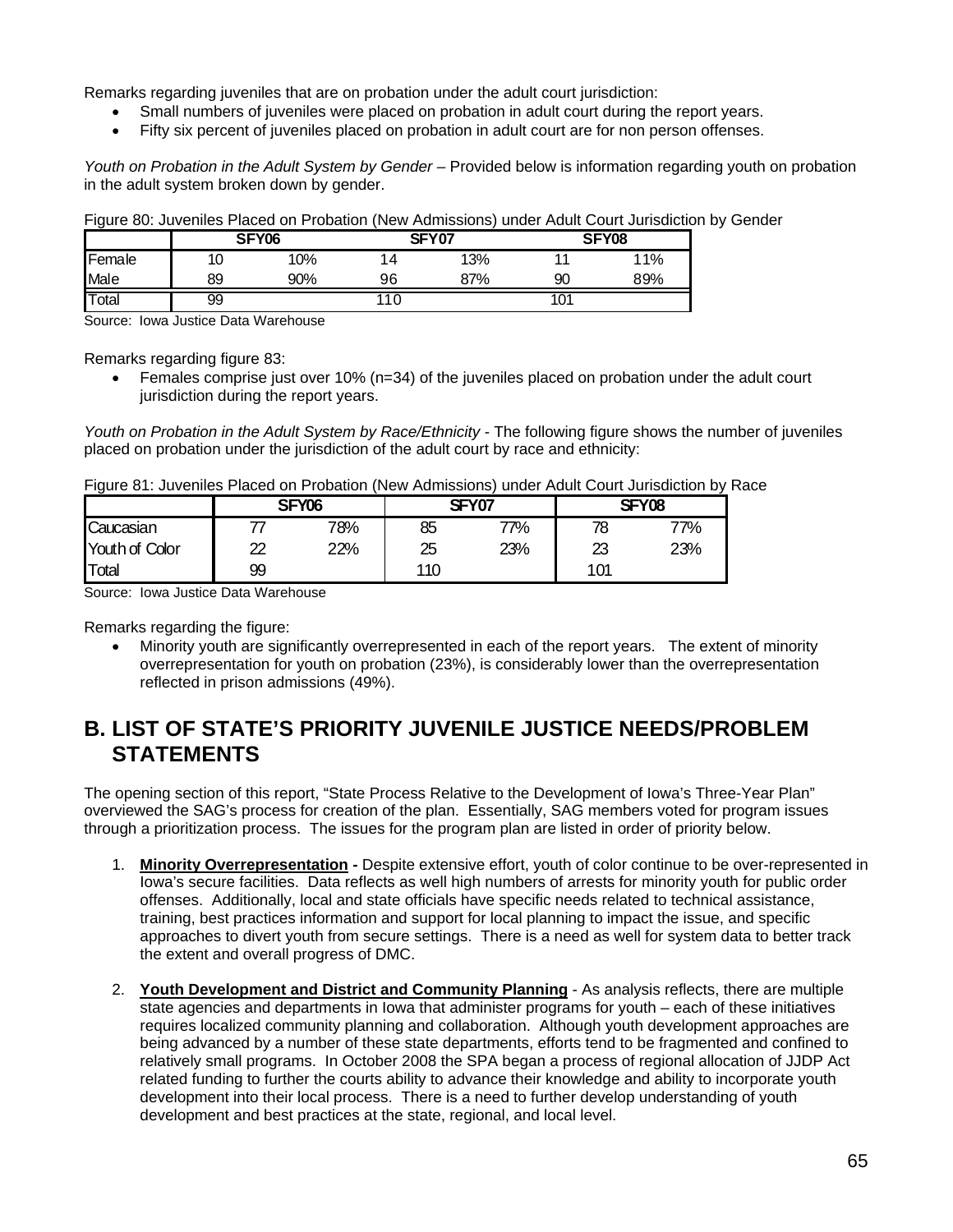- 3. **Mental Health** Research conducted by the SAG and its Mental Health Committee have identified mental health to be a major issue for youth in the juvenile justice system. Juvenile detention facilities and juvenile shelter care facilities are two of the primary care services for youth in Iowa's juvenile justice system. Youth served in those settings experience a great deal of emotional stress, and are prone to mental health related problems. There is lacking a format to share information with staff and provided specified mental health services to youth in those settings.
- 4. **Gender Specific Services** Despite the significant efforts of the SAG, SPA, and Iowa's Gender Specific Services Task force there is still much work to be done regarding the issues of gender in the juvenile justice system. State officials and communities have a need to understand the issues relative to planning for girls. State and local officials still have a need to learn more of innovative gender-specific approaches, and to engage and re-engage key officials who can impact on these issues.
- 5. **Compliance Monitoring and Research** Iowa continues to maintain an excellent system to monitor compliance with the JJDP Act. However, the reduction of JJDP Act funding and the related administrative funding, and the increased monitoring responsibilities for police lock-ups has made support for various compliance monitoring activities a challenge. Without the use of JJDP Act related funds Iowa would not be able to maintain its compliance and research functions at their existing levels.

# **3. PLANS FIRST THREE CORE REQUIREMENTS**

# **A. Plan for Deinstitutionalization of Status Offenders**

Iowa is in full compliance with section 223 (a) (12) (A) of the JJDPA. The SPA's Compliance Monitor for the State of Iowa collects data on all juveniles held in facilities in the state that have the potential to confine juveniles in a secure manner, including juvenile correctional facilities, juvenile detention facilities, city lock-ups, county jails, secure juvenile mental health institutions, secure juvenile residential treatment facilities, and non-secure law enforcement agencies. These data are gathered for each state fiscal year and compiled in a number of databases maintained by the Compliance Monitor. These data are then examined for any instances of noncompliance, and these instances are further investigated to determine whether the incident was a non-compliant hold, or whether there was an error in the way the data were reported. Through on-site visits the Compliance Monitor verifies the data that are provided by these various agencies. Through the SAG's allocation process of formula grant funds, many communities support programs that have the potential to affectt the deinstitutionalization of status offenders. Iowa Code Section 232.22 defines when a juvenile can be securely detained in Iowa. This code section defines the requirements for a juvenile to be securely detained, which include an allegation or adjudication for a delinquent act. There is one status offense defined by Iowa Code as a delinquent act – under age possession of alcohol; however, the Iowa Code then goes on to prohibit the secure detention of a youth accused or adjudicated for this offense, or for a violation of probation for under age possession of alcohol.

# **B. Plan for Separation of Juveniles from Adult Offenders**

Iowa has been found to be in compliance with Section (a) (13) of the JJDPA. The State of Iowa has historically had low numbers of non-compliant holds. These non-compliant holds have historically been isolated instances, and have not indicated a pattern or practice. These non-compliant holds are in violation of Iowa Code Section 356.3. Iowa does not certify youth as adults to circumvent the separation mandate. Strict guidelines for waiver of youth to adult criminal court and separation requirements for youth held in jails/lockups exist in Iowa Code Sections 232.22, 232.45, 232.45A and 356.3.

# **C. Plan for Removal of Juveniles from Adult Jails and Lockups**

Iowa is in full compliance with Section 223 (a) (14) of the JJDPA. The plans to reduce jail removal violations and maintain compliance with the jail removal mandate of the JJDP Act have involved intensified monitoring and development of alternatives. The plan continues to be effective. In December of 1992, CJJP staff began training presentations at Iowa's Law Enforcement Academy regarding the JJDP Act mandates, relevant state statutes, and jail alternatives. These trainings have grown to include presentations at the Sheriffs and Deputys Association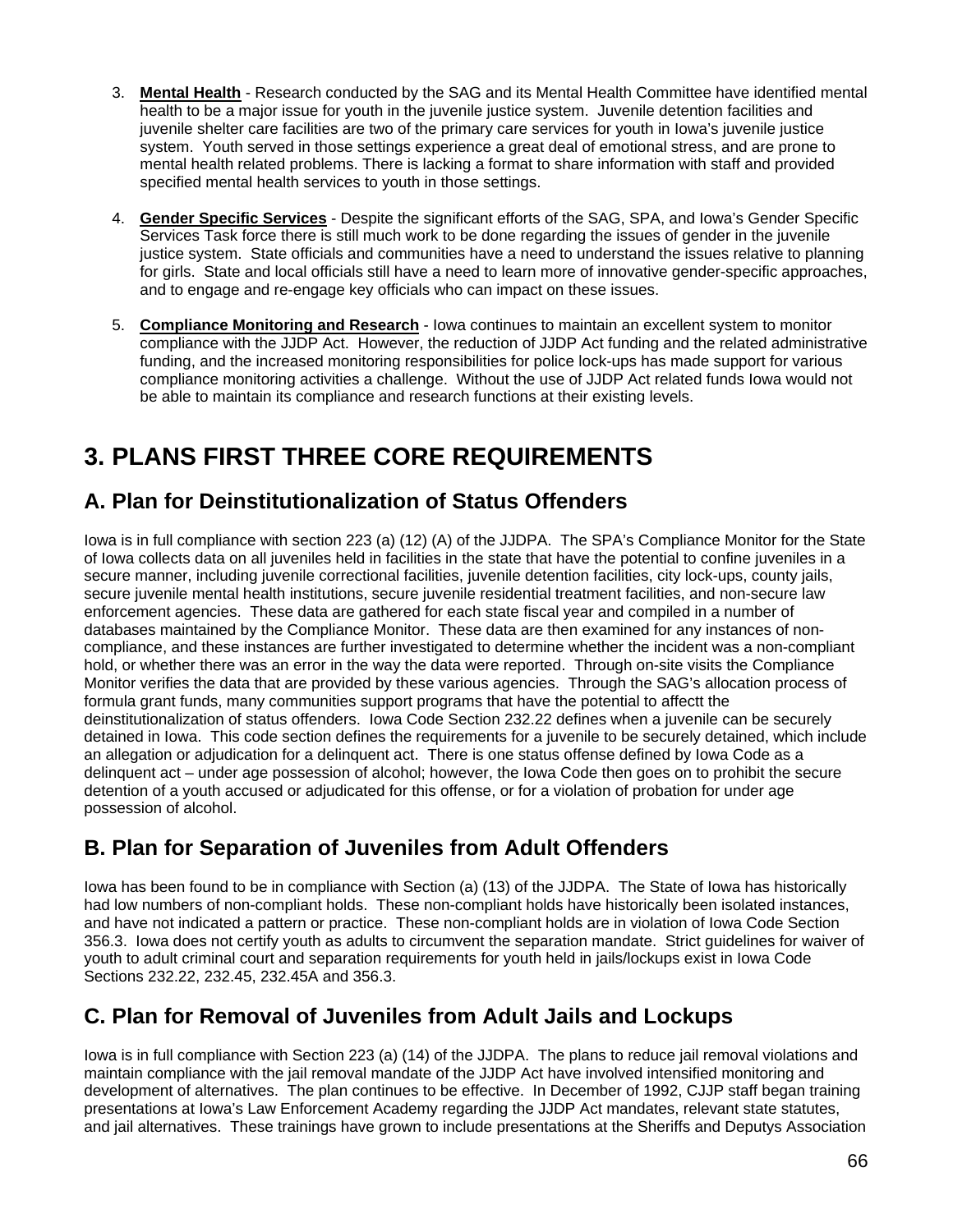Training, the Jail Administrator's Training and specialized trainings at county jails. The CJJP staff will continue to make such presentations as requested by these professional organizations or by facilities. CJJP also continues to work with the State Jail Inspector to identify and reduce violations. Finally, CJJP continues to work with the state legislature and juvenile justice policy makers on any proposed changes in policies and procedures relating to Iowa's participation in the JJDP Act.

# **D. Plan for Compliance Monitoring**

An audit of Iowa's Compliance Monitoring system was completed in June 2008. Iowa will use the suggestions and findings outlined in the report that will be generated from this audit as a vehicle to further improve the compliance monitoring efforts in the state. Below are listed details of Iowa's monitoring plan. Discussion is provided in each of the subheadings to explain Iowa's monitoring process.

# **1. Policy and Procedures**

Iowa's Compliance Monitoring Manual can be accessed at: http://www.state.ia.us/dhr/cjjp/images/pdf/ComplianceMonitoringManual-MASTER.pdf

The policy and procedure element of an adequate compliance monitoring system can be found in section A of Iowa's Compliance Monitoring Manual; starting on page 4.

# **2. Monitoring Authority**

The monitoring authority element of an adequate compliance monitoring system can be found in section B of Iowa's Compliance Monitoring Manual; starting on page 16.

# **3. Monitoring Timeline**

The monitoring timeline element of an adequate compliance monitoring system can be found in section C of Iowa's Compliance Monitoring Manual; starting on page 47.

## **4. Violation Procedures**

The violation procedures element of an adequate compliance monitoring system can be found in section A of Iowa's Compliance Monitoring Manual; starting on page 10.

## **5. Barriers and Strategies**

The barriers and strategies element of an adequate compliance monitoring system can be found in section A of Iowa's Compliance Monitoring Manual; starting on page 11.

## **6. Definition of Terms**

The definitions element of an adequate compliance monitoring system can be found in section E of Iowa's Compliance Monitoring Manual; starting on page 61.

## **7. Identification of the Monitoring Universe**

The violation procedures element of an adequate compliance monitoring system can be found in section J of Iowa's Compliance Monitoring Manual; starting on page 121.

## 8. **Classifications of Facilities**

The violation procedures element of an adequate compliance monitoring system can be found in section J of Iowa's Compliance Monitoring Manual; starting on page 121.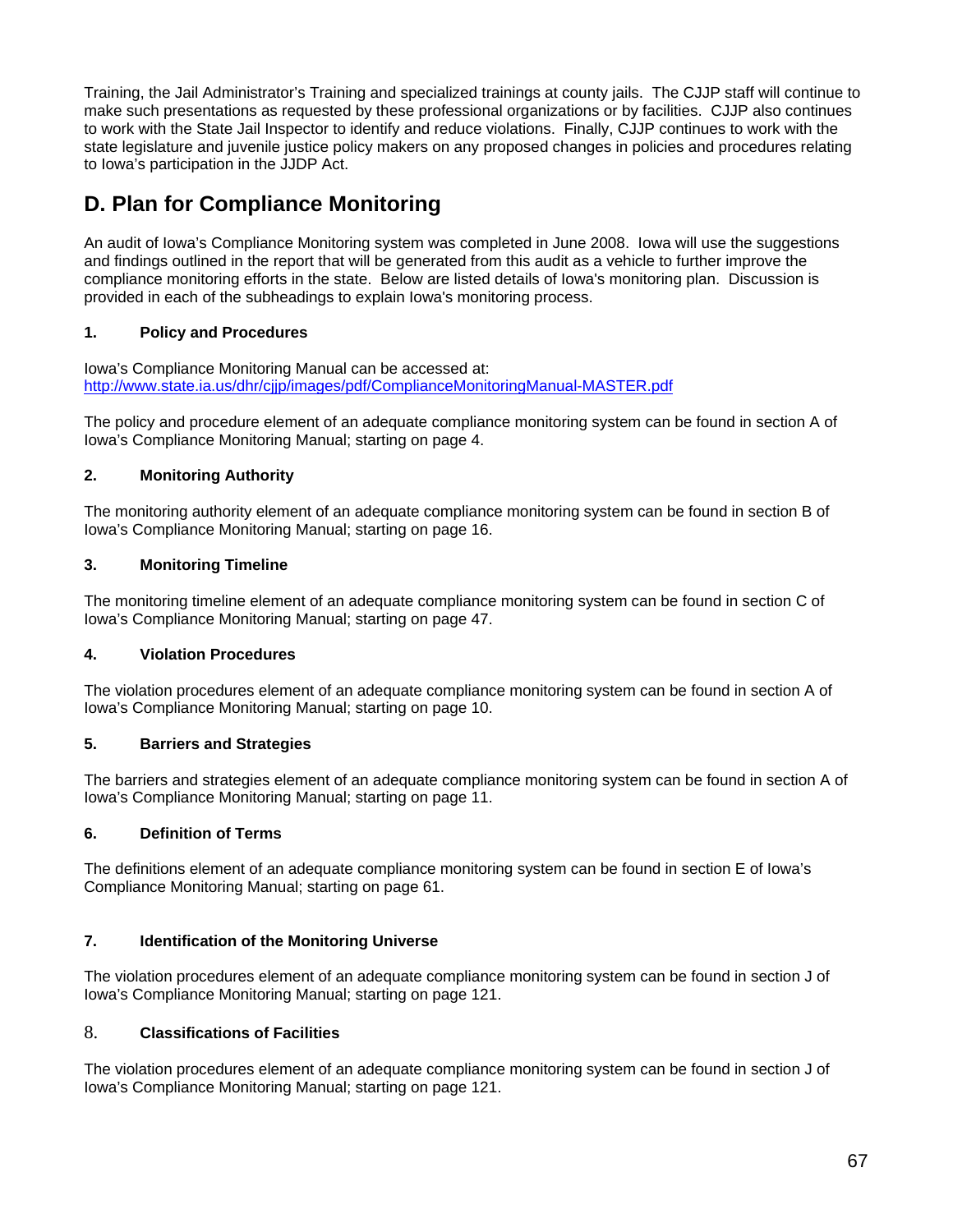#### 9. **Inspection of Facilities**

The violation procedures element of an adequate compliance monitoring system can be found in section A of Iowa's Compliance Monitoring Manual; starting on page 7.

#### 10. **Data Collection and Verification**

The violation procedures element of an adequate compliance monitoring system can be found in section A of Iowa's Compliance Monitoring Manual; starting on page 7.

# **4. PLAN DMC CORE REQUIREMENT**

The below information serves as the DMC section of Iowa's application for federal Juvenile Justice and Delinquency Prevention Act formula grant funding (JJDP Act). A subgroup of the SAG that assisted in the development of the DMC Section of the Iowa Plan is the Disproportionate Minority Contact Committee – **DMC Committee** (the DMC Committee is discussed in some detail later in this DMC plan).

Section 223(a)(22) of the JJDP Act of 2002 requires that states and territories address "specific delinquency prevention and system improvement efforts designed to reduce, without establishing or requiring numerical standards or quotas, the disproportionate number of juvenile numbers of minority groups who come into contact with the juvenile justice system."

The purpose of this core requirement is to ensure equal and fair treatment for every youth, regardless of race or ethnicity, involved in the juvenile justice system. A state is considered to be in compliance with this core requirement when it meets the following requirements by addressing DMC on an ongoing basis through **identification, assessment, intervention, evaluation and monitoring**. DMC Identification Spreadsheets have been completed and are submitted as part of this DMC Compliance Plan of the 3-year plan. Having determined that DMC exists, this 3-year plan addresses the five phases of the DMC Reduction Cycle as described in the Disproportionate Minority Contact Technical Assistance Manual, 3rd Edition (see [http://www.ncjrs.gov/html/ojjdp/dmc\\_ta\\_manual/index.html\).](http://www.ncjrs.gov/html/ojjdp/dmc_ta_manual/index.html) **The DMC Section of this report is organized according to the five phases of the DMC reduction cycle.**

# **Phase I: Identification**

The identification phase is to determine whether and to what extent disproportionality exists. The RRI matrices provide this information at decision points in the juvenile justice system. Comparisons by race within targeted jurisdictions are made by collecting and examining data at decision points in the juvenile justice system to determine the degree to which disproportionality exists.

**(1) Updated DMC Identification Spreadsheets (Attachment 2).** The most recently available statewide data and three targeted jurisdictions with focused DMC-reduction efforts were entered into the Web-based DMC Data Entry System at www.ojjdp.dmcdata.org/. The Relative Rate spreadsheets are included as an attachment.

Information regarding local matrices is available later in this report. The matrices examine major court decision points and compare "relative rates" for minority youth based on comparison with incidence for White youth through calculation of a relative rate index (**RRI**), which is discussed below.

Matrices data has also been updated on OJJDP's web-based matrices system, and are available for review through that system. OJJDP's matrices template was utilized at the state level for the preparation of this application.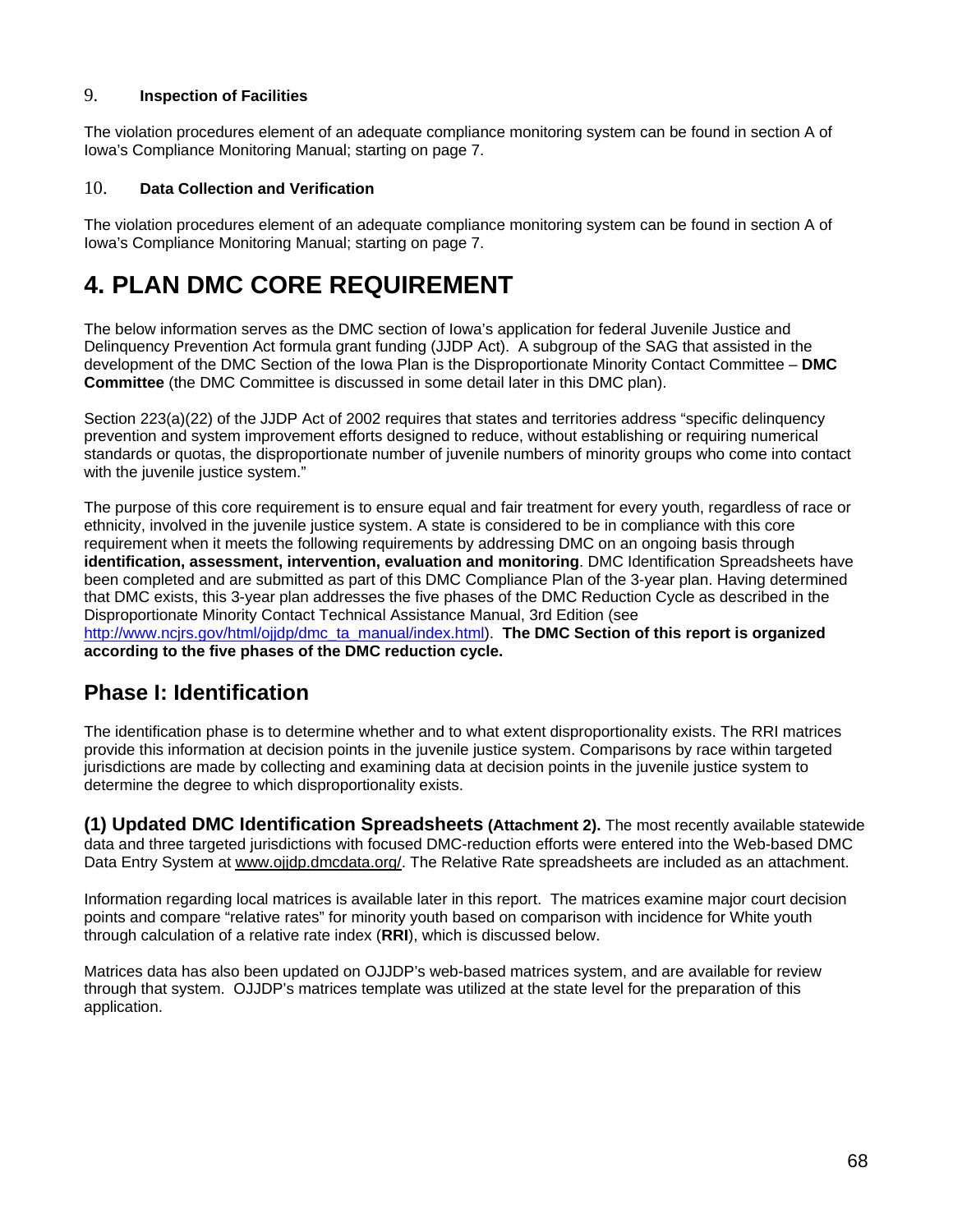*Relative Rate Index* - The matrix uses RRI to compare processing rates of minority youth to White youth. The formula and an example from the 2008 relative rate index are presented below:

| Rate of Occurrence    | divided    | Rate of Occurrence    | <b>Relative Rate</b> |  |
|-----------------------|------------|-----------------------|----------------------|--|
| (Afr. Amer. Youth)    | b٧         | (White Youth) $=$     | Index                |  |
| 285.64/1000 referrals | divided by | $54.20/1000$ arrest = | 5.27 RRI             |  |

In the example *above, a relative rate index of 5.27 is obtained for arrests of African American youth. The data*  were taken from the referrals for African American youth reflected in the 2008 state level matrix (the state level *matrix is included as an attachment).* The RRI from the statewide data indicate that the African American arrests are 5.27 times that for arrests of White youth. *The arrest rate for African American youth is considerably higher than that of White youth.* 

As is reflected above, the RRI compares the number (or rate) of minority youth entering each stage of the juvenile justice system to the number and rate of minorities of the previous state**. Until the most recent release of the relative rate matrix, population was used as the denominator for arrest as well as referral decision points. The most recent release corrects the calculation by using the number at arrest as the denominator for the calculation of the relative rate at referral.** 

*Individual Pages of the Matrices* – The following pages are included in a single matrix (see below).

- ¾ **Date Entry Page** The first page in each of the matrices at the end of this section provides data (annualized data counts) for some of the major juvenile court decision making phases as well as data for some secure settings (juvenile detention & boys state training school), census data, and arrest data from the Iowa Uniform Crime Reports.
- ¾ **Race Specific Pages** Additional pages of the matrix calculate the RRI by race/ethnicity (one page for each race/ethnicity White, African American, Hispanic/Latino, Asian, Hawaiian or Pacific Islander, Native American, Other/Mixed).
- ¾ **All Minority Population Page** Another page of the matrix calculates the relative rate index for a combined population of "all minority" youth.
- ¾ **Summary Page** A summary page lists RRI's for all the different races at all of the different decision points.
- ¾ **Population Based Rates** The final matrix page shows the cumulative effect of multiple decisions as the population based relative rate index.

*Different Rates at Different Stages* – The m*atrices calculate rates per thousand at some of the initial decision making stages ("arrest" and "referral to juvenile court") because the numbers are sufficiently large at those points in the process. Rates per 100 are calculated for some of the deeper end system processing points such as "finding of delinquency" because relatively few youth advance to those points in the system.* 

*Statistical Significance -* The matrices also include a column related to statistical significance of the RRI - "YES" in the column indicates that the difference in rates between the groups is large enough to be statistically significant (at the .05 level); "NO" indicates that there is no statistical significance between the groups. Due to the problem of small numbers, there are cases where a "NO" may appear in the significance column simply because the number of minority youth is insufficient to calculate statistical significance. Analyses performed in the matrices later in this plan generally address those data elements found to be of statistical significance. *Identification Tool* - It should be noted that OJJDP officials view the matrix as an identification tool. It identifies differential processing rates. **It does not explain the reasons for differential rates (e.g. differential offending versus system bias).** Further, for the purposes of identifying interventions, it is important to not only examine statistical significance and magnitude, but also the volume of activity, comparison with other jurisdictions, and important contextual considerations that must be taken into account. The tool is one that the JJAC, the DMC Committee, and the Governor's YRDTF utilize to help identify potential areas of focus for DMC related efforts.

*Iowa's Completion of the Matrices* - Provided below is a brief discussion related to information Iowa utilized to complete its matrices, as well as potential issues related to the use of that information.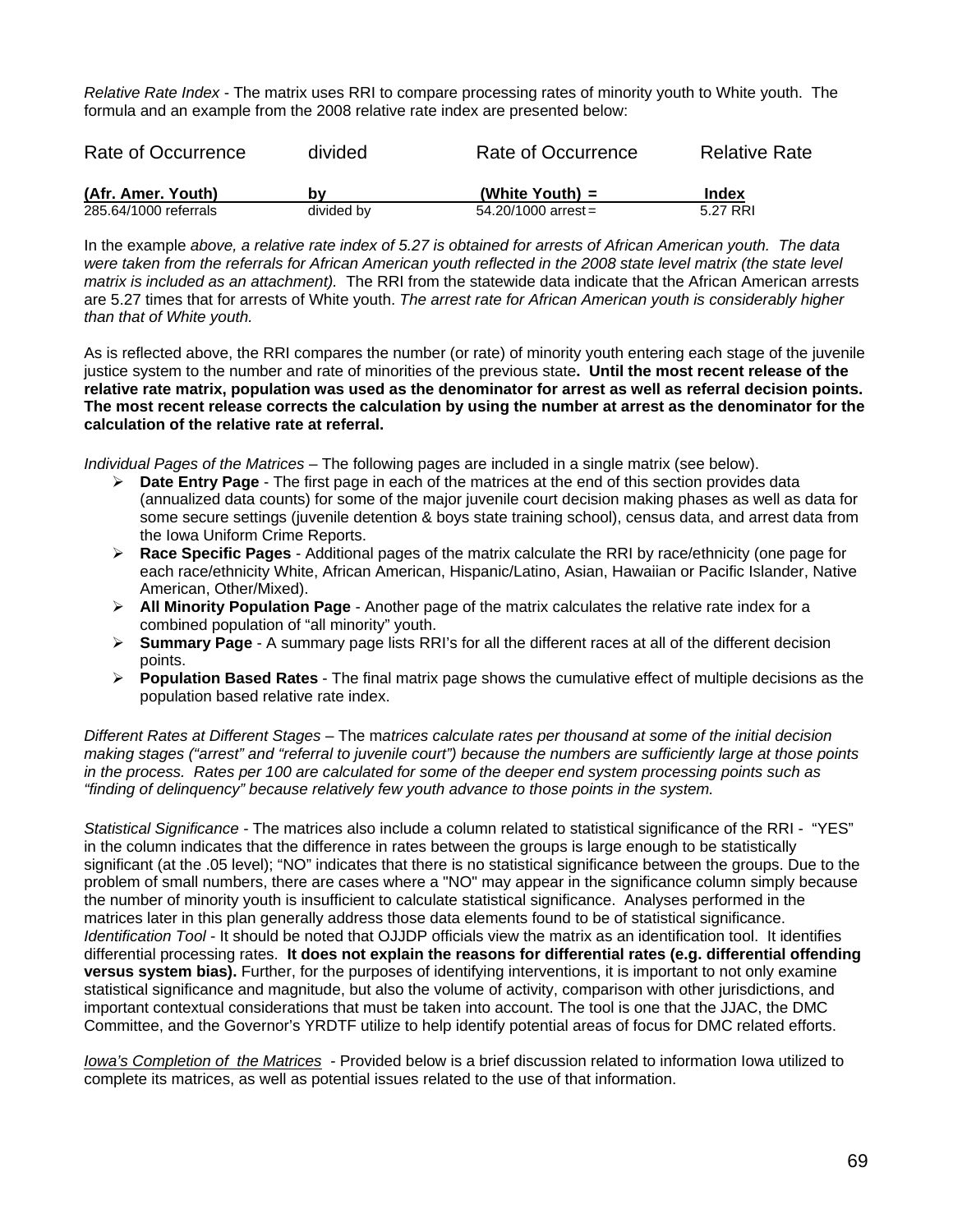*Justice Data Warehouse* - Information to complete the matrices was taken, in large part, from Iowa's Justice Data Warehouse (JDW). The JDW is a central repository of key criminal and juvenile justice information. Information for the warehouse is taken from the Iowa Court Information System (ICIS). ICIS is operated on 26 local data bases and is comprised of subsystems: juvenile court services, consolidated case processing, financial reporting, jury selection, appellate records management, scheduling, tickler system administration, etc. The overall mission of the JDW is to provide the judicial, legislative, and executive branches of state government and other entities with improved statistical and decision support information pertaining to justice system activities.

For purposes of administration relating to Iowa's court system, Iowa's 99 counties are organized into eight judicial districts. Presently all eight judicial districts are entering and utilizing information from ICIS. Information from each of these districts is available for analysis from the JDW.

*Labeling of Matrices – This plan is Iowa's 2009 grant plan. The most recently updated matrices are referred to the "2008" matrices.* **The time period reflected in the 2008 matrices is for the most recent full calendar year available, 1/1/08 through 12/31/08; the 2007 matrices are for the calendar year of 1/1/07 through 12/31/07, etc**. Statewide matrices for each year can be accessed by clicking accordingly on the respective year (2008) (2007) (2006) (2005). The statewide matrices are also available on the DMC Resource Center website at: [http://www.uiowa.edu/~nrcfcp/dmcrc/facts\\_and\\_figures.shtml](http://www.uiowa.edu/~nrcfcp/dmcrc/facts_and_figures.shtml) and OJJDP's Web-based DMC Data Entry System at [www.ojjdp.dmcdata.org/](http://www.ojjdp.dmcdata.org).

*Other Data Source in Matrices - State training school holds exclude those youth sent for 30 day evaluations – only boys state training school holds were included. Data for the decision points of "arrest" and "juvenile detention" were not taken from JDW - further discussion of the data from those decision points is included below.* 

Over the past seven years CJJP has worked with a juvenile court services committee (ICIS User Group) and Iowa's Chief Juvenile Court Officers to create agreed upon procedures for data entry and analysis. Juvenile court officials have also provided feedback on design for a variety of standardized reports. Those reports have enhanced Iowa's ability to provide juvenile court processing and monitoring information that is being used for completion of OJJDP's DMC Matrices.

*Data Reconciliation -* Each month CJJP works with ICIS User Group staff to validate JDW data against county reports. The data used to complete the matrices have been through that validation process. Despite the validation efforts, there are still data entry inconsistencies in certain jurisdictions for certain decision points. Training efforts have continued to improve the quality of the data and have targeted that specific issue. CJJP will continue discussions with local officials to determine if any additional training or technical assistance is needed.

*Adult Court Waiver* – The adult court waiver data reflected on the DMC matrices includes those incidents where the juvenile court has waived youth from the juvenile court to the jurisdiction of the adult criminal court. The adult court waiver data in the matrices do not include information on those 16- and 17-year-old youth who end up under adult court jurisdiction due to statutory exclusion from juvenile court jurisdiction for the commission of certain serious offenses (forcible felony offenses; certain drug, weapon or gang-related offenses) – such statutory exclusion is detailed in Iowa Code Section 232.8(3).

*Arrest Data -* Data for completion of this decision point in the matrices were taken from the Iowa Uniform Crime Report (UCR). The UCR is generated by the Department of Public Safety (DPS) from law enforcement agencies throughout Iowa that supply information to DPS regarding the numbers and types of arrests that they make every year.

*DPS officials note that not all Iowa law enforcement agencies report arrest information and that some reporting agencies under-report juvenile arrest statistics. It is important to note that the arrest rates reported by DPS are adjusted rates and are based on age-specific populations in those law enforcement jurisdictions reporting data to DPS. If a law enforcement agency underreported data, but reported at least some data, both the arrest and population numbers from that jurisdiction were included in the calculation of the statewide rates reported by DPS. Assuming that the population numbers for given jurisdictions are accurate, and the number of arrests are less than what actually occurred, the actual statewide arrest rate would be greater than reported. Given current and past underreporting of juvenile arrests by some jurisdictions, CJJP believes that the arrest rates discussed below are lower than would be seen if all juvenile arrests were reported.*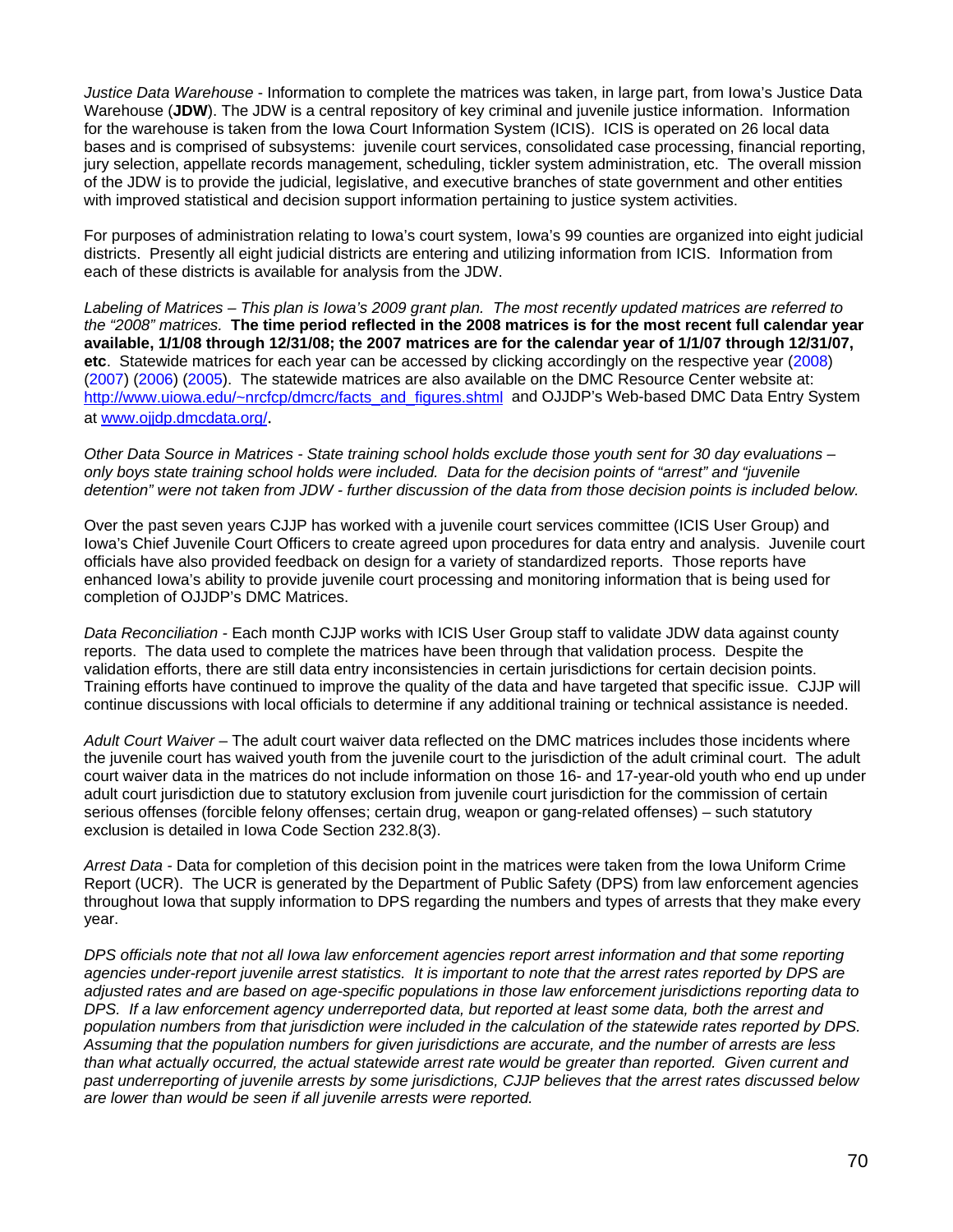*Other Data Sources* – As was mentioned briefly above, additional information for completion of the matrices was taken from a juvenile detention facility database that is maintained by CJJP for compliance monitoring for the JJDP Act. Additional information was provided from census sources maintained by OJJDP and its contractors. The data sources are noted at the bottom first page of each matrix.

*Incident-Based data* – In large part the data reflected in the report are "incident-based," not "youth-based." For example, the statewide matrices reflect 27,102 "incidents" of referral during the report period. That does not reflect that there were 27,102 youth referred; it means there were that many referral incidents to Juvenile Court Services. It is possible that an individual youth could have experienced multiple referral incidents during a report year. Therefore, the number of youth who have been referred is lower than the number of referral incidents – the data in the matrices reflect the number of incidents. Similarly, a single referral incident for a given youth could include multiple offenses. The matrices reflect the number of referral incidents, not the number of offenses.

*Population Reflected on Matrix – Report Period* - The population group represented in the matrices is youth ages 10-17 (except for STS – only youth from 12-17 are admitted to that institution). The time period reflected for most of the decision points in the most current matrix is calendar 2008 (1/1/08 thru 12/31/08). *Arrest data are from the Iowa 2007 Uniform Crime Report.* Explanations at the bottom of the individual data entry sheets reflect the data source.

*Geographic Area Targeted with the Matrices* - Much of Iowa's DMC effort focuses on providing technical assistance to three sites with high minority populations. The technical assistance sites (TA sites) include Black Hawk, Polk, and Woodbury counties. There are plans to add a fourth site (Johnson County). The technical assistance is provided by the University of Iowa School of Social Work, National Resource Center for Family Centered Practice; the University serves as the state's DMC Resource Center (Resource Center). The Resource Center's efforts are discussed later in this plan. DMC Matrices have been completed for each of Resource Center's TA sites.

# **(2) DMC Data Discussion**

## **Discussion of State Relative Rate Indexes**

Iowa's DMC Approach is focused at both the state and local level. This section of the report includes discussion of the state-level information followed by discussion of the three sites.

• Provided below is discussion of Iowa's statewide matrices. Information regarding local matrices is available in this report following discussion of the statewide data. *Later in this plan information is provided which was generated in conjunction with Governor Culver's Youth Race and Detention Task Force (YRDTF). In its August 2007 meeting the YRDTF voted to focus its efforts at the decision making phases of referral, diversion, and detention. In its February 2009 the YRDTF included in its findings specific information regarding increases in arrests for African American youth. Based on that information this section of the report includes state and local-level information specific to the noted decision points.*

The below tables were created to reflect Iowa's focus on arrest, referral, diversion, and detention.

#### State Level Matrix Data - Arrest

Below is a table that details the rate per thousand of juvenile arrests. Statewide matrices (the document from which data in the four below tables was taken) for each year and decision point (arrest, referral, diversion, and detention) can be accessed by clicking accordingly on the respective year (2008) (2007) (2006) (2005).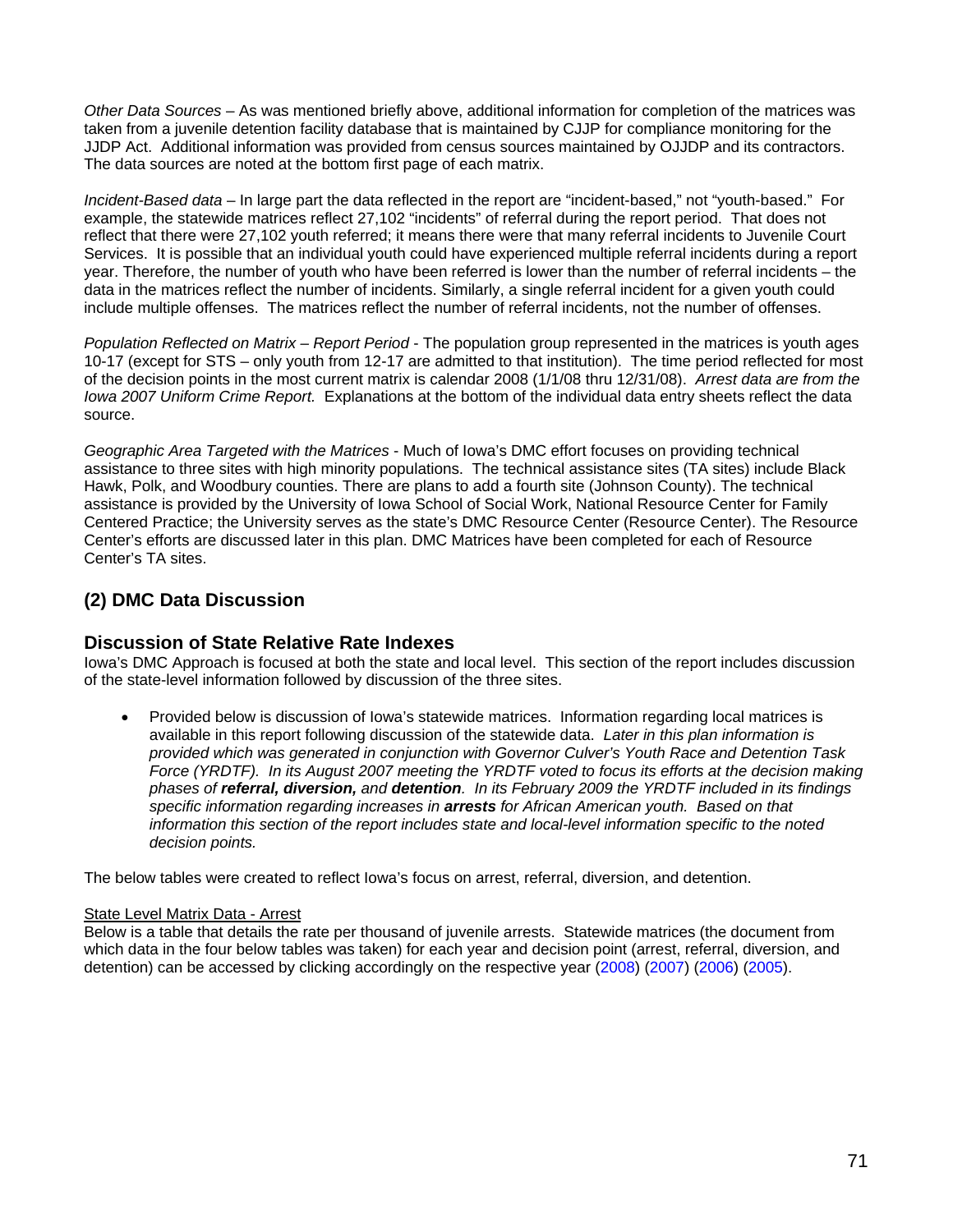



Source: Department of Public Safety-UCR

Remarks regarding figure:

- Average arrest rates for African American (283.8), Native American (154.34), and Hispanic (84.6) youth are higher than the rates of Caucasian (55.4) youth for the 2005 – 2008 period.
	- o The average rate of arrest for African American youth is five times higher than that of Caucasian youth during the report years.
	- o The rate of arrest for African American youth increased from 219.5 to 340.8 during the report years.
	- o The average rate of arrest for Native American youth is 2.8 times higher than that of Caucasian youth.
	- o The rate of arrest for Asian youth (average 35.8) is lower than that of Caucasian youth for all of the report years.

#### State Level Matrix Data - Referral

Below is a table that details the rate per thousand of delinquency referrals to the juvenile court.



Source: Iowa Justice Data Warehouse

Remarks regarding figure:

- Referral rates in 2008 were lower than those in 2005 for all racial/ethnic groups except Native Americans.
	- o The average referral rate for Native American youth is highest (129.2), while the average rate for Asian youth is lowest (117.7).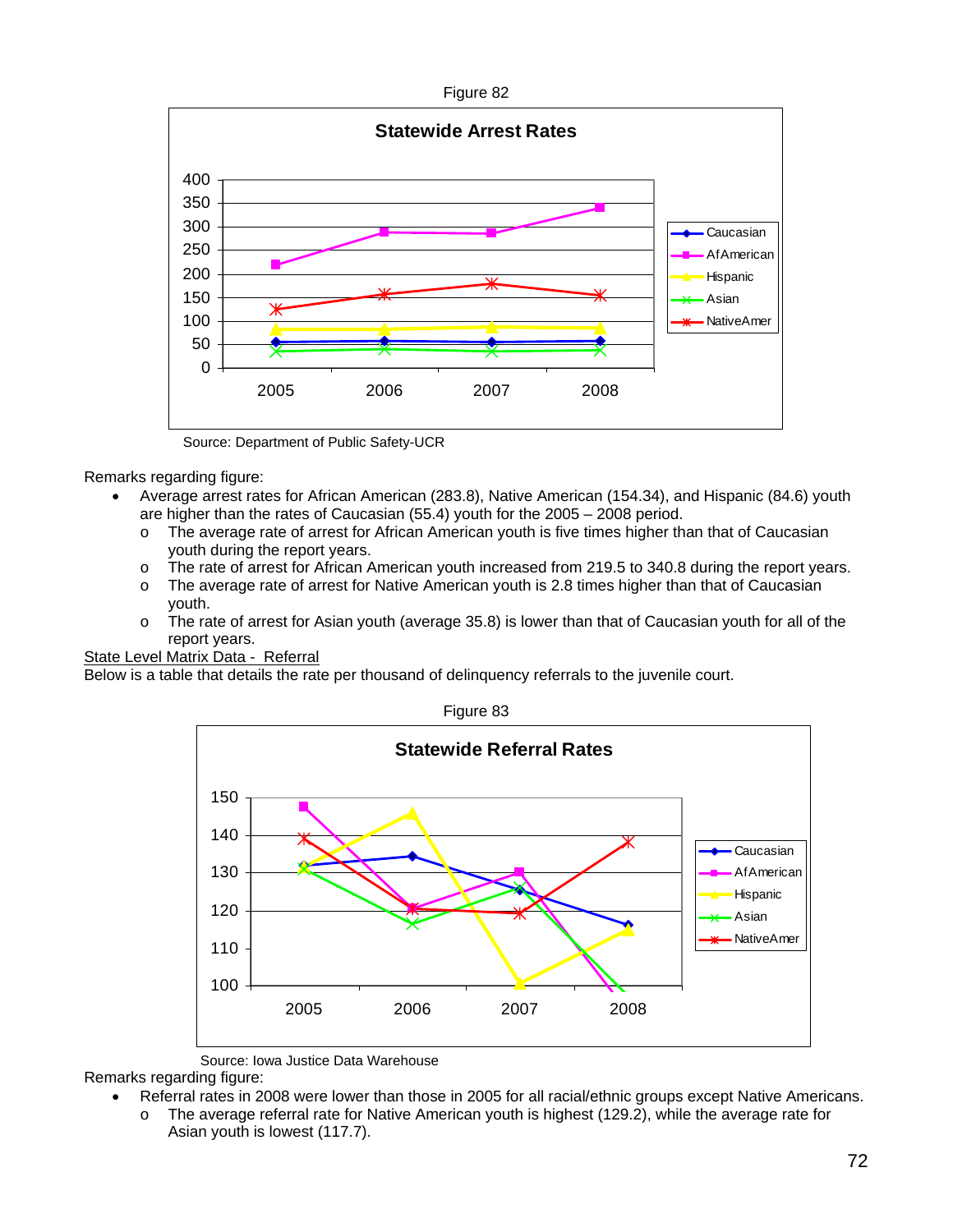#### State Level Matrix Data - Diversion

Below is a figure that details the rate per thousand of juvenile court delinquency diversions. In Iowa such diversions are called informal adjustments.



Source: Iowa Justice Data Warehouse

Remarks regarding figure:

- The average diversion rates for the racial/ethnic groups are as listed:
	- o Asian 38.8, Caucasian 35.7, Hispanic 30, African American 22.5, and Native American 17.5.
	- o The average diversion rates for Native American and African American are approximately half the average rates for Asian and Caucasian youth.

#### State Level Matrix Data – Juvenile Detention

The figure below details the rate per thousand of detention facility holds.





Source: Iowa Detention Data Base

Remarks regarding figure:

- Detention rates in 2008 were lower than those in 2005 for all racial/ethnic groups.
- The average detention rate for all minority groups is lower than that of Caucasians and are as follows: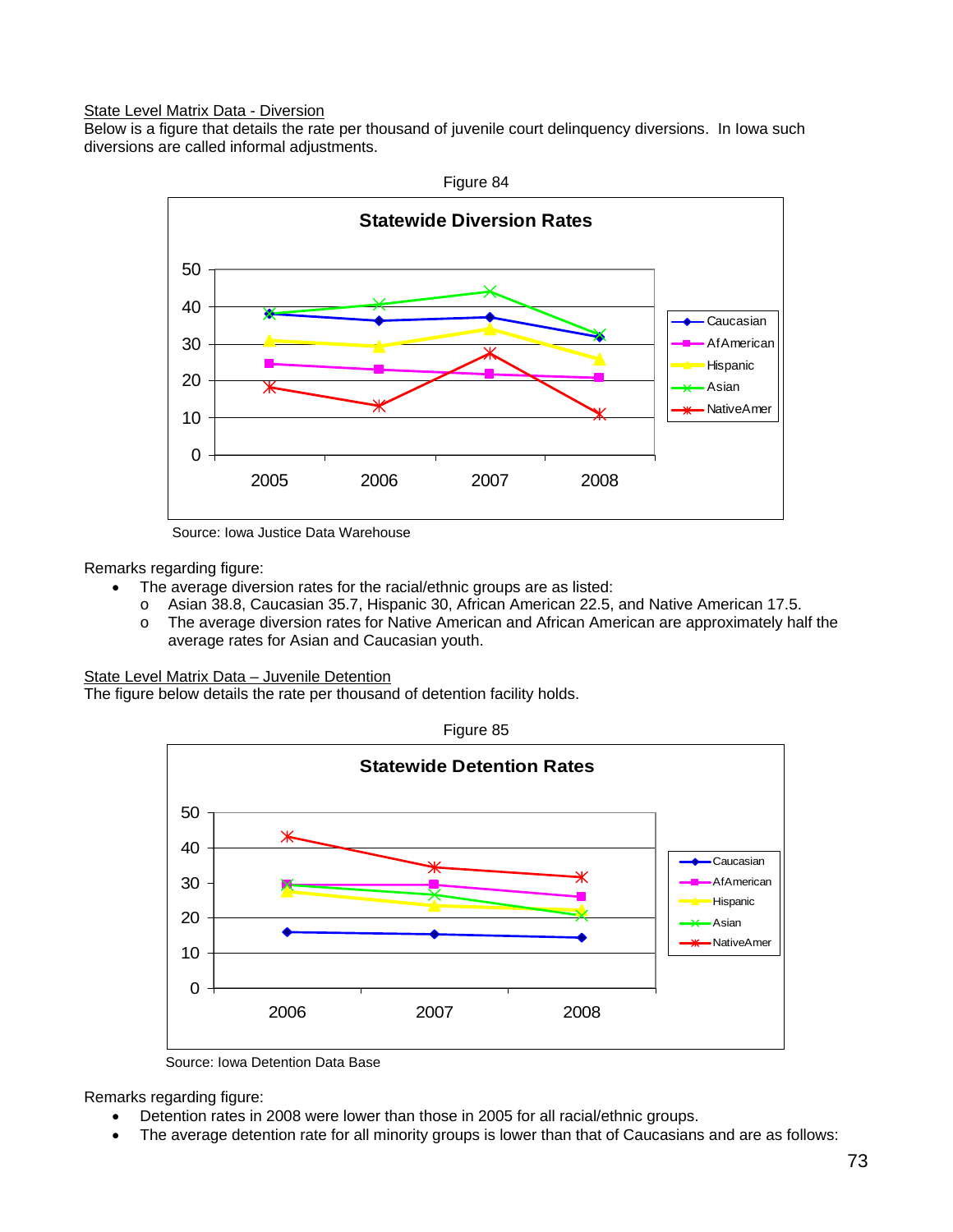- o Native American 33.5, African American 26.5, Hispanic 23.4, Asian 24,and Caucasian 14.3.
- o The average rate of detention for Native American youth is approximately 2.3 times higher than that of Caucasian youth.
- o The average rate of detention for African American youth is approximately 2 times higher than that of Caucasian youth during the report years.
- The detention rate for all racial/ethnic groups declined or remained level during the report years.

#### **Discussion of County Relative Rate Indexes Discussion of Black Hawk County Relative Rate Index**

Analysis regarding Black Hawk County's matrices is provided below. Black Hawk County matrices (the document from which data in the four below tables was taken) for each year and decision point (arrest, referral, diversion, and detention) can be accessed by clicking accordingly on the respective year (2008) (2007) (2006) (2005).

#### Black Hawk County Matrix Data - Arrest

Below is a table that details the rate per thousand of juvenile arrests.



Figure 86

Source: Department of Public Safety-UCR

Remarks regarding figure:

- The arrest rate for African American youth (average 312.6), is considerably higher than the rate for Caucasian youth (average 66) for the 2005 – 2008 period.
	- $\circ$  The average rate of arrest for African American youth is 4.7 times higher than that of Caucasian youth during the report years.
	- $\circ$  The arrest rate for African American youth went from 216 (2005) to 409.5 (2008).

#### Black Hawk County Matrix Data - Referral

Below is a table that details the rate per thousand of delinquency referrals to the juvenile court.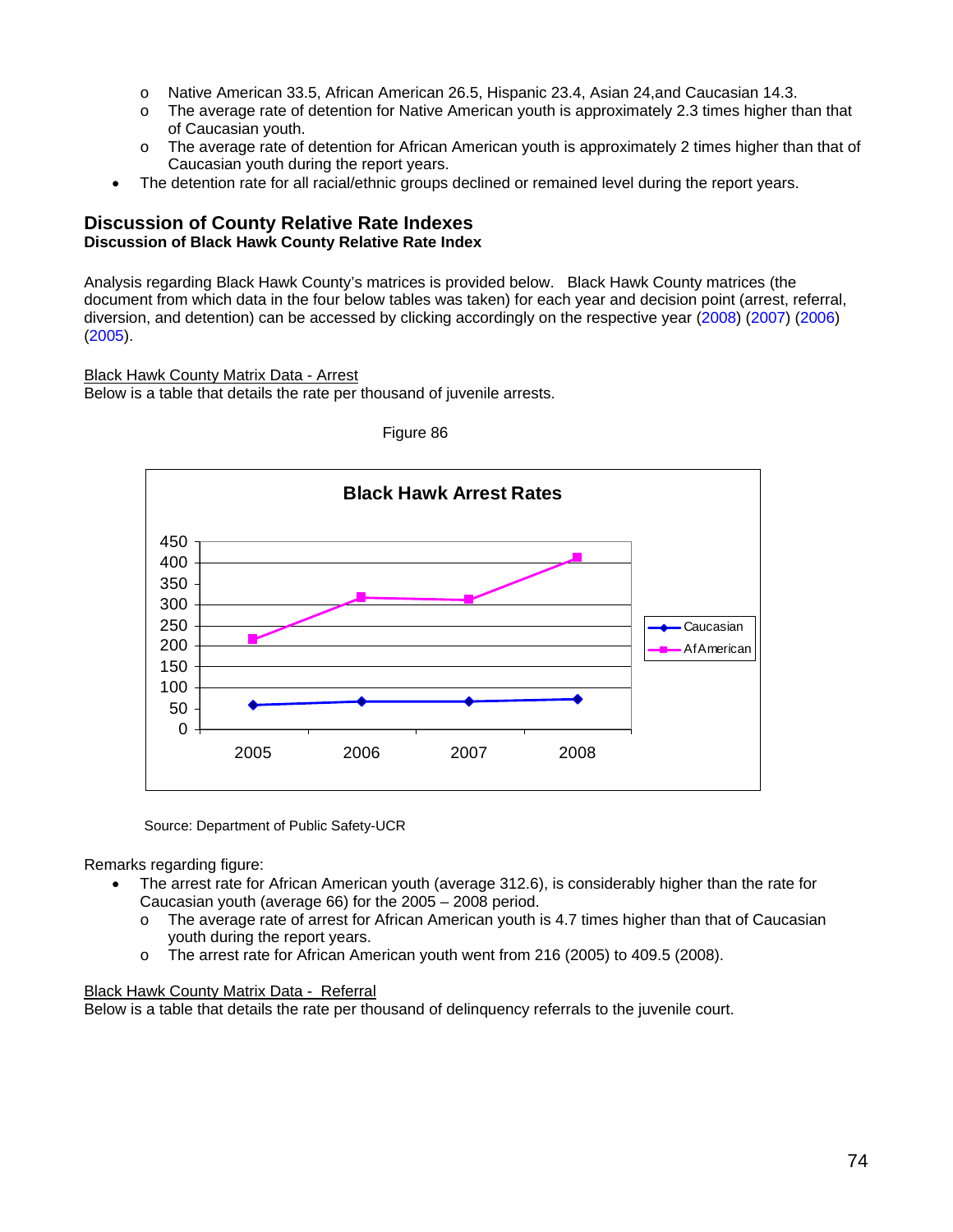

Source: Iowa Justice Data Warehouse

- Average referral rates for African American (125.6) youth are similar to the rates of Caucasian (125.7) youth for the 2005 – 2008 period.
- Referral rates for Caucasian and African American youth decreased from 2007 to 2008.
- Black Hawk County Matrix Data Diversion

The figure below details the rate per thousand of Black Hawk County juvenile court delinquency diversion.



Figure 88

Source: Iowa Justice Data Warehouse

Remarks regarding figure:

- The average diversion rate for African Americans youth was 25, and for Caucasian youth was 37 for the 2006 – 2008 report period.
- Diversion rates for African American youth and Caucasian youth decreased during the report years.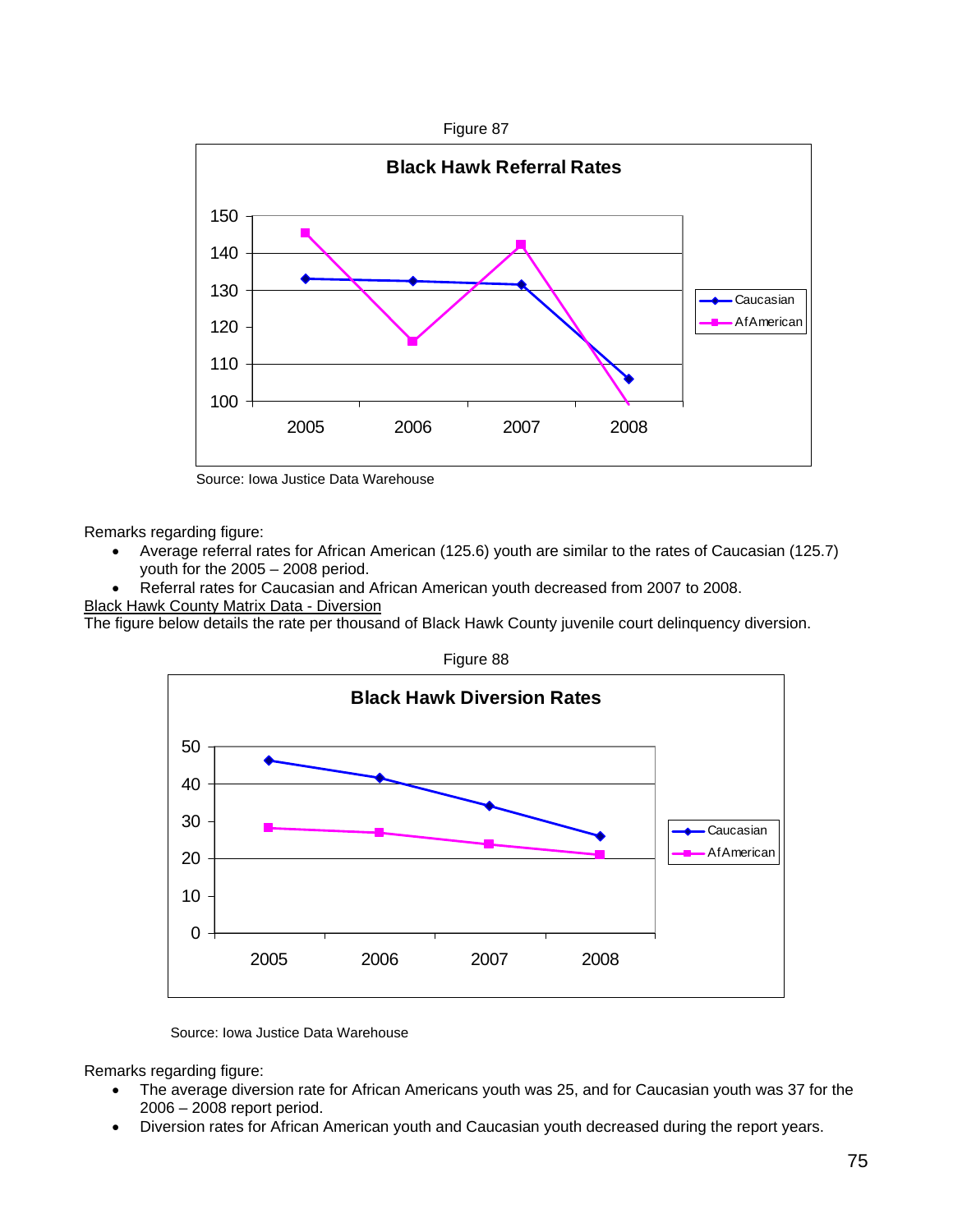Black Hawk County Matrix Data – Juvenile Detention

The figure below details the rate per thousand of Black Hawk County detention facility holds.



Source: Iowa Detention Data Base

Remarks regarding figure:

- The average detention rate for African Americans youth was 28, and was 18.7 for Caucasians during the 2005 - 2008 report period.
- The detention rate for African American and Caucasian youth was lower in 2008 than in 2005.

#### **Discussion of Polk County Relative Rate Index**

Analysis regarding Polk County's matrices is provided below. Polk County matrices (the document from which data in the four below tables was taken) for each year and decision point (arrest, referral, diversion, and detention) can be accessed by clicking accordingly on the respective year (2008) (2007) (2006) (2005).

#### Polk County Matrix Data - Arrest

Below is a table that details the rate per thousand of juvenile arrests.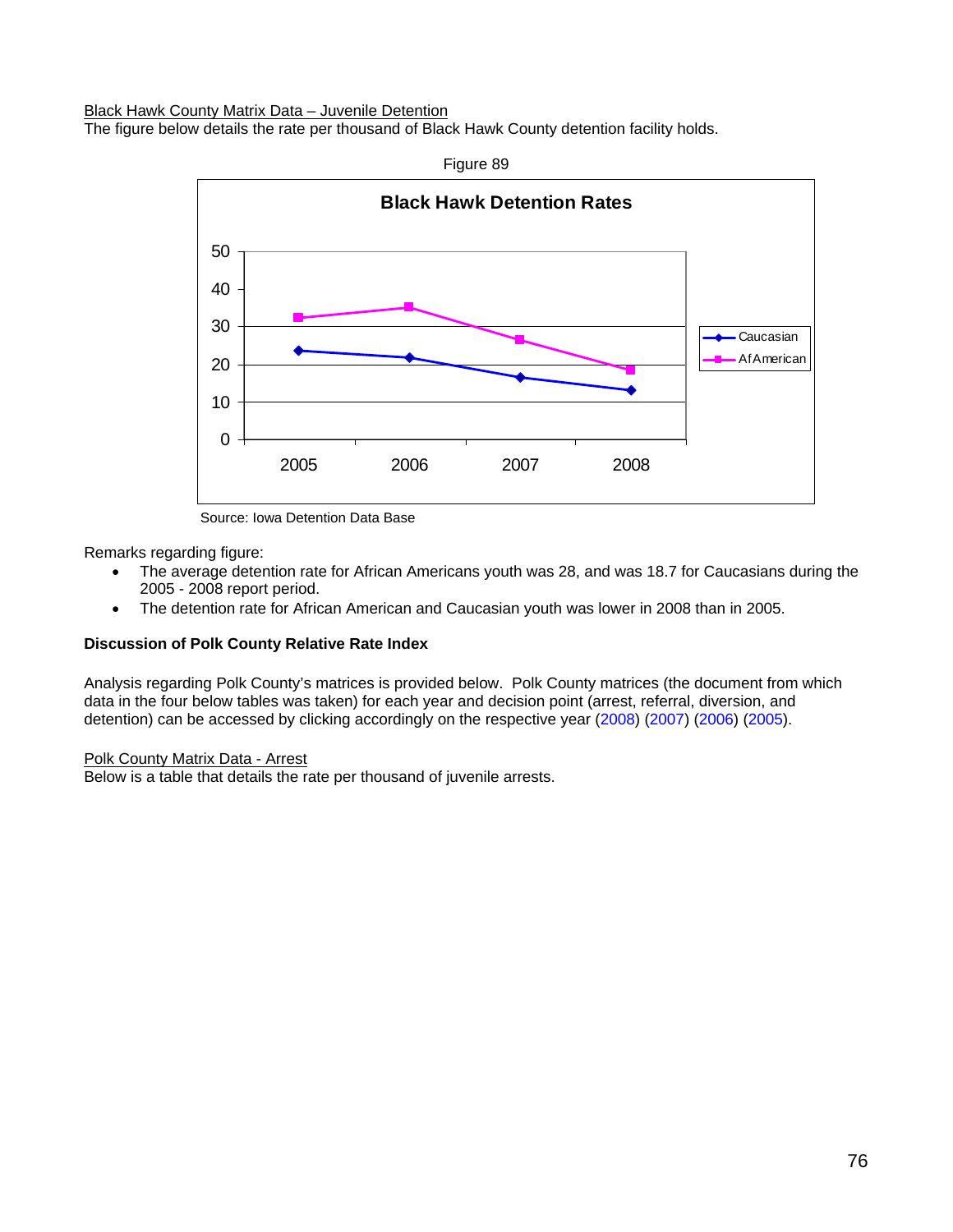Figure 90



Source: Department of Public Safety-UCR

Remarks regarding figure:

- The average arrest rate for African American youth (189.9) is considerably higher than the rate for Caucasian (49.2), Hispanic (39.8) and Asian (33.5) youth for the 2005 – 2008 period.
	- o The average rate of arrest for African American youth is 3.9 times higher than that of Caucasian youth during the report years.
- The rate of arrest was stable for Caucasian, Hispanic and Asian youth during the report years.
- The rate of arrest for African American youth increased from 57.1 (2005) to 266.1 (2007).

#### Polk County Matrix Data - Referral

Below is a table that details the rate per thousand of delinquency referrals to the juvenile court.



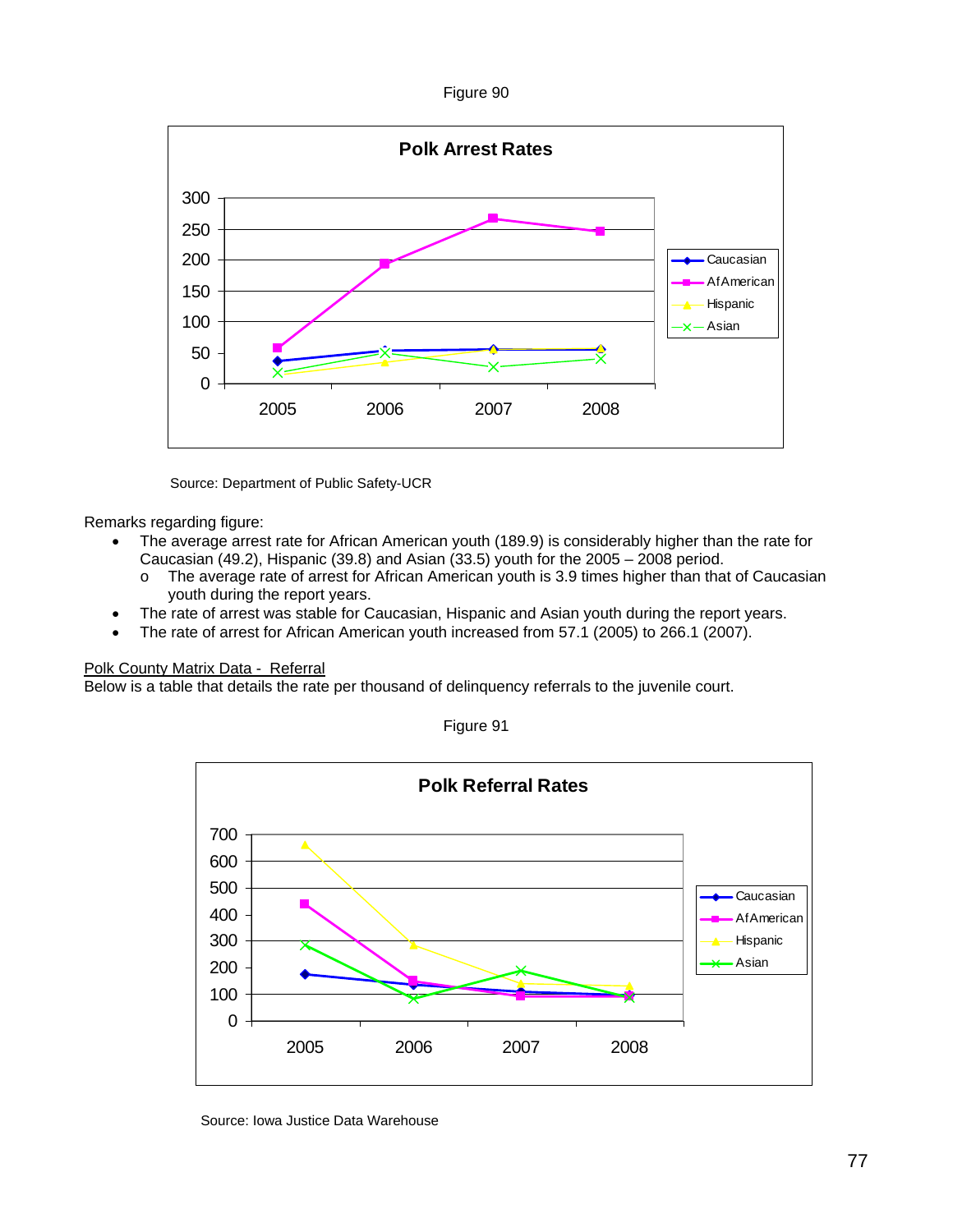- The average referral rate for the various racial/ethnic groups is as follows: Hispanics (304.5) African Americans (192.6), Asians (160.2), Caucasians (129.8).
	- o The average rate of referral for Hispanic youth is 2.3 times higher than that of Caucasian youth during the report years.
- The referral rate for all racial groups, except Asians, dropped during each of the report years.

#### Polk County Matrix Data - Diversion

The figure below illustrates the rate per thousand of Polk County juvenile court delinquency diversions.



Source: Iowa Justice Data Warehouse

Remarks regarding figure:

- The average diversion rate for the various racial/ethnic groups is as follows: Asians (50.2), Caucasians (42.8), Hispanics (40.5) and African Americans (average 32.89).
- Diversion rates for African American youth went from 29.8 in 2007 to 38.6 in 2008.

Polk County Matrix Data – Juvenile Detention

The figure below illustrates the rate per thousand of Polk County detention facility holds.

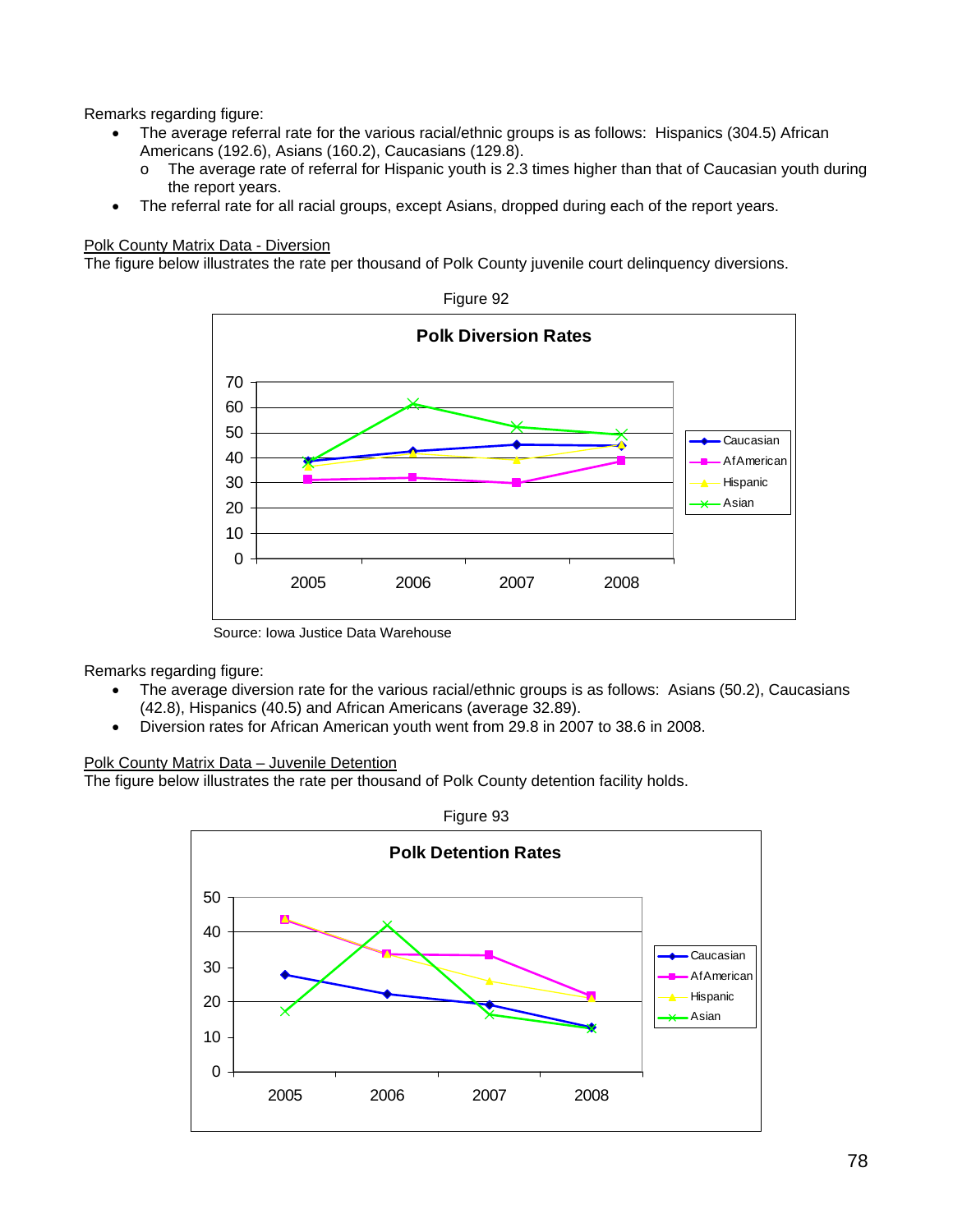#### Source: Iowa Detention Data Base

Remarks regarding figure:

- The average detention rate for the various racial/ethnic groups is as follows: African Americans (33), Hispanics (31.1), Asians (22) and Caucasians (20.4).
- The detention rate for all racial/ethnic groups declined during the report years.

#### **Discussion of Woodbury County Relative Rate Index**

Analysis regarding Woodbury County's matrices is provided below. Woodbury County matrices (the document from which data in the four below tables was taken) for each year and decision point (arrest, referral, diversion, and detention) can be accessed by clicking accordingly on the respective year (2008) (2007) (2006) (2005).

#### Woodbury County Matrix Data - Arrest

Below is a table that details the rate per thousand of juvenile arrests.



Source: Department of Public Safety-UCR

Remarks regarding figure:

- The average arrest rate for Native American (431.6) and African American youth (367.9) is considerably higher than the rate for Hispanic (189.2) and Caucasian (116.1) youth for the 2005 – 2008 report period.
	- o The average rate of arrest Native American youth is 3.7 times higher than that of Caucasian youth during the report years.
	- o The average rate of arrest African American youth is 3.2 times higher than that of Caucasian youth during the report years.
	- o The arrest rate for Native American youth was at a four year high in 2007 (707.4), and a low in 2008 (121.23).

#### Woodbury County Matrix Data - Referral

Below is a table that details the rate per thousand of delinquency referrals to the juvenile court.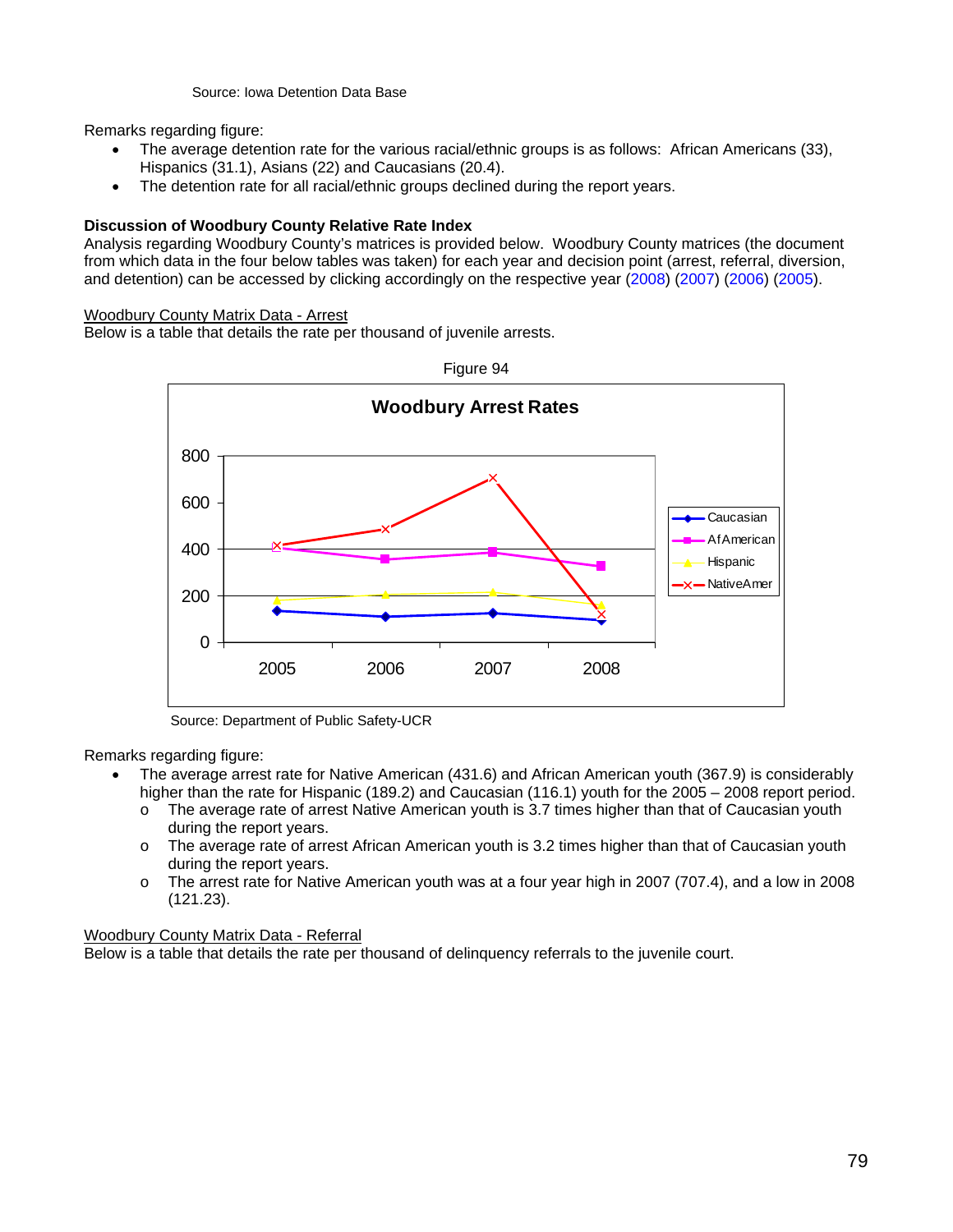

Source: Iowa Justice Data Warehouse

• The average referral rate for the various racial/ethnic groups is as follows: Native Americans (109.8), Hispanics (104.5), African Americans (100.3), and Caucasians (98.3).

Woodbury County Matrix Data - Diversion

The figure below illustrates the rate per thousand of Polk County juvenile court delinquency diversions.





Source: Iowa Justice Data Warehouse

Remarks regarding figure:

- The average diversion rate for Native American (14) and African American (18.3) youth is considerably lower than the diversion rate of Hispanic (28.8) and Caucasian (27.1) youth during the 2005 - 2008 report period.
	- o African American and Native American youth have a rate of diversion that is approximately half that of Hispanic and Caucasian youth.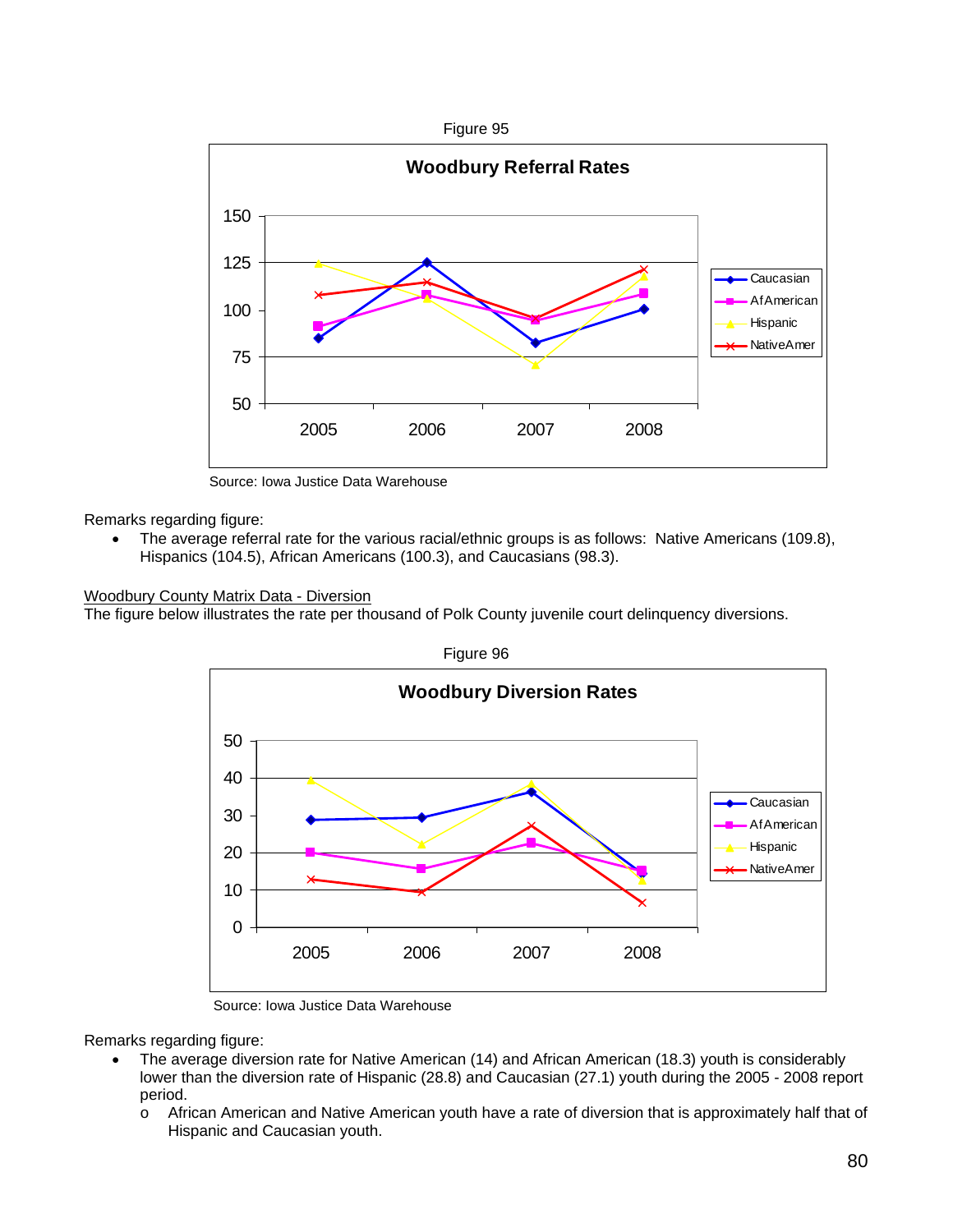#### Woodbury County Matrix Data – Juvenile Detention

The figure below illustrates the rate per thousand of Woodbury County detention facility holds.





Source: Iowa Detention Data Base

Remarks regarding figure:

- The average detention rate for Native American (24.7), African American (20.4) and Hispanic (20.5) youth is approximately two times that of Caucasian (average 11.1) youth.
- The detention rate for all racial/ethnic groups declined during the report years.

# **Phase II: Assessment/Diagnosis**

The section provides updated DMC information from recently completed assessments. These assessments include studies conducted by Leiber (2006-2007); Feyerherm (2007) and Richardson et al. (2008).

### **Research Studies Regarding Assessment**

#### **Updated Assessment Study, Michael Leiber (Black Hawk, Johnson Linn, and Scott)**

In 2007 Michael Leiber, Ph.D., released an assessment study from his 2006 work examining the factors influencing decision-making in the juvenile courts in four Iowa counties (Black Hawk, Johnson, Linn, and Scott). Results of the study was also provided to the statewide DMC Committee of the SAG, the Governor's Youth Race and Detention Task Force and was posted on the DMC Resource Center website at: [http://www.uiowa.edu/%7Enrcfcp/dmcrc/news\\_and\\_report.shtml.](http://www.uiowa.edu/%7Enrcfcp/dmcrc/news_and_reports.shtml) The documents include the full assessment, an executive summary and an executive brief. The study involved case tracking on information available through Iowa's Justice Data Warehouse (JDW). This recent assessment study was a replication study based on research Leiber had completed approximately ten years earlier.

Leiber studied a sample of 4,400 court referrals for delinquency. The study population included a random sample of White youth and a sample of African American youth (over-sampled to increase sample size) for comparison on judicial disposition.

#### Major Finding

Leiber concluded that there were "race effects" operating in these four counties. These were most consistently found at juvenile court intake, with African American youth more likely to be referred for further court proceedings than similarly-situated white youth. Consequently, it appears that both offending characteristics and racial bias seem to be contributing to African American overrepresentation in the juvenile justice system. This conclusion is consistent with Leiber's 1993 findings.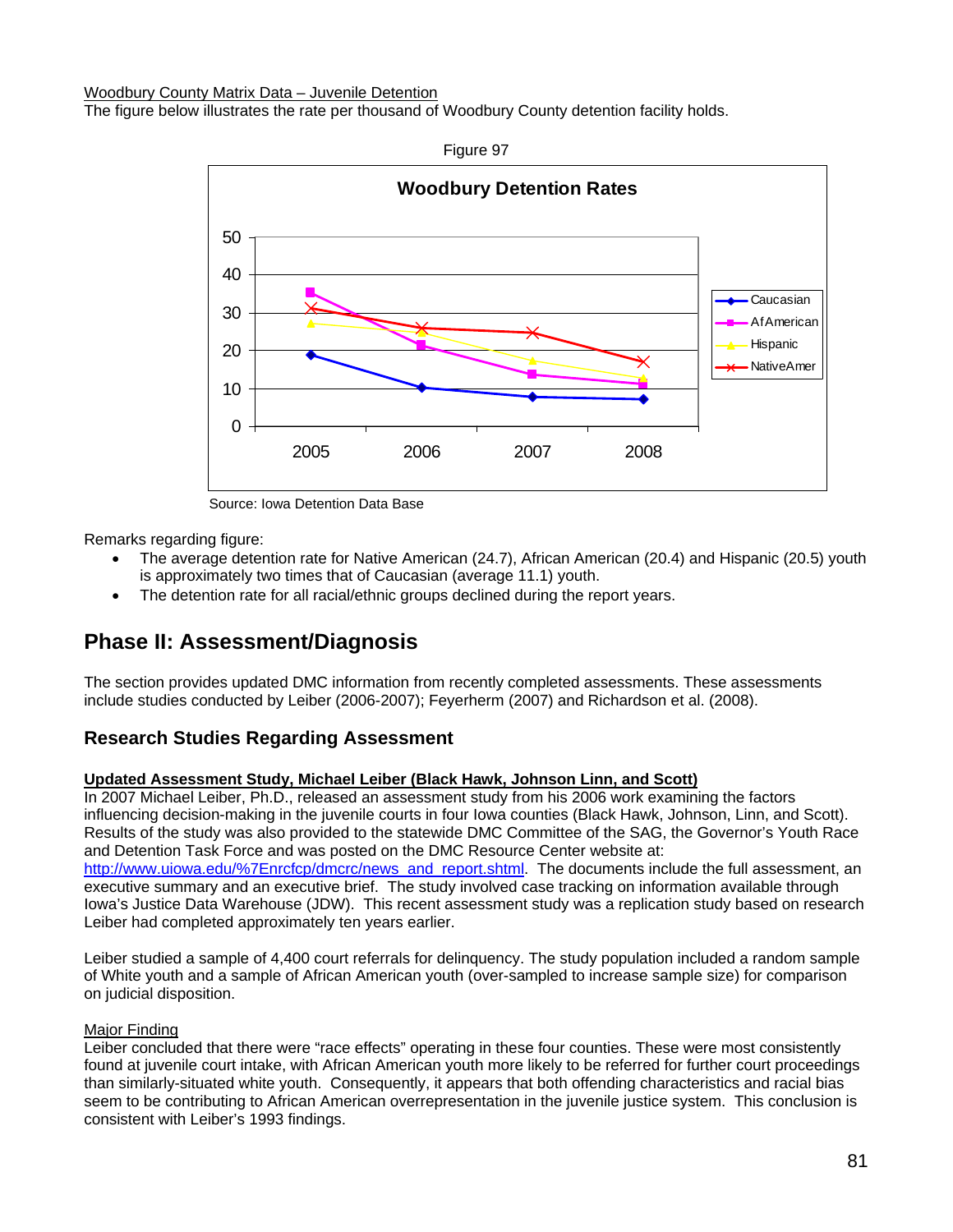Leiber and colleagues also found in this current study that females were less likely than males to be referred to court for formal proceedings in two jurisdictions.

*Note: Staff in the counties studied shared concerns regarding the finding that minority youth were treated more harshly at the decision-making phase of intake. They questioned whether or not the study group, a sample of cases reaching the court decision-making phase of disposition, may have contributed to the finding. After performing a test on an additional sample of cases at the decision making phase of intake, Leiber's conclusion pertaining to African American overrepresentation was unchanged.* 

#### Assessment Study Limitations:

- The study was based on an un-weighted sample that involved over-sampling of African American youth and cases that reached judicial disposition. A majority of the cases processed in the juvenile court are not African American and most cases do not reach judicial disposition. The sample of African Americans was chosen to allow for greater numbers for the purpose of comparison to White youth and the "back-end" cases were chosen to provide analysis on cases at a number of the court's major decision making phases.
- JDW, the state-wide system from which the study data were taken, focuses on capturing information regarding the juvenile justice system's legal decision-making process. The system contains only limited information regarding family and school status information. This is a major weakness, as other studies have identified family and school factors as variables that influence detention decision-making.
- JDW is a statewide system that is the product of data input at the local level. There are inconsistencies regarding data entry in certain jurisdictions for certain decision points. Data entry for the decision phase of juvenile probation was being reported inconsistently in some of the jurisdictions during some of the years of the existing study. Similarly, the JDW includes a screen that provides basic information regarding whether or not youth are being placed in juvenile detention facilities. A variety of research has demonstrated that minority youth are often overrepresented in juvenile detention compared to their representation in the general population. Unfortunately, Leiber's research found that local jurisdictions are not routinely completing the detention placement screen in the JDW, further limiting the data available in the research.

#### Assessment Study Recommendations

Leiber made five recommendations (listed below). The Leiber study has influenced the efforts of the DMC Committee and the YRDTF. Leiber's recommendations are also reflected in the activities taking place in the 2009 DMC reduction plan.

#### *Recommendation 1:* **Increase Structured Decision-Making at Intake**

#### *Recommendation 2:* **Continue to Require Decision-Makers to Participate in Race and Gender Cultural Sensitivity Training**

#### *Recommendation 3:* **Conduct Additional Research on DMC**

**Recommendation 4: Improve Upon Iowa's Justice Data Warehouse (JDW) System for Case Management and DMC** 

#### *Recommendation 5:* **Expand Crime Prevention Programs**

#### **Additional Assessment (Detention) Research, Michael Leiber (Black Hawk)**

In November 2007 Dr. Leiber released a detailed study regarding race and juvenile detention in Black Hawk County. The initiative for the study came from the Court itself due to concerns about the number of detained youth, particularly minorities. A detailed inquiry into the use of detention, the types of detention used, for what and whom, had not been previously conducted. Data were manually collected from case files in Black Hawk County covering referrals to juvenile court and the North Iowa Detention facility from 2003 through 2004. Aggregate information was also used that represented the number of detention referrals for the years 1990 through 2004. Specific information on the detailed history of DMC in Iowa, Black Hawk County, sampling, tables, and findings can be found in the full technical report: *Race and Detention Decision-making and the Impact on Juvenile Court Outcomes in Black Hawk County, Iowa* and in an executive summary (Leiber, Fox, and Lacks, 2007 and available on the DMC Resource Center "reports and bibliographies" website:

[http://www.uiowa.edu/%7Enrcfcp/dmcrc/news\\_and\\_report.shtml.](http://www.uiowa.edu/%7Enrcfcp/dmcrc/news_and_reports.shtml) 

The sample included 927 cases of which 449 were randomly-selected juvenile court referrals and 478 were nonrandomly selected youth who were held in detention. African-American youth were over-sampled to increase the number in the study and to assess any racial effects on decision-making across the juvenile justice system.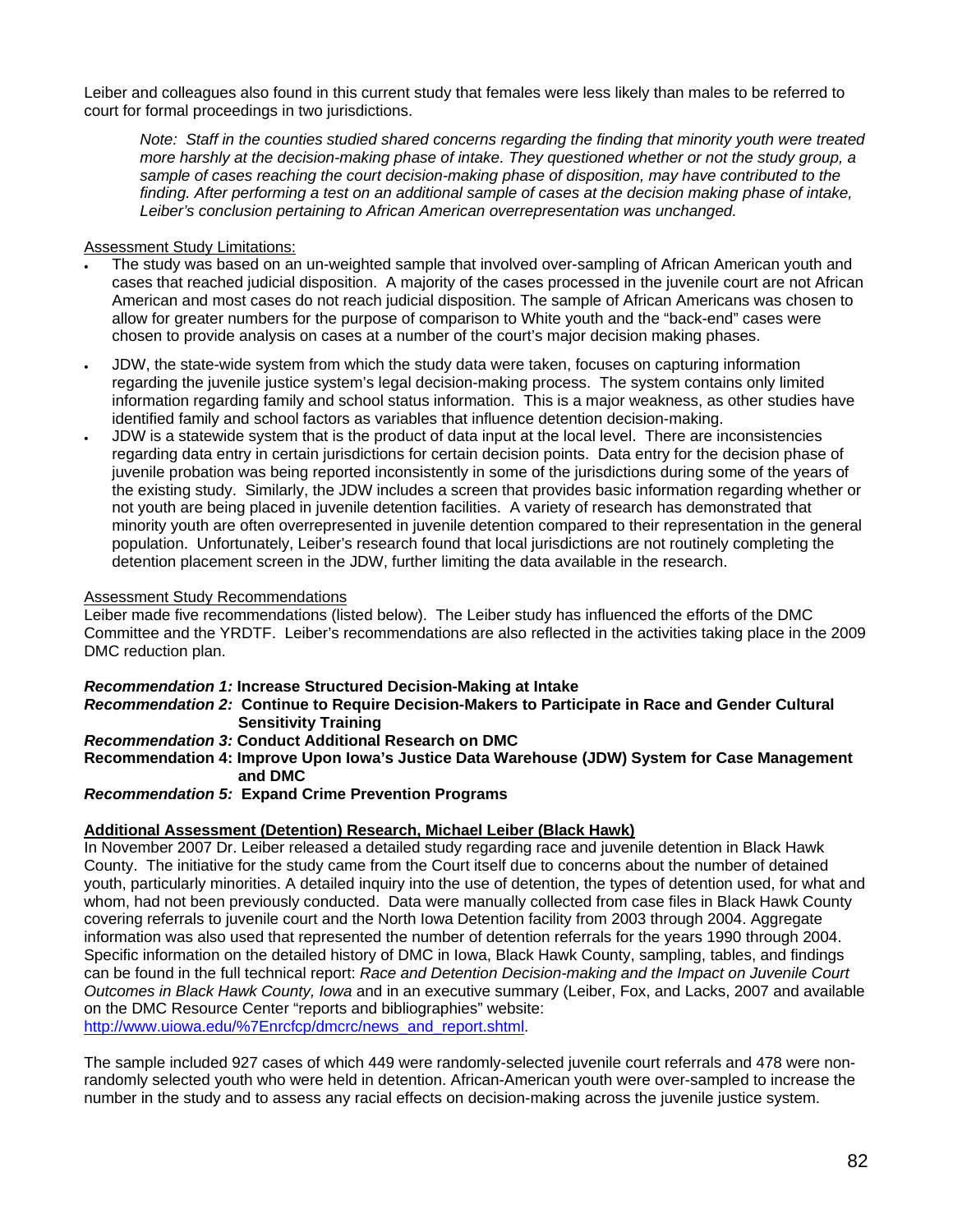#### Limitations

The study focused only on juvenile justice decision-making in Black Hawk County. There is a need to replicate the study in other jurisdictions since detention decision-making may vary by locality. For example, in Black Hawk County, it was discovered that youth who received an informal adjustment at intake were rarely detained for probation violations. It is unknown to what extent this occurrence may be found in other juvenile courts in Iowa and elsewhere across the nation.

#### Major Findings

- Over time (1990 through 2004), the data revealed that the primary reasons for detention admissions of Whites youth was court violations, followed by property crimes and person offenses. For African Americans, it was court violations, crimes against persons, and property offenses. While drug admissions represented a small percentage of total admissions, the largest racial gap was for drug offenses for African Americans.
- African American youth were subjected to more multiple court violation detentions than were white youth. This relationship was reversed when the detention was a 48-hour hold, where whites were more likely to receive multiple 48-hour hold detentions than were African Americans.
- Legal variables (e.g., offense seriousness) and extralegal factors (e.g., age, coming from a single parent household) most often had the strongest effects on detention decision-making and decision-making in general.
- Race, individually and in combination with other variables (e.g., gender), was found to have an impact on detention and system decision-making even after considering differences in crime severity, prior record, etc. For example:
	- o Being African American substantially increased the likelihood of detention relative to similar whites.
	- o Being detained increased the chances of moving further into the system and, because being African American increased the odds of being detained, black youth as a group were more likely to receive a more severe outcome at intake than were whites.
	- o Even after controlling for offending characteristics, African Americans were found to be less likely than similar whites to participate in diversion.
	- o Race effects were also discovered at petition, adjudication, and judicial disposition. Sometimes, the effects resulted in more severe or more lenient outcomes.
	- o With the exception of decision-making at intake, race was not found to operate through detention to produce a negative cumulative impact. That is, being detained did not contribute to minority overrepresentation throughout the proceedings. This finding, however, does not diminish the impact of race on intake decision-making or the apparent impact of race at every stage examined.
- In short, both offending characteristics and racial bias appear to be contributing factors to African American overrepresentation in secure detention and in the juvenile justice system in Black Hawk County.
- Leiber and colleagues also found that being female was influential at intake and petition and worked in combination with race to influence adjudication and judicial disposition decision-making. These findings are consistent with previous research (*An Examination of the Factors that Influence Juvenile Justice Decisionmaking In The Jurisdictions of Black Hawk, Johnson, Linn and Scott, Iowa: An Assessment Study*, by Leiber, Johnson, and Fox, 2006).

#### Recommendations

|                   | Recommendation 1: Reform Detention Admissions of All Types                              |
|-------------------|-----------------------------------------------------------------------------------------|
| Recommendation 2: | Increase Structured Decision-making at Intake                                           |
|                   | Recommendation 3: Continue to Require Decision-Makers to Participate in Race and Gender |
|                   | <b>Cultural Sensitivity Training</b>                                                    |
|                   | Recommendation 4: Conduct Additional Research on DMC                                    |
|                   | Recommendation 5: Expand Crime Prevention Programs                                      |
|                   |                                                                                         |

#### **Further Assessment (Detention) Research, William Feyerherm (Black Hawk, Scott, and Woodbury)**

In November of 2007 William Feyerherm, Ph.D., released a study related race and the use of detention in Black Hawk, Scott, and Woodbury Counties. This analysis was requested by officials in the Iowa Division of Criminal and Juvenile Justice Planning to assess several characteristics of the detention decision making process. Specifically, interest was in examining consistency in the use of decision making criteria, whether those criteria are used in a fashion consistent with policy expectations, whether the application of criteria is reasonably consistent across multiple judicial districts within the State, and whether there is indication that non-legal factors (particularly race or ethnicity) enter into the decision to hold juveniles in secure detention,.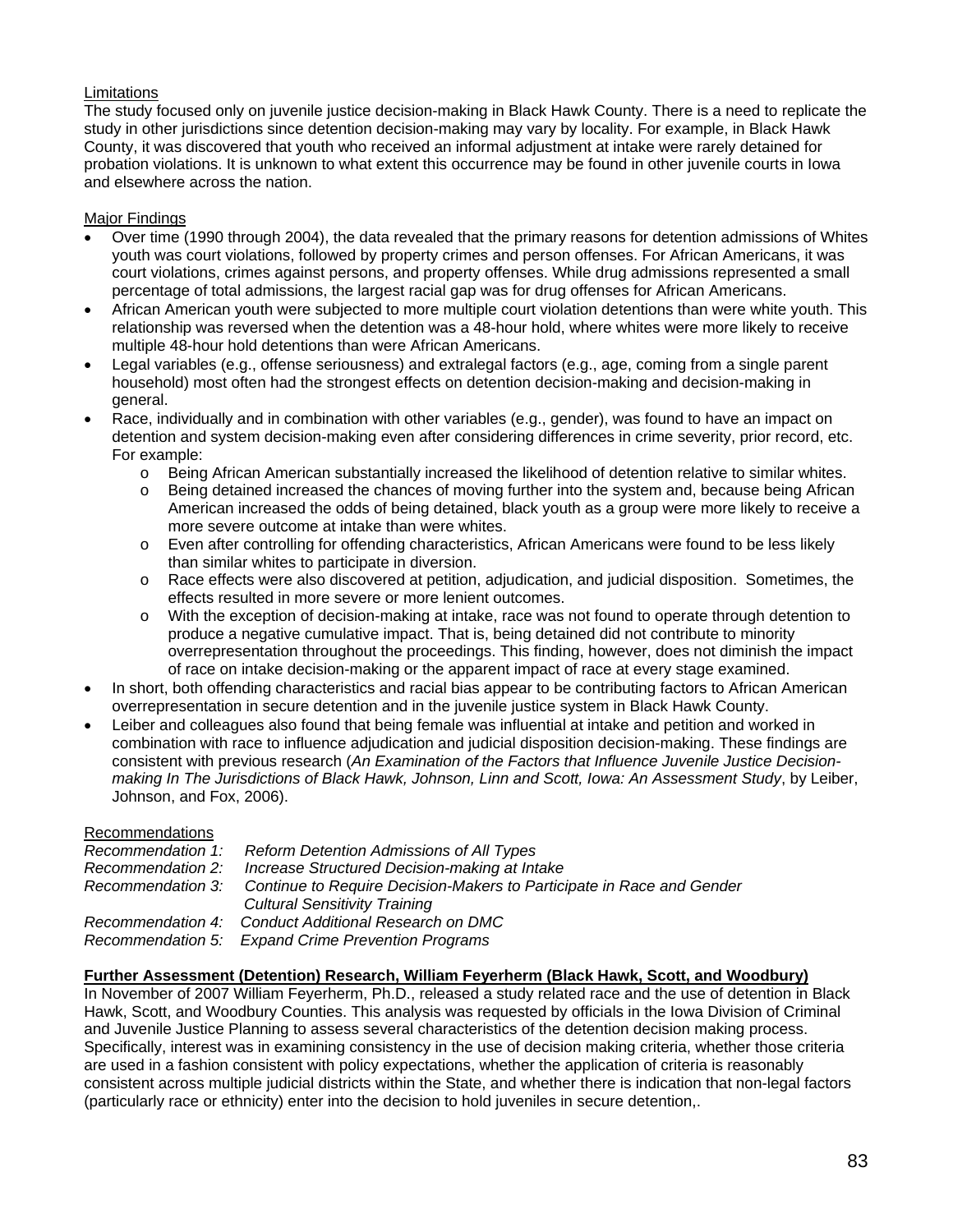Information was collected by Juvenile Court Officers on cases that had the potential to enter detention. Two data entry forms developed by CJJP staff were used: a "Pilot Juvenile Detention Screening Instrument" with standard detention intake information (delinquent history, current charges, basic demographic information, etc.), and a second instrument, 'Additional Study Information.' The second of these was designed to elicit the supervising officer's assessment of such factors as whether the youth exhibited aggressive behavior, suicidal indications, or indications of alcohol or substance impairment, and if the youth was alleged to have committed a probation violation. Data collection and data entry steps were conducted either by court officials or CJJP staff.

Blackhawk County and Woodbury County each contributed 347 cases, with Scott County accounting for 209 cases. This resulted in a total of 903 independent cases.

#### **Conclusions**

- The detention decision in Iowa involves two very dissimilar situations:
	- $\circ$  Detention decisions for youth who are not accused of probation violations, but are charged with offenses sufficient to consider detention
	- o Detention decisions for youth currently under probation supervision, whether or not an allegation of probation violation is accompanied by new offense allegations. For such youth, the likelihood of initial detention is very nearly 100%. For these youth, the 24-hour hearing is a point of control, with roughly 1/3 leaving detention at this point.
- For the first group of youth, variables related to their current offense, their delinquency history, and their current behavior appear to be individually related to the likelihood of detention. Multivariate analyses confirm the importance of those areas and lead to the conclusion that the decision making processes are generally consistent across jurisdictions and are strongly correlated with relevant and appropriate variables.
- For the second group of youth, the critical variables appear to be those that are related very directly to the behavior while on supervision, specifically failure to appear, runaway, school or community issues, as well as degree of parental control. On a multivariate level, the outcomes of the 24 hour hearing do not exhibit predictability or consistency across jurisdictions based on the set of information collected in this study.

#### Recommendations

- As a result of the variability identified in conclusions above, the information within counties may not be comparable across counties. From the vantage point of being able to compare patterns and move toward a consistent application of state juvenile justice policies, a more consistent and universally utilized information system would greatly facilitate this type of system management analysis, and could lead to additional opportunities for collective policy setting and consistency in practices.
- Related to Disproportionate Minority Contact, the State should examine the set of processes that places a youth under probation custody and that lead to an allegation of probation violation. In the current set of information, African-American youth comprise 23% of the group with offense allegations only, 35% of the group that has both new offense and probation violation allegations, and 39% of the group that has only probation violation allegations.

#### **Further Assessment (Detention, Alternatives and Decision-making) Research, Brad Richardson, et al., 2008 (Black Hawk, Polk, and Woodbury)**

In May, 2008 Brad Richardson, Ph.D., released a study first presented to the Governor's Youth Race and Detention Task Force entitled: Juvenile Detention and Alternatives: Perspectives from Three Counties. The study was part of a larger plan to establish Iowa as an Annie E. Casey Foundation (AECF) Juvenile Detention Alternatives Initiative (JDAI) site. The AECF Director of Programs for High Risk Youth requested that the DMC Resource Center conduct a qualitative study involving top administrative officials and those employed in youth-serving systems in the three sites. The primary purpose of the study was to demonstrate commitment of top administrative officials and provide information about the use of detention and the use of alternatives to detention in three counties in Iowa: Black Hawk, Polk and Woodbury. Interviews were conducted 140 individuals. Findings and recommendations of the study are reported below:

#### **Commitment**

Top administrative officials who were identified as essential to JDAI in Black Hawk, Polk and Woodbury County participated without exception. Their leadership is considered essential for establishing policies and promoting changes necessary to achieve the desired outcomes. In addition demonstrating commitment to JDAI through participation, the information gathered

indicates widespread belief that only with the full support of agency administrators will necessary changes be made in systems to reduce the secure confinement of young persons and the disproportionate confinement of minority youth.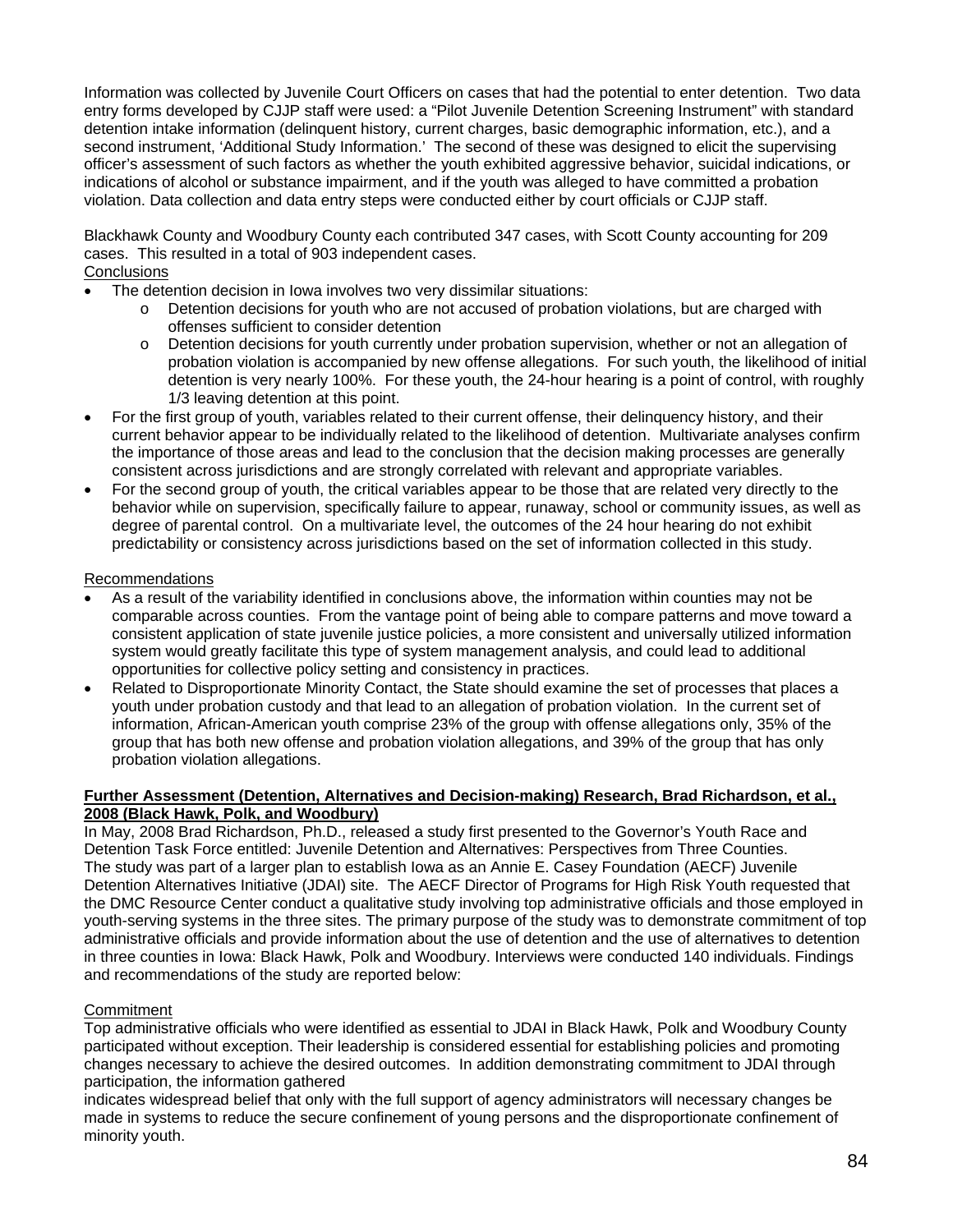#### Detention, Alternatives and Decision-making

A variety of services described as alternatives were described in each of the three sites. However, these services are used in ways that do not reduce the use of detention and they are not currently organized for that purpose. Youth served by alternative services were described as "*the same kids*" as those held in detention. The term *"the same kids"* also includes crossover with child welfare and school disciplinary systems. A large percentage of youth held at detention centers were reported to be referred directly from schools or school alternative programs. As a result, in addition to detention alternatives changes were reported to be needed in other systems linked to the juvenile court system. In many instances, alternative services were reported to follow, rather than precede being held in a detention center. Training and skill building in cultural and linguistic competency, employing evidenced-based practices and using tools to assist in reducing race bias in decision making were reported to be needed among juvenile court officers and also child welfare, law enforcement and school staff. The training needs identified address the finding that the formal system tends to yield to informal decision-making and it is the accumulation of informal decisions throughout the systems which lead to the over-representation of minority youth. No specific criteria currently guide decisions about who goes to the detention center or alternatives and decisions were reported to be made on a case-by-case basis with subjective information.

#### Funding Issues

In a report by Lantz (2008), funding for delinquency programs was shown to decrease between 2001 and 2005 by 62 percent (from 13.7M to 8.4M). Reduced funding and gaps in services were reported to have an effect on the use of detention. The group care cap was identified specifically as a funding issue impacting placement options. Lack of funding for mental health services was reported to be a concern because this can lead to involvement in other systems. According to anecdotal reports, there are cases where, in order to access funding for services, young persons "need to commit an offense."

#### **Collaboration**

Agencies that provide services to youth were generally reported to work well together at the systems level. On individual cases and at an interpersonal level there is considerable variation in how relevant stakeholders interact. Improving engagement of family systems and empowering children, youth and families through strategies such as family team meetings was reported to be an effective way to "*focus on what the juvenile needs rather than what I [as a provider] want.*"

#### Measures and Outcomes

Data are collected by each detention center and the Iowa Court Information System provides data which populate official relative rate matrices identifying disproportionality at decision points

[\(http://www.uiowa.edu/~nrcfcp/dmcrc/facts\\_and\\_figures.shtml \)](http://www.uiowa.edu/~nrcfcp/dmcrc/facts_and_figures.shtml). However, few analyses beyond the descriptive level have been performed in part due to a lack of reliable and well-organized individual level data. While data provided in aggregate provide good overall measures (e.g., by county or detention center) analysis of individual level data are needed to further our understanding of factors and processes.

#### Cultural Competency

Concerns about the level of cultural competence were expressed in each of the sites. While there are opportunities for cultural competence training those trainings are typically "stand alone." To be more effective cultural competency content was described as a need within other ongoing agency and community training.

#### Progress Being Made

Progress was reported in raising awareness about the issue of disproportionality. Activities underway were believed to be leading toward reduced disproportionality. Increased openness to discuss the issue of racial disparities, the development of the Governor's Youth Race and Detention Task Force and specific programs and initiatives underway in each of the communities

and at the state level were cited. Feelings were also expressed that much more could be done particularly in the area of cultural competency training and gaining more input from youth and parents to contribute to solutions.

*Recommendation 1: Maintain engagement and commitment of top officials who must encourage the use of evidence-based practice and who can require follow-up on measureable results of disproportionality reduction efforts.* 

*Recommendation 2: Conduct a thorough review and reorganization of services and their use, adopt evidencedbased practices and track measurable results.*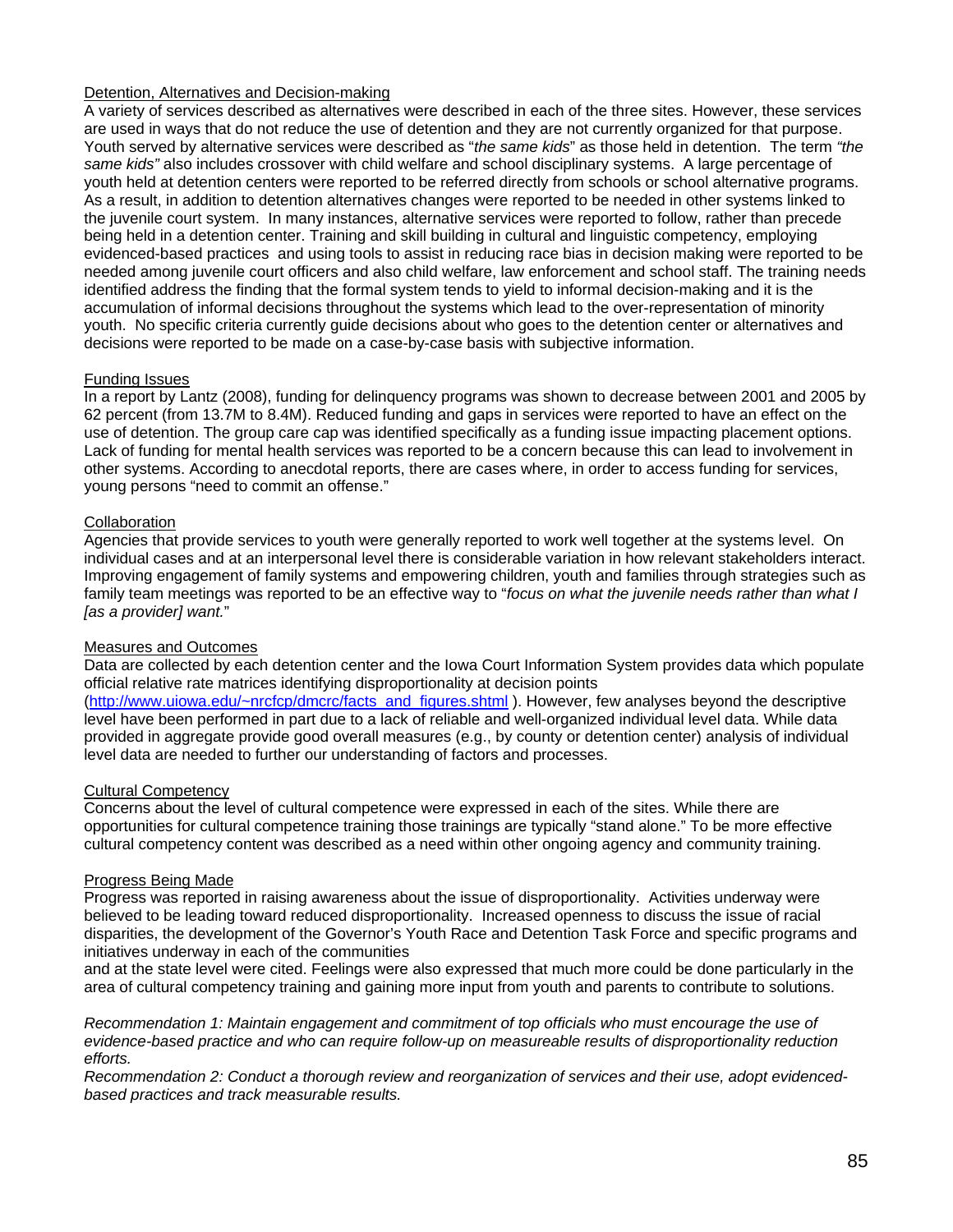*Recommendation 3: Restore funding to previous levels and increase funding for programs and services that intentionally target DMC reduction after reorganization under Recommendation 2 is accomplished. Recommendation 4: Family and youth follow-up study.* 

# **CJJP Research Regarding Assessment**

#### **Additional Assessment Research conducted by the state agency (CJJP)**

CJJP has performed a variety of assessment/analyses in its staff work for the JJAC, the State DMC Committee, and the Governor's YRDTF. A variety of these key data have been reported to the YRDTF and are provided below. Much of the data were taken from a juvenile detention facility data base maintained by CJJP. The data base contains information on all holds for youth in Iowa's 10 juvenile detention facilities. Information is provided, as well, from the UCR and JDW.

Increases in Arrests for African American Youth

The below table reflect significant increases in arrests for African America Youth.

| <b>All Juvenile Arrests by Race</b> |        |        |        |        |        |          |
|-------------------------------------|--------|--------|--------|--------|--------|----------|
| <b>All Arrests</b>                  | 2003   | 2004   | 2005   | 2006   | 2007   | % Change |
| Caucasian                           | 17,886 | 16.723 | 17,065 | 17,303 | 17,408 | $-2.7%$  |
| African-American                    | 3,012  | 2,721  | 3,699  | 3,720  | 4.814  | 59.8%    |
| <b>Other Minorities</b>             | 508    | 460    | 617    | 650    | 573    | 12.8%    |
| <b>Total</b>                        | 21,406 | 19,904 | 21,381 | 21,673 | 22,795 | 6.5%     |

Figure 98

#### **Simple Assault Arrests by Race (As a Subset of Violent Arrests)**

| (AS a Subset of Violent Affests) |       |       |       |       |       |          |
|----------------------------------|-------|-------|-------|-------|-------|----------|
| <b>Simple Assualts</b>           | 2003  | 2004  | 2005  | 2006  | 2007  | % Change |
| Caucasion                        | ,780  | 1.613 | 1.755 | 1,822 | 1.758 | $-1.2%$  |
| African-American                 | 532   | 448   | 636   | 636   | 801   | 50.6%    |
| <b>Other Minorities</b>          | 59    | 47    | 72    | 62    | 36    | $-39.0%$ |
| <b>Total</b>                     | 2.371 | 2.108 | 2.463 | 2,520 | 2,595 | 9.4%     |

### **Disorderly Conduct Juvenile Arrests (As a Subset of Public Order Arrests)**

| <b>Disorderly Conduct</b> | 2003  | 2004  | 2005  | 2006  | 2007  | % Change |
|---------------------------|-------|-------|-------|-------|-------|----------|
| Caucasion                 | 1,196 | 1.444 | 1.521 | 1.716 | ,630  | 36.3%    |
| African-American          | 300   | 411   | 566   | 757   | 938   | 212.7%   |
| <b>Other Minorities</b>   | 36    | 54    | 58    | 66    | 73    | 102.8%   |
| <b>Total</b>              | 1,532 | 1,909 | 2.145 | 2,539 | 2.641 | 72.4%    |

Source: Department of Public Safety - Iowa Uniform Crime Report

Remarks regarding figure:

- Overall arrests for Caucasian youth decreased during the report years.
	- Arrests for African-American youth have increased nearly 60% in recent years.
	- o Arrests of African American youth for simple misdemeanors, assault (49% increase) and disorderly conduct (213% increase), were the specific offenses that most directly influenced the increase.
	- African-American youth are arrested at a rate nearly six times higher than Caucasian youth.

#### Increase in the Number of Juvenile Detention Beds

Analysis by CJJP reflects a dramatic increase in the number of detention beds available in Iowa since 1993.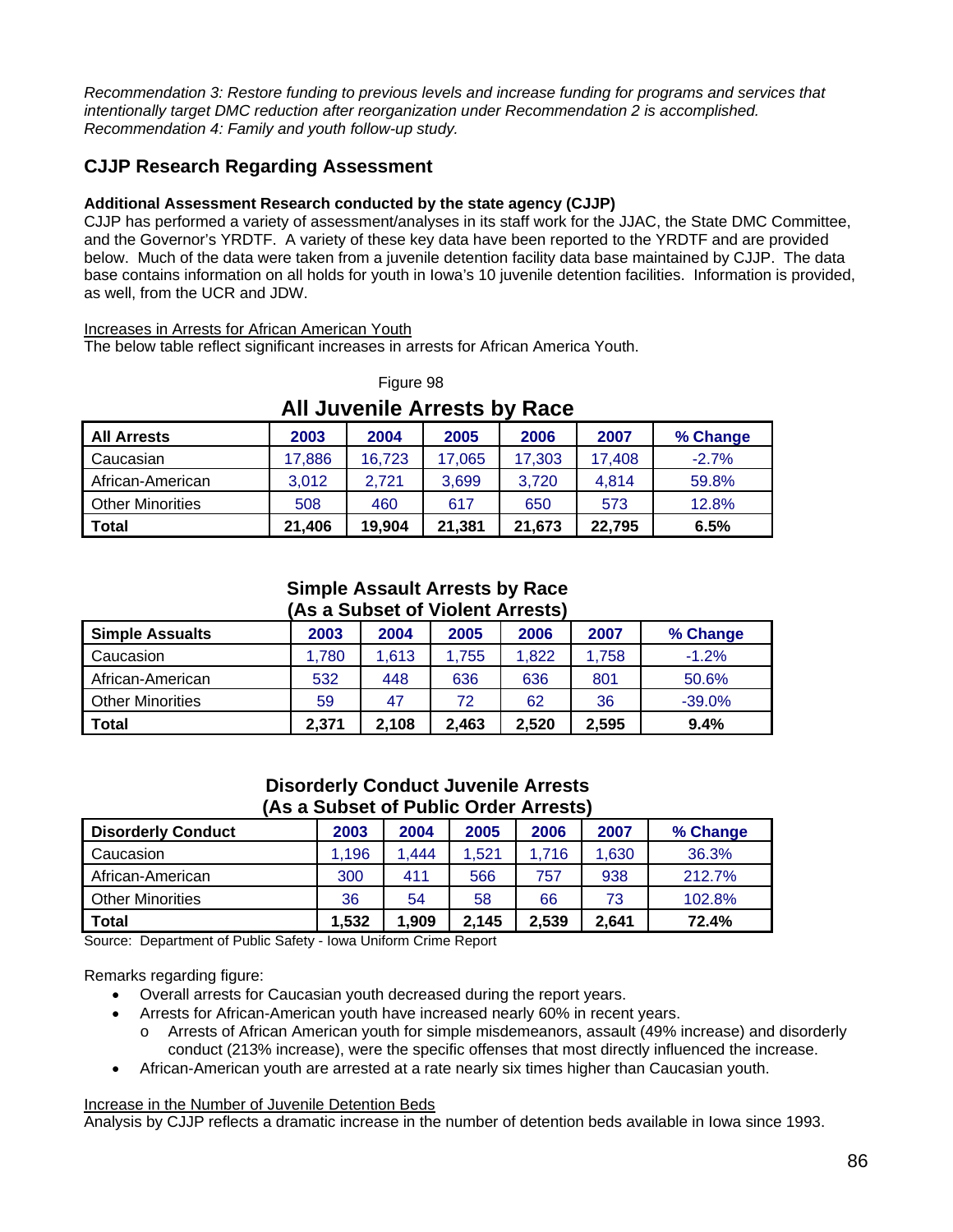Figure 99 **Total Number of Available Detention Beds** 



 *Source: Iowa Juvenile Detention Centers*

• The total number of juvenile detention beds grew from 126 (1993) to 282 (2002), which represents a 125% increase in the number of beds.

#### Increases in Juvenile Detention Facility Holds

CJJP examined the number and percentages of youth held in juvenile detention facilities during the report years. The number of detention holds correlated with the number of detention beds until 2006.



Figure 100 **Total Number of Juvenile Detention Holds**

Source: CJJP Juvenile Detention Database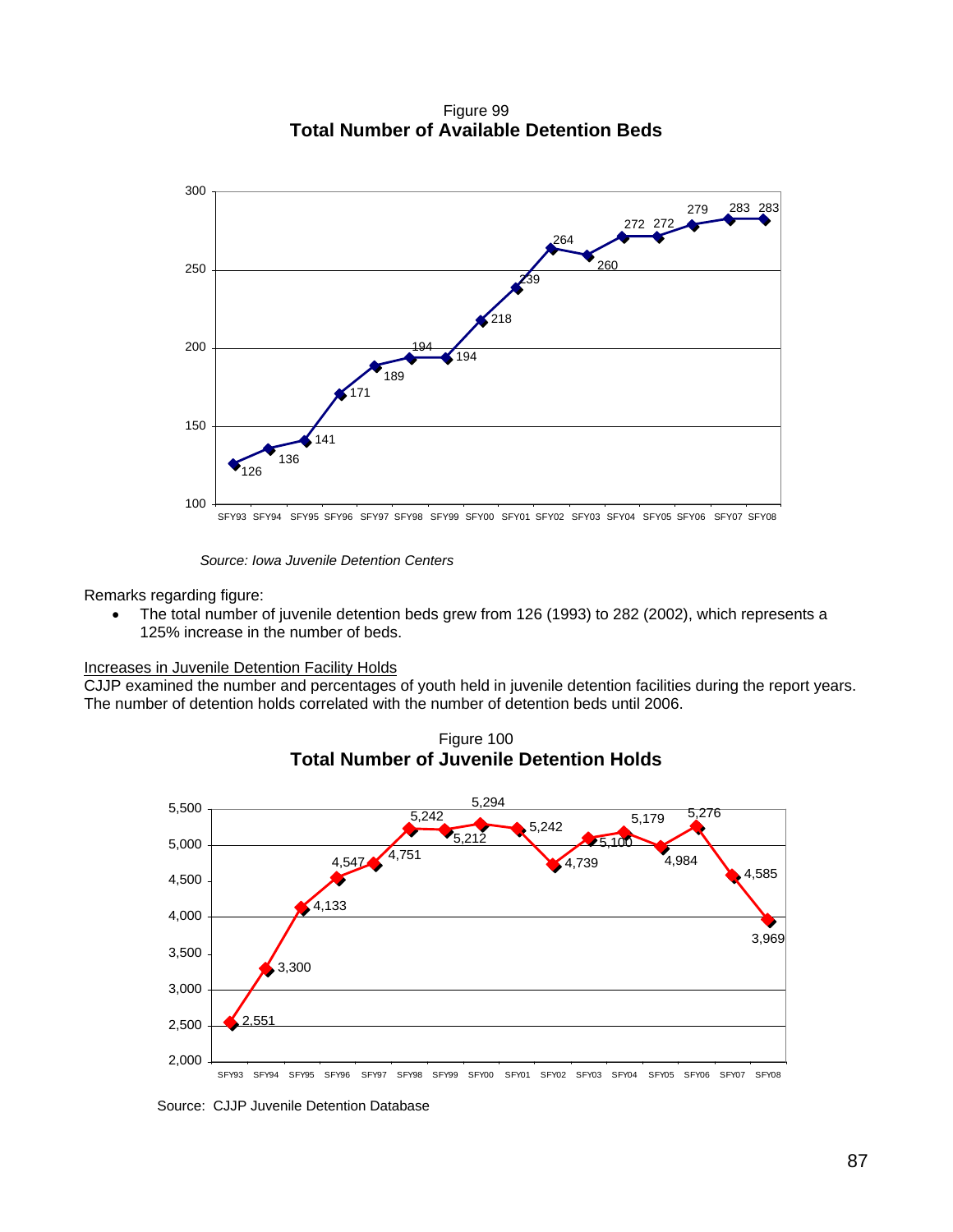- The number of detention holds increased  $108\%$  from  $1993$  (n= $2551$ ) to  $2000$  (n= $5,294$ ).
- Holds decreased 25% from 2006 (n=5276) to 2008 (n=3969).

#### Increases in Holds for Misdemeanants

Data reflects significant increases in detention holds for misdemeanants.



### Figure 101 **Detention Holds by Offense Severity**

Source: CJJP Juvenile Detention Database

Remarks regarding figure:

- In 1993 54% of all detention facility holds were for felons, by 2000 36% of all such holds were for felons (n's=1,369 and 1,947 respectively).
	- o From 1993 to 2000 there was a 42% increase in holds for felons, and a 183% increase in holds for misdemeanants.
	- $\circ$  In 1993 and 2008 the number of holds for felons was identical (n's=1,369 and 1,378 respectively).
- Holds for simple misdemeanants averaged 25% during the report years.
	- $\circ$  In 1993 18% of holds (n=469) were for simple misdemeanants, and in 2004 29.6% of holds were for such offenders (n=1532).

#### Detention Holds by Offense Severity – Caucasians and African Americans

Data reflects that significant percentages of holds for Caucasian and African American youth are for misdemeanor offenses.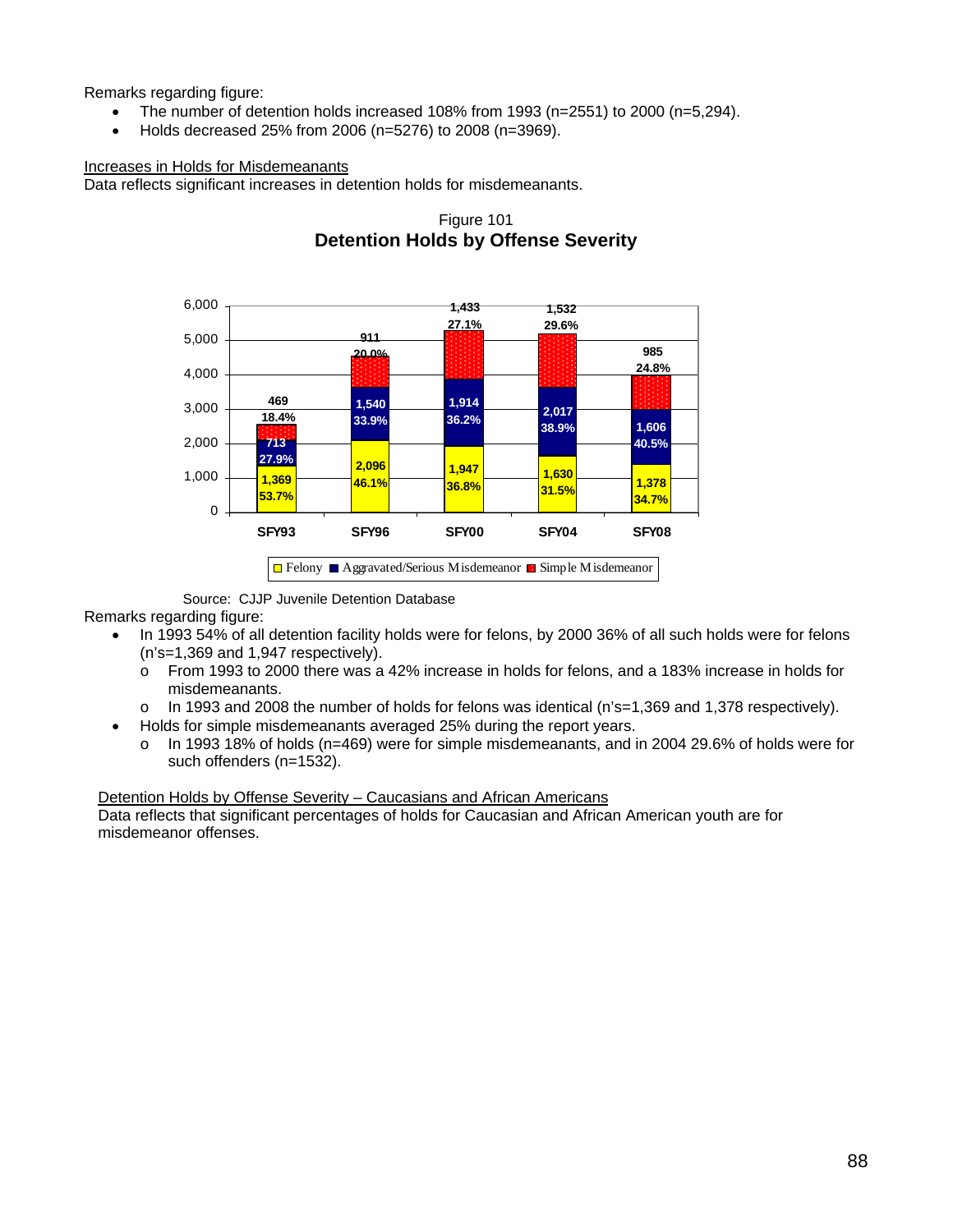Figure 102 **Comparison of Holds by Offense Severity – Caucasians and African Americans** 



Source: Detention Data Base

The percentage of detention holds for African Americans for simple misdemeanors is slightly higher than that of Caucasians (24% and 28% respectively).

#### Detention Holds – Original Charge/Probation Violations

Data reflects that significant percentages of detention holds are for probation violations.



Source: CJJP Juvenile Detention Database

Remarks regarding figure:

- Approximately 48% of detention holds are for a new offense (originating), 34% for a probation violation and 12% are for other offenses.
- Sixty-three percent of holds for a new offense are for misdemeanors, and 71% of holds for probation violators were for an originating offense that was a misdemeanor.
	- o Approximately 25% of holds for new offenders or probation violators were for simple misdemeanors.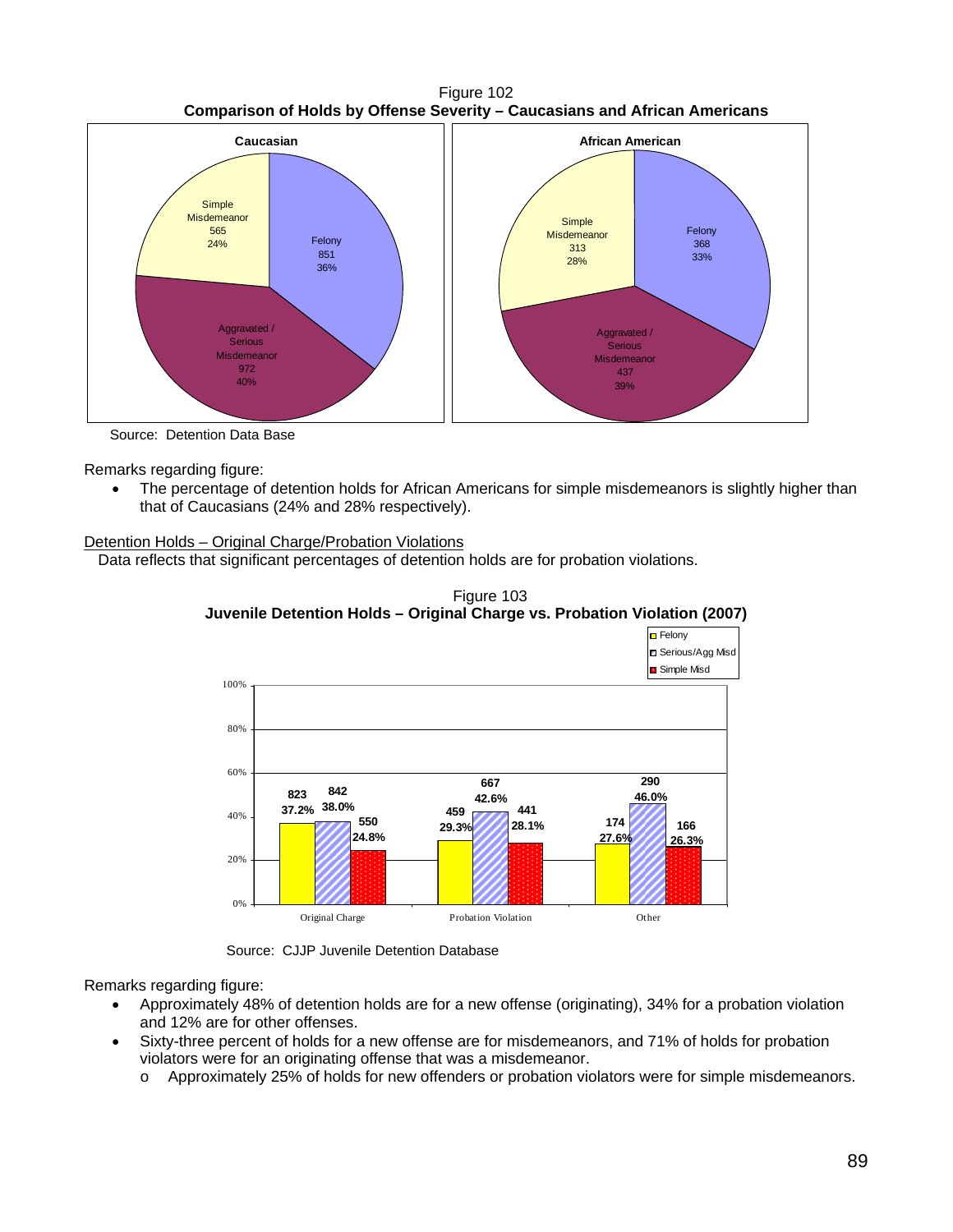Data reflects that significant percentages of youth return to their home after a detention hold.



Figure 104 **Disposition From Juvenile Detention by Offense Severity (2007)**

Source: CJJP Juvenile Detention Database

Remarks regarding figure:

- Over half of all youth are sent home at release from detention.
- Approximately 20% of youth are sent to an out-of-home placement at release from detention.
- A higher percentage of youth detained for misdemeanors are sent home after their hold than felons.

#### Allegation Comparison – Referrals to Juvenile Court

CJJP maintains data regarding juvenile court decision making in its Justice Data Warehouse (JDW). Given the changes in detention as reflected in the previous figures, CJJP sought to determine the types of offenses for which youth were being referred to juvenile court. The data in the figure is a count of the allegations referred to juvenile court. The data in the figure compares the types of allegations for which minority and Caucasian youth are referred to juvenile court.

Figure 105 **Comparison of Allegations by Race**



**2003 Vs. 2007 Allegations - Caucasian**



**2003 Vs. 2007 Allegations - Minority**

Source: JDW Note: Includes felonies and misdemeanors only.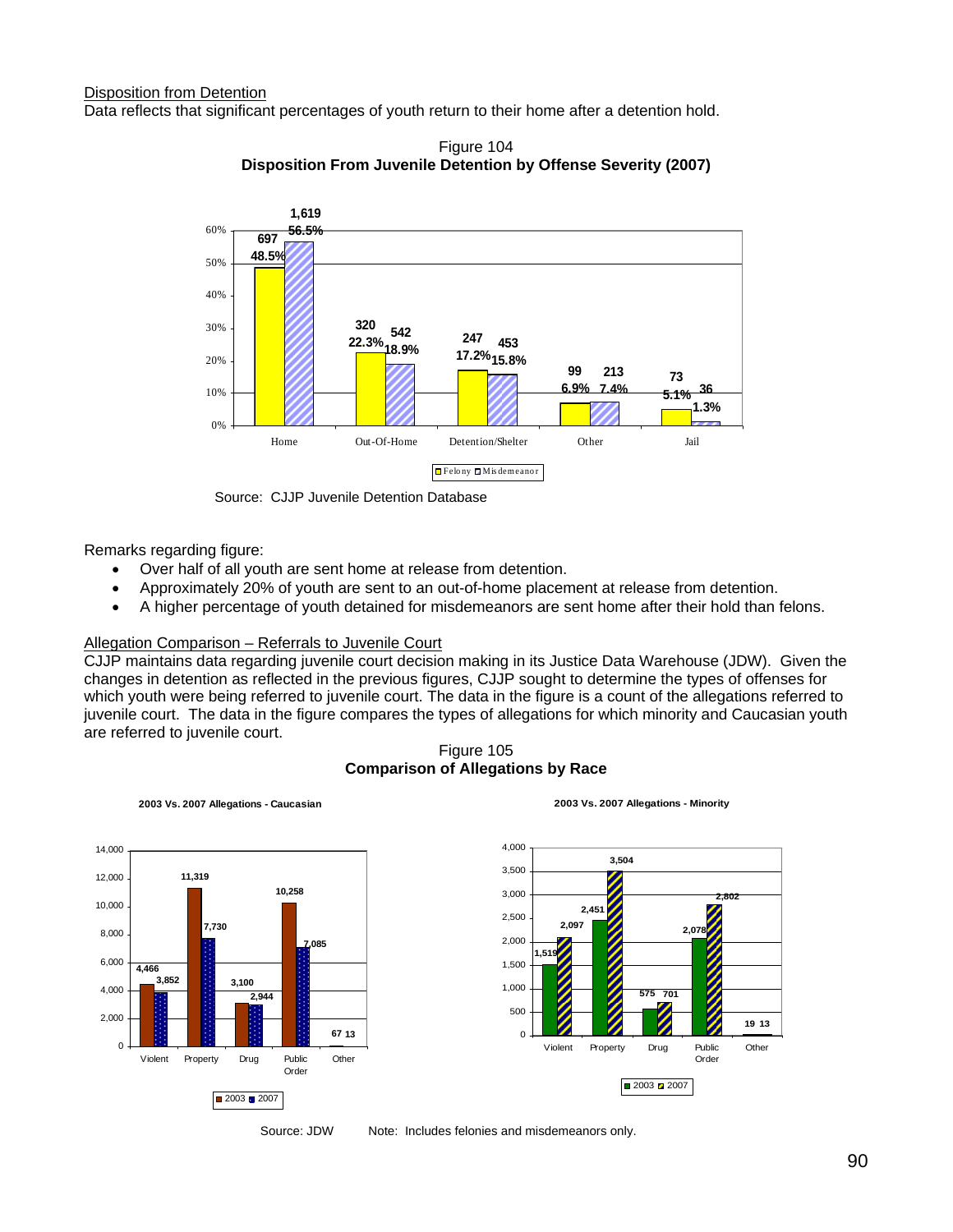- The number of allegations for which Caucasian youth were referred to juvenile court decreased in all categories during the report years. The most significant reductions were in property and public order offenses.
- The number of allegation for which minority youth were referred to juvenile court increased in all categories except other during the report years. The most significant increases were in property and public order offenses.

# **Phase III: Intervention**

Where DMC exists an intervention plan for reduction has been developed targeting contributing factors. Progress on each planned activity from 2008 is described below. Each of the activities have been approved by the DMC Committee, YRDTF and the JJAC.

# **(1) Progress Made in FY 2008: Activities Implemented and Progress Made**

### **State Level Interventions**

#### **State Level Progress**

*DMC Committee* - Iowa continues to maintain an active DMC Committee. The group has met approximately every other month for the past 9 years. The group includes members of the minority community, a broad base of juvenile justice system related staff, local planners, researchers, community activists, etc. The DMC Committee is a subgroup of the JJAC, but many of its members are not on the JJAC. CJJP provides the staff support for Iowa's DMC Committee.

#### **DMC Committee Activities Implemented**

- Provided oversight for all the DMC related activities of the JJAC.
- Assisted in the planning and implementation of the DMC Resource Center
- Assisted in the planning of Iowa's DMC Conferences in 2002 through 2008.
- Participated in a visit by the Annie E. Casey Foundation in August 2007 related to Iowa's becoming a Juvenile Detention Alternative Initiative site and multiple subsequent visits therafter.
- Reviewed and involved in the planning, implementation and release of Iowa's updated assessment and detention studies.
- Involved in providing a variety of information to local media.
- Involved in review and feedback on DMC Matrices.
- Involved in meetings on the use of funds related to DMC.

#### **DMC Committee Activities Not Implemented**

• Planned activities were implemented – committee continues to identify ways to expand the use of information to broader audiences.

*Governor's Youth Race and Detention Task Force* – In May 2007 the first meeting of the Governor's Youth Race and Detention Task Force (YRDTF) took place. The YRDTF is staffed by CJJP. Governor Culver is utilizing the group to reduce the over-representation of minority youth in juvenile detention. Membership of that group includes state department heads from Public Safety, Human Rights, and Education; a liaison from the Governor's office; staff representatives from Iowa's federal senatorial delegation, the state Attorney General's Office, Department of Human Services; state law enforcement, prosecutorial, and county associations; the State Public Defender, the Executive Director of the state ACLU; key community members; etc. Governor Culver issued Executive Order 5 October 30, 2007, which outlines the overall activities of the YRDTF. The establishment of the YRDTF was considered a major factor in the naming of Iowa by the Annie E. Casey Foundation as one of its Juvenile Detention Alternatives site at the state DMC Conference in November 2007. Subsequently, Governor Culver signed into law the first Minority Impact Statement Bill (HF 2393). The new law means that legislators will have pending legislation reviewed to anticipate any racial disparities that may result so that they can consider alternative policies.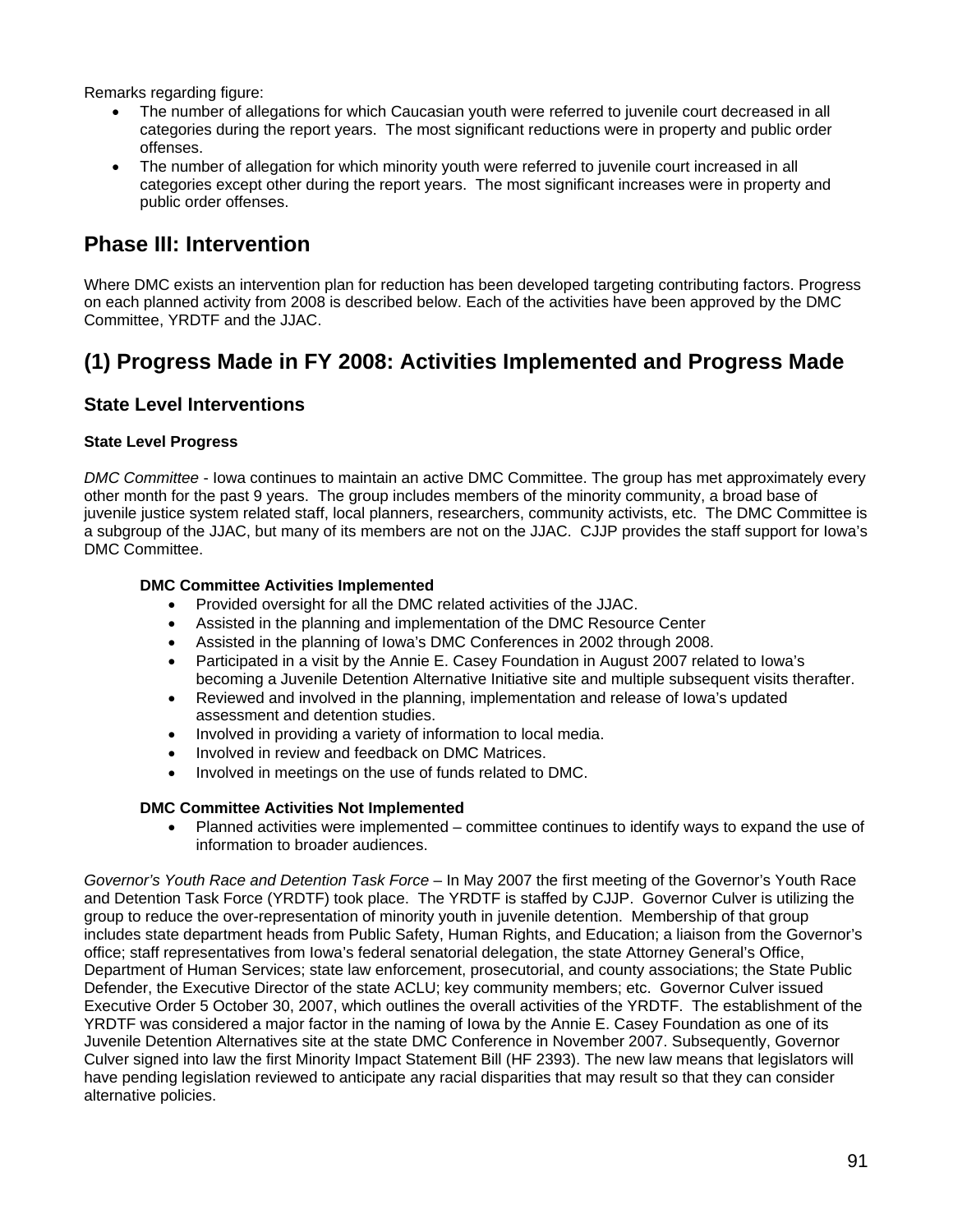#### **YRDTF Activities Implemented**

- Provided oversight regarding Governor Culver's effort to reduce minority overrepresentation in juvenile detention.
- Reviewed research conducted by: the Casey Foundation, the Leiber studies, the Feyerherm study, the study by the DMC Resource Center (Richardson, et al.) and data from CJJP's detention data base, JDW, etc.
- Sent key staff to the Casey Foundation 2008 Conference and also to Iowa's 2008 state DMC Conference and Sioux City regional DMC conference.
- Participated in on-site training and technical assistance by Casey consultants in 2008.
- Assisted in Iowa's becoming a site for the Annie E. Casey Foundation's Juvenile Detention Alternatives Initiative.

#### **YRDTF Activities Not Implemented**

All anticipated activities were implemented.

*DMC Resource Center -* In January of 2002 Iowa established its DMC Resource Center effort at The University of Iowa School of Social Work, National Resource Center for Family Centered Practice. The Resource Center concept was developed with consultation from OJJDP staff and technical assistance consultation (Randy Thomas). The JJAC has approved \$100,000 to continue its DMC Resource Center effort.

#### **DMC Resource Center Activities Implemented**

- Provided support for the annual DMC Conference. Nearly 300 persons attended the December 2008 conference. The conference attracted attendees from multiple states, including DMC Coordinators from other states.
- Conducted interviews with decision makers in Black Hawk, Polk, and Woodbury Counties regarding local detention and decision-making practices, DMC, use of alternatives, etc. A report was released in 2008.
- Provided technical assistance to three local Iowa Sites planning assistance, data analysis, training, local event facilitation, etc. (see detailed information regarding efforts in sites later in this report).
- Participated in visits by the Annie E. Casey Foundation and in JDAI related work in sites.
- Reviewed and was involved in the Leiber and Feyerherm studies.
- Received feedback from local DMC sites, DMC Committee and CJJP to monitor the effectiveness of their efforts.
- Maintained the State DMC Website website contains information relevant to DMC [\(http://www.uiowa.edu/~nrcfcp/index\\_dmcrc.htm\).](http://www.uiowa.edu/~nrcfcp/index_dmcrc.htm)
- Worked with state DMC Committee and YRDTF on various DMC-related activities.
- Participated in national conference planning and on national DMC conference calls.
- Participated with national organizations seeking to reduce DMC.
- Participated in efforts to include child welfare and education in DMC reduction efforts.
- Published articles in peer reviewed journals related to DMC.
- Participated in television and radio programs related to DMC.
- Served as mentor to others states and participated in OJJDP DMC Coordinator training.

#### **DMC Resource Center Activities Not Implemented**

• All planned activities were implemented.

*Juvenile Detention Alternatives Initiative* – In November 2007 Bart Lubow from the Annie E. Casey Foundation named Iowa as a new Juvenile Detention Alternative Initiative Site (JDAI). JDAI is a detention reform initiative that requires sites to study detention policies, prioritize those youth they seek to detain, and utilize alternatives for those youth who can best be served in alternatives. JDAI has been one of a small number of initiatives that have been able to influence DMC in a number of sites across the country.

#### **JDAI Activities Implemented**

- CJJP released RFA for potential local Casey sites JJDP Act related funds included in RFA.
- In response to RFA, JJAC awarded Black Hawk, Polk, and Woodbury Counties site status for JDAI providing funding and additional technical assistance.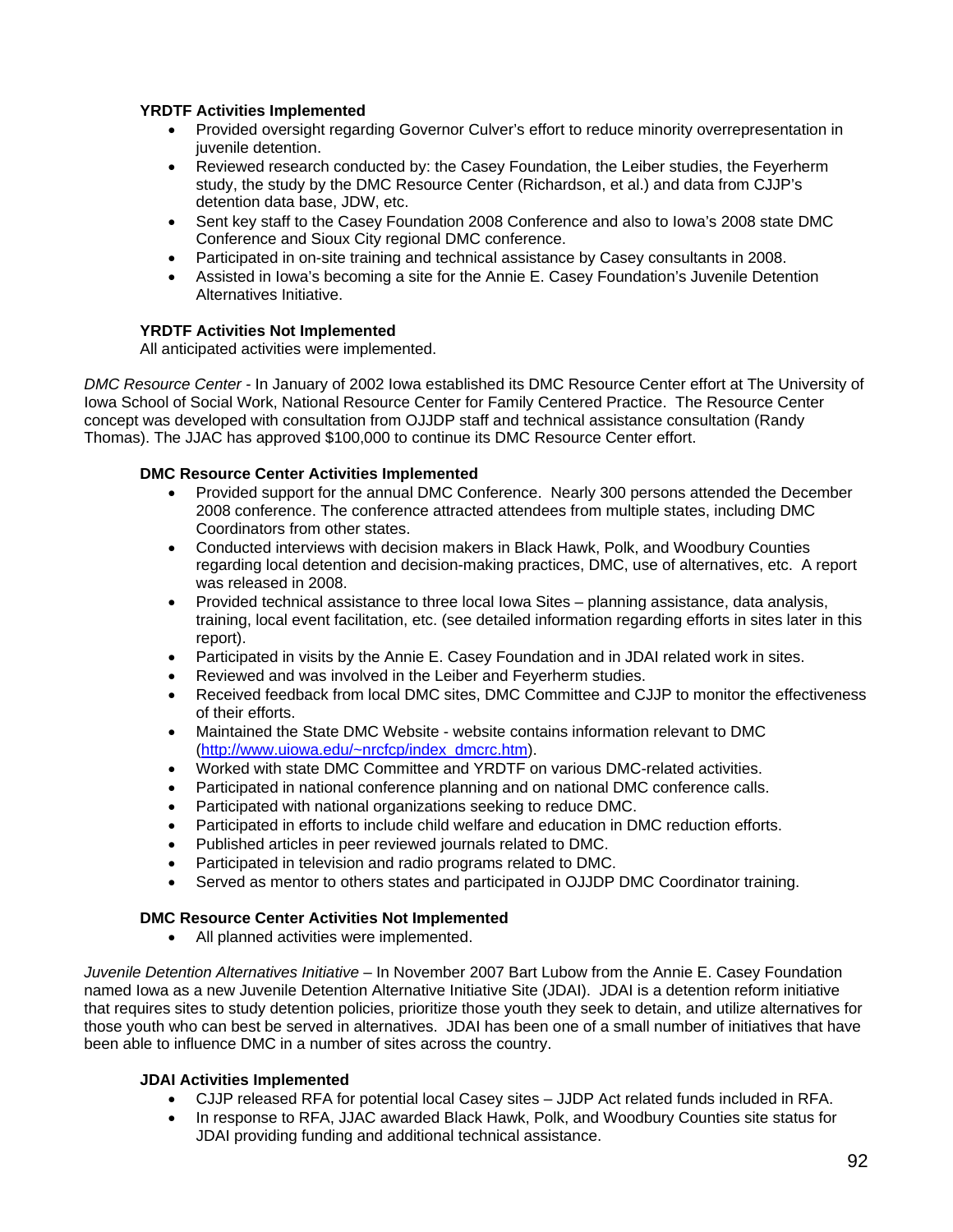- Sites began work in summer, 2008 and sites attended national JDAI conference.
- Casey made site visits and provided two specified trainings (launch and fundamentals) in 2008, and one training (risk assessment training) in 2009.
- Casey scheduled technical assistance for 2009.
- Iowa seated it's own state level committee to develop a detention screening instrument in 2009. The group has met once and anticipated to have a tool developed by early summer 2009.

#### **JDAI Activities Not Implemented**

All anticipated activities were implemented.

*Other State Level Efforts Implemented Related to DMC* – Listed below are a variety of other state activities with direct relevance to DMC.

- *Justice Data Warehouse* An extensive discussion of the justice data warehouse (JDW) is provided at the beginning of the DMC plan. New activities regarding the expansion of ICIS data and assessment tools being utilized by the Chiefs are discussed there as well. *Given the expanded information available, JDW will continue to be a critical tool as Iowa moves forward with implementation of its DMC efforts.* It is a tool that will be accessed as Iowa updates its assessment process in select counties and works to develop a state detention risk assessment tool.
- *Community Allocation Process* As described in previously submitted plans, the JJAC and CJJP are now in the eighth year of a process that utilizes a significant portion of JJDP Act Title II, Enforcing Underage Drinking Laws funds, and JAIBG funds through a community allocation process. The funds are allocated to local Decat Governance boards. Through the Decat process communities are allowed to prioritize funding to locally address the child welfare/juvenile justice issues of greatest importance. Some of the types of programming funded through the local allocation process with the potential to influence DMC include local conferences, substance abuse prevention activities, after school or summer school programs, specialized curricula, tracking and monitoring, school based liaisons, day treatment, aftercare, etc. The allocation process has helped move decision making to the local level where it is believed that there is ultimately the greatest potential for reducing DMC. A vital role for CJJP staff and the DMC Resource Center will be to serve as a resource to assist local planning entities with information, training, local planning tools, programmatic information etc. *As a result of training provided through the CDWD, CJJP has increased local knowledge regarding DMC, making the Decats better equipped to plan for DMC; over the past year the plans have improved and reflect accordingly. It should be noted, however, that the substantial reduction in JJDP Act related funding, and the dramatic increase in federal performance requirements, have made continuation of the community allocation impractical.* The JJAC voted in February 2008 to discontinue the community allocation process and to move to an allocation by Judicial District, as described immediately below.
- *Allocation of JJDP Act Related funds by Judicial District* Beginning October, 2008, the majority of the federal 2008 formula grant award were combined with other JJDP Act related funds and are allocated to the juvenile court services offices in each of the State's eight judicial districts. The chief juvenile court officer for each judicial district submits plans to CJJP for approval and for authorization of allocations. The allocations are based on the percentage of child population ages 5-17 in each judicial district. The funds are expended in one or more of the appropriate formula grant program areas. This approach allows for regional planning by judicial district to prioritize the juvenile justice issues and develop strategies to address local needs. This approach also requires the districts to develop their own priorities and develop strategic plans to address the issues. CJJP continues to provide resources (e.g. county level data and technical assistance) to assist in the development of the plans.
- *JJDP Act Secure Facility Compliance Monitoring* A significant part of Iowa's compliance monitoring for the JJDP Act DMC requirement relates to its monitoring of jails and detention facilities to ensure jail removal, sight and sound separation, and deinstitutionalization of status offenders. CJJP maintains an extensive compliance monitoring system. Virtually all of the state's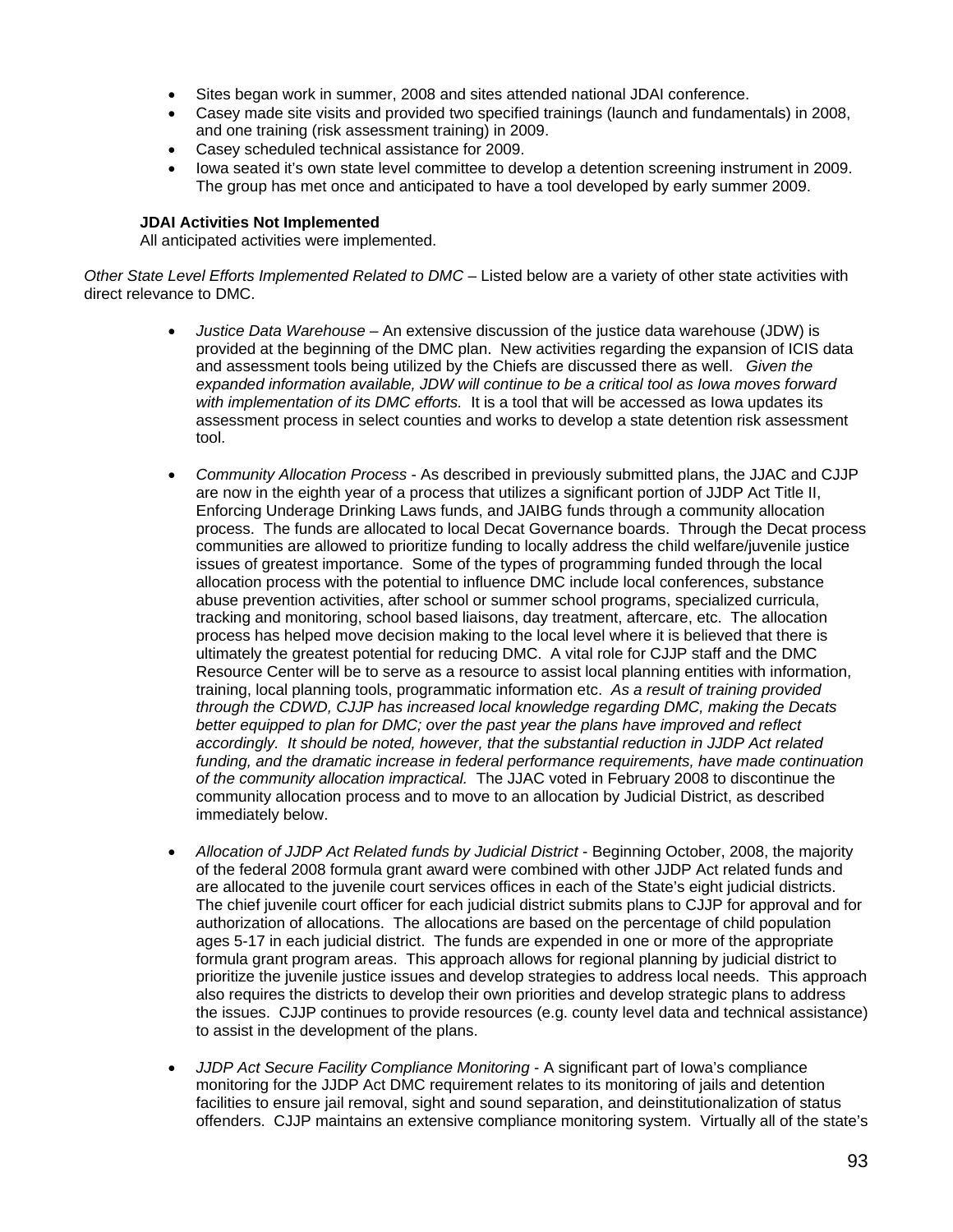compliance monitoring information is collected by race. *Iowa will continue to maintain that system.*

- Information Effort with the Iowa Department of Human Services In the spring and summer of 2004 through 2008 the DMC Committee and the Gender Specific Services Task Force released reports that provided county level state service and decision making information. Data from those reports are available on the website [\(http://www.state.ia.us/dhr/cjjp/juve\\_delinq\\_data/juve\\_data.html\).](http://www.state.ia.us/dhr/cjjp/juve_delinq_data/juve_data.html) Extensive court processing/service information is provided by race and gender. The effort provides information regarding a variety of state DHS services (i.e. group care, family foster care, family centered services, shelter care, detention, state training school admissions, etc.), and court decision making phases (referral, diversion, petition, consent decree, adjudication, etc.). The information has assisted state and local officials in their planning efforts.
- *Iowa DHS Effort to Impact on Needs of Youth of Color in the Child Welfare System (Minority Youth and Families Initiative (MYFI)). --* As part of the DHS child welfare system redesign a specific initiative was created to increase statewide awareness, examine decision-making, provide more cultural responsive services, and improve outcomes for children of color (specifically the initiative was designed to specifically address the needs of African American children in Polk County and Native American in Woodbury County). The child welfare redesign called for a two-pronged approach consisting of 1) the initiation of local demonstration projects to increase positive outcomes for youth of color, and 2) and partnering with the existing efforts of the DMC Resource Center related to policy recommendations and site work (University of Iowa). Over the past four years the Resource Center has been involved in examining data on decision points (both quantitative data through the Child Welfare Information System and local collection and qualitative data collected through on-site shadowing at DHS offices), providing technical assistance to the two local sites involved in the DHS initiative (Woodbury and Polk Counties), and working to connect the child welfare and juvenile justice systems. Both of the DHS sites are jurisdictions the Resource Center is working with for its juvenile justice related work with CJJP and the DMC Committee. The Resource Center has specifically attempted to connect the DHS efforts with its juvenile justice related activities in those sites. Funding from the DHS Children of Color effort helped support the DMC Committee's DMC Conferences beginning in 2005.
- *Urban Children are Really Essential* (U.C.A.R.E.) Urban Dreams, a local youth serving agency secured a federal grant that allows DMC-related efforts in a number of Iowa communities. The DMC Committee is partnering with U.C.A.R.E. to target efforts in some of the communities in which the DMC Resource Center is working and in other areas of the state with higher than average minority populations.

### **Local Level Interventions**

*Local Interventions –* Iowa utilizes The University of Iowa DMC Resource Center to provide information and education, training, technical assistance and research and evaluation capacity for the state and local communities. In the past, the DMC Resource Center has worked with at least nine sites or other local planning entities to increase awareness and enhance local data analysis, planning, and policy efforts related to DMC (Black Hawk, Polk, Woodbury, Hamilton/Humboldt/Wright, Muscatine, Scott, Webster, Linn and Johnson Counties). All of the sites have higher than average minority populations, express concern about overrepresentation, and have significant over-representation-related issues. Currently resources are only available to provide continuing targeted technical assistance to Black Hawk, Polk, and Woodbury; however, contact has been maintained and some activity exists in most of the other sites. Over 2009 the Resource Center will begin providing localized technical assistance in Johnson County.

#### **Black Hawk County Interventions Progress Made in Black Hawk County in 2008**

#### **Black Hawk County Site Activities Implemented**

- Continued efforts of local DMC Committee.
- Participation of DMC Resource Center with local DMC Committee & local DMC Coordinator.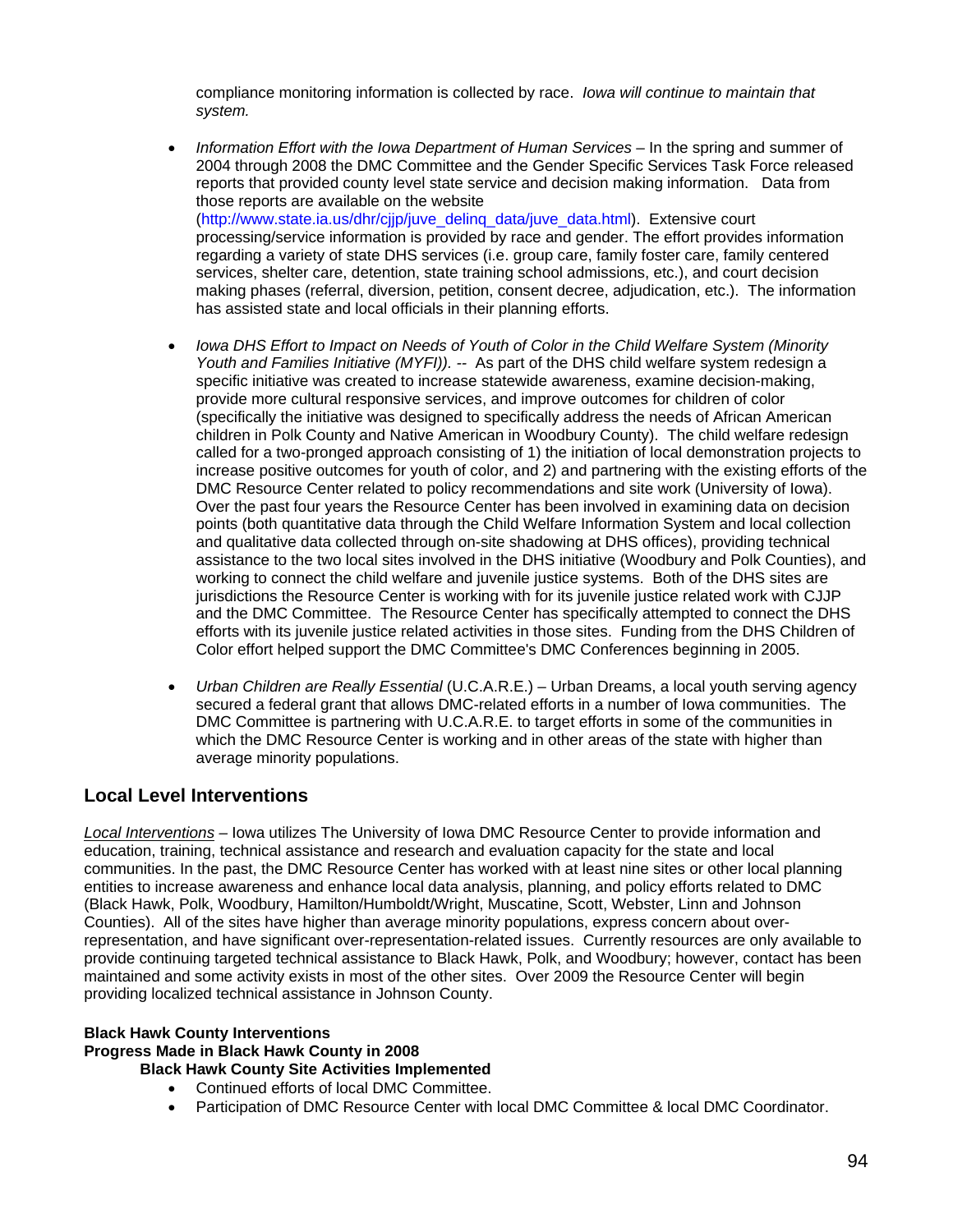- Local data collected; utilized assistance of DMC Resource Center with collection and analysis of qualitative data.
- Actively participated in state DMC Conference, and state DMC Committee.
- Continued staff support for local efforts.
- Local provider participated with state DMC Coordinator in Public Television-sponsored television program on disproportionality.
- Established and maintained local JDAI committee and subcommittees, participated in Casey JDAI training and technical assistance efforts, serving on state-level committee to develop a detention screening instrument, developing local plans regarding detention reform.

#### **Black Hawk County Site Activities Not Implemented**

• All planned activities were implemented.

#### **Polk County Interventions**

#### **Progress Made in Polk County in 2008**

#### **Polk County Site Activities Implemented**

- Actively participated in state DMC Conference and state DMC Committee.
- Served as the site of the statewide DMC Conference each year since 2002.
- Met regularly about issues of disproportionality (Decat, Urban Dreams/UCARE etc.) and the DMC Resource Center is regularly present in the community.
- Worked with the DMC Resource Center providing data related to youth who appear at the detention center.
- Received ongoing DMC Resource Center TA with the child welfare initiative and overrepresentation in juvenile justice (crossover).
- Coordinated DMC effort in Polk County with state-funded initiative to reduce disproportionality in child welfare (MYFI).
- Established and maintained local JDAI committee and subcommittees, participated in Casev JDAI training and technical assistance efforts, serving on state-level committee to develop a detention screening instrument, developing local plans regarding detention reform.

#### **Polk County Site Activities Not Implemented**

All planned activities were implemented.

#### **Woodbury County Interventions**

#### **Progress Made in Woodbury County in 2008**

Woodbury County Site Activities Implemented

- Conducted  $6<sup>th</sup>$  annual County DMC Conference with national participation
- Utilized federal TA to conduct site visit and serve as speaker at conference and for other local DMC issues.
- Actively participated in state DMC Conference, and state DMC Committee.
- Prepared other local plans that reflect DMC as an issue being addressed by community.
- Participated in Georgetown Certification program to address "crossover youth."
- Obtained staff support for local efforts through local initiatives.
- Connected local community groups, national groups (e.g., Race Matters Consortium, Center for Study of Social Policy, Casey Family Alliance) targeting over-representation in the juvenile justice and child welfare systems and local Community Initiative for Native Communities and Families.
- Conducted local training and meetings through DMC Resource Center and Minority Youth and Families Initiative, First Nations, CINCF and national organizations (see above) including Iowa Department of Human Services and a variety of other state agencies (e.g., Workforce Dev., Econ. Dev.).
- Collected data at detention center and at JCS.
- Actively participated in state DMC Conference, and state DMC Committee.
- Established and maintained local JDAI committee and subcommittees, participated in Casey JDAI training and technical assistance efforts, serving on state-level committee to develop a detention screening instrument, developing local plans regarding detention reform.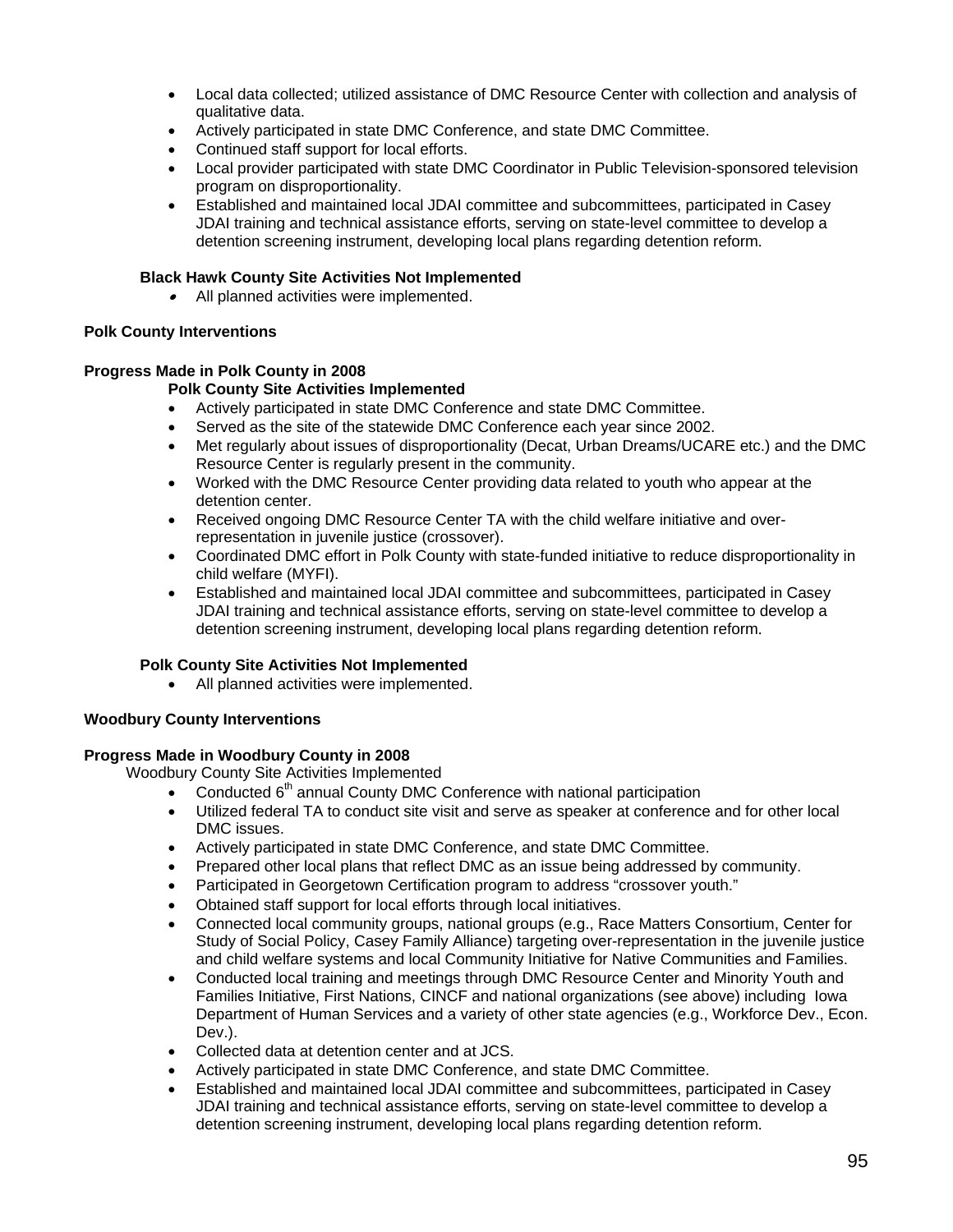Woodbury County Site Activities Not Implemented

• All planned activities were implemented.

# **(2) DMC Reduction Plan for 2009**

### **State Level Plans**

#### **Strategies and funding information (Phase III - 2 (a) and (b)).**

Provided below is the state level reduction plan related to DMC. CJJP has organized the reduction plan in a manner that connects reduction activities to recommendations in Dr. Leiber's updated assessment study. These assessment recommendations are presented immediately below along with a time task plan that lists activities and related Leiber recommendations. These recommendations are consistent with the recommendations of the YRDTF which will be released in May, 2009. (Similar plans for sites immediately follow the state level reduction plan.)

#### Assessment Study Recommendations

*Recommendation 1:* Increase Structured Decision-Making at Intake

*Recommendation 2:* Continue to Require Decision-Makers to Participate in Race and Gender Cultural Sensitivity **Training** 

*Recommendation 3:* Conduct Additional Research on DMC

Recommendation 4: Improve Upon Iowa's Justice Data Warehouse (JDW) System for Case Management and DMC

*Recommendation 5:* Expand Crime Prevention Programs

#### **Overview of Activities, Timeline, & Identification of Efforts Supported with Formula Grant Related Funding**

| Activity     |                                            | Timeline                         | <b>Amount Formula</b> |
|--------------|--------------------------------------------|----------------------------------|-----------------------|
|              | <b>DMC Committee</b>                       |                                  |                       |
|              | Related to All of Leiber's Recommendations |                                  |                       |
| ٠            | Continue Regular Meetings                  | Every 2 Months                   |                       |
| $\bullet$    | Assist w/ Resource Center                  | Progress Reports – Applications  |                       |
| $\bullet$    | Assist w/ Conference Planning              | Meetings & Subcommittee Mtgs     |                       |
| $\bullet$    | Provide Information to Media               | Periodic Reports to Media        |                       |
| $\bullet$    | Provide Feedback on Matrices               | <b>Annual Review of Matrices</b> |                       |
|              | <b>DMC Resource Center</b>                 |                                  | \$0 (see JABG app     |
|              | Related to All of Leiber's Recommendations |                                  | and program plan)     |
|              | Continue $TA - 3$ sites<br>(expand to 4)   | <b>Visit Sites Quarterly</b>     |                       |
| $\bullet$    | Continue Annual Conference                 | Early Dec. 09                    |                       |
|              | Continue to provide Info.                  | DMC Mtgs. - Website Postings     |                       |
| <b>YRDTF</b> |                                            |                                  |                       |
|              | Related to all of Leiber's Recommendations |                                  |                       |
| $\bullet$    | Continue Regular Meeting                   | <b>Meet Quarterly</b>            |                       |
| $\bullet$    | Review Relevant data                       | Continue                         |                       |
| ٠            | Conclude writing committee                 | Meet every two months, conclude  |                       |

- Report due to Governor Gov Report due 05/09
- Convene oversight committee ongoing beginning summer 2009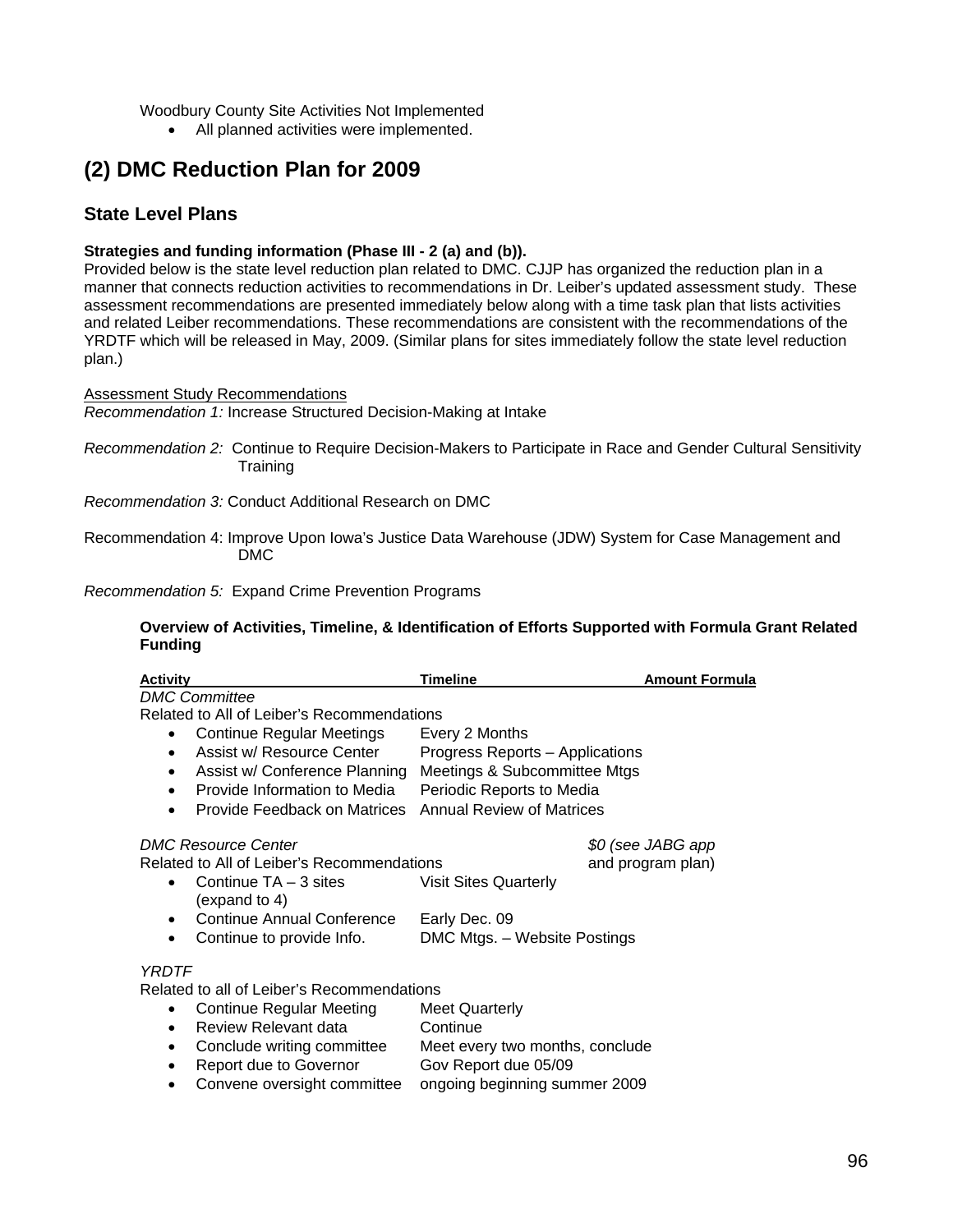**Overview of Activities, Timeline, & Identification of Efforts Supported with Formula Grant Related Funding** (State activities continued)

| <b>Activity</b>                                                                                                                                                                                                                                                                                       | <b>Timeline</b>                                                                       | <b>Amount Formula</b>                     |
|-------------------------------------------------------------------------------------------------------------------------------------------------------------------------------------------------------------------------------------------------------------------------------------------------------|---------------------------------------------------------------------------------------|-------------------------------------------|
| Juvenile Detention Alternative Initiative<br>Related to All of Leiber's Recommendations<br><b>Continue Local Contracts</b><br>$\bullet$<br>Implement TA-Local Sites<br>$\bullet$<br>Coordinate Efforts w/<br>$\bullet$<br>DMC Cmte., YRDTF & JJAC<br>Develop Detention Screening<br>$\bullet$<br>Tool | through FY 2010 (& beyond)<br>through FY 2010<br>through FY 2010<br>Early Summer 2009 | \$0.00 (see JABG app<br>and program plan) |
| Justice Data Warehouse<br>Related to Leiber Recommendations 1, 3, & 4<br><b>Update Matrices &amp; Reports</b><br>Expand Info and Validation<br><b>Updated Assessment Activities</b><br>Leiber Research in Polk<br><b>And Woodbury Counties</b><br>And sites in Virginia                               | Throughout 2009<br>Spring & Summer 2009<br>2009                                       |                                           |
| <b>Allocation Process to Judicial Districts</b><br>Related to Leiber Recommendation 2 & 5<br>Meet w/ Chiefs & SAMS<br>$\bullet$                                                                                                                                                                       | early 2009                                                                            |                                           |
| <b>Compliance Monitoring</b><br>Related to Leiber Recommendation 3                                                                                                                                                                                                                                    | Annual OJJDP Schedule and Other Reports                                               |                                           |
| Youth of Color - DHS<br>Related to Leiber Recommendations 2,3, & 5                                                                                                                                                                                                                                    | Continued Throughout 09                                                               |                                           |
| U.C.A.R.E.<br>Related to Leiber Recommendation 2 and 5                                                                                                                                                                                                                                                | Continued Throughout 09                                                               |                                           |
| تمال المنتم اللمد                                                                                                                                                                                                                                                                                     |                                                                                       |                                           |

# **Local Level Plan**

#### **DMC-Reduction Plans for Sites**

The timeline and identification effort done for the state-level activities is organized in a manner that connects reduction activities to recommendations in Dr. Leiber's updated assessment study. The below local timeline and identification does not specifically connect activities with the Leiber assessment though it should be noted that the overall activities planned are viewed as consistent with the recommendations of the Leiber study.

#### **Black Hawk Plan-DMC Reduction**

#### **DMC-Reduction Plan for Black Hawk County - 2009**

**Overview of Activities, Timeline, & Identification of Efforts Supported with Formula Grant Related Funding** 

| <b>Activity</b>                    | Timeline       | <b>Amount Formula</b> |
|------------------------------------|----------------|-----------------------|
| Participate in State DMC Committee | Every 2 Months |                       |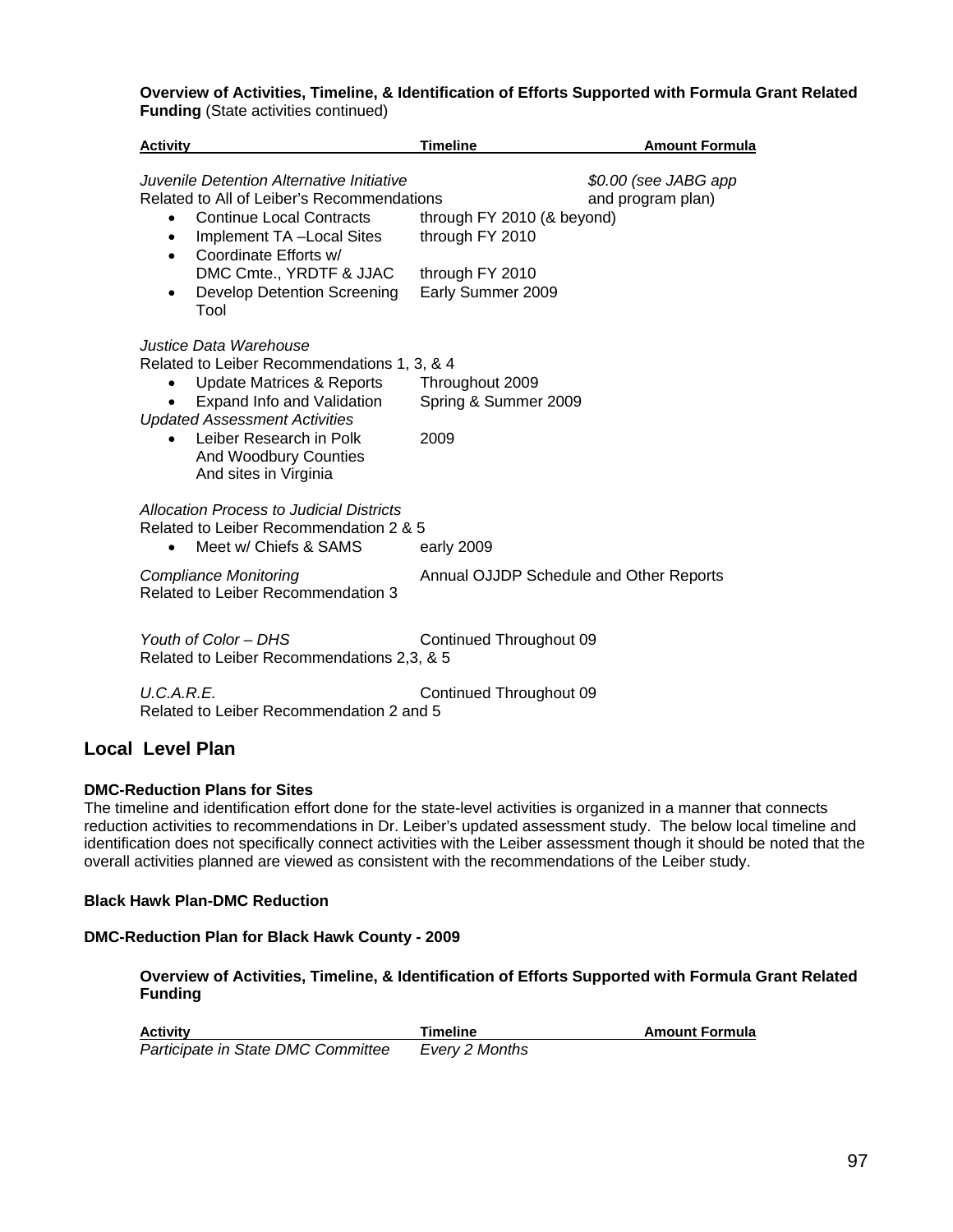#### **Overview of Activities, Timeline, & Identification of Efforts Supported with Formula Grant Related Funding** (Black Hawk County activities continued)

| <b>Activity</b>                                                                                                                                                                           | Timeline                                                                               | <b>Amount Formula</b> |
|-------------------------------------------------------------------------------------------------------------------------------------------------------------------------------------------|----------------------------------------------------------------------------------------|-----------------------|
| Continue Implementation of JDAI                                                                                                                                                           | Throughout 2009                                                                        |                       |
| Assist with development of detention screening tool.<br>$\bullet$                                                                                                                         |                                                                                        |                       |
| $\bullet$                                                                                                                                                                                 | Assist with local collection of court referral and detention alternatives information. |                       |
| Develop local JDAI plan.<br>$\bullet$<br>Continue relevant local committee and subcommittee work.<br>$\bullet$<br>Participate in relevant training and technical assistance.<br>$\bullet$ |                                                                                        |                       |
| Participate in State DMC Committee                                                                                                                                                        | Every 2 Months                                                                         |                       |
| Participation in State Conf.                                                                                                                                                              | December 9-11, 2009                                                                    |                       |
| Participate in Local DMC Committee                                                                                                                                                        | Local Committee meets monthly                                                          |                       |

*Utilize DMC Res. Cntr.* Site visits from Resource Center

- Participate in DMC Cmte. meetings
- Assist with analysis of data
- Coordinate efforts with local DMC efforts, Coordinators and Committees
- Assist with fund seeking
- Assist with coordination of TA
- *Collaborate to continue to engage media*

#### **Polk Plan-DMC Reduction**

#### **DMC-Reduction Plan for Polk County - 2009**

#### **Overview of Activities, Timeline, & Identification of Efforts Supported with Formula Grant Related Funding**

| <b>Activity</b>                    | <b>Timeline</b> | <b>Amount Formula</b> |
|------------------------------------|-----------------|-----------------------|
| Participate in State DMC Committee | Every 2 Months  |                       |

*Continue Implementation of JDAI Throughout 2009* 

- Assist with development of detention screening tool.
- Assist with local collection of court referral and detention alternatives information.
- Develop local JDAI plan.
- Continue relevant local committee and subcommittee work.
- Participate in relevant training and technical assistance.

 *Continue Participation in State Conf. December 9-11, 2009* 

*Utilize DMC Res. Cntr. Site visits from DMC Resource Center* 

- Evaluation TA for local entities
- TA on data analysis for local entities (e.g., Detention Center; Courts, Co Atty.,)
- Coordinate with local DMC efforts
- Coordinate with MYFI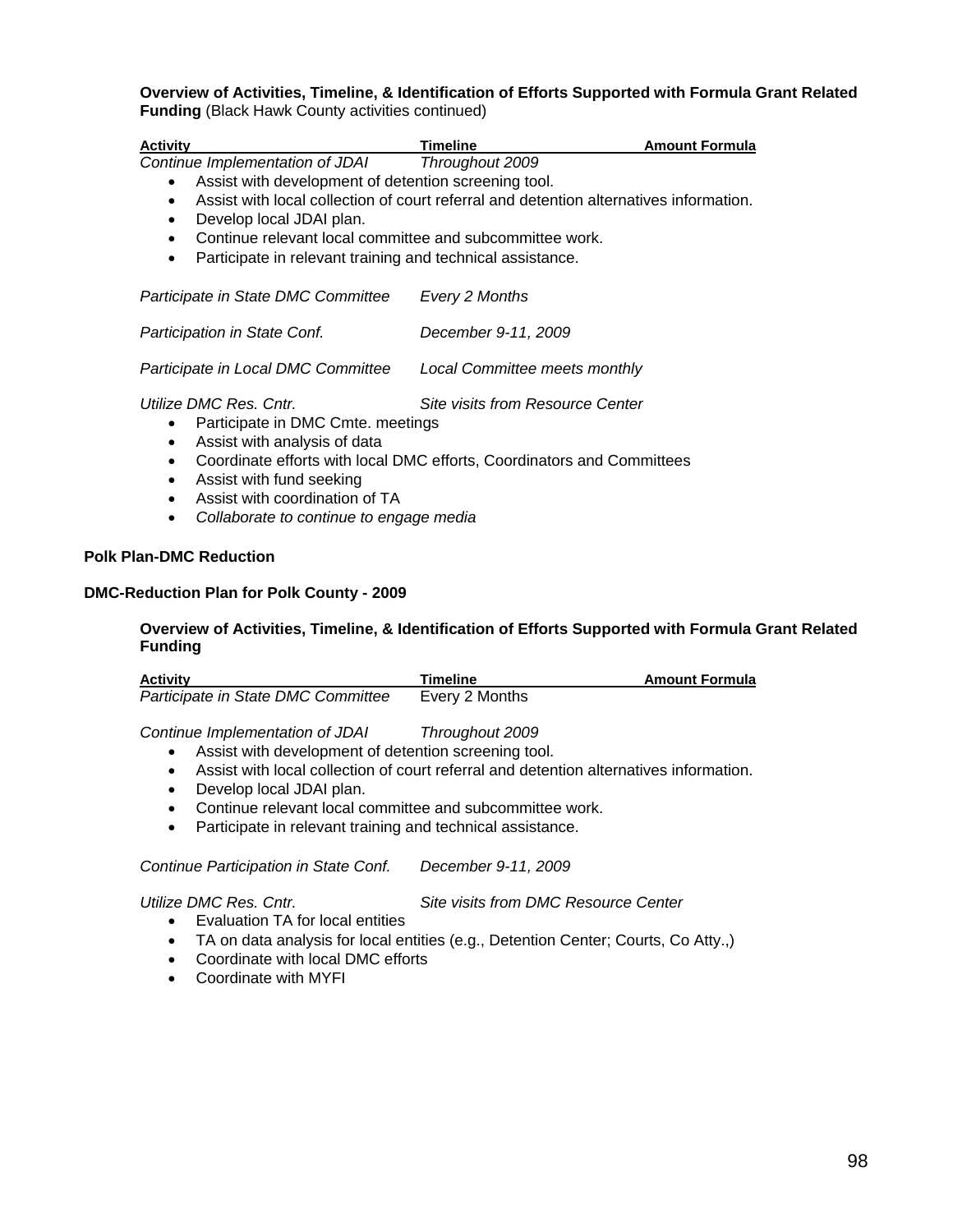#### **Woodbury Plan-DMC Reduction**

#### **DMC-Reduction Plan for Woodbury County - 2009**

#### **Overview of Activities, Timeline, & Identification of Efforts Supported with Formula Grant Related Funding**

| <b>Activity</b>                                                                             | <b>Timeline</b>                        | <b>Amount Formula</b> |
|---------------------------------------------------------------------------------------------|----------------------------------------|-----------------------|
| Continue Implementation of JDAI                                                             | Throughout 2009                        |                       |
| Assist with development of detention screening tool.<br>٠                                   |                                        |                       |
| Assist with local collection of court referral and detention alternatives information.<br>٠ |                                        |                       |
| Develop local JDAI plan.<br>٠                                                               |                                        |                       |
| Continue relevant local committee and subcommittee work.                                    |                                        |                       |
| Participate in relevant training and technical assistance.<br>٠                             |                                        |                       |
|                                                                                             |                                        |                       |
| Participation in State Conf.                                                                | December 9-11, 2009                    |                       |
|                                                                                             |                                        |                       |
| Participate in RAI Validation Study                                                         | Throughout 2009                        |                       |
|                                                                                             |                                        |                       |
| Coordinate Local DMC Committees                                                             | local committees meet at least monthly |                       |
|                                                                                             |                                        |                       |

*Utilize DMC Res. Cntr. Site visits from Resource Center* 

• Assistance with Annual Woodbury Co. Conference

- Assistance with highlighting achievements of Woodbury Co. at statewide/national conferences
- Assist with analysis of data
- Coordinate with DMC Committee and local DMC Coordinator(s)
- Provide assistance for DMC Coordinators
- Coordinate with other initiatives (e.g., MYFI, CINCF, Casey, CSSP, Race Matters Consortium)

Planned Formula Grant-supported activities under "Program Descriptions" section below with amount budgeted and required descriptions of goals, objectives, and performance measures selected to document the output and outcomes of these activities. All DMC related activities are being supported with 09 and previous years unspent JABG funding and Title V funding, previous years unspent formula funding, and funding from the Annie E. Casey Foundation.

# **Phase IV: Evaluation**

The state maintains a justice data warehouse populated with data from ICIS and other sources. These systems represent a rich source of data available for evaluation and monitoring purposes as interventions planned reach full implementation. Each detention center also collects data on holds and those involved as JDAI sites. The SPA will be putting together a process for the collection of RAI data as well as data from the local detention alternatives. The analysis of that information will serve as a major evaluation component for Iowa's overall DMC strategy. In conjunction with JDAI each site also participates in evaluation and performance measures reporting through the DMC Resource Center. To date the primary source of evaluation information has been the DMC matrices and technically.

Iowa has utilized a DMC Resource Center to provide information and education, training, technical assistance and capacity for research and evaluation. The assessment studies conducted separately by Leiber, Feyerherm and Richardson could be considered evaluation and monitoring studies; however, their use has been primarily relegated to the assessment phase. The findings of these more formal studies are summarized about in Phase I: Assessment.

## **Phase V: Monitoring**

While identification is an examination of data at a point in time, monitoring is an ongoing process that feeds back to the Identification Phase. At the statewide level and for the selected local sites CJJP and the DMC Resource Center have monitored changes in DMC trends using the RRI and a variety of other trend analyses (described above). There has been progress in reducing DMC at decision points over the past 2-7 years, most notably the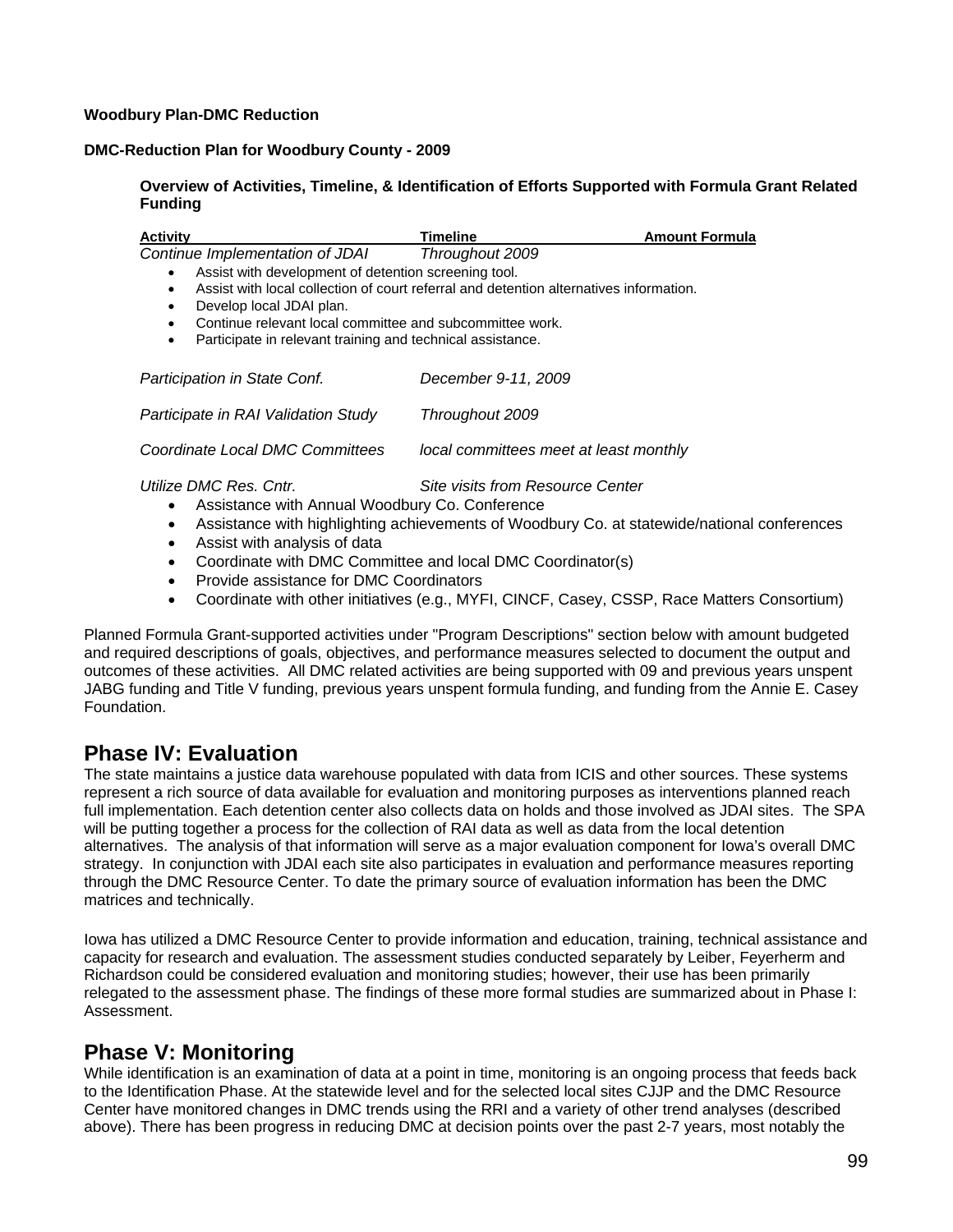past two years at the decision point of lowering the numbers and disproportionality in detention. Further study is needed to determine factors which could be considered causal in the sequence of events leading to the reduction. In addition to the existing data systems (described above) and the use of the RRI, the development of the JDAI in Iowa provides the state and DMC Resource Center with an opportunity for working with the sites to organize data collection and reporting systems which will allow for monitoring and cross site comparisons of changes in detention, other decision points, and DMC. The "Quick Launch" occurred in November of 2008 with an initial consultation on RAI January 29, 2009. Data groups are forming in conjunction with the JDAI implementation and those data will provide information for monitoring in each of the sites and comparison with other sites through the JDW/ICIS data. The Division of Criminal and Juvenile Justice Planning and the DMC Coordinator (part-time) will monitor these activities.

Two recent initiatives in Iowa are currently developing the plans for current and future monitoring activities: JDAI and YRDTF. The JDAI timeline currently adopted for monitoring conforms largely to the JDAI Quick Launch format. Initial assessment was conducted at the state and local site level on utilization and site technology capacity and planning for evaluation and monitoring is underway in each of the sites. Each site reports quarterly through the DMC Resource Center and each site also reports directly to CJJP and Casey as JDAI sites. An initial assessment has already been conducted which was fundamentally a capacity statement with regard to the collection and use of data in sites and at the state level. It also informed planning and monitoring of ongoing progress with the use of data for the JDAI.

A parallel process is occurring with respect to the Governor's YRDTF. It includes the development of a monitoring function to be performed by a workgroup recommended by the YRDTF. Findings and recommendations are due out in May 2009 and the recommendation for the development of a working group charged specifically with monitoring results associated with the implementation of recommendations from the YRDTF is the first recommendation.

The DMC Resource Center is working with each site to develop measures of output and outcomes for the purposes of performance monitoring. Some of these measures include:

- Number of stakeholders engaged/county/ quarter.
- Number of training events and persons trained/county/ quarter.
- Number of hours training provided/county/quarter.
- Number of joint local DMC Committee and JDAI meeting conducted/county/quarter.
- Number of local requests for policy change.
- Number of OJJDP DMC matrices decision points with reduced relative rates.

In addition, the JJAC also monitors DMC related activities by race for measures, examples of which are provided below:

- Average detention daily population.
- Total detention admissions.
- Average length of stay.
- Youth committed to State Training Schools.
- Group care admissions.
- Felony complaints and adjudications in juvenile court.
- Person offenses referred to juvenile court.
- Detention holds for probation violators.

# **5. COORDINATION OF ABUSE AND DELINQUENCY RECORDS**

# **A. Reducing the Caseload of Probation Officers**

Although the SAG has not set aside a specific amount for incentive grants to reduce the caseloads of juvenile court officers, a significant amount of JJDP Act formula grant funding is presently being directed through local decision making processes to specifically affect that issue. As described in the program section above, the majority of Iowa's JJDP Act formula grant, Title V, Juvenile Accountability Block grant and Enforcing Underage Drinking Laws funding is allocated to local planning entities through a child population formula. The effort is Iowa's Child Welfare/Juvenile Justice Youth Development Allocation (CW/JJYD). Local decisions dictate the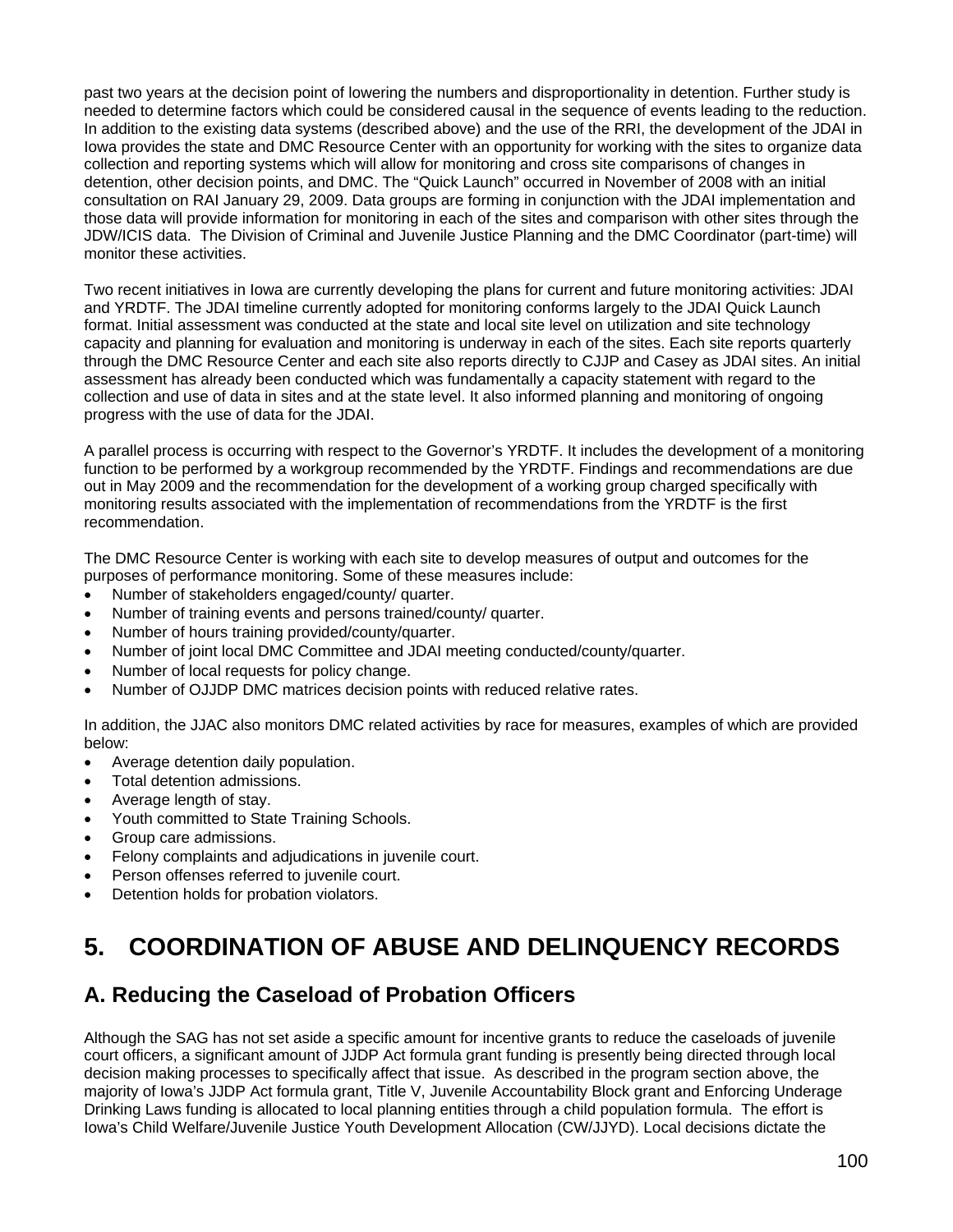expenditure of the funds. In many jurisdictions the expenditure of funds is connected to services that influence the effectiveness of the juvenile delinquency system. Allocation funding currently supports tracking and monitoring services, day treatment, life skills, drug testing, other substance abuse services, juvenile detention alternatives, etc. A budget for the CW/JJYD allocation is included above in the program section of this application.

# **B. Sharing Child Welfare Records With the Juvenile Justice System**

Included with this plan are flow charts of Iowa's CINA and juvenile justice systems. Included as well is discussion of the structure and function of those systems. Provided below is a brief summary explaining Iowa's system to share relevant information regarding CINA and delinquency proceedings.

*System to Insure Child Welfare Information is Shared in Delinquency Cases* - Iowa has a unified court system, under the Judicial Branch, and all clerks of court and juvenile court services personnel, including probation services, are funded by the state. Judges are state employees. According to Iowa Code Section 602.7101 a juvenile court is established in each county. The juvenile court is within the district court and has the jurisdiction provided in Iowa Code Chapter 232. The chief judge designates district judges and district associate judges to act as judges of the juvenile court for a county. Juvenile court judges hear both child in need of assistance cases (CINA) and delinquency cases. The structure of the court clearly allows judges access to CINA and delinquency information.

According to Iowa Code Section 602.7102, Iowa's juvenile court is a court of record, and its proceedings, orders, findings, and decisions must be entered in books that are kept for that purpose and that are identified as juvenile court records. The clerk of the district court is the clerk of the juvenile court for the county. Section 602.7102 clearly establishes a system of record for CINA and delinquency juvenile court proceedings.

In Iowa, Juvenile Court Officers (JCO's) supervise cases for delinquent youth. As was indicated above, JCO's are included in the judicial branch of government. They are agents of the court. According to Iowa Code Section 602.7202 juvenile court officers have the powers of a peace officer while engaged in the discharge of their duties. JCO's have the duties prescribed in the juvenile section of Iowa's Code (Section 232), which are subject to the direction of the judges of the juvenile court. JCO's have access to all court information on delinquent youth, and also, as "court officers", information on CINA cases.

Iowa Code Section 232.48 requires a predisposition investigation prior to adjudication hearings for delinquent youth. The investigation shall require the following: a) *the social history, environment and present condition of the child and child's family*, b) the performance of the child in school, c*) the presence of child abuse and neglect histories*, learning disabilities, physical impairments and past acts of violence. The Section 232.48 predisposition investigation report requirement provides the structure for child welfare information to be incorporated into delinquency proceedings and case planning. Included below is information regarding the various case planning and review requirements for CINA and delinquency cases.

# **C. Child Protective Services Records into Juvenile Justice Records**

*Policies and Systems to Incorporate Child Protective Records in Delinquency Plans* - In the preceding section explanation is provided that ensures that child protective information is part of case planning for delinquency cases. It should be noted that the juvenile justice section of the Iowa Code, Sections 232.1 through 232.57, outlines the processing, planning, and review requirements for delinquent youth in Iowa's system. Those sections are the statutory requirements related to Iowa's efforts to ensure safeguards for youth in its delinquency system. Provided below is specific information (both statutory and by administrative rule) relative to those safeguards.

*Assurance for Case Plan and Review for Juvenile Offender Placements* – A series of safeguards exists to ensure that juvenile offenders whose placement is funded through 42 U.S.C. 672 receive statutorily defined protections. An interagency agreement between Juvenile Court Services and the Iowa Department of Human Services has been established to assure that all IV-E requirements are met when IV-E funds are used for delinquent children placed out of the home. Under this agreement Juvenile Court Services is responsible for case management, including the provision of the protections mandated under Title IV-E, and the Iowa Department of Human Services monitors these activities and determines the delinquent child's eligibility for IV-E funding.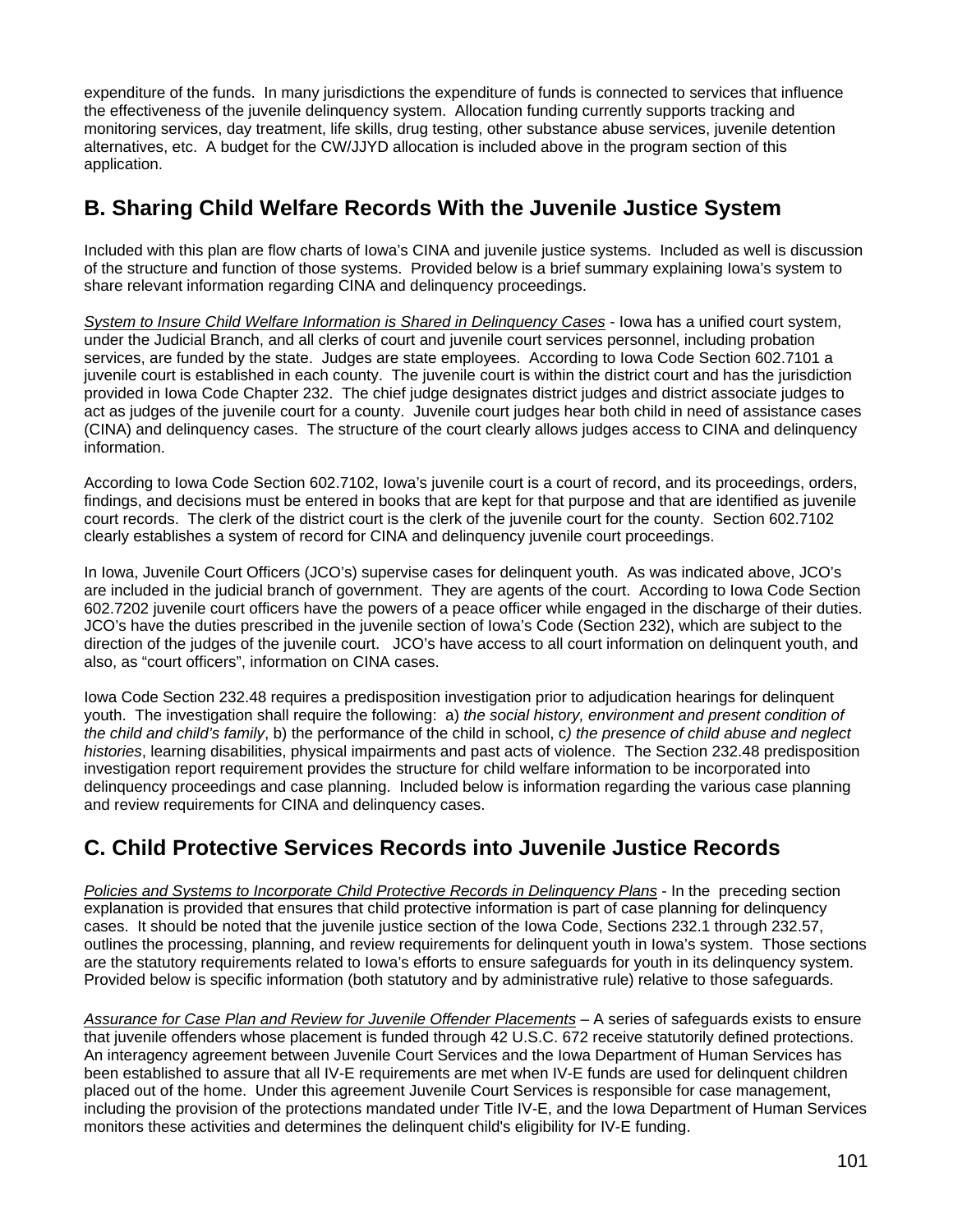Iowa Administrative Code 441, Chapter 202.2(3) requires a social history to be completed on all (CINA and Delinquent) children at the time of placement in a foster care setting. Iowa Code Section 232.2(52) defines a social investigation as an investigation conducted for the purpose of collecting information relevant to the court's fashioning of an appropriate disposition for a CINA case. The information collected is utilized for the development of a social report and a social history. Iowa Administrative Code 441, Chapter 202.6(1) requires a case permanency plan at the time of out-of-home placement for both CINA and delinquent youth. Iowa Code Section 232.97 prohibits disposition of CINA petitions until two days after the social report has been submitted to the court. As was mentioned above, Iowa Code Section 232.48 requires that predisposition investigation reports for delinquent youth include social history and child abuse information. Iowa's administrative Code and State law ensure that child welfare information must be a part of case planning for all delinquent youth in an out-of-home setting.

Iowa Code 232.21 requests the court to determine whether it is contrary to the welfare of the child to remain home and to determine whether reasonable efforts have been made to prevent the need for removal before a child (CINA or Delinquent) is placed in shelter. Iowa Code Section 232.22 provides the same protection for children placed in detention. Additionally, Iowa Code Section 232.52 requires the court to address the child's best interests and to assess the efforts made to prevent removal when a delinquent child is removed from the home at a delinquency dispositional hearing.

Iowa Code Section 232.53 requires that any agency, facility, institution, with custody of a delinquent juvenile file a written report with the court every six months concerning the status and progress of the child. Chapter 202.9(2)(6) Iowa Administrative Code 441, Chapter 202.6 requires that case permanency plans be reviewed and submitted to the court every six months. Iowa Administrative Code and state law clearly require case plan review at the required intervals.

# **6. COLLECTING AND SHARING JUVENILE JUSTICE INFORMATION**

# **A. State Process for Gathering Information Across Agencies**

*Statistical Analysis Center –* Iowa Code Section 216A.136 designates the SPA as Iowa's Statistical Analysis Center (SAG). The Iowa Code reflects the purpose of the SAC is to coordinate with data resource agencies to provide data and analytical information to federal, state, and local governments, and assist agencies in the use of criminal and juvenile justice data. For purposes of research and evaluation the SPA is provided access to criminal history records, official juvenile court records, juvenile court social records, data collected or under control of the board of parole, department of corrections and correctional services, department of human services, judicial branch and public safety. The legislation provides the SPA with fairly broad access to the types of information necessary for completion of its three year plan.

*Iowa Collaboration for Youth Development* – Earlier sections of this plan describe in some detail the Iowa Collaboration for Youth Development (ICYD). For 10 years ICYD has brought together a variety of state agencies to collaborate on a variety of issues with a uniting theme of youth development. Involved agencies include Human Services, Education, Vocational Rehabilitation, Workforce Development, Economic Development, Heath, etc. The SPA has been able to utilize the relationships from those agencies to assist with providing information for the three year plan. The various agencies that provide information for the plan have been ready audiences for the plan and various related reports. Those agencies are often well represented on the SAG or various other boards or commissions staffed by the SPA.

*Process for Collection of Data for Completion of Plan* – A brief overview of the SPA data collection process is provided below. It should be noted that key staff that serve specifically in data analyst positions for the SPA are integral in the collection of data for the three year plan.

- The data collection process typically begins in the fall prior to submission of the three year plan. The basis for the data collection is the application instruction provided by OJJDP officials. Additional data for the plan is often produced as the result of SAG subcommittee efforts (Gender, DMC, mental health, etc.)
- SPA staff inventory the information available or maintained within the agency itself.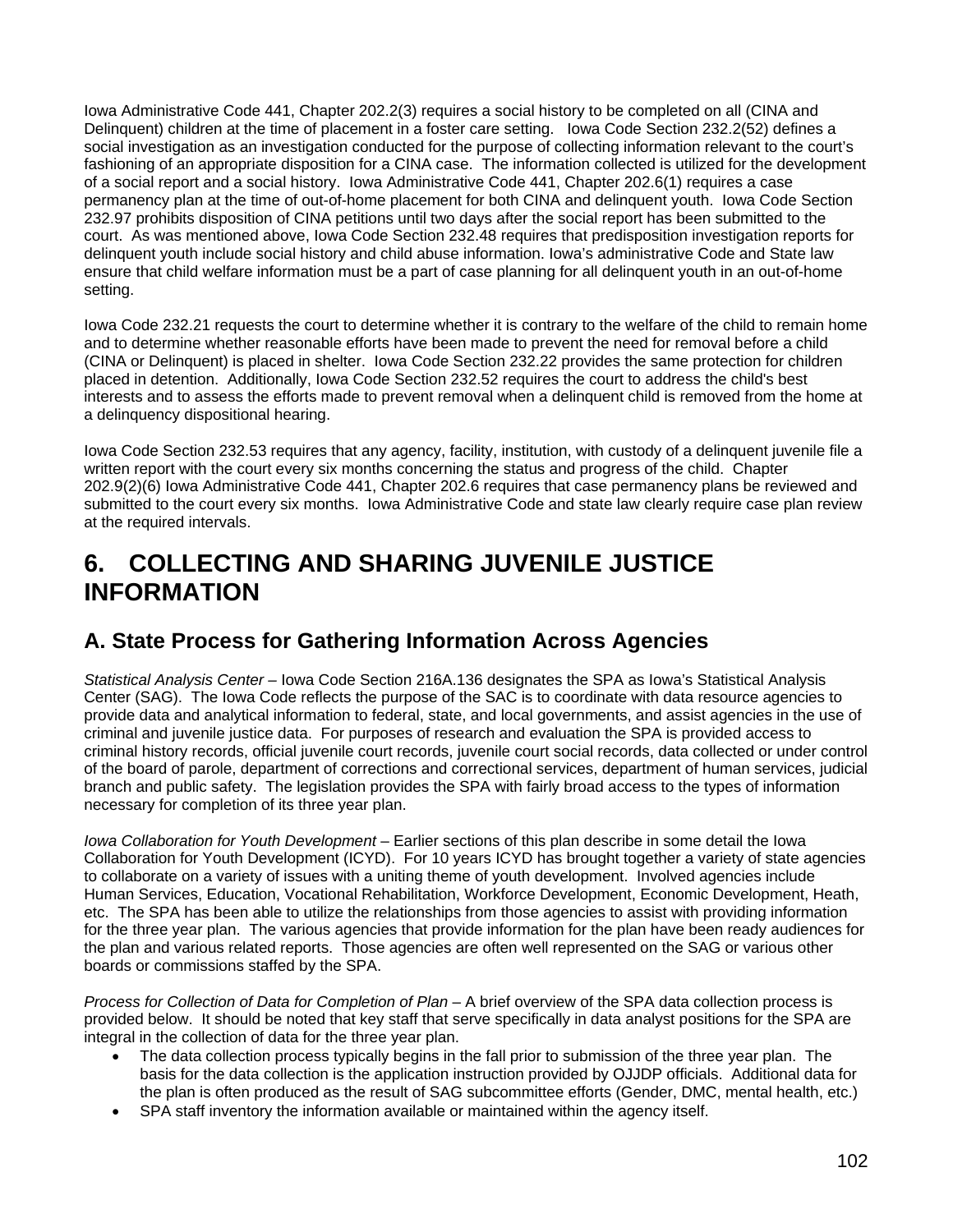- Data not available through the SPA is requested accordingly through established contacts. In some cases it may be necessary to make a formal request for the necessary information – such request are more the exception than the rule.
- A packet of data is organized by the SPA to be presented and the SAG's late fall retreat.
- The three year plan is developed based on the data presented at the retreat. Often additional data is collected as the result of feedback from the SAG in its retreat.
- All major plans or reports produced by the SPA are available on its website [\(http://www.state.ia.us/dhr/cjjp/ \)](http://www.state.ia.us/dhr/cjjp/).

# **B. Barriers for the SPA With Sharing Juvenile Information**

Case level information is only shared in accordance with state and federal law. As described above, the SPA's role as Iowa's SAC has provided ready access most of the relevant information. Typically the information provided the SPA to other agencies is aggregated, and in report form. Case level information is very seldom an issue of debate. As a practical matter, much of the research performed by the SPA is for the agencies that are the originating source of the relevant information.

As described in the DMC section of this proposal, a major focus of the SPA's efforts to plan for the juvenile justice system revolves around the utilization of JDW. A barrier to future work relates to connecting information from the warehouse maintained by the SPA with various warehouses maintained by other state agencies. At some level, those effort are more complicated by technical activity, rather than statutory barriers faced by the SPA.

# **7. STATEMENT OF PROBLEM PROGRAM NARRATIVE**

## **ISSUE ONE: YOUTH DEVELOPMENT & DISTRICT AND COMMUNITY PLANNING**

#### **Standard Program Area Code and Title**:

19 - Juvenile Justice System Improvement

#### **Program Problem Statement**:

There are more than a half million school-age youth, ages  $6 - 17$ , in the state of Iowa. Most are doing well; but, as the Crime Analysis section reflects, some do not have the advantages of safe and supportive families and communities. Too many youth are engaging in unhealthy and dangerous behaviors and are doing poorly academically, socially, and emotionally. If Iowa is to maintain safe and caring communities and make progress on a variety of youth-related issues, including delinquency, disproportionate minority confinement, substance abuse and the academic achievement gap, it is essential to invest in programs that address the causes of crime and violence and stress protection rather than restoration.

At the same time there has been a positive trend in Iowa to provide services for delinquent and non-delinquent youth in their community. The move of funding, services, and decision making to the local level has greatly increased the need for community planning. Communities need training and technical assistance to deal with the various aspects of planning including engagement, mobilization, data collection, resource assessment, plan development, implementation etc. The local skills that are necessary for community planning are "trainable" and have practical application for multiple uses - the sophistication level in local planning processes varies by community.

Local officials vocalize frustration over the need to go through similar planning processes for different state agencies (SPA, Health, Human Services, Education, Workforce Development, Early Childhood, etc.) that have separate requirements. Locals speak of the need for state officials to coordinate application and reporting requirements. The challenge at a local level is coordinating the various requirements of these multiple prevention and planning initiatives - it could be greatly aided with a common understanding of youth development.

The SAG and SPA are particularly interested in coordinated planning and service provision for court involved youth. There is also recognition that the most effective policies and programs are those that comprehensively address the full range of developmental needs of youth. Research has demonstrated that investments in youth development and prevention-oriented strategies return multiple dividends in reduced demand for more costly services and sanctions and greater likelihood of school success, employability and economic productivity.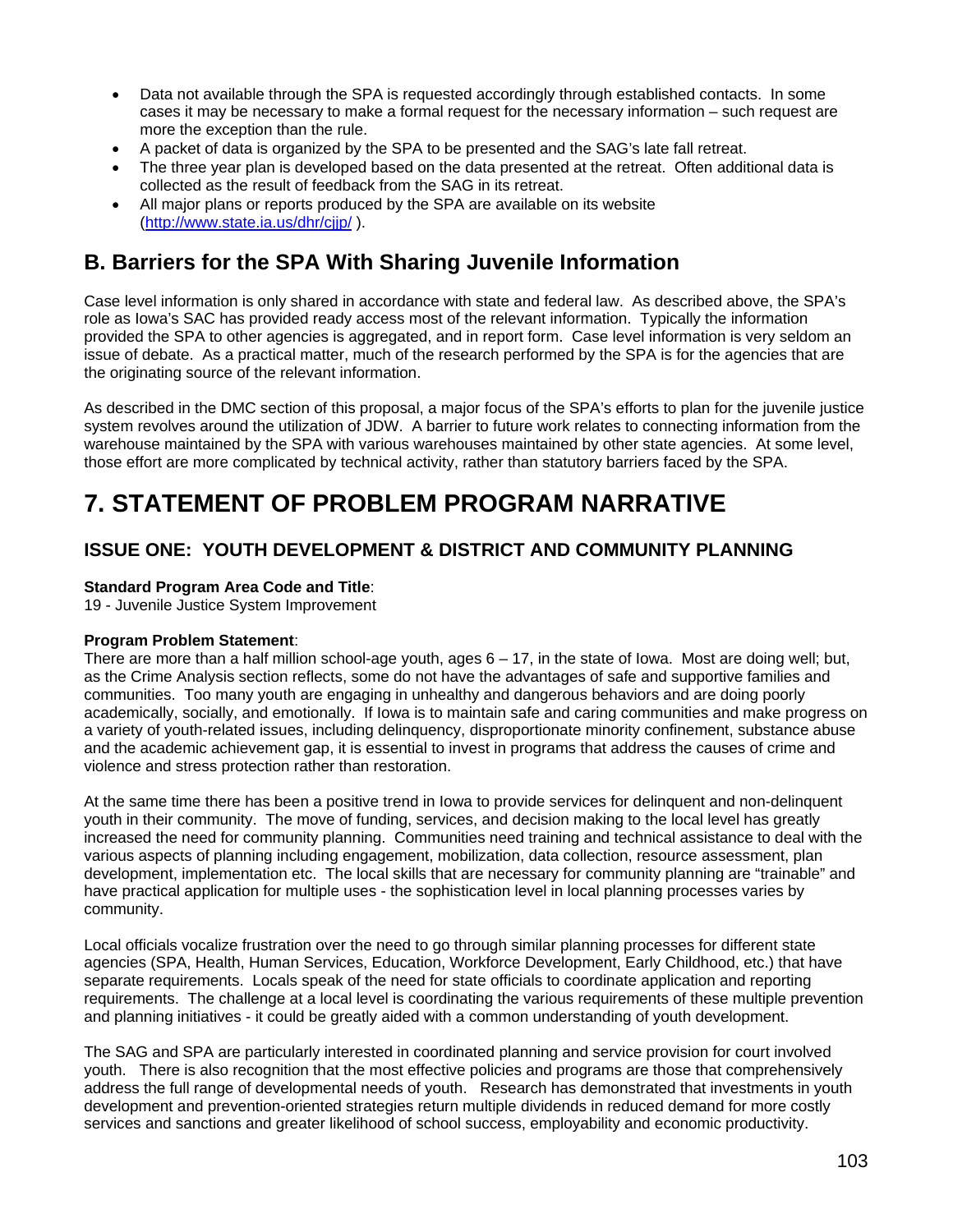With the exception of education, state resources for youth programs are concentrated primarily in services that respond to problems after they occur. While these are necessary and important programs, they represent only a portion of the continuum of services, opportunities and supports that are critical to ensuring the positive development of all youth. In order to reverse the increasing demand for costly, high-end services and sanctions that are designed to respond to problems, it is critical to invest in prevention and youth development programs and strategies that have proven effective in improving outcomes for youth and reducing problem behaviors. Similarly, services and sanctions for system-involved youth must be directly linked to their developmental needs in order to be effective.

The majority of the federal 2009 formula grant award (**\$415,469**) will be combined with other JJDP Act related funds, and allocated to the juvenile court services offices in each of the state's eight judicial districts. The chief juvenile court officer for each judicial district shall submit plans to CJJP for approval and for authorization of allocations. The allocations will be based on the percentage of child population ages 5-17 in each judicial district. The funds must be expended in one or more of the appropriate formula grant program areas. This approach will allow for regional planning, by judicial district, to prioritize the juvenile justice issues and develop strategies to address the needs. It is more appropriate for the prioritization of the needs to be completed at the local level, and for local communities to strategically plan to address the issues. CJJP will continue to provide resources (e.g. county level data and technical assistance) to assist in the development of the plans.

#### **Program Goal – State Policy**:

1) Work toward the adoption of a consistent state youth policy based on prevention, positive youth development and results accountability.

#### **Program Objective – Allocation Effort:**

A) The SAG and the SPA will transition from state-wide process to allocate formula grant dollars to local Decat initiatives to one for the state's 8 judicial Districts. The approach will utilize youth development as the vehicle to plan a local continuum of services ranging from prevention to sanction. **The SAG has approved the use of \$415,469 in formula grant funding from this 2009 three year plan for the allocation effort to local Decats.** 

#### **Activities and Services Planned – Allocation Effort:**

- Provide administrative and financial reports to SPA and SAG that document performance of judicial districts.
- Document community planning training and technical assistance to judicial districts, local Decat officials, private providers, and representatives from local units of governments, etc. to enhance planning capabilities.
- Maintain copies of progress reports and other reporting and administrative materials provided by judicial districts.

#### **Program Objective – Youth Involvement:**

B) Identify opportunities for increasing meaningful involvement of youth in state policy-making.

#### **Activities and Services Planned – Youth Involvement:**

- Document through minutes youth participation in SAG activities.
- Documentation of coordination activities related to youth involvement between SAG and ICYD.
- Document involvement of members of Iowa Collaboration for Youth Development Involvement in State of Iowa Youth Action Committee.

#### **Program Objective – Youth Development:**

C) Continue efforts to facilitate an "Iowa Youth Development Policy" for planning and programming among the various audiences (legislature, state agencies, advocacy groups, communities, etc) on issues related to prevention and youth development.

#### **Activities and Services Planned – Youth Development:**

• Maintain state planning structure of the Iowa Collaboration for Youth Development (steering committee, state agency group, and State of Iowa Youth Action Committee, etc.).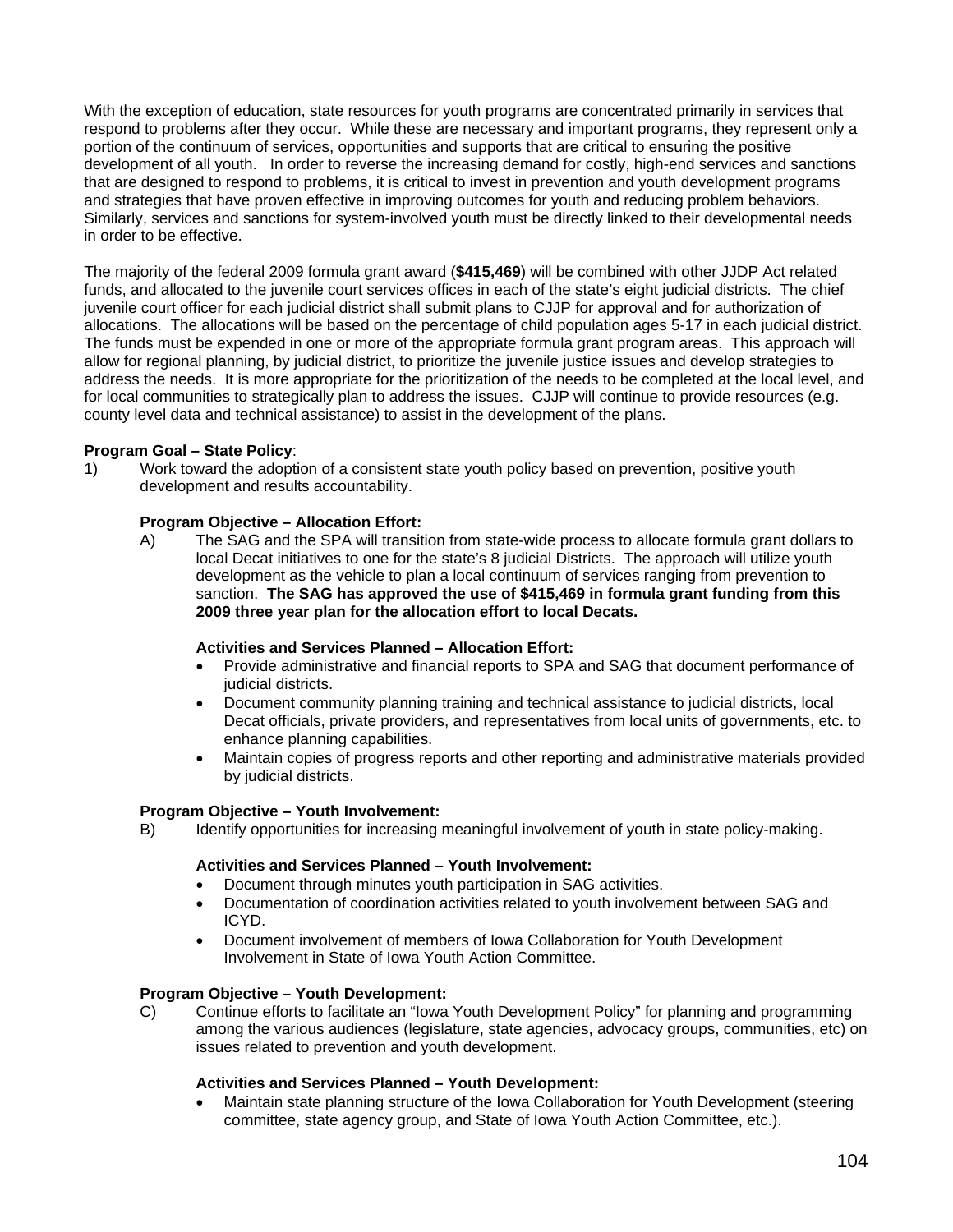- Utilize lessons learned from ICYD pilot communities to affect state policies regarding administration of various state funding sources.
- Continue youth development trainings provided by ICYD.
- Document common data or management information systems, joint planning, and joint or coordinated funding processes for youth services.
- Document efforts by communities to develop integrated youth service plans and single application for support, as well as recommended appropriate action for state agencies.
- D) Support increased knowledge of cultural competency in state and local youth development activities.
	- Utilize DMC Committee and Gender Task Force members to review allocation programs funded for youth of color and girls.
	- Continue dialogue with Chief Juvenile Court Officers and Department of Human Services Service Area Managers to discuss programs funded for youth of color and girls.

#### **Program Goal – Capacity Building for Judicial Districts and Communities**:

2) Build the capacity of local communities to use a prevention and youth development approach in providing youth services.

#### **Program Objective – Training and TA for Judicial Districts and Communities Regarding Youth Development:**

A) Increase awareness and understanding of prevention and youth development approaches among youth serving agencies operating at the district and community levels through development and support of training and technical assistance opportunities.

#### **Activities and Services Planned – Training and TA**

- Documentation of efforts to assist communities to utilize a youth development approach in the delivery of youth services and in creating opportunities for youth empowerment.
- Document information sharing, training and technical assistance, the use of the ICN, creation of a web page, etc.
- Utilize lessons learned from ICYD pilot communities in youth development related training performed at local level.

#### **Program Objective – Youth Development in Programs Developed at the District and Local Level**

B) Incorporate a youth development approach into guidance on State initiatives that allow planning and implementation of youth programs to be determined at the district and local level.

#### **Activities and Services Planned – Programs Developed at the District and Local Level**

- Document the coordination of the participating state agencies participating on the Youth Development State Collaboration to ensure that a youth development approach is included in any state guidelines or requirements as appropriate.
- Documentation of the state agencies' efforts to work with local sites in a coordinated approach to integrate the principles of prevention and youth development.
- Utilize lessons learned from ICYD pilot communities in youth development related training performed at local level.

#### **Program Objective – Youth Involvement at the District and Local Level**

C) Promote increased opportunities for youth involvement at the local level.

#### **Activities and Services Planned - Youth Involvement at the District and Local Level***:*

- Document technical assistance and state programs that encourage creation of local youth advisory boards and other new opportunities for youth involvement.
- Utilize lessons learned from ICYD pilot communities in youth development related training performed at local level.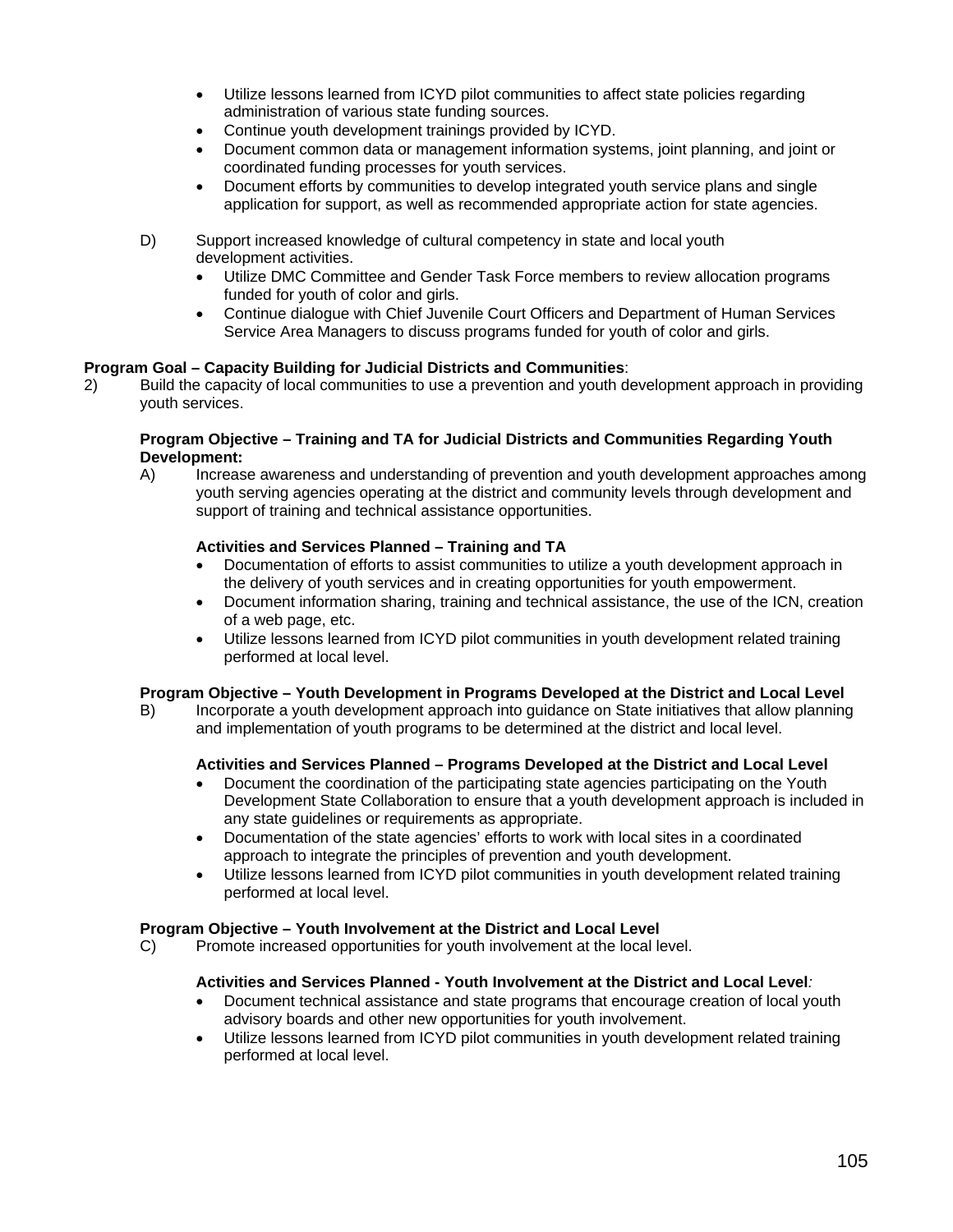**Performance Measures** SPA will provide all measures as required by OJJDP via the DCTAT system.

#### *Outputs*:

- 1) FG funds awarded for system improvement.
- 2) Number of programs implemented.
- 3) Number of program youth served.
- 4) Total number of program families served.
- 5) Number of planning activities conducted.
- 6) Number of funded programs evaluated.

#### *Outcomes:*

- 1) Number and percent of youth completing program requirements.
- 2) Number and percent of program youth exhibiting a desired change in targeted behaviors.
- 3) Family relationships.<br>4) Antisocial behavior.
- Antisocial behavior.
- 5) Substance use/abuse.
- 6) Number of families who report being satisfied with program.
- 7) Total number of program youth who report being satisfied with the program.
- 8) Total number of days between initial court appearance and disposition.

#### **Budget:**

|             | <b>JJDPA Funds</b> | <b>State/Local/Private Funds</b> |
|-------------|--------------------|----------------------------------|
| <b>FY09</b> | SO.                | \$0                              |
| <b>FY10</b> | \$415,469          | \$0                              |
| <b>FY11</b> | \$0                | \$0                              |

## **ISSUE TWO: TREATMENT AND ASSESSMENT OF MENTALLY ILL YOUTH**

#### **Standard Program Area Code and Title**:

20 - Mental Health Services

#### **Program Problem Statement**:

Iowa's Mental Health Access Plan (MHAP) operates with a managed care organization providing the management of the program. The intent of the program is to expand the access and range of appropriate mental health services and to help contain federal, state and county expenditures for mental health services. Mental Health services provided include inpatient, partial hospitalization, day treatment, residential, intensive outpatient, outpatient (individual, marital and family, group), crisis intervention, targeted case management, mobile treatment.

A requirement to access some of the various services of the MHAP system is a diagnosis of the mental health problems for the persons involved - the diagnosis is necessary to engage the system. System officials indicate the process creates access issues for delinquent youth, who because of justice system involvement, may not have a mental health diagnosis or simply be diagnosed youth presenting acting-out or violent behavior that cause them to be placed in the Juvenile Justice system because the behavioral aspects of their treatment "override" the mental health issues.

The SPA and the SAG identified a number of specific issues relative to mental health in their analysis process for the development of this plan. They include

- $\triangleright$  Duration of services in a mental health or hospital setting especially for delinquent youth.
- $\triangleright$  The ability to serve delinguent youth with mental health issues in typical residential, institutional or community based settings.
- $\triangleright$  Inability to use federal Medicaid funding for eligible recipients being held in county operated juvenile detention facilities or state operated training schools (such mental health costs must presently be paid either by the county, the state or the youth's family).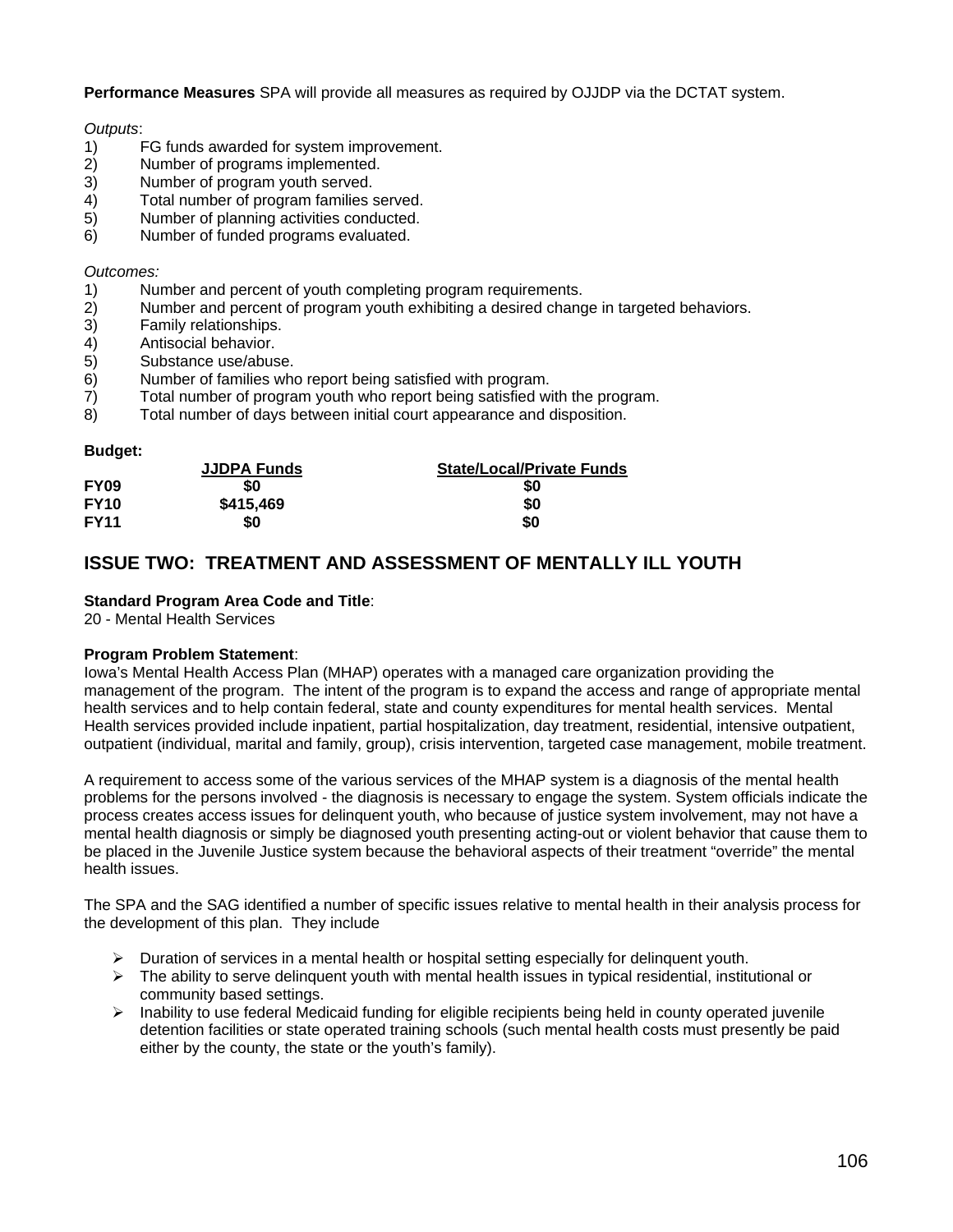#### **Program Goal** – **Improve the "system" response to youth with mental health issues**:

 To learn more about the mental health issues of youth involved in the juvenile justice system; provide support for these issues through the establishment of the "Mental Health Issues in Detention/Shelter" subcommittee of the JJAC; and continue to advocate for identified changes in the mental health system to enhance necessary services to youth and the families of youth with mental health issues in the juvenile justice system.

#### **Program Objective – SAG Presentations:**

A) Provide presentations to the SAG regarding mental heath issues for system youth.

#### **Activities and Service Plan - SAG Presentations:**

Document presentations to SAG from DHS, DPH, mental health, state institutions, residential treatment, and others.

#### **Program Objective – Share Materials:**

B) Access and share with the SAG relevant materials relating to mental health issues.

#### **Activities and Service Plan - SAG Presentations:**

- Documentation and utilization of relevant information from the National Coalition for Juvenile **Justice**
- Document other materials related to mental health issues produced through the Mental Health Issues in Detention/Shelter sub-committee.

#### **Program Objective – Change to Impact Problems:**

C) Through learning more about the mental health system and the identification of problems affecting youth and the families of youth with mental health disorders in the juvenile justice system, the SAG will advocate for changes to impact the problems.

#### **Activities and Service Plan - Change to Impact Problems:**

- Document identified problem areas of the mental health system, based on the education process conducted in Objectives A and B of this issue.
- Document steps taken by the SAG (i.e. establishment of the MH Issues in Detention/Shelter sub-committee) and the contract for services with the Iowa Department of Human Services to fund mental health pilot projects designed to provide services to youth with mental health issues in the community by setting. Youth with mental health issues place in detention/shelter settings would be evaluated for community mental health services.

**Performance Measures** (No 2009 funds are being utilized – no measures required):

| <b>JJDPA Funds</b> | <b>State/Local/Private Funds</b> |
|--------------------|----------------------------------|
| \$0                | \$0                              |
| \$0                | \$0                              |
| \$0                | \$0                              |
|                    |                                  |

#### **ISSUE THREE: DISPROPORTIONATE MINORITY CONTACT**

#### **Standard Program Area Code and Title:**

10 – Disproportionate Minority Contact

#### **Problem Statement:**

**Funding for Iowa's DMC effort is being requested in Iowa's 2009 JABG application.** That application reflects accordingly. No DMC funding is being requested in this formula grant application.JABG measures will be utilized for performance reporting for related activities. Approximately 40% of the youth held in juvenile detention facilities in Iowa are minority. Minority youth comprise just 12 percent of Iowa's youth population. Clearly minority youth are overrepresented. Disorderly conduct is the offense for which most African American youth are arrested in Iowa. Research as well reflects non-whites perceive court decision-making to be biased against non-white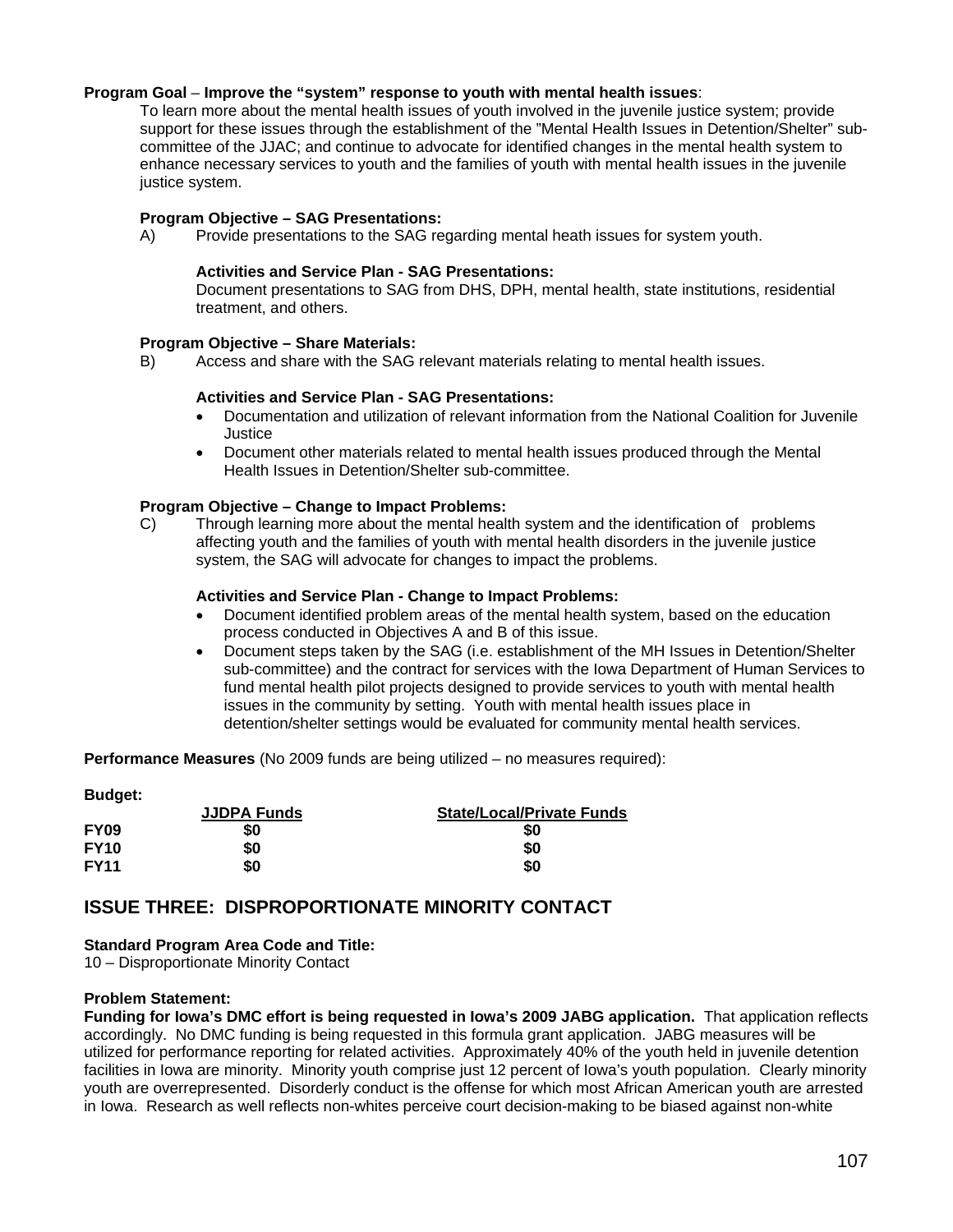youth. Lack of respect for the system—because minorities think it is discriminatory—leads to lack of cooperation with juvenile justice system personnel, and also leads to recidivism. Additional information regarding research conducted in Iowa relative to DMC is provided in Section 4 of this plan.

In the late 90's Iowa was one of the pilot states for OJJDP's Comprehensive Strategy process. The Comp. Strategy process helped illustrate the power of local planning to impact on unique issues and problems locally. Indeed, a number of local Comprehensive Strategy plans had fairly specific mention of the needs of minority youth. As a result of the Comp. Strategy, Iowa initiated an effort to allocate a significant portion of its JJDP Act Title II & V, and JAIBG funds to local planning entities (Decats). One of the lessons learned from the Comprehensive Strategy process, however, relates to the difficulty to engage minority persons in participatory local planning processes. Indeed there is a need to continually engage and reengage communities of color in local planning processes. There is additionally a need to provide information to insure that the majority community has a knowledge of the issues relating to DMC. Finally, there is a need to provide to local planning entities training, assistance, and tools that assist them to better meet the needs of minority youth and families.

#### **Program Goal – DMC Knowledge:**

1) Maintain an environment that furthers the knowledge of DMC related issues for juvenile justice system officials and other selected audiences.

#### **Program Objective - DMC Committee:**

A) Maintain the efforts of Iowa's DMC Committee to share information relative to DMC.

#### **Activities and Services Planned – DMC Committee:**

- Provide oversight and input regarding the overall efforts for Iowa's DMC initiative.
- Assist in planning the annual DMC Conference
- Implement recommendations from the updated DMC Assessments completed by Dr. Michael Leiber and Dr. William Feyerherm.
- Continue implementation as a site for the Annie E. Casey Foundation's Juvenile Detention Alternatives Initiative.
- Provide direction regarding secure facility and court processing data re: DMC.
- Review and approve proposal/s re: DMC Related funding.
- Provide information newspaper articles, publications, reports re: DMC.
- Utilize the DMC Committee to get input from youth in the juvenile justice system.
- B) Support increased knowledge of cultural competency in state and local youth development activities.

#### **Activities and Services Planned – DMC Committee – Cultural Competency Training:**

- Work with the Gender Specific Services Task Force to develop training for law enforcement that helps them understand the cultural and gender issues faced by juvenile justice system youth as well as the overall workings of the sytem.
- Utilize DMC Committee members to review allocation programs funded for youth of color.
- Continue dialogue with Chief Juvenile Court Officers and Department of Human Services Service Area Managers to discuss programs funded for youth of color.

#### **Program Objective – DMC Resource Center:**

C) Maintain the efforts of the DMC Resource Center that has in its mission the specified activity to inform, educate, and provide basic information relative to DMC.

#### **Activities and Services Planned – DMC Resource Center:**

- Implementation support for annual DMC Conference.
- Maintenance of State DMC Website website contains various information relative to DMC (http://www.uiowa.edu/~nrcfcp/index\_dmcrc.htm).
- Work with state DMC Committee for various DMC related activities.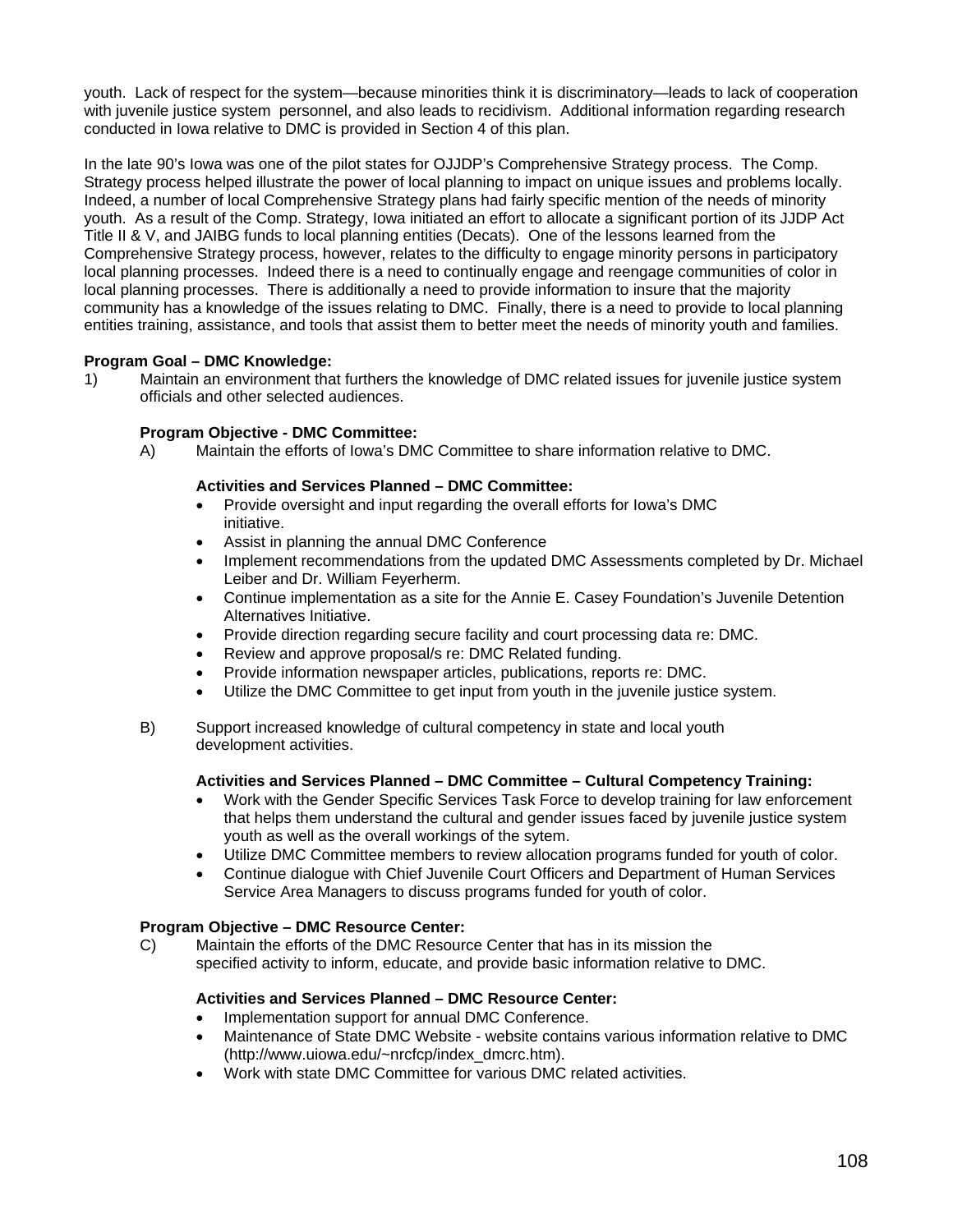#### **Program Goal – Policy and Planning Efforts to Affect DMC:**

2) Implement policy and planning efforts, programmatic efforts, or other activity that will specifically prevent and reduce the percentages of minority youth confined in secure settings.

#### **Program Objective – Juvenile Detention Screening Tool:**

A) Implement the Casey Foundation's JDAI effort.

#### **Activities and Services Planned – Juvenile Detention Screening Tool:**

- Provide technical support to local sites that are working with the Casey Foundation to develop and implement local detention screening tools.
- Assist chiefs with data collection and validation process for mainframe data regarding a statelevel juvenile intake assessment tool.

#### **Program Objective – DMC Resource Center:**

B) Maintain the efforts of the DMC Resource Center that has in its mission the specified activity to assist local planning and policy efforts related to DMC.

#### **Activities and Services Planned – DMC Resource Center:**

- Provide technical assistance to four local Iowa Sites planning assistance, training, local event facilitation, etc.
- Coordinate Resource Center site activities with minority youth serving effort Urban Children are Really Essential (U-CARE).

#### **Program Objective - DMC Committee:**

C) Maintain the efforts of Iowa's DMC Committee to impact on the issues of DMC.

#### **Activities and Services Planned – DMC Committee:**

- Provide oversight and input regarding the overall efforts for Iowa's DMC initiative.
- Direct and monitor activities of DMC Resource Center in its work in local sites.
- Continue discussions with Chief JCO's and Iowa Department of Human Services Service Area Managers regarding issues related to funding for DMC related programming in Iowa's CW/JJYD allocation effort.

**Performance Measures** SPA will provide all measures as required by OJJDP via the DCTAT system.

See Iowa's 2009 JABG application.

#### **Budget:**

|             | <b>JJDPA Funds</b> | <b>State/Local Private Funds</b> |
|-------------|--------------------|----------------------------------|
| <b>FY09</b> | \$0                | \$0                              |
| <b>FY10</b> | \$0                | \$0                              |
| <b>FY11</b> | \$0                | \$0                              |

### **ISSUE FOUR: GENDER SPECIFIC SERVICES**

#### **Standard Program Area Code and Title:**

13 – Gender Specific Services

#### **Problem Statement**

The Juvenile Justice And Delinquency Prevention Act requires states to conduct an analysis of gender-specific services that are intended to prevent and treat juvenile delinquency in females. States are also required to develop a plan for providing these needed services.

To address the Act's requirement, the Iowa Juvenile Justice Advisory Council developed a task force to oversee the Division of Criminal & Juvenile Justice Planning (CJJP) and the State Advisory Group's (SAG) activities as well as make recommendations related to gender-specific services. The Iowa Gender-Specific Services Task Force involves key stakeholders in Iowa's juvenile justice system, particularly service providers who want comprehensive system change that reflects gender equity for girls and young women.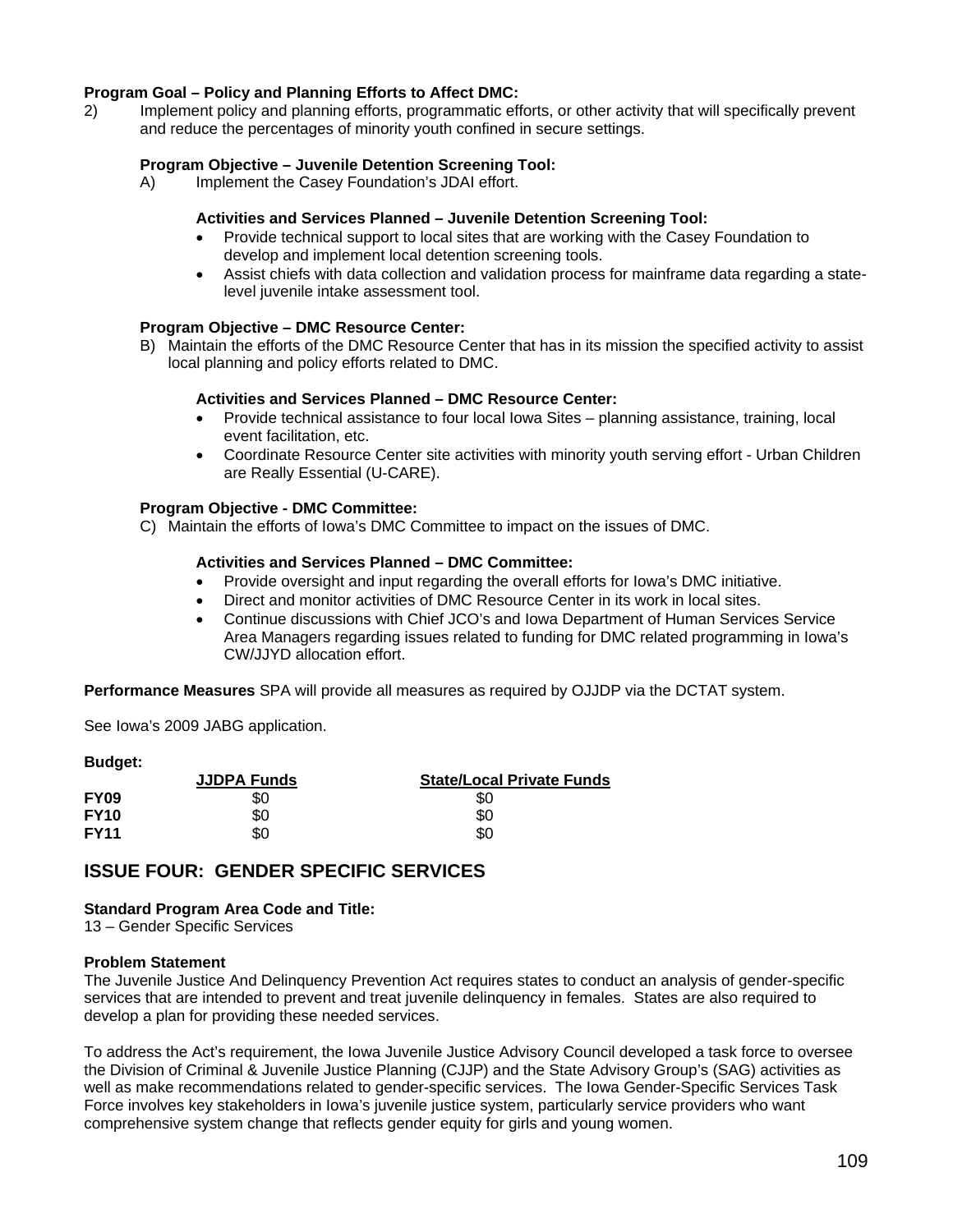The SAG approved the use of Challenge Grant funding from the Office of Juvenile Justice and Delinquency Prevention to address gender equity in Iowa's juvenile justice system. An intra-agency agreement/contract between the Iowa Division of Criminal and Juvenile Justice Planning and the Iowa Division on the Status of Women provided staff support through a Program Planner to the Iowa Gender-Specific Services Task Force from May 1998 through September 2005. This agreement, now funded through Formula grant funds alone has allowed continued support of Task Force meetings and activities.

Major activities of the Task Force have included the annual "Whispers & Screams" conference for girl-serving professionals; publication and distribution of Female Juvenile Justice, a study that provides a snapshot of female offenders in the state's juvenile justice system; publication and distribution of Providing Gender-Specific Services for Adolescent Female Offenders: Guidelines & Resources, a desk protocol that outlines the gender-specific philosophy; Promising Directions: Programs that serve girls in a single-sex environment, a guide to programs in the state; a community planning initiative, funding provided to communities to infuse intentional planning for young women into already existing community planning processes; an evaluation project to study two programs using the gender-specific approach; a study creating an internal evaluation tool; numerous trainings on the genderspecific philosophy and its implementation attended by hundreds of juvenile justice system professionals and made online information available through the Iowa Division on the Status of Women web site at [www.women.iowa.gov/girls .](http://www.women.iowa.gov/girls) Further, due largely to the advocacy of the Task Force, the 1999 Iowa Legislature allocated funding for day treatment and aftercare services for young women and mandated that the genderspecific services approach should be used whenever possible.

In 2009, the Task Force intends to update its primary publication, Providing Gender-Specific Services for Adolescent Female Offenders: Guidelines & Resources.

Due to funding limitations, recent Task Force activities encompassed items identified as priorities and areas where the Task Force could have the most impact: support of the annual conference; distribution of all existing publications and reports; advocacy; and other training and technical assistance provided around the state. Fall 2007 brought a new initiative. The Gender Specific Services Task Force planned and executed a "Girls' Summit". This Summit brought together key players from across the state to examine the status of girls involved in the juvenile justice system. Participants received and offered information that resulted in a comprehensive report on the status of these young women in our state. The report was provided to legislators, Summit participants and others and served to offer guidance to those who work with young women as well.

This was followed up in 2008 with a 2<sup>nd</sup> Girls Summit, revisiting the data on girls in Iowa's juvenile justice system and providing information intended to assist with policy level decision. It is the intention of the Task Force to offer a Girls Summit every other year and in the off years, continue to provide the data and research to policy makers.

*Juvenile Justice Youth Development Allocation Funding – A few communities are utilizing the funding provided from the Juvenile Justice Youth Development allocation process through Decats to support services for girls for after school programming, mentoring, aftercare services, and group activities. It is anticipated that the Juvenile Justice Youth Development allocation will be a vehicle to further efforts for locals to provide gender specific services. The Gender Task Force has assisted with the provision of products and trainings to local officials in order that they might better plan for the needs of girls.* 

Although Iowa has not historically placed emphasis on providing gender-responsive services for females, since the formation of the Iowa Gender-Specific Services Task Force there has been increased discussion and action toward this end. Across the continuum of the Iowa juvenile justice system, service providers and system officials have been educated on female development and the need for more gender-responsive services that utilize the gender-specific services philosophy in programs that serve adolescent females. Encouragingly, there has been change in the way services are provided in various programs. Significantly, the Task Force has been involved in a study that ultimately recommended that the Iowa Juvenile Home become an all-female facility. We are hopeful that this will happen in the coming year. It will be a meaningful step in the State of Iowa demonstrating its commitment to young women. However, a comprehensive change across the juvenile justice system has not occurred. Change must occur on a more fundamental level within the system to facilitate utilization of innovative gender-specific approaches in all programs and services as well as adequate funding of these services. Further, those involved in the planning of our efforts must expand to include a wider representation of players in the juvenile justice system. Both measures are necessary for Iowa to truly provide equitable services within its juvenile justice system.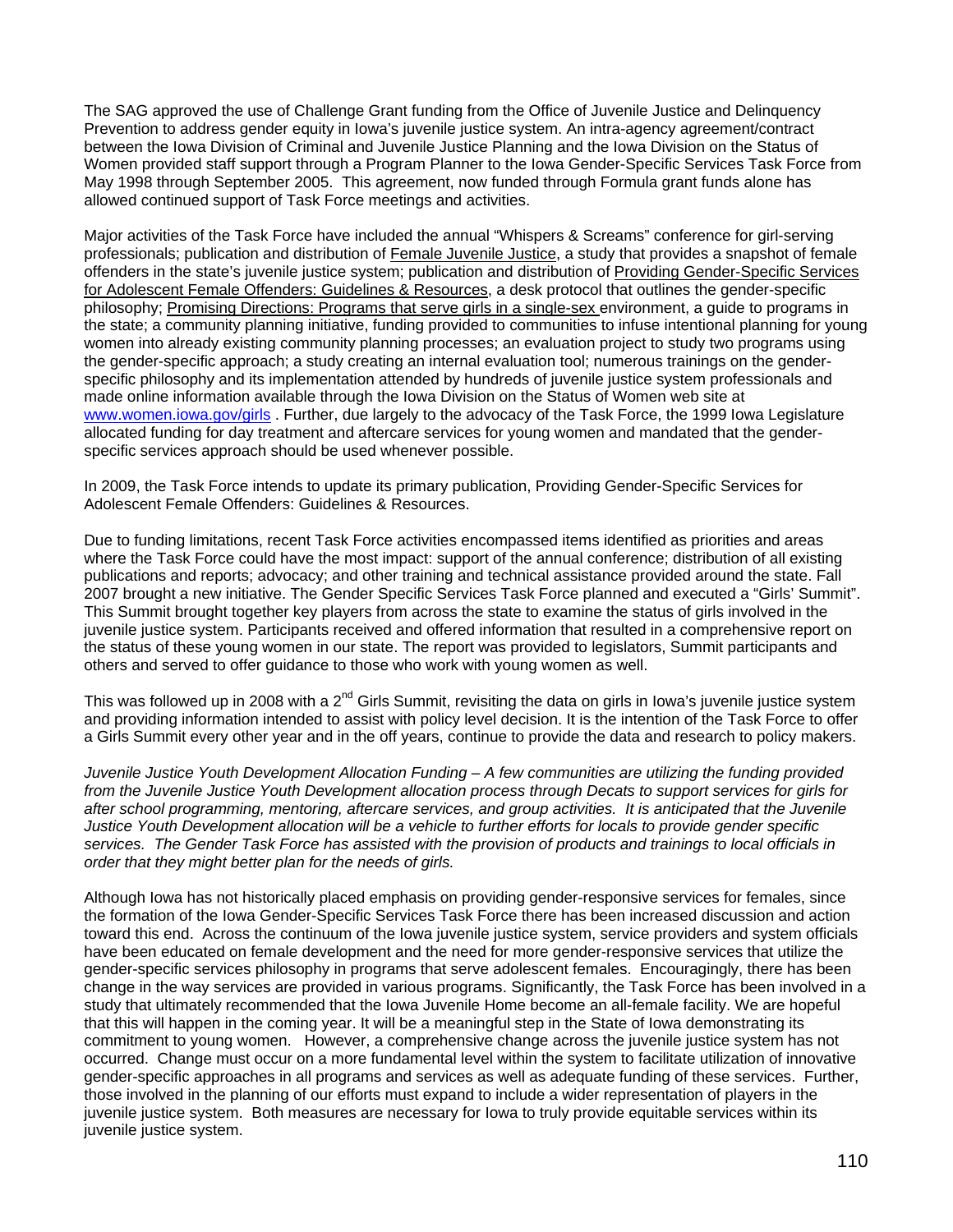#### **Program Goal – Gender Responsive Programs and Services:**

Facilitate a comprehensive fundamental change in the juvenile justice system that will enhance the understanding and utilization of innovative gender-responsive approaches in all programs and services, particularly those that serve the adolescent female population of Iowa's juvenile justice system.

#### **Program Objective – Disseminate Information:**

A) Update and disseminate information concerning female development and the gender-specific services philosophy to girl-serving professionals using print media and website.

#### **Activities and Services Planned – Disseminate Information:**

- Distribute "The Girl Connection" newsletter bimonthly.
- Update and distribute Providing Gender-Specific Services for Adolescent Female Offenders: Guidelines & Resources as needed and requested.
- Distribute Female Juvenile Justice as needed and requested.
- Distribute Promising Directions: Programs that Serve Iowa Girls in a Single Sex Environment as needed and requested.

#### **Program Objective – Training Regarding Female Development:**

B) Provide training regarding adolescent female development, the gender-specific program philosophy and component implementation and related topics to professionals in the juvenile justice system and related fields.

#### **Activities and Services Planned – Training Regarding Female Development:**

- Training and technical assistance provided by Coordinator and Task Force members to local communities/regions as requested. In 2009, regional trainings will be offered beyond the existing schedule.
- Coordinate Whispers & Screams annual conference.
- Coordinate annual retreat/intensive training. In 2009, a two-day intensive provided by Girls Circle Inc.
- Provide justice system participants scholarships to attend the Whispers & Screams conference.

#### **Program Objective – Participate and Assist in Community Planning:**

C) Participate and assist in the community planning processes across the state to ensure that the unique needs of girls involved with or at risk for involvement with the juvenile justice system are addressed.

#### **Activities and Services Planned - Participate and Assist in Community Planning:**

- Distribute "DHS Select Service Data" and "Juvenile Delinquency Statistical Report" to community planning entities.
- Update and distribute Providing Gender-Specific Services for Adolescent Female Offenders: Guidelines & Resources to community planning groups.
- Task Force members serve in community planning initiatives.
- Clearly stated intentions to address the unique needs of girls in community plans across the state.
- Training and technical assistance visits to local entities.

#### **Program Objective – Education and Secure Wider Representation on Task Force:**

D) Educate legislators regarding the importance of gender-specific services and secure a wider representation of professionals on the Task Force.

#### **Activities and Services Planned**

- Compile data/research report for policy makers and others by fall 2009.
- Testify at the legislative hearings of the Iowa Commission on the Status of Women and any other entities as opportunities arise.
- Work with the Iowa Commission on the Status of Women and other advocacy groups as they push for legislative change that supports gender-responsive efforts.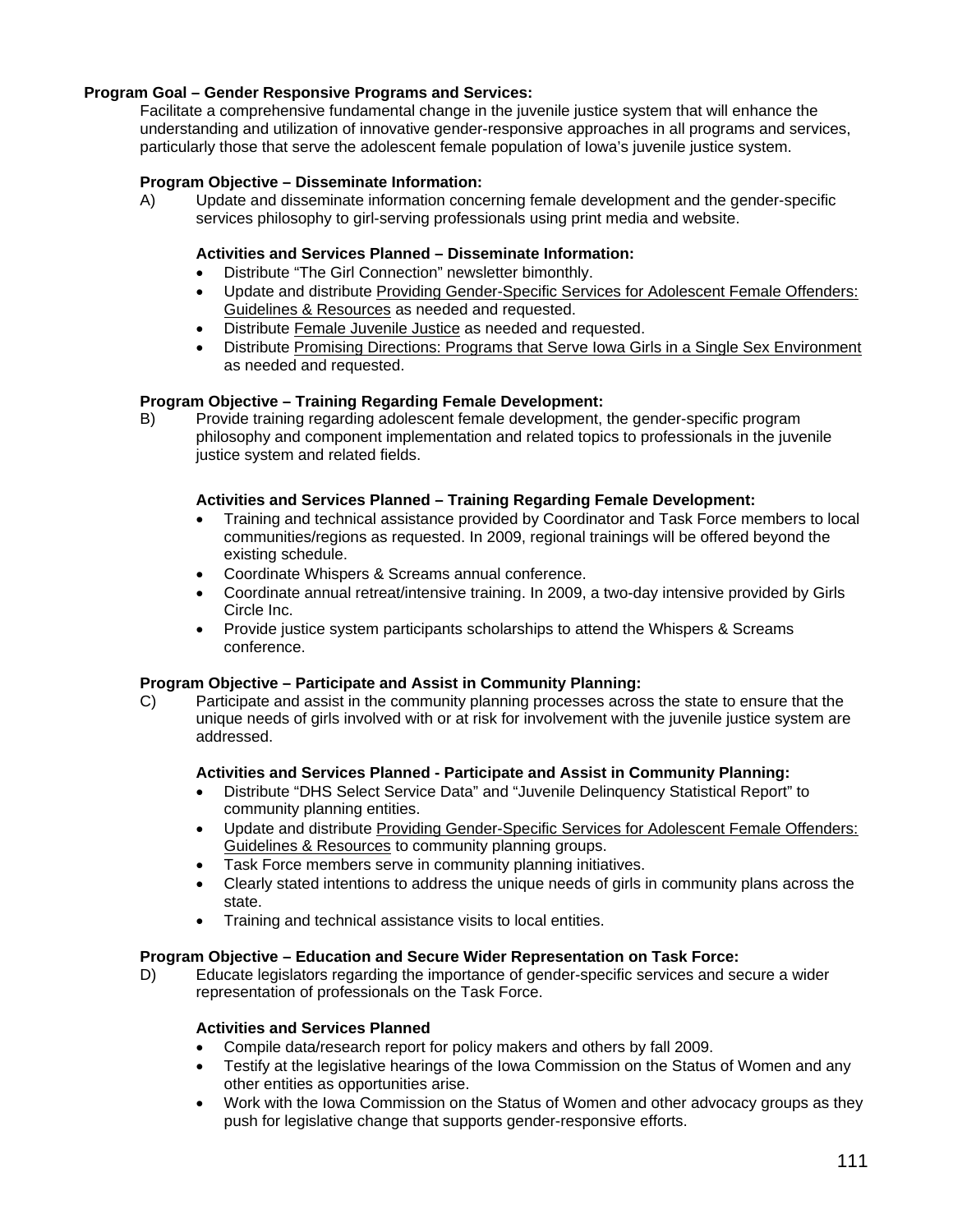- Add representatives from Juvenile Court; DECAT committees; the Departments of Public Health, Human Services, Education, and Management as well as from other girl-serving programs to the membership of the Task Force.
- Support efforts of local gender task forces with training and technical assistance and other resources as able.

#### **Performance Measures:**

*Required Outputs:* 

- 1. Formula funds awarded for services.<br>2. Number of program youth served.
- Number of program youth served.

#### *Suggested Outputs:*

- 1) Number of FTEs funded by formula funds.<br>2) Number of program materials developed.
- 2) Number of program materials developed.
- 3) Number and percent of program staff trained.
- 4) Number of hours of program staff training provided.
- 5) Number of planning activities conducted.

*Required Outcomes:* 

1) Number and percent of program youth completing program requirements.

#### *Suggested Outcomes:*

- 1) Number and percent of youth charged with formal probation violations.
- 2) Number and percent of youth committed to correctional facility.

#### **Budget:**

|             | <b>JJDPA Funds</b> | <b>State/Local Private Funds</b> |
|-------------|--------------------|----------------------------------|
| <b>FY06</b> | SΟ                 | \$0                              |
| <b>FY07</b> | \$94.531           | \$0                              |
| <b>FY08</b> | \$0                | \$0                              |

### **ISSUE FIVE: COMPLIANCE MONITORING**

#### **Standard Program Area Code and Title**:

06 Compliance Monitoring

#### **Problem Statement:**

#### **Funding for Iowa's compliance monitoring effort is being requested in Iowa's 2009 JABG application.**

That application reflects accordingly. No compliance funding is being requested in this formula grant application. JABG measures will be utilized for performance reporting for related activities. Iowa continues to maintain an excellent system to monitor compliance with the JJDP Act. That system is described in some detail in Section 3 of this report.. However, the reduction of JJDP Act funding and the related administrative funding has made support for various compliance monitoring activities a challenge. Iowa has long utilized its compliance monitoring function as a tool to gather juvenile justice system related data. Collected data are compiled, analyzed, and supplied to system officials. The compliance monitoring function has resulted in activities related to research and assessment for system officials.

#### **Program Goal - Insure Compliance and Research Mechanism:**

To ensure that Iowa continues to comply with all JJDP Act core requirements and all federal administrative requirements while providing a mechanism for juvenile justice planning research and system improvement.

#### **Program Objective – Maintain Monitoring System:**

A) To maintain a monitoring system that allows Iowa to continue its compliance with the core requirements of the JJDP Act.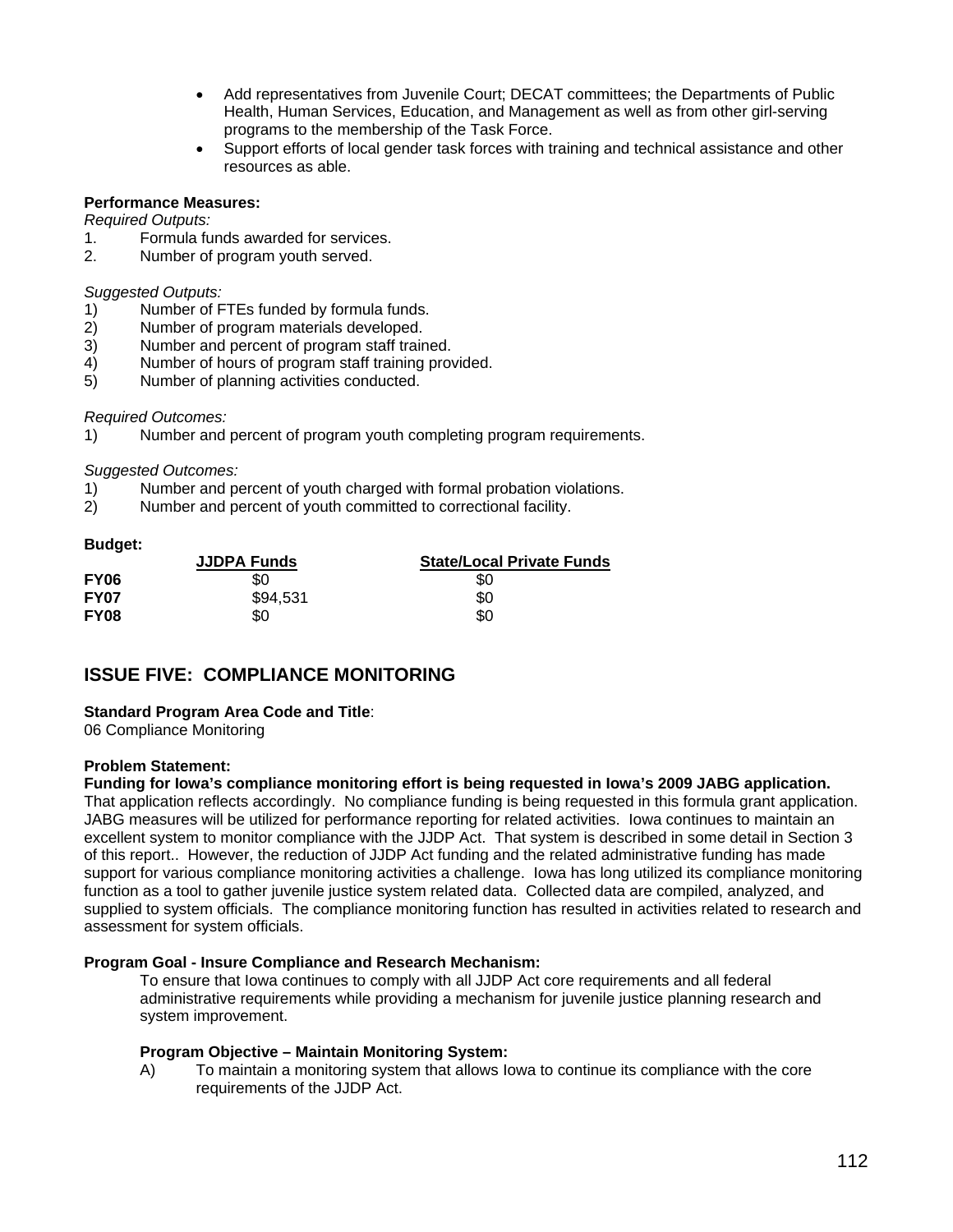#### **Activities and Service Plan - Maintain Monitoring System:**

• Provide all necessary reports to OJJDP, specifically the annual monitoring report.

#### **Program Objective – Training:**

B) To provide training and information sharing functions for the SAG, law enforcement, juvenile justice system officials, private youth serving agencies, etc.

#### **Activities and Service Plan - Training:**

• Continue compliance related training and information sharing capabilities;

#### **Program Objective – Research and Assessment:**

C) Assist system officials with various research and assessment activities.

#### **Activities and Service Plan – Research and Assessment:**

• Continue the existing planning, research, assessment , program development, technical assistance, and training capabilities.

**Performance Measures** (SPA will provide all measures as required by OJJDP via the DCTAT system.)**:**

See Iowa's 2009 JABG application.

**Budget:** 

|             | <b>JJDPA Funds</b> | <b>State/Local Private Funds</b> |
|-------------|--------------------|----------------------------------|
| <b>FY09</b> | \$0                | \$0                              |
| <b>FY10</b> | \$0                | \$0                              |
| <b>FY11</b> | \$0                | \$0                              |

### **ISSUE SIX: STATE ADVISORY GROUP ALLOCATION**

#### **Standard Program Area Code and Title:**

31 State Advisory Group Allocation

#### **Problem Statement:**

The SPA continues to provide staff support to Iowa's Juvenile Justice Advisory Council and its related Committees. As the SAG attachment reflects, we comply with related membership requirement, and have an active and engaged group. Issues are actively debated – and funding decisions reflect the SAG's priorities. **The 2009 SAG allocation is \$30,000.** 

#### **Program Goal – Assistance with Overall SAG Function:**

To provide an advisory body capable of assisting in the dissemination of information concerning juvenile justice problems, providing input into the allocation of federal funding for programming, and evaluating the adequacy of the juvenile justice system and planning for its improvement.

#### **Program Objective – Information for Governor and Legislature:**

A) Submit to the Governor and the Legislature recommendations with respect to matters relating to its functions, including State compliance with the requirements of the JJDP Act.

#### **Activities and Service Plan – Information for Governor and Legislature:**

• Disseminate information concerning juvenile justice issues and/or initiatives.

#### **Program Objective – Information for Governor and Legislature:**

B) Engage the SAG and its Committees to development of the three year plan and its budget as well as the annual updates.

#### **Activities and Service Plan – SAG Review:**

• Utilize the SAG to review and update the Three-Year Plan to maintain a current priority of problems and areas for funding.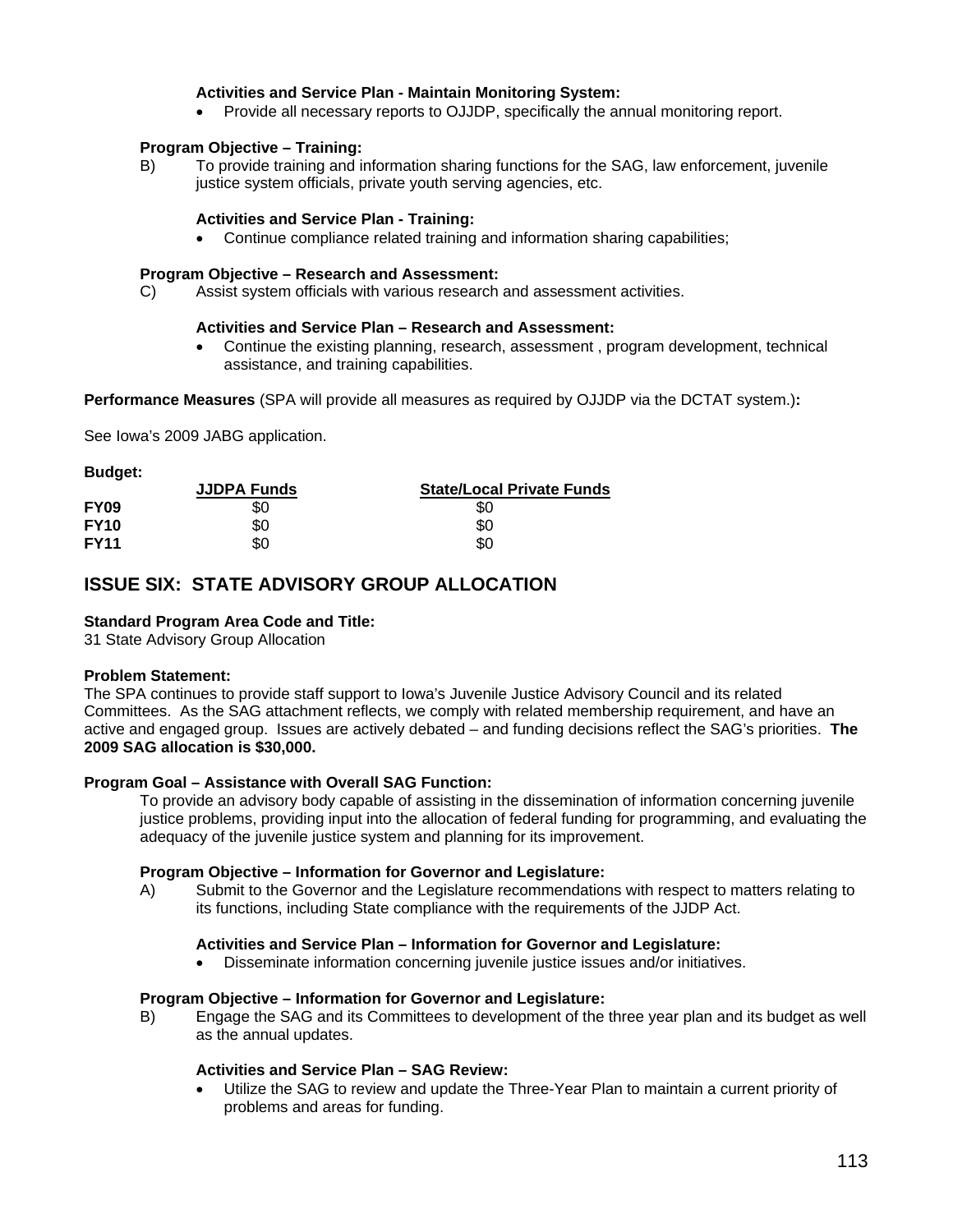#### **Program Objective – Compliance Monitoring:**

C) Monitor State compliance with the requirements of the JJDP Act.

#### **Activities and Service Plan – Compliance Monitoring:**

- Review monitoring data collected for the purposes of assessing JJDP Act compliance, as well as other related information to evaluate progress in addressing Plan goals.
- Review and respond to State legislative proposals that affect the policies and procedures related to the jailing and detention of juveniles.

#### **Program Objective – Progress Reporting and Visits:**

D) Review the progress and accomplishments of formula grant projects funded under the State plan.

#### **Activities and Service Plan – Progress Reporting and Visits:**

- Conduct site visits of funded programs for "first-hand" review of implementation problems and procedures.
- Review subgrantee submitted fiscal and programmatic reports.

#### **Program Objective – Input from Youth in the Juvenile Justice System:**

E) Regularly seek comments and opinions from juveniles currently under the jurisdiction of the juvenile justice system.

#### **Activities and Service Plan – Input from Youth in the Juvenile Justice System:**

• Utilize the DMC Committee to get input from youth in the juvenile justice system.

**Performance Measures** SPA will provide all measures as required by OJJDP via the DCTAT system.

#### *Outputs:*

- 1) Number of grants funded with FG funds.<br>2) Number of grant applications reviewed a
- Number of grant applications reviewed and commented on.
- 3) Number of SAG committee meetings held.
- 4) Number of SAG subcommittee meetings held.
- 5) Number and percent of activities/meetings that involve youth.
- 6) Annual report submitted to the Governor.
- 7) Number of programs using evidence based models.
- 8) Number and percent of SAG members trained.

#### *Outcomes:*

- 1) Number and percent of plan recommendations implemented.
- 2) Number of FG-funded programs sustained after 3 years.
- 3) Number and percent of SAG members show increased knowledge of their program areas (for which they have oversight).

#### **Budget:**

|             | <b>JJDPA Funds</b> | <b>State/Local Private Funds</b> |
|-------------|--------------------|----------------------------------|
| <b>FY09</b> | \$30,000           | \$0                              |
| <b>FY10</b> | \$0                | \$0                              |
| <b>FY11</b> | \$0                | \$0                              |

#### **ISSUE SEVEN: PLANNING AND ADMINISTRATION**

#### **PROGRAM AREA 23 - PLANNING AND ADMINISTRATION**

#### **Problem Statement:**

Iowa continues to maintain a comprehensive system to administer JJDP Act related funding, provide fiscal oversight, and staff the SAG and its related committees. "P and A" funding is critical to the maintenance of that system. **The allowable funding level for the "P and A" function is \$60,000.**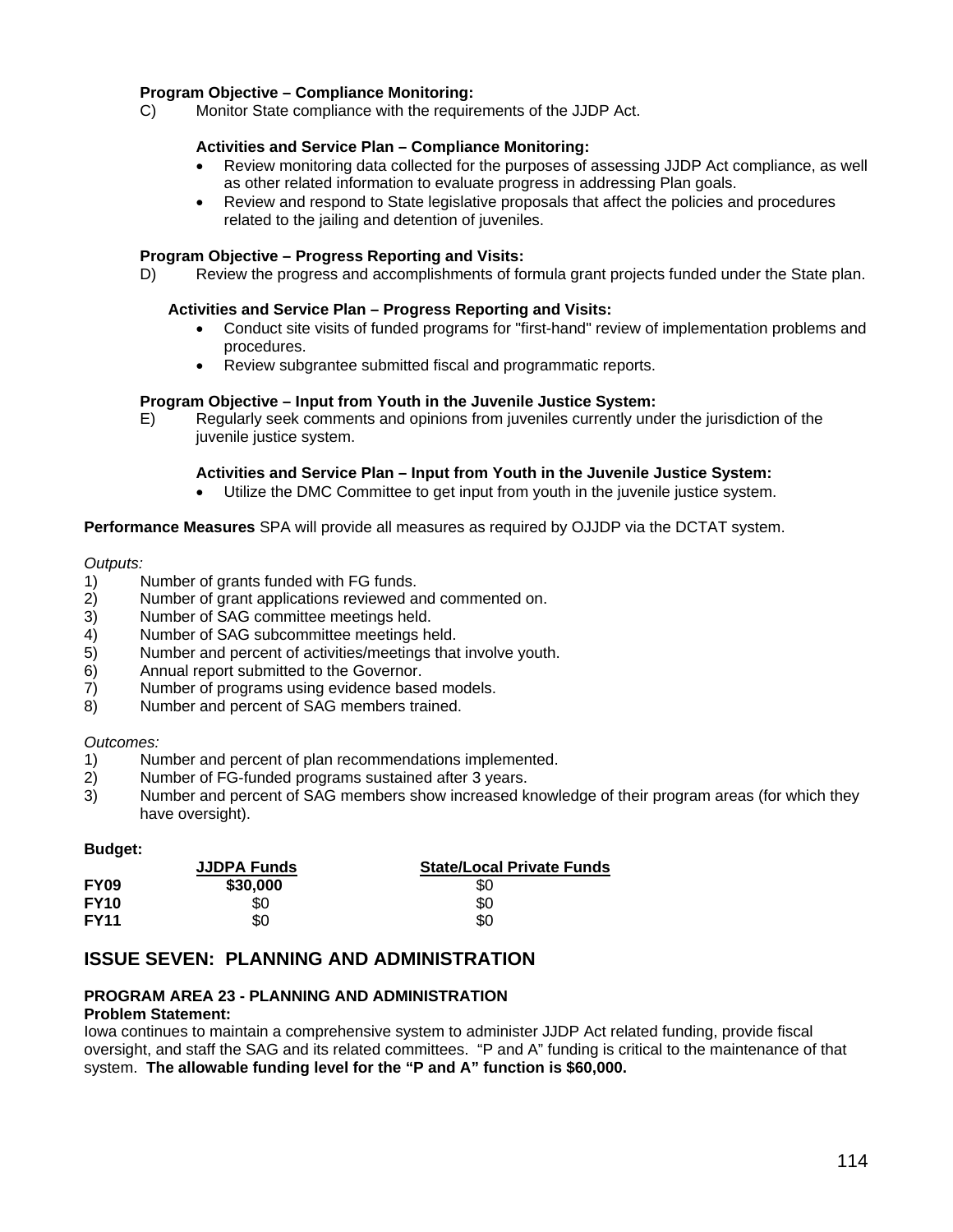#### **Program Goal:**

To ensure that Iowa continues to comply with all JJDP Act core requirements and all federal administrative requirements while providing a mechanism for juvenile justice planning research and system improvement.

#### **Program Objective – Administrative, Planning and Reporting Functions:**

A) To provide administrative, planning, and reporting functions required by the JJDP Act, which are beyond the state requirements of the SPA.

#### **Activities and Service Plan – Administrative, Planning and Reporting Functions:**

• Provide all necessary reports to OJJDP, including the annual monitoring report, the annual performance report, and the three-year plan annual updates.

#### **Program Objective – System to Allocate Funds:**

B) Maintain a financial assistance mechanism to state agencies, local government and private nonprofit organizations utilizing OJJDP formula funds to address the problems identified in our plan.

#### **Activities and Service Plan – System to Allocate Funds:**

- Maintain a system for allocating federal funds to state juvenile justice agencies and localities.
- Employ the present financial accounting system to ensure accurate and speedy records of financial transactions involving federal and state funds.

#### **Program Objective – Staff Support to SAG:**

C) To provide staff support to enable the State Advisory Group (SAG) to function in an effective and efficient manner.

#### **Activities and Service Plan – Staff Support to SAG:**

- Staff SAG and SAG Committee meetings including providing information for SAG planning and oversight functions.
- Attend and participate in various state planning functions on behalf of the SAG.

#### **Program Objective – Research and Assessment:**

D) Assist system officials with various research and assessment activities.

#### **Activities and Service Plan – Research and Assessment Activities**

• Continue the existing planning, research, assessment , program development, technical assistance, and training capabilities.

**Performance Measures** SPA will provide all measures as required by OJJDP via the DCTAT system.

#### *Outputs:*

- 1) FG funds awarded for planning and administration.
- 2) # of subgrants awarded.
- 3) Number of FTEs funded with FG\$.
- 4) Number of SAG Committee and subcommittee meeting staffed.
- 5) Number of planning activities conducted.
- 6) Number and percent of program using evidence-based models.

#### *Outcomes:*

- 1) Number and percent of programs funded directly in line with the 3-year plan.<br>2) Number and percent of formula grant programs evaluated.
- 2) Number and percent of formula grant programs evaluated.
- 3) Average time from receipt of subgrant application to date of award.

#### **Budget:**

| <b>JJDPA Funds</b> |          | <b>State/Local Private Funds</b> |  |
|--------------------|----------|----------------------------------|--|
| <b>FY09</b>        | \$60,000 | \$60,000                         |  |
| <b>FY10</b>        | \$0      | \$0                              |  |
| <b>FY11</b>        | \$0      | \$0                              |  |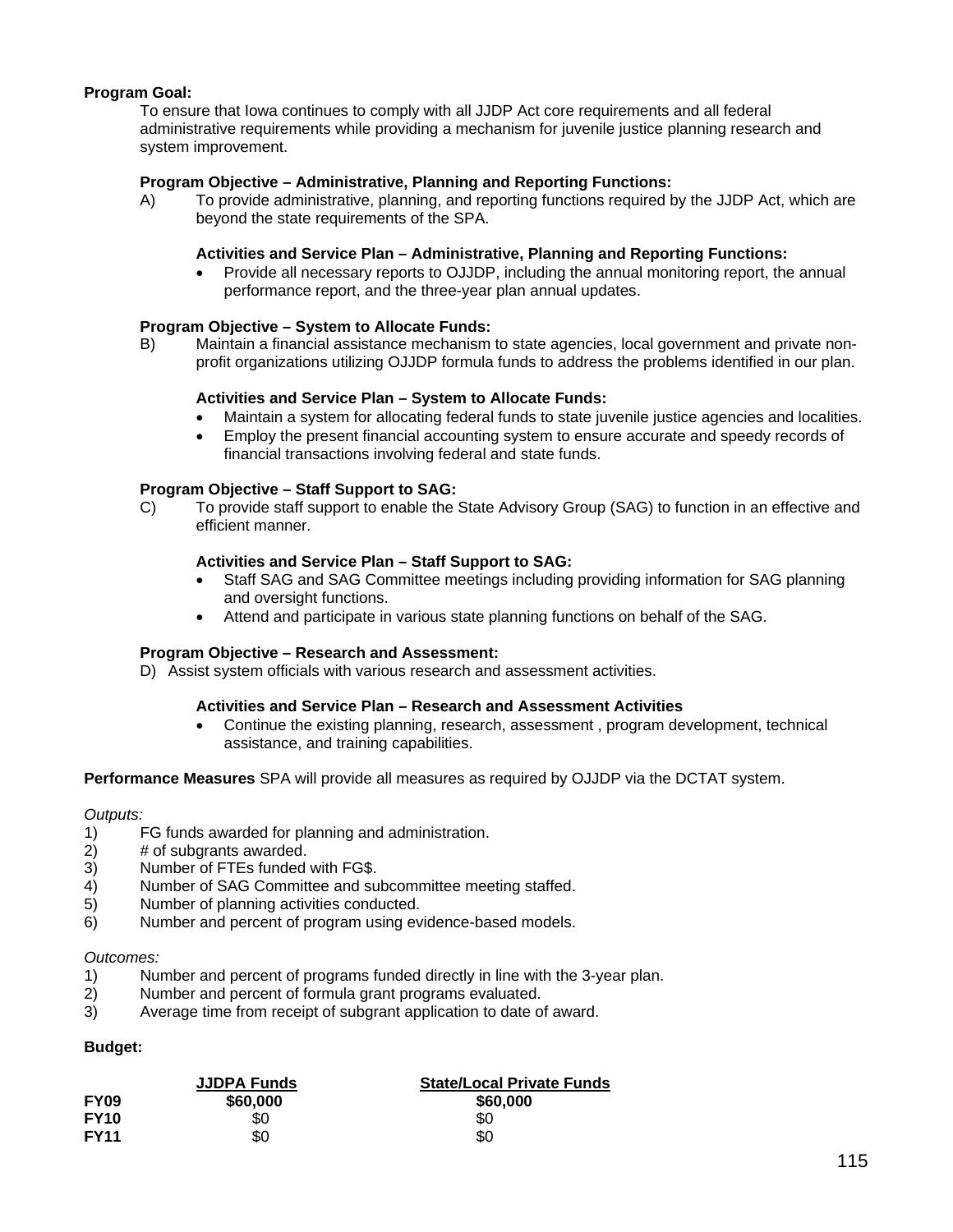# **APPENDIX A – Results Matrix**

#### **YOUTH DEVELOPMENT RESULTS, INDICATORS & STRATEGIES**

#### **RESULTS**

| <b>RESULTS</b>                                                                                                                                                                                                                                                                                                                                                                                                                                                                                                                                                                                                                                                                                                                                                                                                                                  |                                                                                                                                                                                                                                                       |                                            |                                                                                                                                                                                                                                                                                                                                                                                                                                                                                                                                                                                                                                                                                                                                                                                                                                                                                                                                                                  |                                                                                                                                                                                               |  |
|-------------------------------------------------------------------------------------------------------------------------------------------------------------------------------------------------------------------------------------------------------------------------------------------------------------------------------------------------------------------------------------------------------------------------------------------------------------------------------------------------------------------------------------------------------------------------------------------------------------------------------------------------------------------------------------------------------------------------------------------------------------------------------------------------------------------------------------------------|-------------------------------------------------------------------------------------------------------------------------------------------------------------------------------------------------------------------------------------------------------|--------------------------------------------|------------------------------------------------------------------------------------------------------------------------------------------------------------------------------------------------------------------------------------------------------------------------------------------------------------------------------------------------------------------------------------------------------------------------------------------------------------------------------------------------------------------------------------------------------------------------------------------------------------------------------------------------------------------------------------------------------------------------------------------------------------------------------------------------------------------------------------------------------------------------------------------------------------------------------------------------------------------|-----------------------------------------------------------------------------------------------------------------------------------------------------------------------------------------------|--|
| All youth have the benefit of safe and supportive<br>families, schools and communities.                                                                                                                                                                                                                                                                                                                                                                                                                                                                                                                                                                                                                                                                                                                                                         | All youth are healthy and<br>socially competent.                                                                                                                                                                                                      |                                            | All youth are successful<br>in school.                                                                                                                                                                                                                                                                                                                                                                                                                                                                                                                                                                                                                                                                                                                                                                                                                                                                                                                           | All youth are prepared<br>for productive<br>adulthood.                                                                                                                                        |  |
|                                                                                                                                                                                                                                                                                                                                                                                                                                                                                                                                                                                                                                                                                                                                                                                                                                                 |                                                                                                                                                                                                                                                       |                                            |                                                                                                                                                                                                                                                                                                                                                                                                                                                                                                                                                                                                                                                                                                                                                                                                                                                                                                                                                                  |                                                                                                                                                                                               |  |
| Founded child abuse rate of school-age children.<br>Youth perceptions of positive family attributes.<br>(IYS composite score)<br>Out of home placement rate<br>Youth perceptions of school climate. (IYS<br>composite score)<br>Youth perceptions of student norms (IYS<br>composite score)                                                                                                                                                                                                                                                                                                                                                                                                                                                                                                                                                     | <b>INDICATORS</b><br>Alcohol, tobacco and other<br>drug use among youth. (IYS)<br>Percentage of youth<br>engaged in regular physical<br>activity (YRBS)<br>Percentage of youth<br>overweight (YRBS).<br>Number of youth attempting<br>suicide. (YRBS) |                                            | ITBS/ITED proficiency<br>levels in math and<br>reading among 4 <sup>th</sup> , 8 <sup>th</sup><br>and 11 <sup>th</sup> grade<br>students.<br>Youth reports of<br>commitment to learning<br>(IYS composite score)<br>Average daily<br>attendance.                                                                                                                                                                                                                                                                                                                                                                                                                                                                                                                                                                                                                                                                                                                 | Graduation rate (when<br>available)<br>Participation in post-<br>secondary education or<br>training.<br>Teen birth rate.<br>Juvenile arrest rate.<br>Unemployment rate<br>among young adults. |  |
| Number of juvenile victims of crime.<br>Youth access to ATOD (IYS composite score)<br>Youth reports of supportive neighborhood (IYS<br>composite score)                                                                                                                                                                                                                                                                                                                                                                                                                                                                                                                                                                                                                                                                                         | Proportion of youth reported<br>to be sad, unhappy, or<br>depressed. (YRBS)<br>Youth reports of positive<br>values and character (IYS<br>composite score)                                                                                             |                                            | Suspensions and<br>expulsions from school.<br>Drop out rate                                                                                                                                                                                                                                                                                                                                                                                                                                                                                                                                                                                                                                                                                                                                                                                                                                                                                                      | Youth volunteerism.                                                                                                                                                                           |  |
|                                                                                                                                                                                                                                                                                                                                                                                                                                                                                                                                                                                                                                                                                                                                                                                                                                                 |                                                                                                                                                                                                                                                       | CROSS CUTTING YOUTH DEVELOPMENT STRATEGIES |                                                                                                                                                                                                                                                                                                                                                                                                                                                                                                                                                                                                                                                                                                                                                                                                                                                                                                                                                                  |                                                                                                                                                                                               |  |
| <b>ENVIRONMENTAL &amp; SYSTEM</b><br>Adopt consistent and coordinated state youth policy based<br>on positive youth development and results accountability.<br>Work with communities, schools, local organizations,<br>parents, and youth to collaboratively plan for and implement<br>a coordinated service delivery system for youth.<br>Assess and revise relevant state licensing standards and<br>training activities to incorporate youth development<br>principles.<br>Increase capacity of youth serving systems and<br>organizations and enhance professional development of<br>youth workers to improve youth services and supports.<br>Counteract negative or mixed messages received by youth<br>with social marketing and other environmental approaches.<br>Increase broad public support for investment in youth<br>development. |                                                                                                                                                                                                                                                       | $\bullet$<br>$\bullet$                     | SERVICES, OPPORTUNITIES & SUPPORTS<br>Provide opportunities for youth to be engaged in and contribute<br>to their communities and the state.<br>Support and foster positive youth-adult relationships (e.g.,<br>mentoring).<br>Provide a broad range of "opportunities to learn" during the<br>school and non-school hours through a variety of recreational,<br>enrichment, and leadership activities and academic support.<br>Increase utilization of effective methods and research-based<br>practices in education, prevention, and intervention programs<br>and services.<br>Encourage and promote the involvement of parents and other<br>family members in education and other youth serving systems<br>and services.<br>Provide effective interventions to maintain youth within their<br>communities and to support youth through transitions.<br>Involve multiple sectors in offering community-based youth<br>development opportunities and supports. |                                                                                                                                                                                               |  |
|                                                                                                                                                                                                                                                                                                                                                                                                                                                                                                                                                                                                                                                                                                                                                                                                                                                 |                                                                                                                                                                                                                                                       |                                            |                                                                                                                                                                                                                                                                                                                                                                                                                                                                                                                                                                                                                                                                                                                                                                                                                                                                                                                                                                  |                                                                                                                                                                                               |  |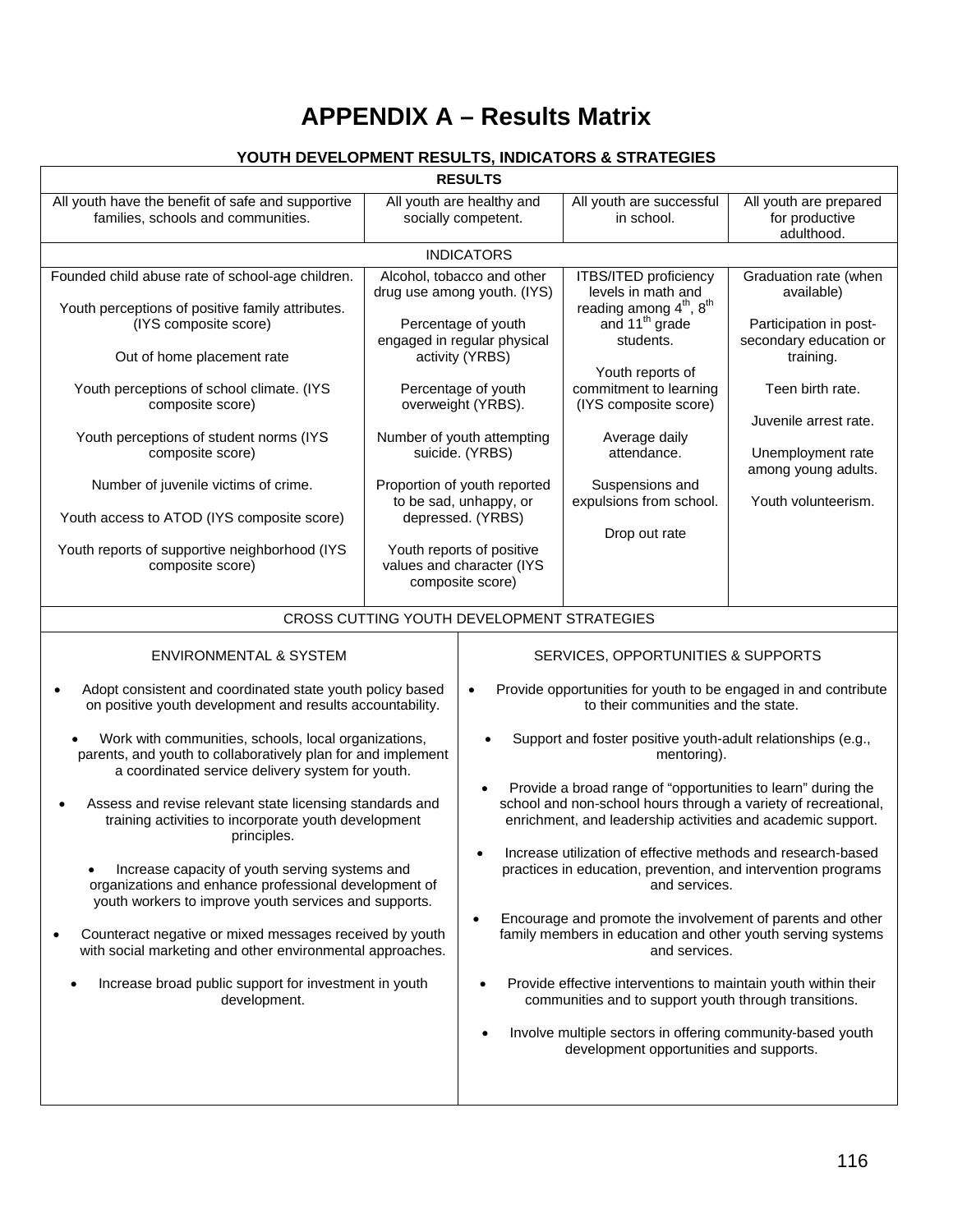## **APPENDIX B – JABG Analysis of Financial Burden**

# **Iowa Juvenile Accountability Block Grant Program (JABG)**

## **FY 08 Analysis of Financial Burden**<br> **Date: 2-25-09**

| Purpose Area 1: Developing, implementing, and administering graduated sanctions |                      |                               |  |  |
|---------------------------------------------------------------------------------|----------------------|-------------------------------|--|--|
| <b>Activity</b>                                                                 | <b>State Funding</b> | <b>Local funding Comments</b> |  |  |
| Juvenile tracking and monitoring                                                | \$2,441,073          |                               |  |  |
| Supervised community treatment (day treatment)                                  | \$3,023,828          |                               |  |  |
| Out-of-home placements                                                          | \$19,098,048         |                               |  |  |
| Total                                                                           | \$24,562,949         |                               |  |  |

| Purpose Area 2: Building, expanding, renovating, or operating juvenile correction, detention facilities |                      |                               |                                                            |  |  |
|---------------------------------------------------------------------------------------------------------|----------------------|-------------------------------|------------------------------------------------------------|--|--|
| <b>Activity</b>                                                                                         | <b>State Funding</b> | <b>Local funding Comments</b> |                                                            |  |  |
| Boys' State Training School                                                                             | \$15,525,347         |                               |                                                            |  |  |
| <b>Girls' State Training School</b>                                                                     | \$8,967,331          |                               |                                                            |  |  |
| Training school and AEA education costs                                                                 | \$9,695,639          |                               |                                                            |  |  |
| <b>Juvenile Detention Costs</b>                                                                         | \$3,764,041          |                               | \$13,880,314 All detention and intake centers are included |  |  |
| Total                                                                                                   | \$37,952,358         | \$13,880,314                  |                                                            |  |  |

| Purpose Area 3: Hiring juvenile judges, probation officers, defenders, special advocates, and pre-trial services |                      |                               |                                                                |  |
|------------------------------------------------------------------------------------------------------------------|----------------------|-------------------------------|----------------------------------------------------------------|--|
| <b>Activity</b>                                                                                                  | <b>State Funding</b> | <b>Local funding Comments</b> |                                                                |  |
| Indigent Juvenile Defense Costs                                                                                  | \$12,465,768         | \$3,504,575                   |                                                                |  |
| Public Defender for Juveniles                                                                                    | \$3,956,021          |                               |                                                                |  |
| Juvenile Court Operations (includes pre-trial)                                                                   | \$22,269,279         |                               |                                                                |  |
| Court Reporters -- Juvenile court                                                                                | \$1,006,020          |                               |                                                                |  |
| Clerks of Court -- Juvenile expenses                                                                             | \$2,132,136          |                               | 4.5% of total costs (4.5% of all filings are Juvenile Filings) |  |
| Juvenile Court Judges                                                                                            | \$1,277,424          |                               | 4.5% of total costs (4.5% of all filings are Juvenile Filings) |  |
|                                                                                                                  |                      |                               |                                                                |  |
| Total                                                                                                            | \$43,106,648         | \$3,504,575                   |                                                                |  |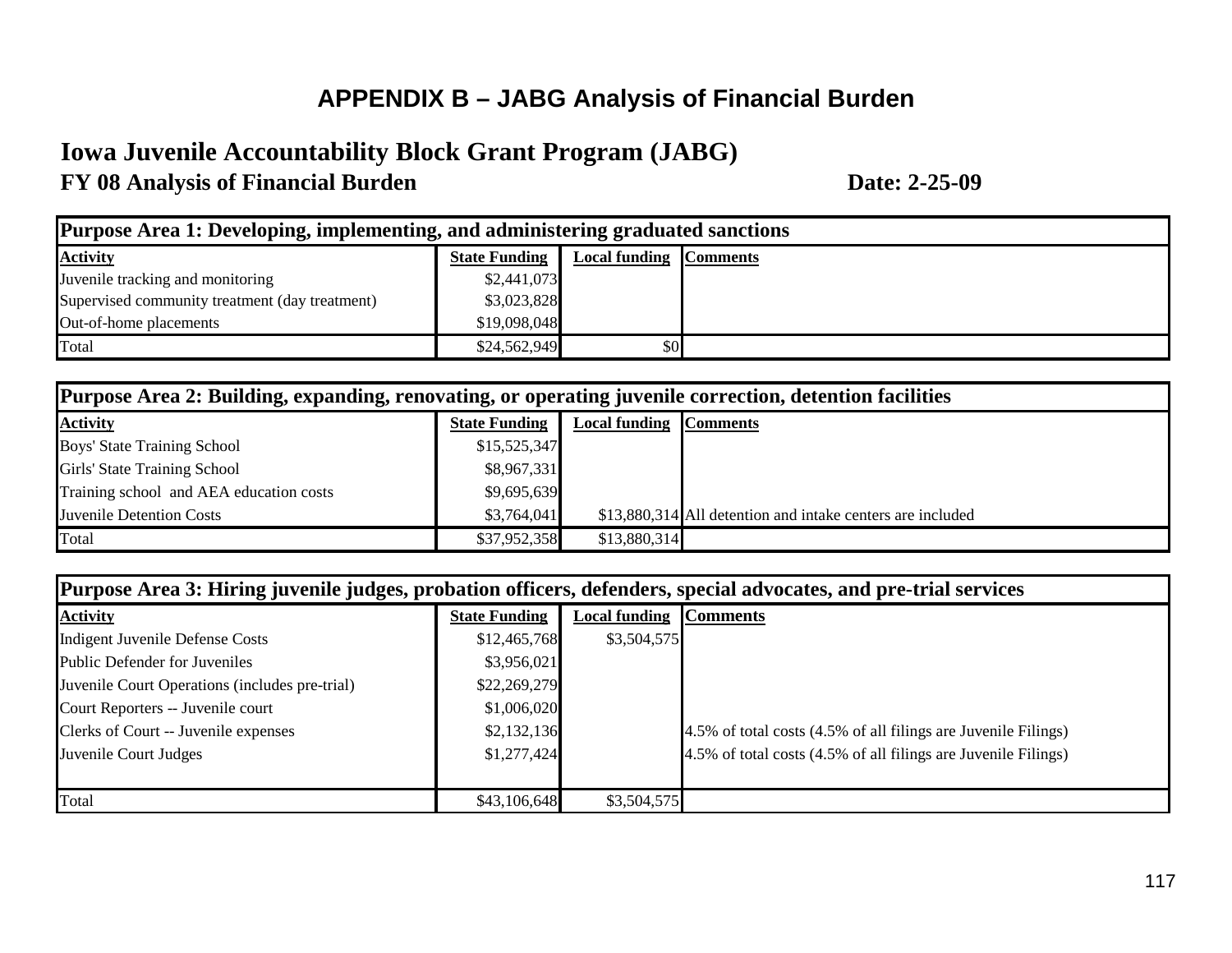| <b>Purpose Area 4: Hiring additional prosecutors.</b> |                      |                        |  |  |
|-------------------------------------------------------|----------------------|------------------------|--|--|
| <b>Activity</b>                                       | <b>State Funding</b> | Local funding Comments |  |  |
| Total                                                 | <b>SOI</b>           |                        |  |  |

| Purpose Area 5: Prosecution expenses to combat drugs, gangs and youth violence. |  |             |                                                                        |  |  |
|---------------------------------------------------------------------------------|--|-------------|------------------------------------------------------------------------|--|--|
| <b>Local funding Comments</b><br><b>State Funding</b><br><b>Activity</b>        |  |             |                                                                        |  |  |
| County Attorney juvenile adjudication expenses                                  |  |             | \$4,050,463 Based on survey of County Attorneys, 8.73% of total County |  |  |
|                                                                                 |  |             | Attorney costs are juvenile expenditures.                              |  |  |
| Total                                                                           |  | \$4,050,463 |                                                                        |  |  |

| Purpose Area 6: Juvenile Justice training programs for law enforcement and other court personnel |                      |                               |  |  |  |
|--------------------------------------------------------------------------------------------------|----------------------|-------------------------------|--|--|--|
| <b>Activity</b>                                                                                  | <b>State Funding</b> | <b>Local funding Comments</b> |  |  |  |
| Juvenile Justice training                                                                        | \$126,925            | \$50,909                      |  |  |  |
| Total                                                                                            | \$126,925            | \$50,909                      |  |  |  |

| <b>Purpose Area 7: Expenditures for juvenile gun courts.</b> |                      |                        |  |  |
|--------------------------------------------------------------|----------------------|------------------------|--|--|
| <b>Activity</b><br>No juvenile gun courts in Iowa            | <b>State Funding</b> | Local funding Comments |  |  |
|                                                              |                      |                        |  |  |
| Total                                                        | 80.                  |                        |  |  |

| <b>Purpose Area 8: Expenditures for juvenile drug courts.</b> |                      |                               |  |
|---------------------------------------------------------------|----------------------|-------------------------------|--|
| <b>Activity</b>                                               | <b>State Funding</b> | <b>Local funding Comments</b> |  |
| Juvenile Drug Court personnel and Treatment                   | \$893,105            | \$222,000                     |  |
| Total                                                         | \$893,105            | \$222,000                     |  |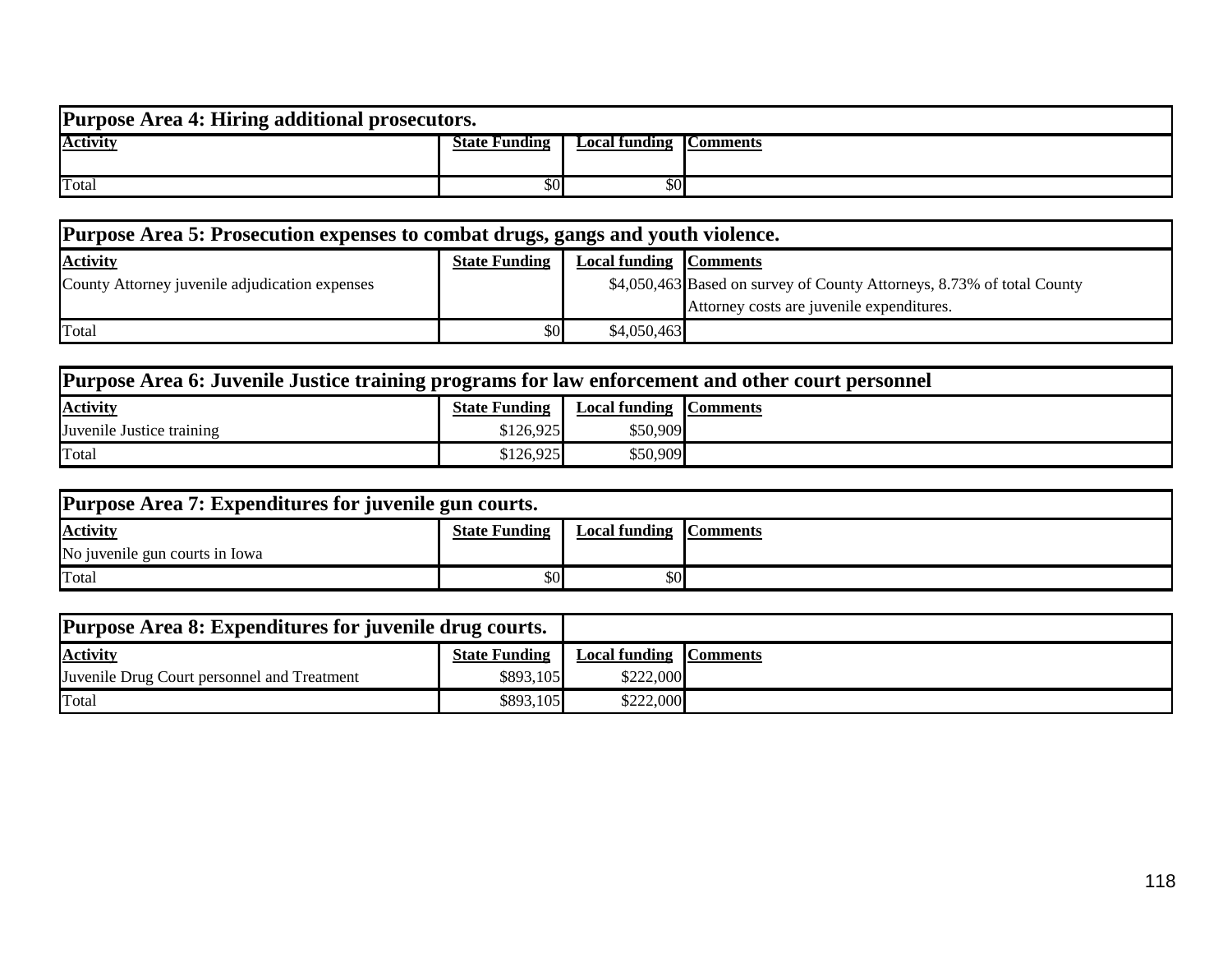| Purpose Area 9: Maintaining juvenile records system designed to promote public safety. |  |                                          |  |  |
|----------------------------------------------------------------------------------------|--|------------------------------------------|--|--|
| <b>Activity</b>                                                                        |  | State Funding   Local funding   Comments |  |  |
| Total                                                                                  |  |                                          |  |  |

| Purpose Area 10: Interagency information sharing expenses. |           |                                                 |                                              |  |  |
|------------------------------------------------------------|-----------|-------------------------------------------------|----------------------------------------------|--|--|
| <b>Activity</b>                                            |           | <b>State Funding   Local funding   Comments</b> |                                              |  |  |
| Law enforcement IOWA & UCR Systems                         | \$55,903  |                                                 | \$64,348 Juvenile portion of System is 7.16% |  |  |
| <b>State Court Information System</b>                      | \$140,423 |                                                 | Juvenile portion of Information System       |  |  |
| Total                                                      | \$196,326 | \$64,348                                        |                                              |  |  |

| Purpose Area 11: Accountability-based programs designed to reduce recidivism, referred by law enforcement. |              |                                          |                                               |  |
|------------------------------------------------------------------------------------------------------------|--------------|------------------------------------------|-----------------------------------------------|--|
| <b>Activity</b>                                                                                            |              | State Funding   Local funding   Comments |                                               |  |
| Accountability based community programs                                                                    | $107,921$ \$ |                                          | 90,658 State and Local Match for Byrne Grants |  |
| Total                                                                                                      | \$107,921    | \$90,658                                 |                                               |  |

| Purpose Area 12: Risk and need assessments, including mental health and substance abuse treatment. |                      |                        |                                                                 |  |
|----------------------------------------------------------------------------------------------------|----------------------|------------------------|-----------------------------------------------------------------|--|
| <b>Activity</b>                                                                                    | <b>State Funding</b> | Local funding Comments |                                                                 |  |
| Substance Abuse Treatment (Inpatient / Out patient)                                                | \$5,778,634          |                        | Includes State Training Schools' expenditures for SA counseling |  |
| Total                                                                                              | \$5,778,634          |                        |                                                                 |  |

| Purpose Area 13: Accountability-based programs designed to enhance school safety. |                      |                               |  |  |
|-----------------------------------------------------------------------------------|----------------------|-------------------------------|--|--|
| <b>Activity</b>                                                                   | <b>State Funding</b> | <b>Local funding Comments</b> |  |  |
| School-based juvenile court supervision                                           | \$2,048,275          |                               |  |  |
| School resource officers (law enforcement)                                        |                      | \$3,927,429                   |  |  |
| Other local law enforcement programs                                              |                      | \$162,305                     |  |  |
| Total                                                                             | \$2,048,275          | \$4,089,734                   |  |  |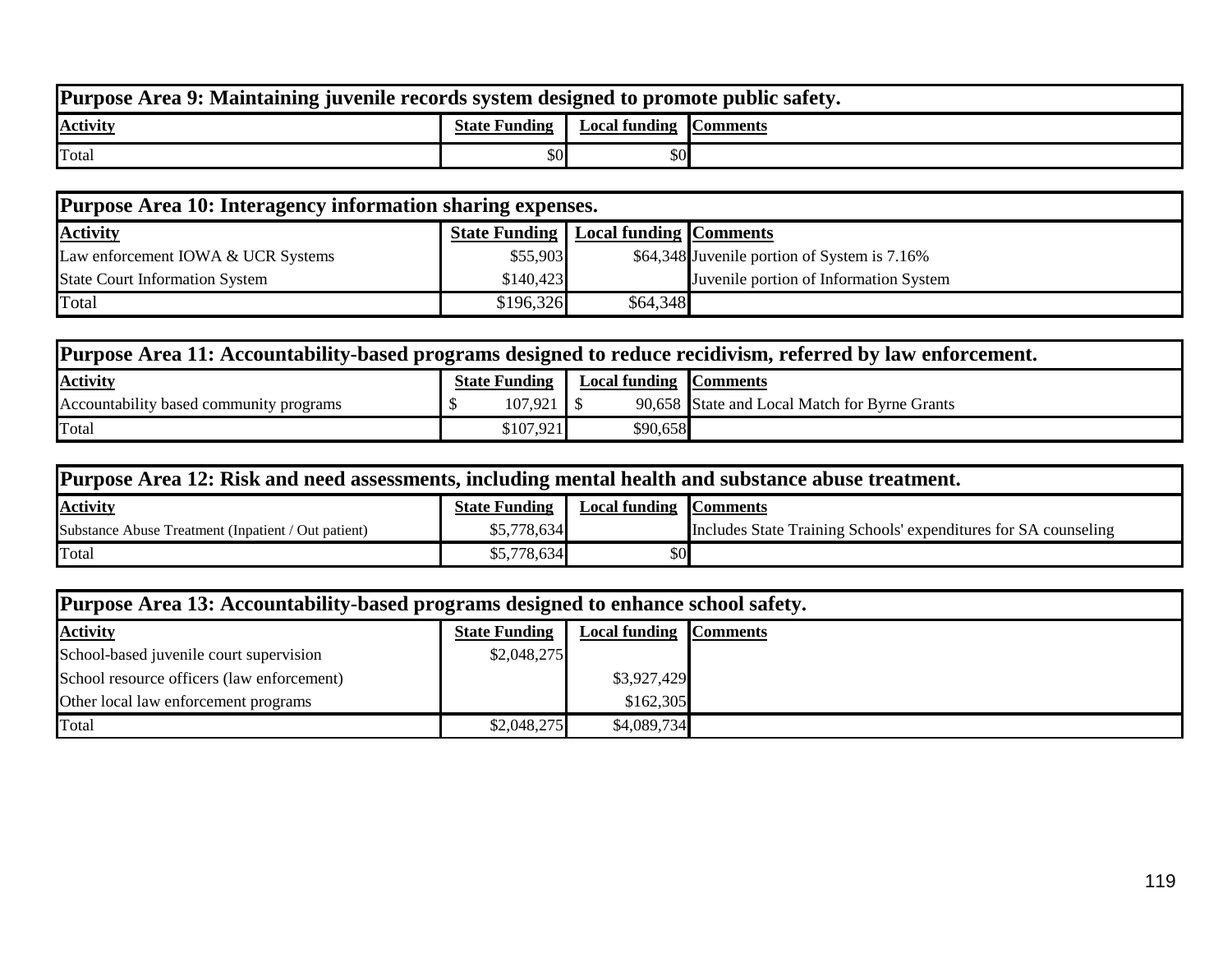| <b>Purpose Area 14: Restorative Justice Programs</b> |     |           |  |  |
|------------------------------------------------------|-----|-----------|--|--|
| <b>Activity</b>                                      |     |           |  |  |
| Victim Restitution                                   |     | \$907,139 |  |  |
| Total                                                | \$0 | \$907,139 |  |  |

| Purpose Area 15: Juvenile court and probation expenses to be more efficient in holding offenders accountable. |                                                                                              |                               |  |  |  |  |
|---------------------------------------------------------------------------------------------------------------|----------------------------------------------------------------------------------------------|-------------------------------|--|--|--|--|
| <b>Activity</b>                                                                                               | <b>State Funding</b>                                                                         | <b>Local funding Comments</b> |  |  |  |  |
| Court-ordered services                                                                                        | \$2,426,504                                                                                  |                               |  |  |  |  |
| Total                                                                                                         | \$2,426,504                                                                                  | \$0                           |  |  |  |  |
|                                                                                                               |                                                                                              |                               |  |  |  |  |
|                                                                                                               | Purpose Area 16: Hiring correction personnel and training expenses for correction personnel. |                               |  |  |  |  |

| <b>Purpose</b><br>---<br>e Area 16: Hiring correction personnel and training expenses for correction personnel. |  |  |  |  |
|-----------------------------------------------------------------------------------------------------------------|--|--|--|--|
| Total                                                                                                           |  |  |  |  |

| <b>Purpose Area 17: Re-entry programs for juvenile offenders from custody to the community</b> |                      |                               |               |  |
|------------------------------------------------------------------------------------------------|----------------------|-------------------------------|---------------|--|
| <b>Activity</b>                                                                                | <b>State Funding</b> | <b>Local funding Comments</b> |               |  |
| Total                                                                                          |                      |                               |               |  |
|                                                                                                |                      |                               |               |  |
| <b>Total</b>                                                                                   | \$117,199,645        | \$26,860,140                  | \$144,059,785 |  |
| Percentage                                                                                     | 81%                  | 19%                           |               |  |

Prepared by CJJP. 2-25-09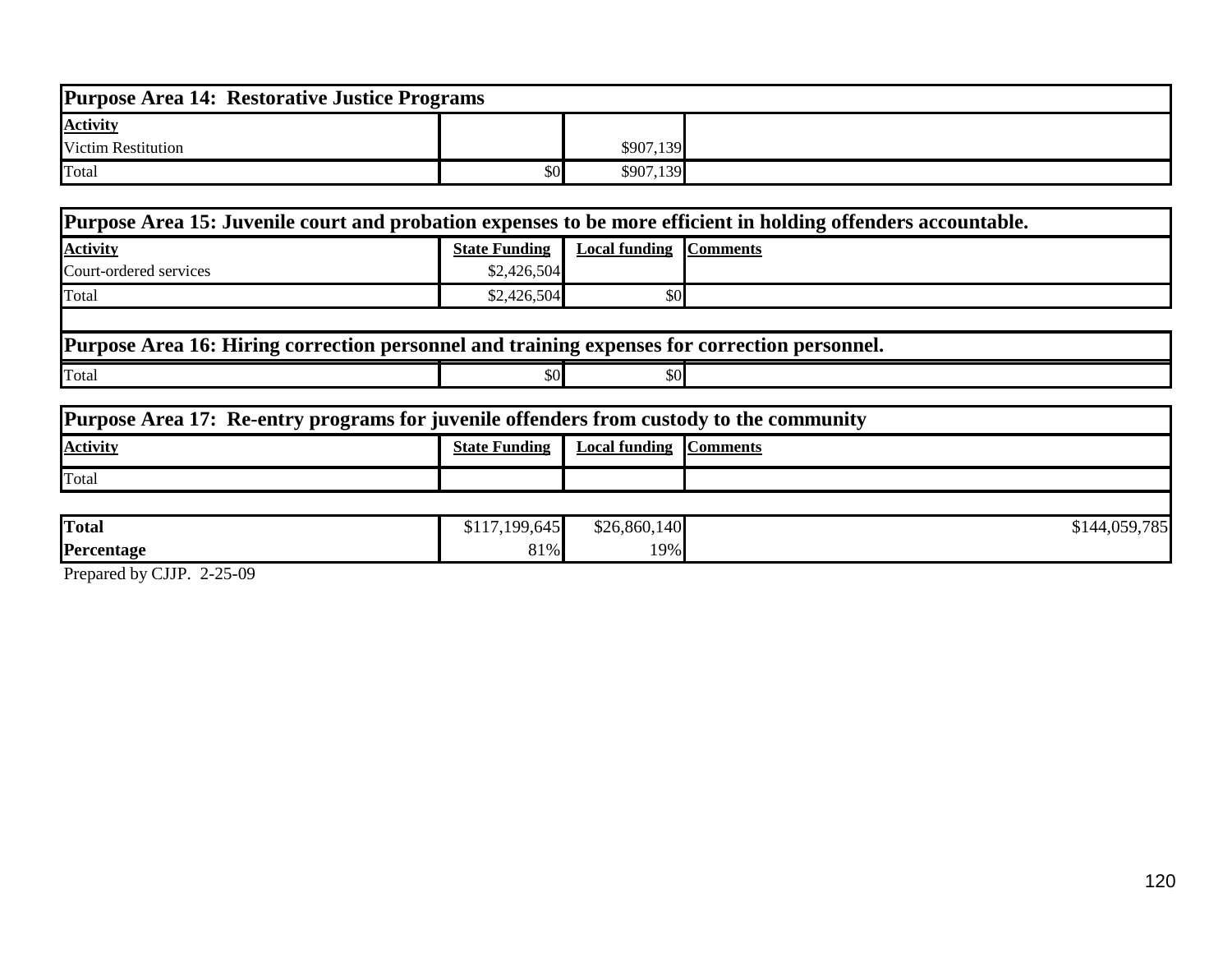### **APPENDIX C – Person/Non-Person Offenses**

Person Non-Person Non-Person Non-Person Non-Person Non-Person Non-Person Non-Person Non-Person Non-Person Non-Murder **Music Arson**<sup>1</sup> Negligent Manslaughter  $Burglary^2$ Kidnapping **Larceny** Sexual Assault Motor Vehicle Theft Robbery **Theft Fraud** Aggravated Assault **Aggravated Assault** Stolen Property Offense<br>
Simple Assault Simple Assault Stolen Property Intimidation **Drug Offenses** Extortion/Blackmail extortion/Blackmail extensive pornography Incest Gambling Offenses Statutory Rape **Britannics** Bribery Family Offenses **Bad Checks** Bad Checks

Vandalism of Property Prostitution **Next** Prostitution **Next Act 2018** Weapons Law Violations Curfew/Loitering Disorderly Conduct Driving Under the Influence **Drunkenness**  Liquor Law Violation Runaway **Trespass** All Other Offenses

 $\overline{a}$ 1 Arson is defined in the UCR as: *To unlawfully and intentionally damage, or attempt to damage, any real or personal property by fire or incendiary device.* While arson was included under the non-person category it should be noted that under Iowa Code Section 712.2, 1<sup>st</sup> degree Arson, is an offense against a person.<br><sup>2</sup> Burglary is defined in the UCB asy The unlauful arta virte a huilding as ether etructure with the

<sup>&</sup>lt;sup>2</sup> Burglary is defined in the UCR as: *The unlawful entry into a building or other structure with the intent to commit a felony or a theft.* While burglary was included under the non-person category it should be noted under Iowa Code Section 713.3, 1<sup>st</sup> degree Burglary, is an offense against a person.